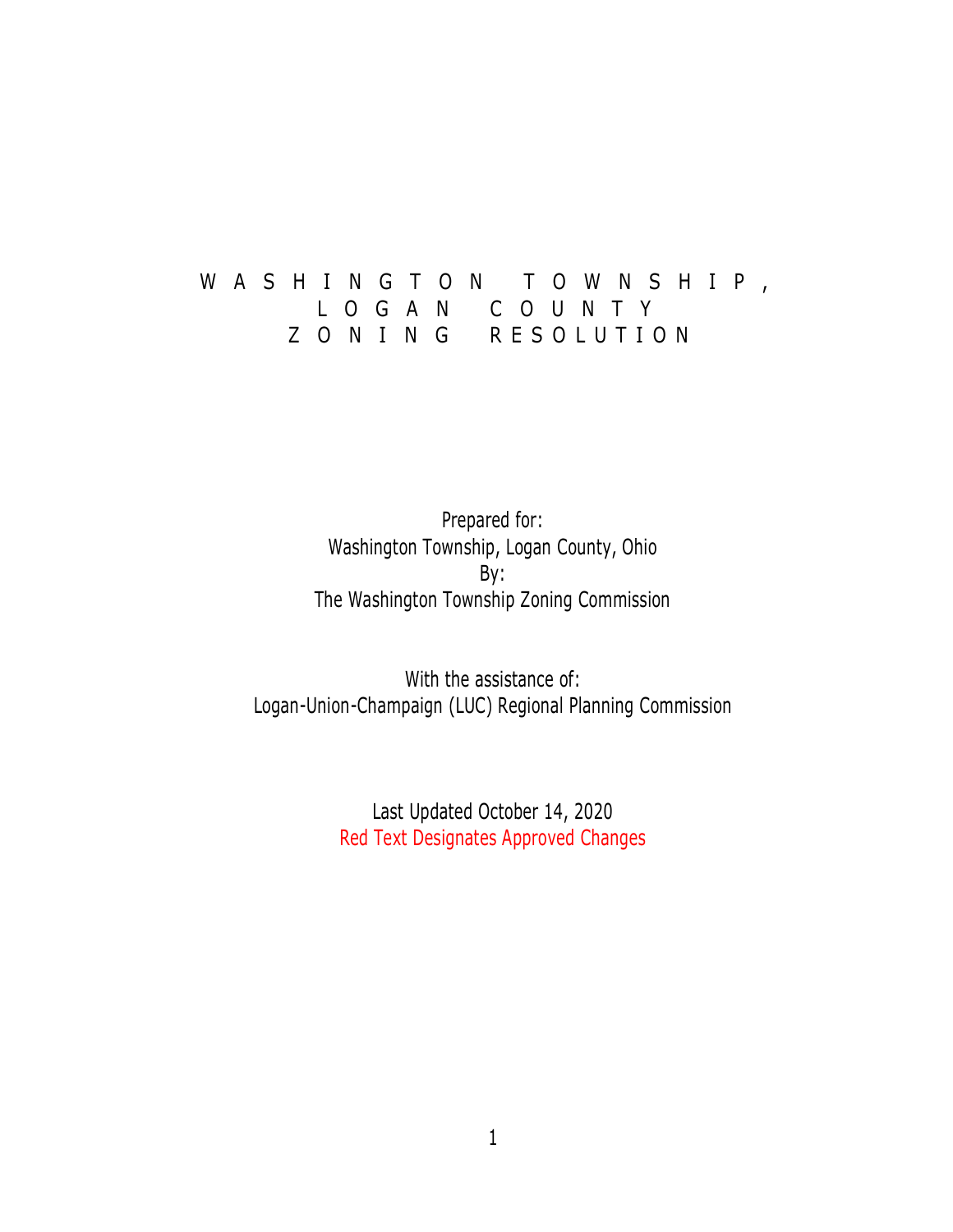# Table of Contents

| Official Schedule of District Regulations                                                        |          |
|--------------------------------------------------------------------------------------------------|----------|
| Zoning District U-1<br><b>Rural Undeveloped District</b>                                         | 9        |
| Zoning District R-1<br>Low-Density Residential District                                          | 11       |
| Zoning District R-2<br><b>Medium-Density Residential District</b>                                | 13       |
| Zoning District B-1<br>Service Business District                                                 | 15       |
| Zoning District B-2<br>Local Business District                                                   | 17       |
| Zoning District M-1<br>Light Manufacturing District                                              | 19       |
| Zoning District M-2<br><b>Heavy Manufacturing District</b>                                       | 21       |
| Certification - Official Schedule of District Regulations                                        | 23       |
| Preamble and Certification                                                                       | 23       |
| Title Of Resolution<br>Article I                                                                 | 23       |
| Section 100 Title                                                                                | 23       |
| <b>Establishments of Districts</b><br>Article II                                                 | 24       |
| Section 200 District Types                                                                       | 24       |
| Section 210 Rural Undeveloped District (U-1)                                                     | 24       |
| Section 220 Low Density Residential District (R-1)                                               | 24       |
| Section 230 Medium Density Residential District (R-2)                                            | 24       |
| Section 250 Service Business District (B-1)                                                      | 24       |
| Section 260 Local Business District (B-2)                                                        | 25       |
| Section 280 Light Manufacturing District (M-1)<br>Section 290 Heavy Manufacturing District (M-2) | 25<br>25 |
|                                                                                                  |          |
| Provision for Official Zoning Map<br>Article III                                                 | 26       |
| Section 300 Official Zoning Map                                                                  | 26       |
| Section 310 Identification of the Official Zoning Map                                            | 26       |
| Section 320 Recording Changes in the Official Zoning Map                                         | 26       |
| Section 330 Replacement of the Official Zoning Map<br>Section 340 Preserving Records             | 26<br>26 |
| Section 350 Interpretation of District Boundaries                                                | 26       |
|                                                                                                  |          |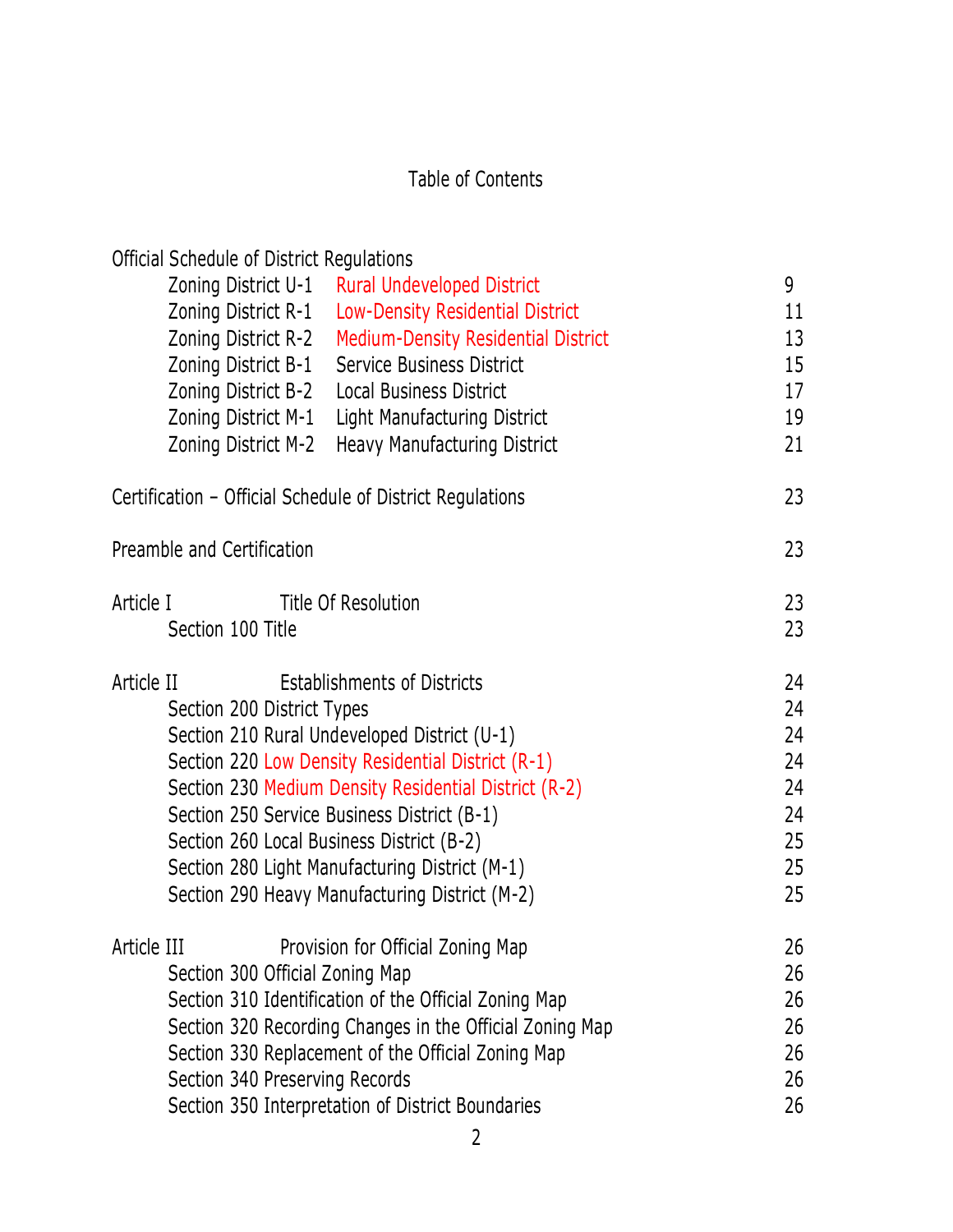| Article IV |                        | District Regulations                                               | 28 |
|------------|------------------------|--------------------------------------------------------------------|----|
|            |                        | Section 400 Compliance with Regulations                            | 28 |
|            |                        | Section 410 Schedule of District Regulations Adopted               | 28 |
|            |                        | Section 420 Identification of the Schedule of District Regulations | 28 |
| Article V  |                        | <b>Supplementary District Regulations</b>                          | 29 |
|            |                        | Section 500 Permitted Conditional Uses                             | 29 |
|            |                        | Section 501 Required Plan                                          | 29 |
|            | Section 502 Expiration |                                                                    | 29 |
|            |                        | Section 503 Existing Violations                                    | 29 |
|            |                        | Section 504 Standards Applicable to ALL Conditional Uses           | 29 |
|            |                        | Section 510 Off-Street Parking Requirements                        | 29 |
|            |                        | Section 511 Number of Parking Spaces Required                      | 30 |
|            |                        | Section 512 Screening and Landscaping                              | 31 |
|            |                        | Section 513 Minimum Distance and Setbacks                          | 31 |
|            | Section 514 Joint Use  |                                                                    | 31 |
|            |                        | Section 515 Other Locations                                        | 31 |
|            | Section 516 Surfacing  |                                                                    | 31 |
|            | Section 517 Lighting   |                                                                    | 32 |
|            |                        | Section 518 Disabled Vehicles                                      | 32 |
|            |                        | Section 519 Off-Street Loading Requirements                        | 32 |
|            |                        | Section 520 Special Provisions for Residential Uses                | 32 |
|            |                        | Section 521 Determining Minimum Floor Area for Housing Units       | 32 |
|            |                        | Section 522 Conversion of Dwellings to More Units                  | 32 |
|            |                        | Section 523 Private Swimming Pools                                 | 33 |
|            |                        | Section 524 Community or Club Swimming Pools                       | 33 |
|            |                        | Section 525 Setback Requirements for Corner Buildings              | 33 |
|            |                        | Section 530 Special Provisions for Commercial and Industrial Uses  | 33 |
|            |                        | Section 531 Fire Hazards                                           | 34 |
|            |                        | Section 532 Radioactivity or Electrical Disturbance                | 34 |
|            | Section 533 Noise      |                                                                    | 34 |
|            | Section 534 Vibration  |                                                                    | 34 |
|            | Section 535 Smoke      |                                                                    | 34 |
|            | Section 536 Odors      |                                                                    | 34 |
|            |                        | Section 537 Air Pollution                                          | 34 |
|            | Section 538 Glare      |                                                                    | 34 |
|            | Section 539 Erosion    |                                                                    | 34 |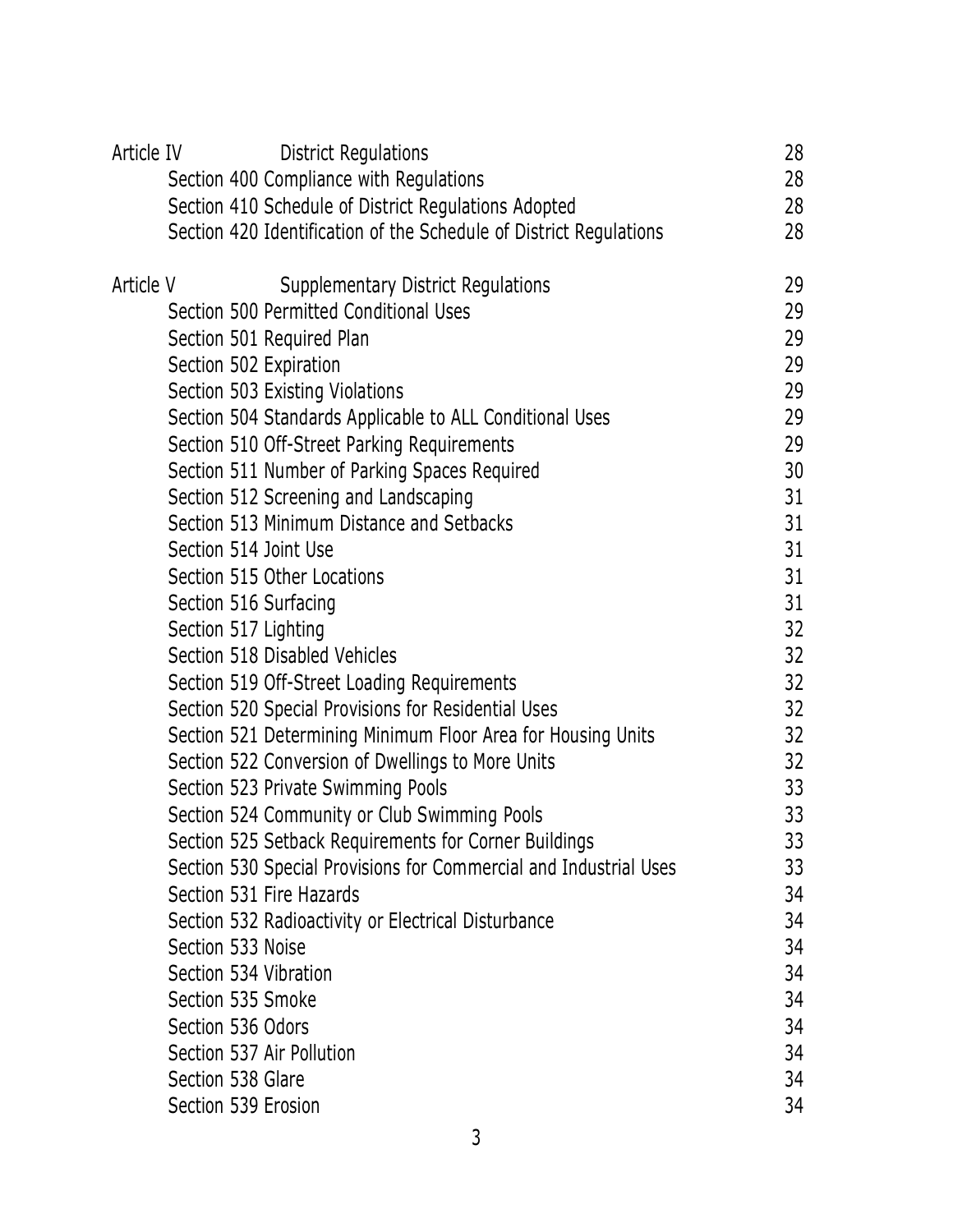|            | Section 540 Water Pollution                                                                                 | 34 |
|------------|-------------------------------------------------------------------------------------------------------------|----|
|            | Section 541 Mineral, Clay, Sand & Gravel Extraction, Storage & Proc.                                        | 35 |
|            | Section 542 Distance from Residential Areas                                                                 | 35 |
|            | Section 543 Filing of Location Map                                                                          | 35 |
|            | Section 544 Information on Operation                                                                        | 35 |
|            | Section 545 Restoration of Mined Area                                                                       | 35 |
|            | Section 546 Performance Bond                                                                                | 35 |
|            | Section 547 Enforcement Provision                                                                           | 35 |
|            | Section 548 Measurement Procedures                                                                          | 35 |
|            | Section 550 Supplementary District Regulations                                                              | 36 |
|            | Section 551 Side & Rear Yard Requirements for Nonresidential Uses<br>Abutting Residential Districts         | 36 |
|            |                                                                                                             | 36 |
|            | Section 552 Exceptions to Height Regulations<br>Section 553 Architectural Projections                       | 36 |
|            | Section 554 Visibility at Intersections in Residential Districts                                            | 36 |
|            |                                                                                                             | 36 |
|            | Section 555 Fences, Walls, and Hedges<br>Section 556 Erection of More than One Principal Structure on a Lot | 37 |
|            | Section 560 Adult Entertainment                                                                             | 37 |
|            | Section 565 Telecommunication Towers                                                                        | 38 |
|            | Section 566 Performance Bond                                                                                | 39 |
|            |                                                                                                             | 40 |
|            | Section 567 Small Wind Project Less than 5MW                                                                | 43 |
|            | Section 568 Private Driveway Installation<br>Section 569 Recreational Vehicles                              | 43 |
|            | Section 570 Demolition                                                                                      | 44 |
|            |                                                                                                             |    |
| Article VI | Planned Unit Development                                                                                    | 45 |
|            | Section 600 Purpose of Planned Unit Development                                                             | 45 |
|            | Section 601 Permitted Uses                                                                                  | 45 |
|            | Section 602 General Requirements                                                                            | 45 |
|            | Section 603 Disposition of Open Space                                                                       | 45 |
|            | Section 604 Residential Lot Location                                                                        | 45 |
|            | Section 605 Diversification of Lot Sizes                                                                    | 45 |
|            | Section 606 Reduction of Planned Unit Development Area                                                      | 46 |
|            | Section 607 Height Requirements                                                                             | 46 |
|            | Section 608 Commercial Planned Unit Development Requirements                                                | 46 |
|            | Section 609 Commercial Projects, Side Yards, and Rear Yards                                                 | 46 |
|            | Section 610 Arrangement of Commercial Uses                                                                  | 46 |
|            | Section 611 Industrial Planned Unit Development Requirements                                                | 46 |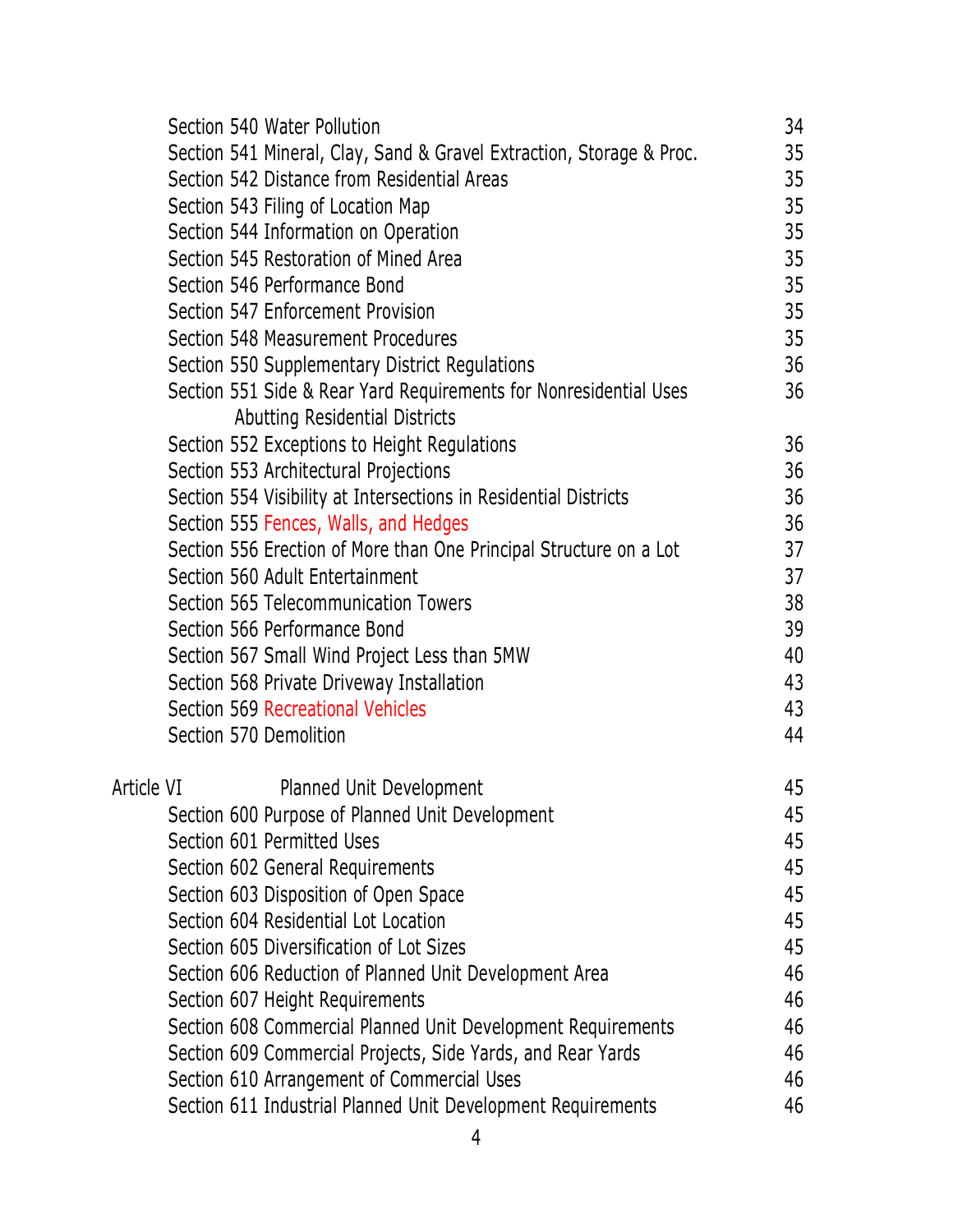| Section 612 Industrial Project                                                      | 46 |
|-------------------------------------------------------------------------------------|----|
| Section 613 Arrangement of Industrial Uses                                          | 46 |
| Section 614 Procedure to Secure Approval of Planned Unit Development                | 47 |
| Section 615 Preliminary Development Plan                                            | 47 |
| Section 616 Preliminary Development Plan Review                                     | 47 |
| Section 617 Detailed Development Plan                                               | 47 |
| Section 618 Basis of Approval                                                       | 48 |
| Section 619 Action of the Zoning Commission and Board of Appeals                    | 49 |
| Section 620 Approval Period                                                         | 49 |
| Section 621 Other Requirements                                                      | 49 |
| Article VII Manufactured and/or Mobile Homes & Manufactured and/or                  | 50 |
| Mobile Home Parks Individually                                                      |    |
| Section 700 Intent                                                                  | 50 |
| Section 710 Location of Manufactured (not permanently site) or                      |    |
| Mobile Homes Individually                                                           |    |
| Section 712 Additional Requirements Applicable to Manufactured                      | 50 |
| (not permanently site) or Mobile Homes                                              |    |
| Section 720 Location of Manufactured (not permanently site) or<br>Mobile Home Parks | 51 |
| Section 722 Density                                                                 | 51 |
| Section 724 Park Width and Depth                                                    | 51 |
| Section 726 Park Side and Rear Yards                                                | 51 |
| Section 728 Park Improvements                                                       | 51 |
| Section 730 Temporary Manufactured (not permanently                                 | 53 |
| Sited) or Mobile Homes                                                              |    |
| Article VIII<br>Signs and Advertising                                               | 53 |
| Section 800 Sign Defined and Regulated                                              | 53 |
| Section 801 Outdoor Advertising Structures Defined                                  | 53 |
| Section 802 Measurement of Area                                                     | 53 |
| Section 803 General Provisions                                                      | 53 |
| Section 804 Location and Area of Advertising Signs                                  | 53 |
| Section 805 Area of Announcement and Professional Signs                             | 53 |
| Section 806 Signs for Public or Quasi-Public Purposes                               | 53 |
| Section 807 Wall Signs                                                              | 54 |
| Section 808 Use of Building Walls for Signs                                         | 54 |
| Section 809 Temporary Signs                                                         | 54 |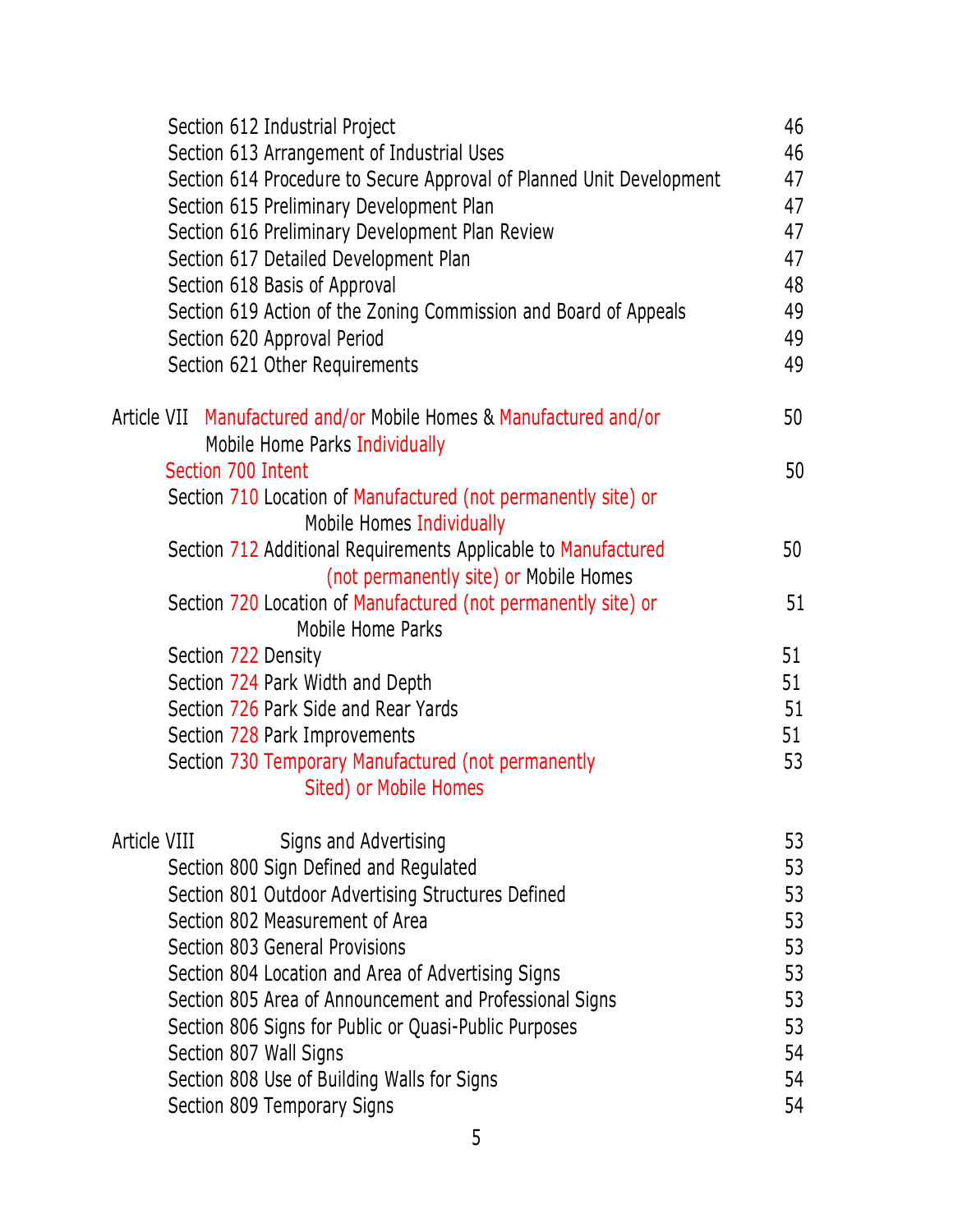|            |                    | Section 810 Signs and Public Right-of-Way                      | 54 |
|------------|--------------------|----------------------------------------------------------------|----|
|            |                    | Section 811 Government Flags and Insignia                      | 54 |
|            |                    | Section 812 Signs Required by Governmental Bodies              | 54 |
|            |                    | Section 813 Electrically Illuminated Signs                     | 54 |
|            |                    | Section 814 Marking of Signs                                   | 54 |
|            |                    | Section 815 Attachment of Signs                                | 54 |
|            |                    | Section 816 Inspection of Electrical Signs                     | 54 |
|            |                    | Section 817 Maintenance of Signs                               | 55 |
|            |                    | Section 818 Signs Installed in Violation of Requirements       | 55 |
|            |                    | Section 819 Signs in Commercial and Industrial Districts       | 55 |
|            |                    | Section 820 Area of Permanent Advertising Signs                | 55 |
|            |                    | Section 821 Free Standing Signs                                | 55 |
|            |                    | Section 822 Attachment to Wall Signs                           | 55 |
|            |                    | Section 823 Pole Signs                                         | 55 |
|            |                    | Section 824 Area of Business Advertising Signs                 | 56 |
|            |                    | Section 825 Roof Signs                                         | 56 |
|            |                    | Section 826 Political Signs                                    | 56 |
|            |                    | Section 827 Sign Setback Requirements                          | 56 |
|            |                    | Section 828 Increased Setbacks                                 | 56 |
|            |                    | Section 829 Setbacks at the Intersection of Highways           | 56 |
|            |                    | Section 830 Setbacks for Public and Quasi-Public Signs         | 56 |
|            |                    | Section 831 Special Yard Provisions                            | 56 |
|            |                    | Section 832 Illumination                                       | 56 |
|            |                    | Section 833 Subdivision Signs                                  | 57 |
|            |                    | Section 834 Sign Permits Required                              | 57 |
|            |                    | Section 835 Drawings and Specifications                        | 57 |
|            |                    | Section 836 Signs Interfering with Traffic Control or Movement | 57 |
|            |                    | Prohibited                                                     |    |
|            |                    | Section 837 Exemptions                                         | 57 |
|            |                    | Section 838 Off-Premise Signs (Billboards)                     | 57 |
| Article IX |                    | Non-Conforming Uses                                            | 58 |
|            | Section 900 Intent |                                                                | 58 |
|            |                    | Section 901 Incompatibility of Non-Conforming Uses             | 58 |
|            |                    | Section 902 Avoidance of Undue Hardship                        | 58 |
|            |                    | Section 903 Non-Conforming Lots of Record                      | 58 |
|            |                    | Section 904 Non-Conforming Lots of Record in Combination       | 59 |
|            |                    | Section 905 Non-Conforming Uses of Land                        | 59 |
|            |                    |                                                                |    |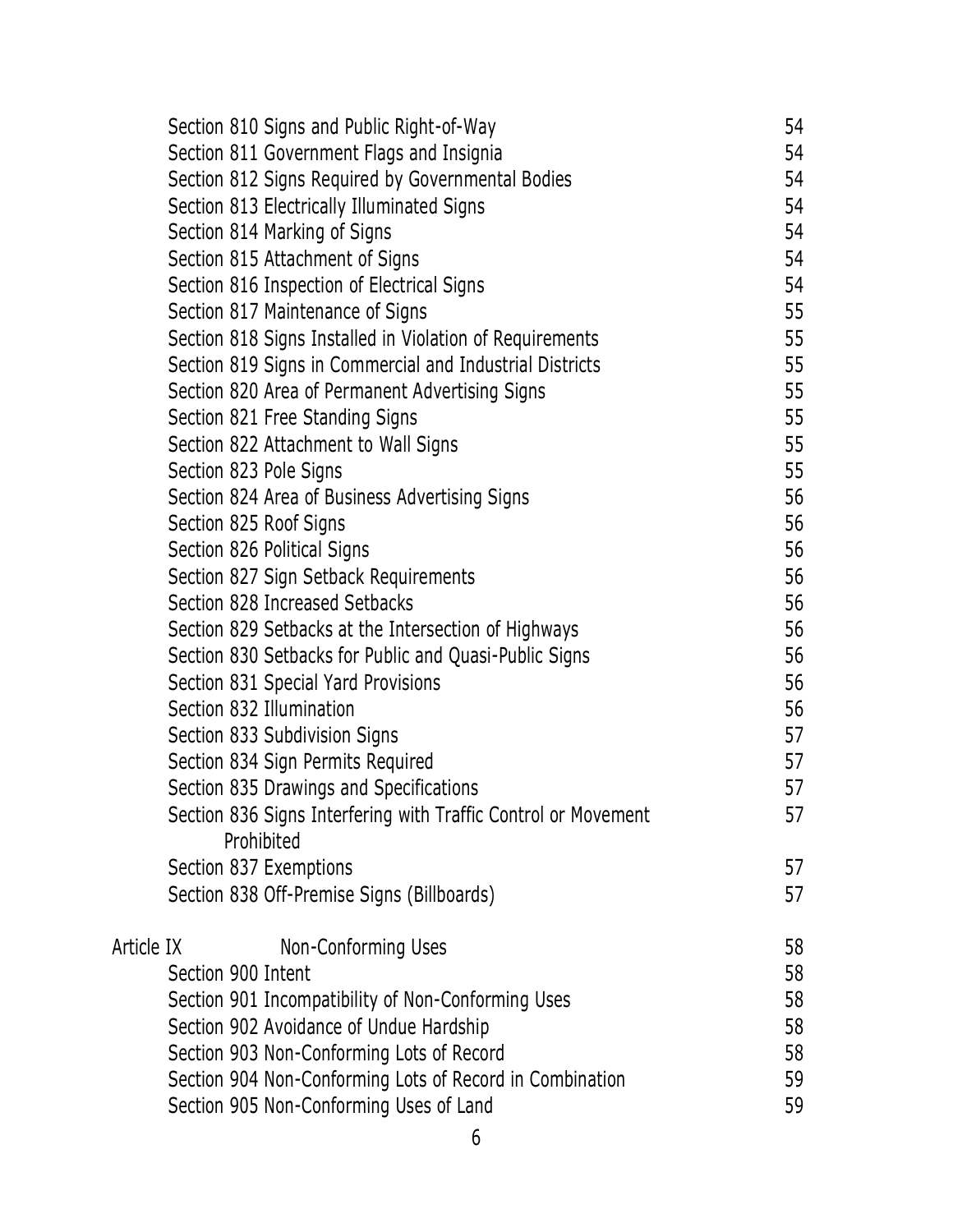| Section 906 Non-Conforming Structures                                | 59 |
|----------------------------------------------------------------------|----|
| Section 907 Non-Conforming Uses of Structures or Structures and      | 60 |
| Premises in Combination                                              |    |
| Section 908 Repairs and Maintenance                                  | 61 |
| Section 909 Uses Under Conditional Use Provisions Not                | 61 |
| Non-Conforming Uses                                                  |    |
|                                                                      |    |
| Article X<br>Administration and Enforcement                          | 62 |
| Section 1000 Office of Zoning Inspector Created                      | 62 |
| Section 1001 Zoning Permits Required                                 | 62 |
| Section 1002 Application for Zoning Permit                           | 62 |
| Section 1003 Zoning Certificates Required                            | 62 |
| Section 1004 Zoning Certificates for a Non-Conforming Use Required   | 63 |
| Section 1005 Issuance of Zoning Certificates                         | 63 |
| Section 1006 Temporary Zoning Certificate                            | 63 |
| Section 1007 Record of Zoning Certificates                           | 63 |
| Section 1008 Failure to Obtain a Zoning Certificate                  | 63 |
| Section 1009 Expiration of Zoning Permit                             | 63 |
| Section 1010 Construction and Use to be as Provided in Applications, | 63 |
| Plans, Permits, and Zoning Certificates                              |    |
| Section 1011 Issuance of Zoning Permit for Projects Requiring Site   | 64 |
| <b>Plan Review</b>                                                   |    |
| Section 1012 Board of Zoning Appeals Established                     | 64 |
| Section 1013 Proceedings of the Board of Zoning Appeals              | 64 |
| Section 1014 Hearings, Appeals, Notice                               | 64 |
| Section 1015 Stay of Proceedings                                     | 64 |
| Section 1016 Powers and Duties of the Board of Zoning Appeals        | 65 |
| Section 1017 Administrative Review                                   | 65 |
| Section 1018 Conditional Uses                                        | 65 |
| Section 1019 Variances, Conditions Governing Applications            | 66 |
| and Procedures                                                       |    |
| Section 1020 Supplementary Conditions and Safeguards                 | 67 |
| May be Prescribed                                                    |    |
|                                                                      |    |
| Section 1021 Board has Powers of Zoning Inspector on Appeals         | 67 |
| Reversing Decision of Zoning Inspector                               |    |
| Section 1022 Duties of Zoning Inspector, Board of Zoning Appeals,    | 67 |
| Governing Body and Courts on Matter of Appeal                        |    |
| 7                                                                    |    |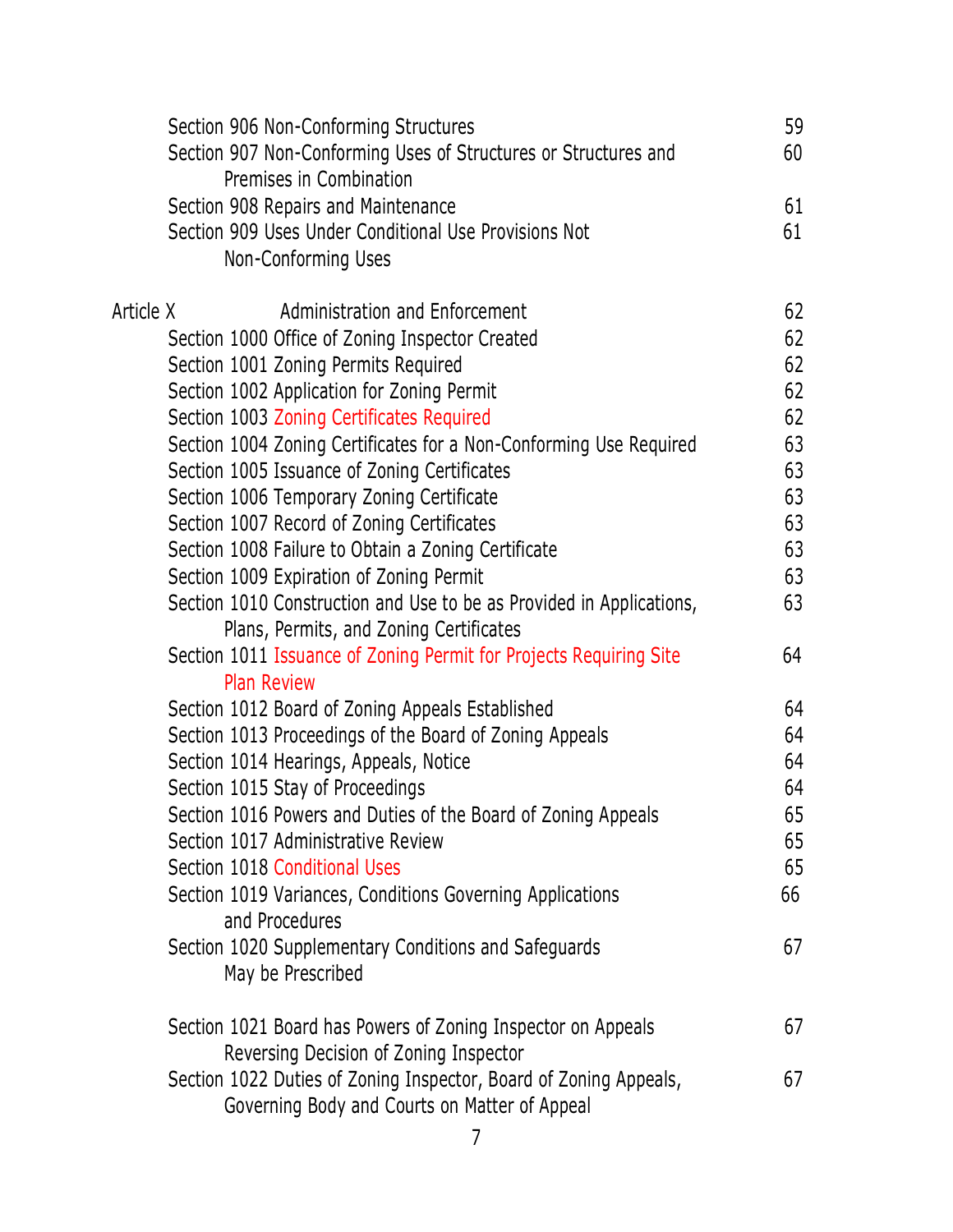|                        | Section 1023 Schedule of Fees, Charges, and Expenses<br>Section 1024 Complaints Regarding Violations<br>Section 1025 Penalties for Violations | 67<br>68<br>68       |
|------------------------|-----------------------------------------------------------------------------------------------------------------------------------------------|----------------------|
| Article XI             | Amendments<br>Section 1100 General Requirements<br>Section 1101 Procedure for Change in Zoning Districts<br>Section 1102 Application Fees     | 69<br>69<br>69<br>69 |
| Article XII            | <b>Definitions</b>                                                                                                                            | 70                   |
| Article XIII           | Interpretation and Enactment                                                                                                                  | 88                   |
| Certifications         |                                                                                                                                               | 89                   |
| Passed Adopted, Attest |                                                                                                                                               | 90                   |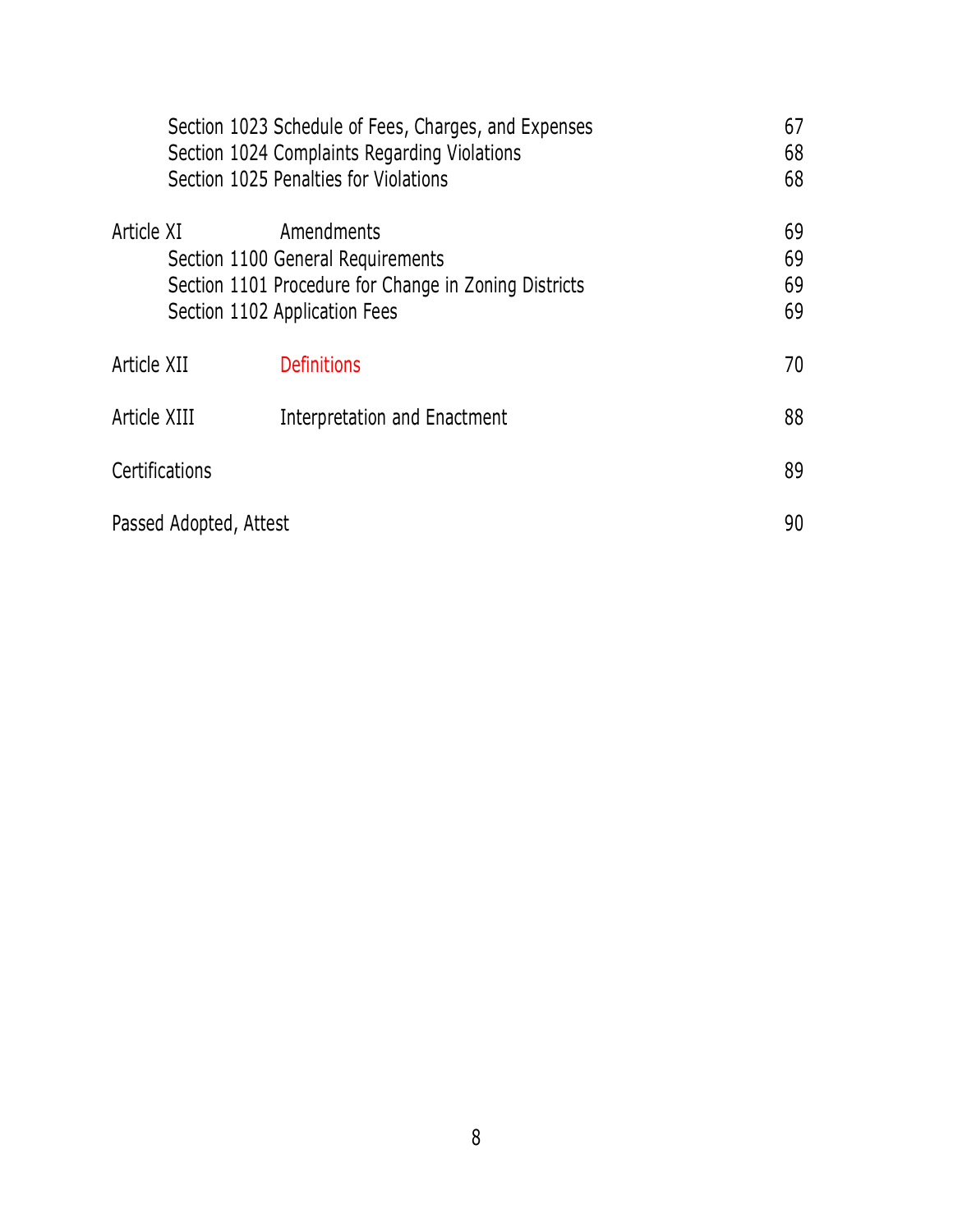Zoning District U-1 Rural Undeveloped District

Permitted Uses (Accessory uses and essential services are included) Agriculture; very low-density residence (farm housing units and isolated single family dwelling residential developments not requiring a plat under the County subdivision regulations); veterinary animal hospital or clinic, kennel; public use; quasi-public use.

Conditional Uses (Permitted upon issuance of a Conditional Use Permit by the Board of Zoning Appeals)

Public service facility; low-density residence (single family dwelling residential development not to exceed four dwelling units per acre); medium-density residence (single family and multifamily residential development not to exceed eight dwelling units per acre); home occupation; commercial recreation; service business; mineral extraction; light and heavy manufacturing; signs and advertising structures; manufactured or mobile home park; storage facility.

Planned Unit Development (Permitted upon approval by the Zoning Commission and issuance of certificate by the Board of Appeals) Residential; commercial; industrial; public and quasi-public uses. (Individually or in combination)

Minimum Lot Size (Square feet per dwelling) With on-site sewage treatment: 2 acres With group or central sewage treatment: 10,800 Road Frontage Width (feet): 300'

Maximum Percentage of Lot Coverage (Principal and Accessory Buildings) 50 %

Minimum Floor Area (Square feet) 1,000 Square Feet

Maximum Height of Principal Buildings Stories – 2 ½; 40 Feet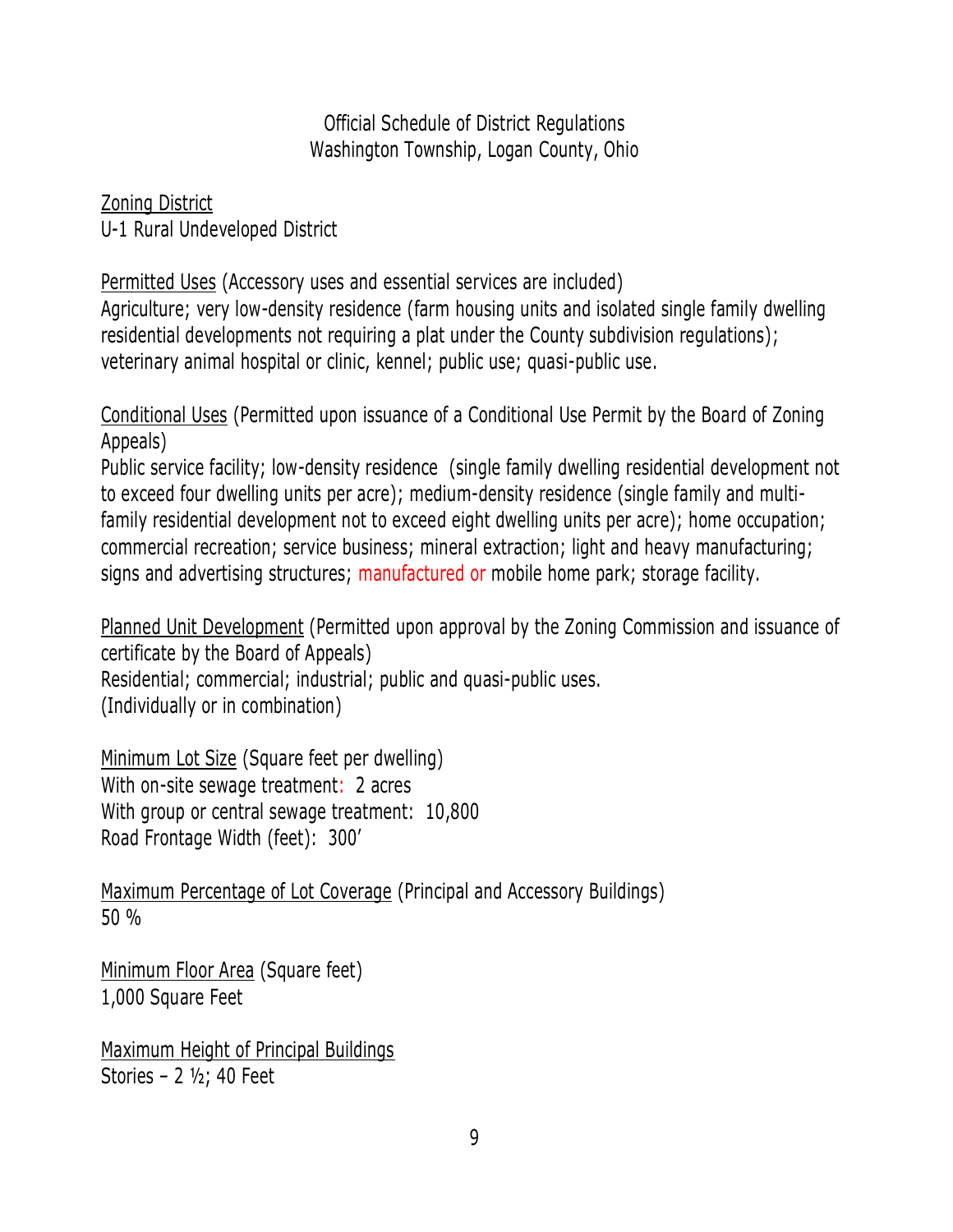Minimum Yard Dimensions/Setbacks Measured from Survey Pins (feet) Front – 100' ; One side yard – 20'; Sum of side yards – 50' ; Rear – 50'

### Accessory Buildings

Maximum height (feet) –  $25'$ ; minimum distance to side lot line –  $20'$ ; Minimum distance to rear lot line –20'; minimum distance to front lot line – 100'. School bus shelters would be an exception to this front line distance and they must Be at least 20' from the lot line.

Minimum (mandatory) Off-street Parking Space (two for each unit) One-family housing unit

Minimum (mandatory) Off-street Loading Space None

Zoning District U-1 Rural Undeveloped District

Signs Permitted Yes, under Article VIII

Other Provisions and Requirements (Supplementary regulations, prohibitions,

notes, etc.)

Dwelling conversion: permitted as per Section 522.

Mobile housing units and semi-trailers shall not be permitted or used as storage units. "Dwelling, manufactured (not permanently sited) or mobile homes" are not permitted in the U-1 District unless they are in a manufactured or mobile home park.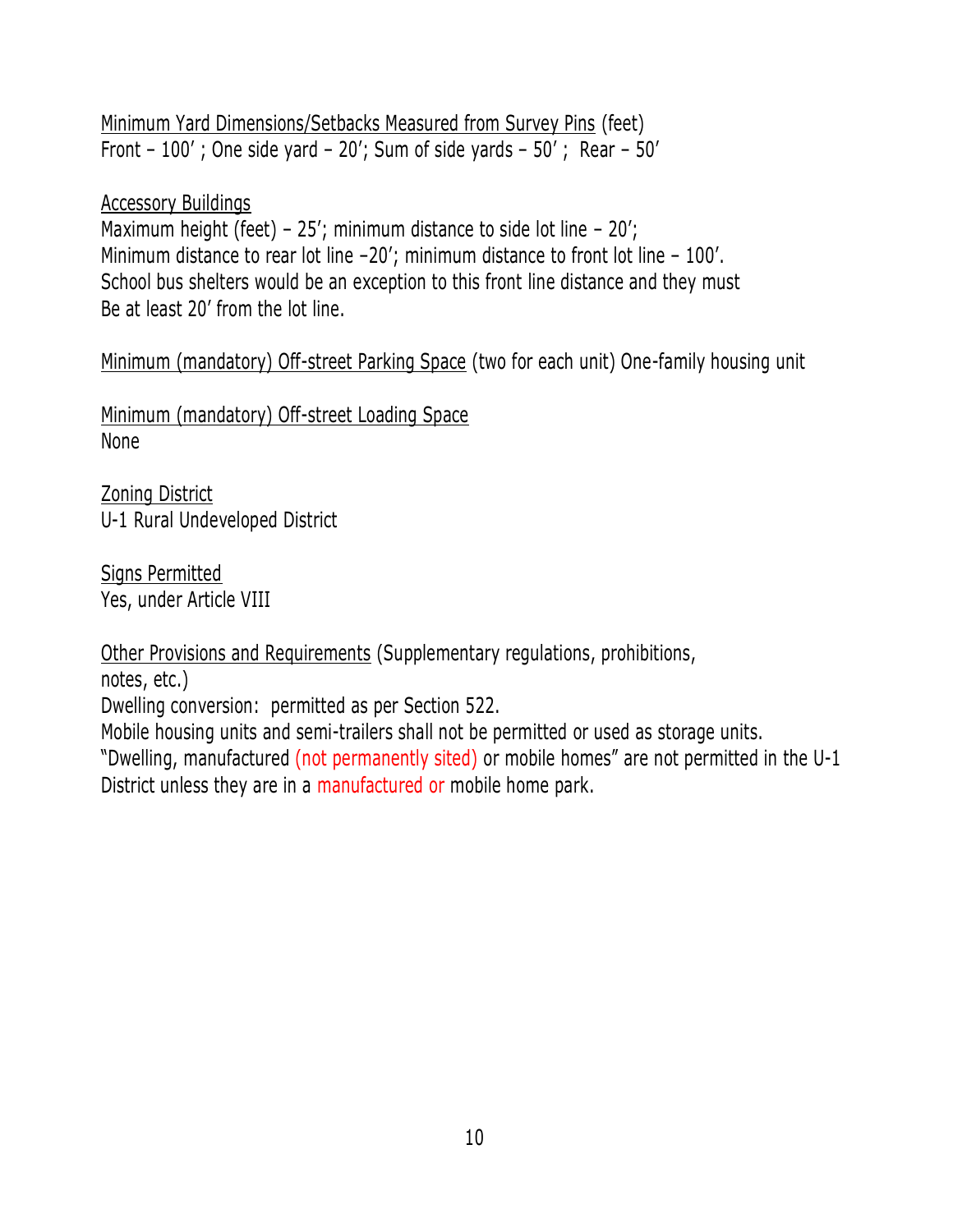Zoning District R-1 Low-density Residential District

Permitted Uses (Accessory uses and essential services are included) Single-family dwelling; public use; quasi-public use.

Conditional Uses (Permitted upon issuance of a Conditional Use Permit by the Board of Zoning Appeals) Non-commercial recreation; home occupation; storage facility.

Planned Unit Development (Permitted upon approval by the Zoning Commission and issuance of certificate by the Board of Appeals) Residential; manufactured or mobile home park; public and quasi-public uses. (Individually or in combination)

Minimum Lot Size (Square feet per dwelling) With on-site sewage treatment: 40,000 With group or central sewage treatment: 10,800 Road Frontage Width (feet): 80'

Maximum Percentage of Lot Coverage (Principal and Accessory Buildings) 50%

Minimum Floor Area (Square feet) 1,500 Square Feet

Maximum Height of Principal Buildings Stories – 2; Feet – 35

Minimum Yard Dimensions/Setbacks Measured from Survey Pins (feet) Front  $-35'$ ; One side yard  $-8'$ ; Sum of Side Yards  $-20'$ ; Rear  $-40'$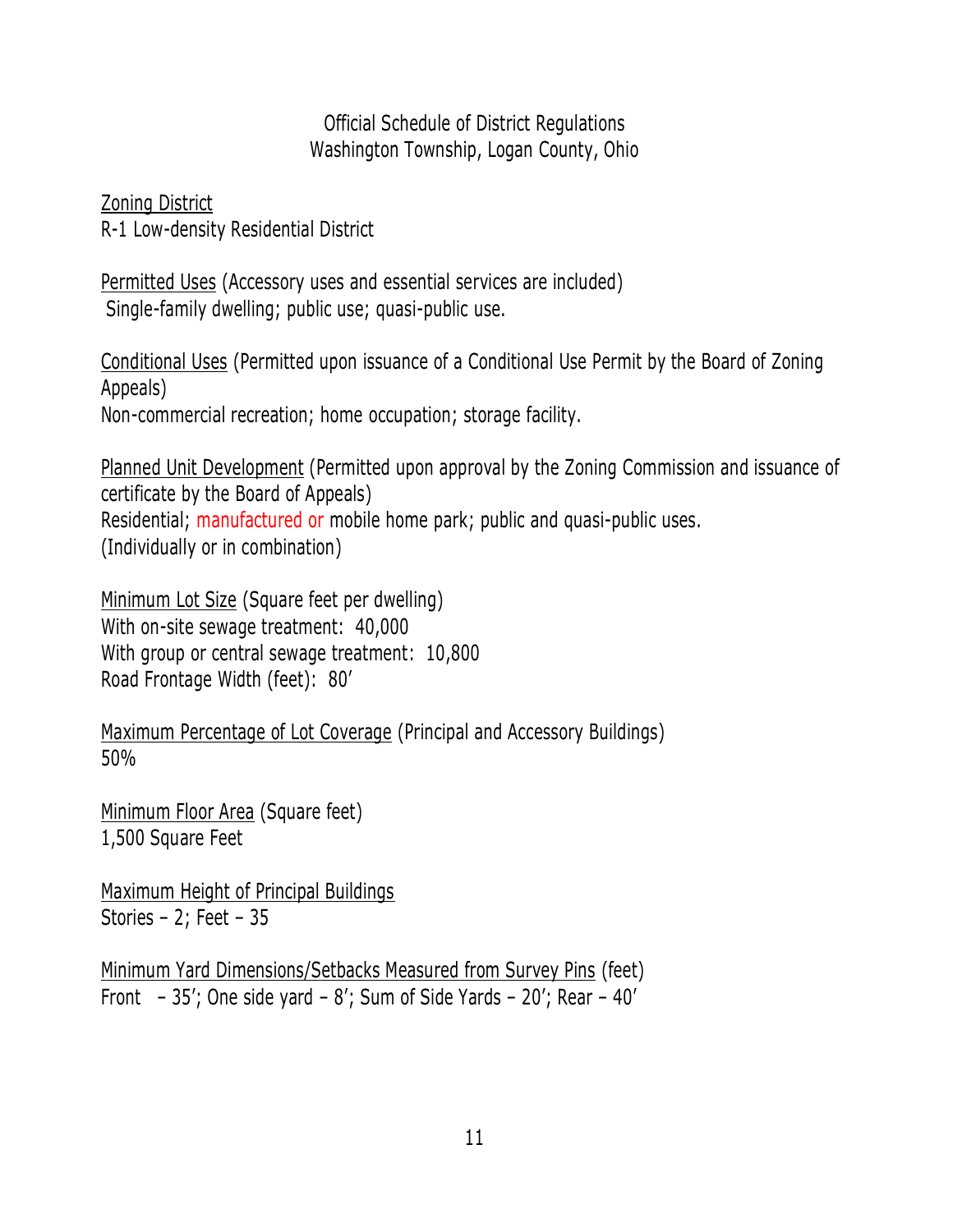Maximum height (feet) – 20'; minimum distance to side lot line – 10'; minimum distance to rear lot line – 10'; minimum distance to front lot line – 35'. School bus shelters would be an exception to this front line distance and they must Be at least 20' from the lot line.

Minimum (mandatory) Off-street parking Space (two for each unit) One-family housing unit

Minimum (mandatory) Off-street loading Space None

Signs Permitted Yes, under Article VIII

Zoning District R-1 Low-density Residential District

Other Provisions and Requirements (Supplementary regulations, prohibitions, notes, etc.) Dwelling conversion: permitted as per Section 522.

Mobile housing units and semi-trailers shall not be permitted or used as storage units.

"Dwelling, manufactured (not permanently sited) or mobile homes" are not permitted in the R-1 District except as a planned unit development.

Agriculture is prohibited to the extent permitted by ORC 519.21.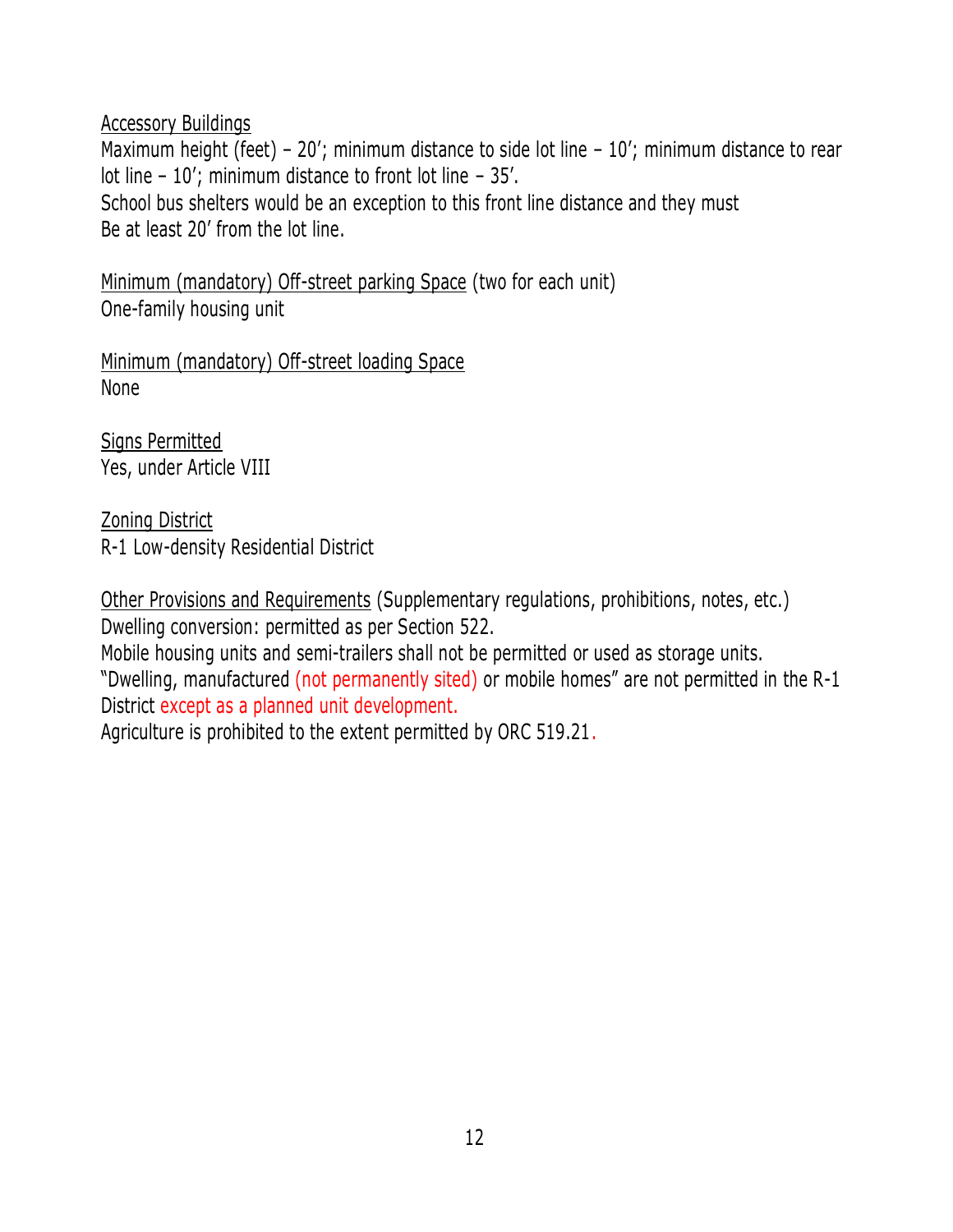Zoning District R-2 Medium-density Residential District

Permitted Uses (Accessory uses and essential services are included) Single-family dwelling; public use; quasi-public use.

Conditional Uses (Permitted upon issuance of a Conditional Use Permit by the Board of Zoning Appeals)

Manufactured or mobile home park; dwelling, multi-family; non-commercial recreation; home occupation; storage facility.

Planned Unit Development (Permitted upon approval by the Zoning Commission and issuance of certificate by the Board of Appeals) Residential; commercial; public and quasi-public uses. (Individually or in combination)

Minimum Lot Size (Square feet per dwelling) With on-site sewage treatment: Prohibited With group or central sewage treatment: 5,400 Road Frontage Width (feet): 60'

Maximum Percentage of Lot Coverage (Principal and Accessory Buildings) 50%

Minimum Floor Area (Square feet) 1000 Square Feet

Maximum Height of Principal Buildings Stories – 2; Feet – 35

Minimum Yard Dimensions/Setbacks Measured from Survey Pins (feet) Front  $-15'$ ; One side yard  $-4'$ ; Sum of Side Yards  $-10'$ ; Rear  $-15'$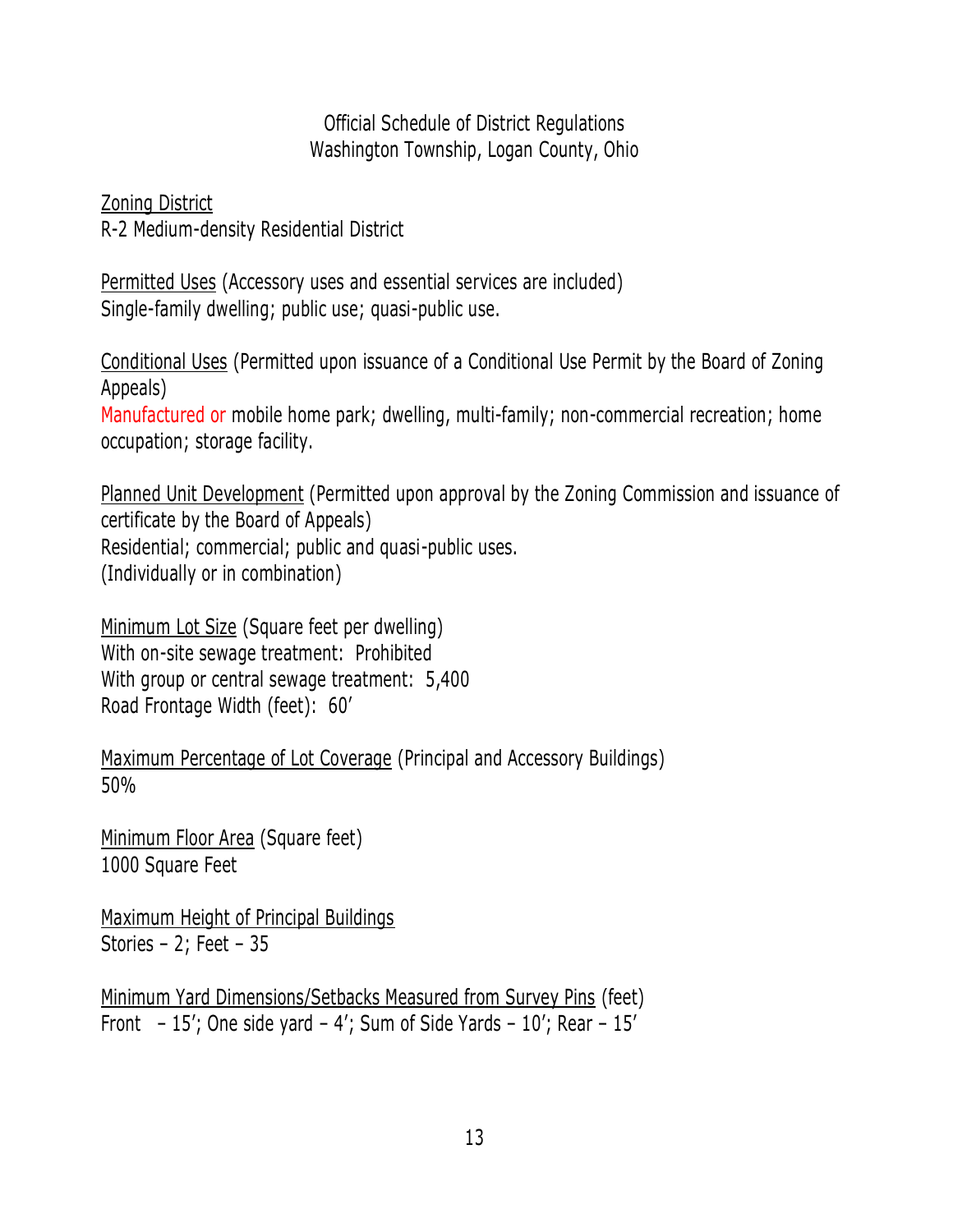Maximum height (feet) – 20'; minimum distance to side lot line – 4; minimum distance to rear lot line – 5'; minimum distance to front lot line – 15' School bus shelters would be an exception to this front line distance and they must Be at least 20' from the lot line.

Minimum (mandatory) Off-street parking Space (two per unit) One-half housing unit in multi-family structure.

Minimum (mandatory) Off-street loading Space None

Zoning District R-2 Medium-density Residential District

Signs Permitted Yes, under Article VIII

Other Provisions and Requirements (Supplementary regulations, prohibitions, notes, etc.) Dwelling conversion: permitted as per Section 522.

Mobile housing units and semi-trailers shall not be permitted or used as storage units. "Dwelling, manufactured (not permanently sited) or mobile homes" are not permitted-in the R-2 District unless they are in a manufactured or mobile home park.

Agriculture is prohibited to the extent permitted by ORC 519.21.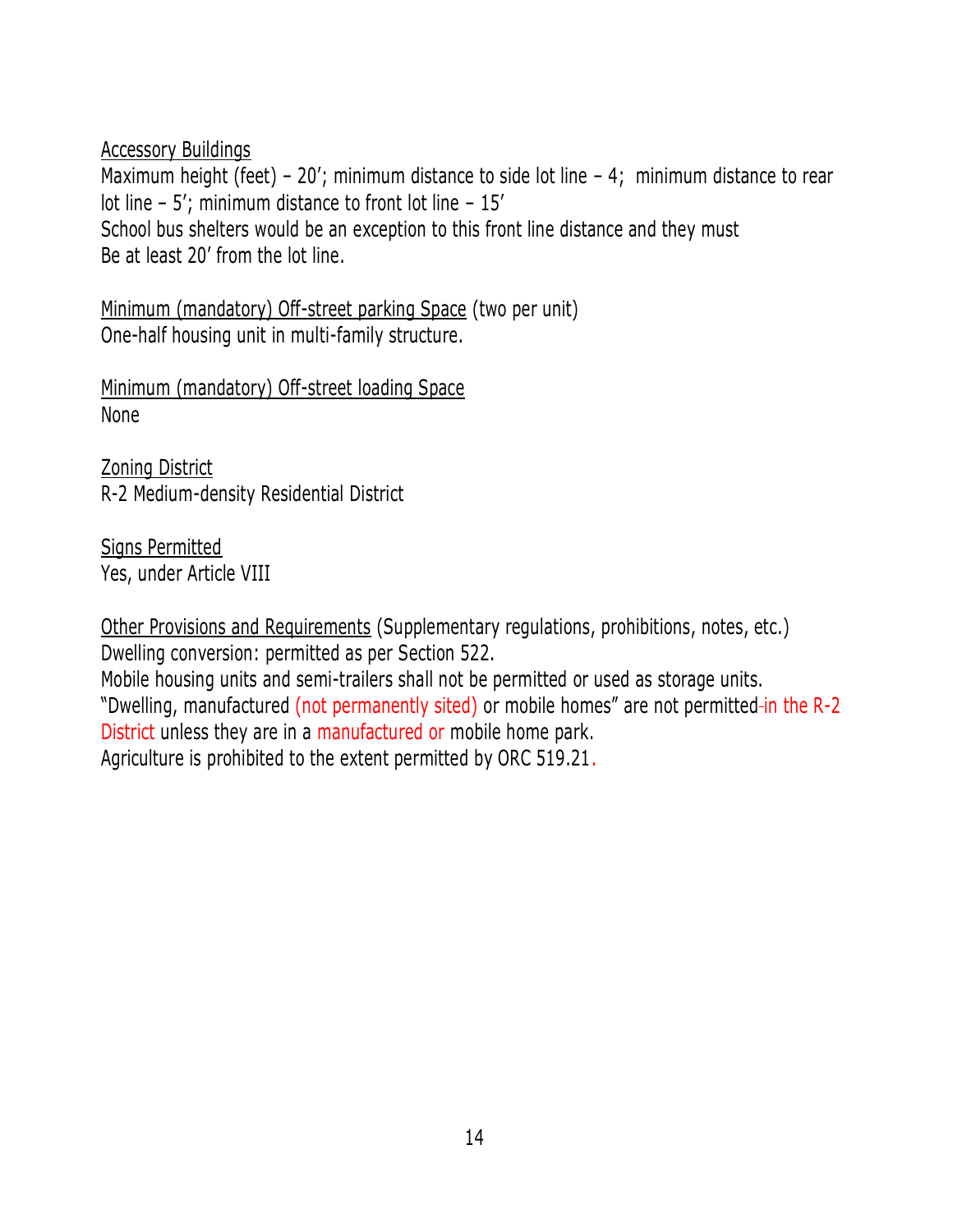Zoning District B-1 Service Business District

Permitted Uses (Accessory uses and essential services are included) Service business; drive-in business; eating and drinking establishments; commercial recreation; Veterinary animal hospital or (clinic, kennel); transient lodgings; single family dwelling (See Section 250 for Zoning Regulations); public use; quasi-public use.

Conditional Uses (Permitted upon issuance of a Conditional Use Permit by the Board of Zoning Appeals) Retail business; offices; wholesale and warehousing; food processing; printing and publishing; transport terminals; signs and advertising structures; public service facility; storage facility.

Planned Unit Development (Permitted upon approval by the Zoning Commission and issuance of certificate by the Board of Appeals) Commercial; industrial; residential; public and quasi-public uses. (Individually or in combination)

Minimum Lot Size (Square feet per structure) With on-site sewage treatment: Prohibited With group or central sewage treatment: 15,000 Road Frontage Width (feet): 100'

Maximum Percentage of Lot Coverage (Principal and Accessory Buildings) 50%

Minimum Floor Area (Square feet) 200 square feet

Maximum Height of Principal Buildings Stories – 2; 35 Feet

Minimum Yard Dimensions/Setbacks Measured from Survey Pins (feet) Front – 50'; Sum of Side Yards – 4'; Rear – 30'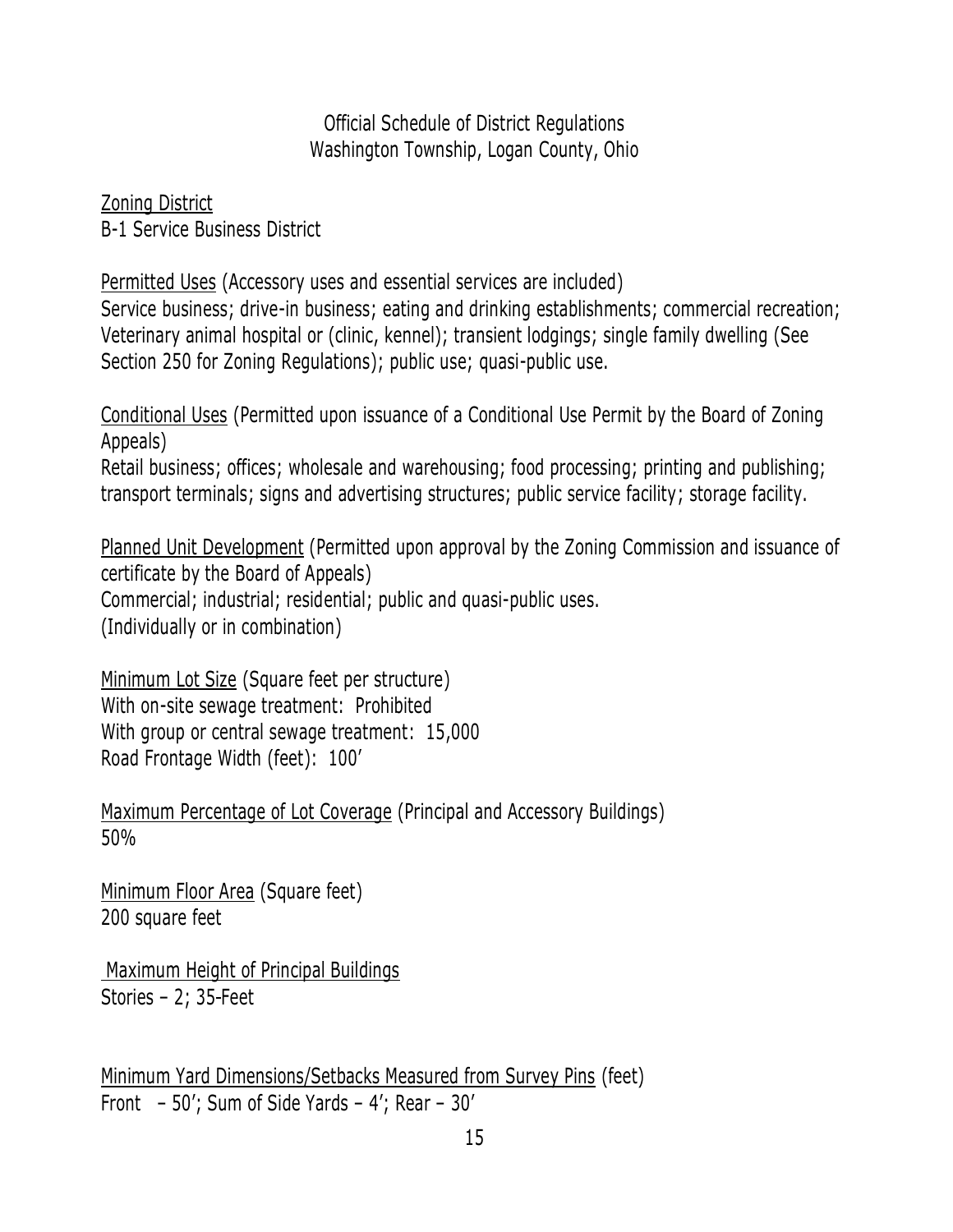Maximum height (feet) – 20'; minimum distance to side lot line – 4'; minimum distance to rear lot line – 4', minimum distance to front lot line – 50'

Minimum (mandatory) Off-street parking Space (one for each unit) 200 sq. ft. of retail or service floor area.

Minimum (mandatory) Off-street loading Space 5,000 sq. ft. of floor area

Zoning District B-1 Service Business District

Signs Permitted Yes, under Article VIII

Other Provisions and Requirements (Supplementary regulations, prohibitions, notes, etc.) Non-residential use cannot be conducted any closer than 40' from any residential district, except that the minimum yard requirements may be reduced to seventy (75) percent of the requirement if acceptable landscaping or screening approved by the Zoning Inspector is provided.

Agriculture is prohibited to the extent permitted by ORC 519.21.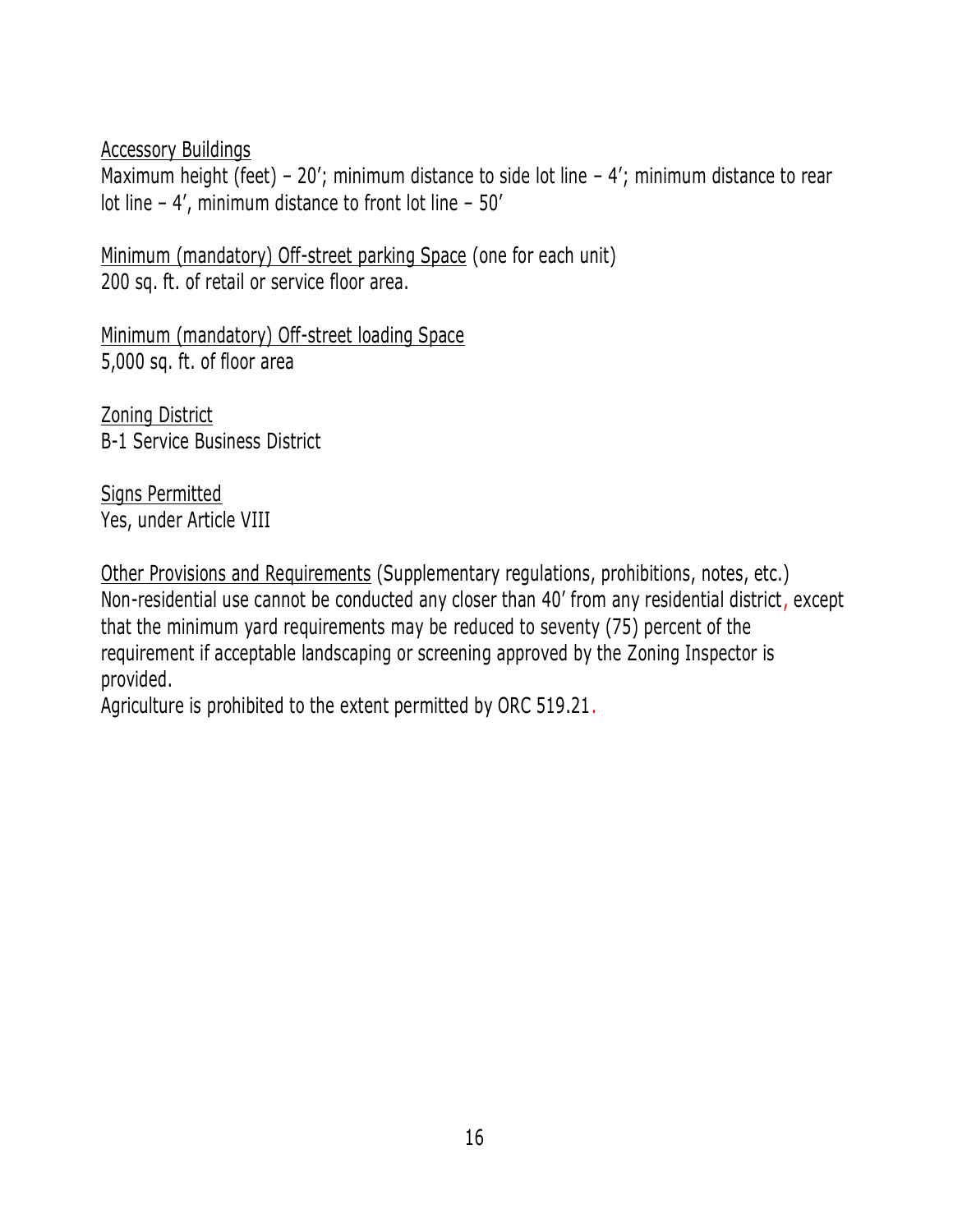Zoning District B-2 Local Business District

Permitted Uses (Accessory uses and essential services are included) Convenience-type retail business; personal services; offices; public use; quasi-public use.

Conditional Uses (Permitted upon issuance of a Conditional Use Permit by the Board of Zoning Appeals) Shopping-type retail business; service stations; service business eating and drinking

establishments; commercial recreation; public service facility; storage facility.

Planned Unit Development (Permitted upon approval by the Zoning Commission and issuance of certificate by the Board of Appeals) Residential; commercial; public and quasi-public uses. (Individually or in combination)

Minimum Lot Size (Square feet per structure) With on-site sewage treatment: Prohibited With group or central sewage treatment: None Road Frontage Width (feet): None

Maximum Percentage of Lot Coverage (Principal and Accessory Buildings) 50%

Minimum Floor Area (Square feet) 200 square feet

Maximum Height of Principal Buildings Stories – 2; 35 Feet

Minimum Yard Dimensions/Setbacks Measured from Survey Pins (feet) Front – 30'; One side yard – none; Sum of Side Yards – none; Rear – 30'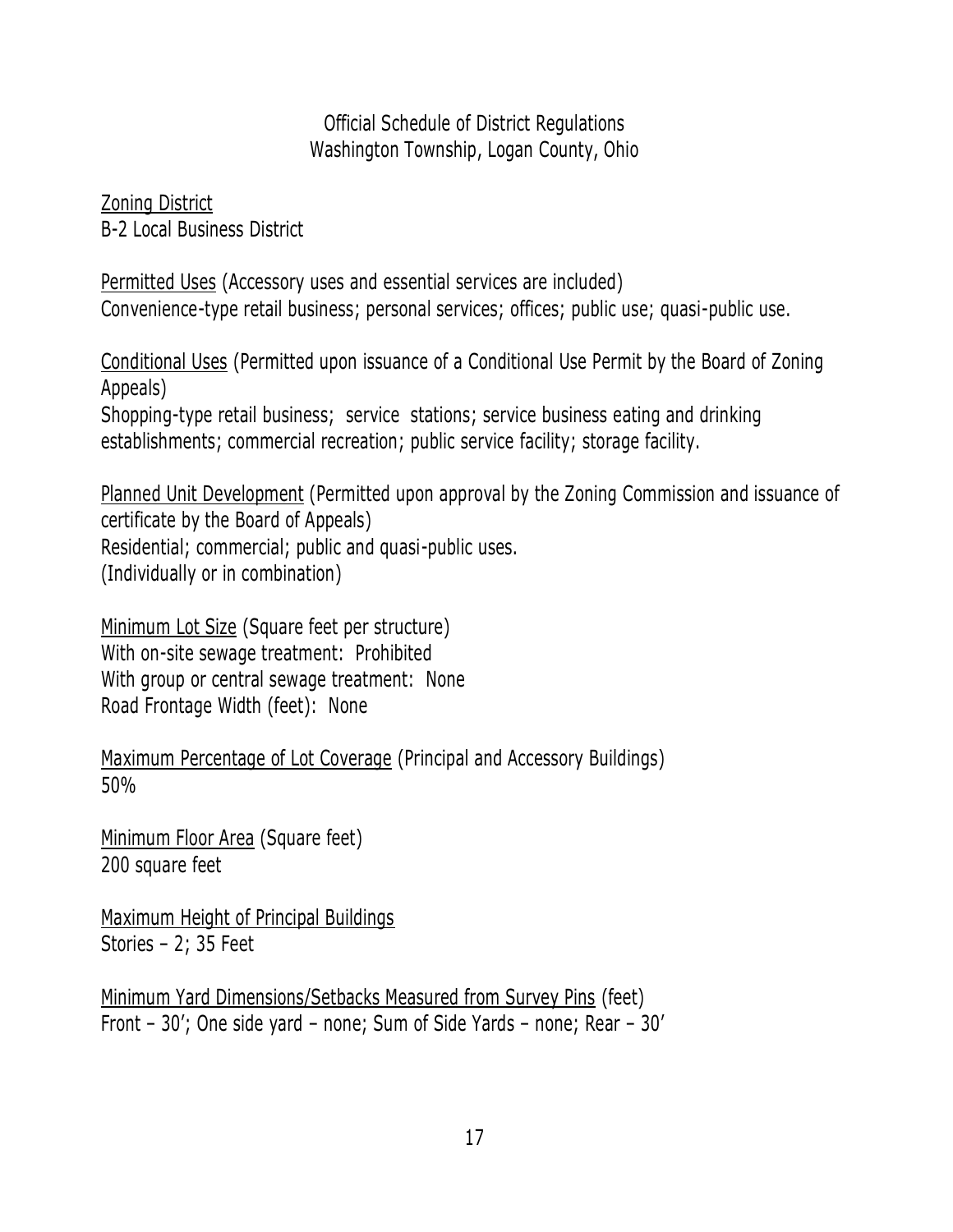Maximum height (feet) – 15'; minimum distance to side lot line – none; minimum distance to rear lot line – none. minimum distance to front lot line – 30'

Minimum (mandatory) Off-street parking Space (one for each unit) 200 sq. ft. of retail or service floor area.

Minimum (mandatory) Off-street loading Space 5,000 sq. ft. of floor area

Zoning District B-2 Local Business District

Signs Permitted Yes, under Article VIII

Other Provisions and Requirements (Supplementary regulations, prohibitions, notes, etc.) Non-residential use cannot be conducted any closer than 40' from any residential district, except that the minimum yard requirements may be reduced to seventy (75) percent of the requirement if acceptable landscaping or screening approved by the Zoning Inspector is provided.

Agriculture is prohibited to the extent permitted by ORC 519.21.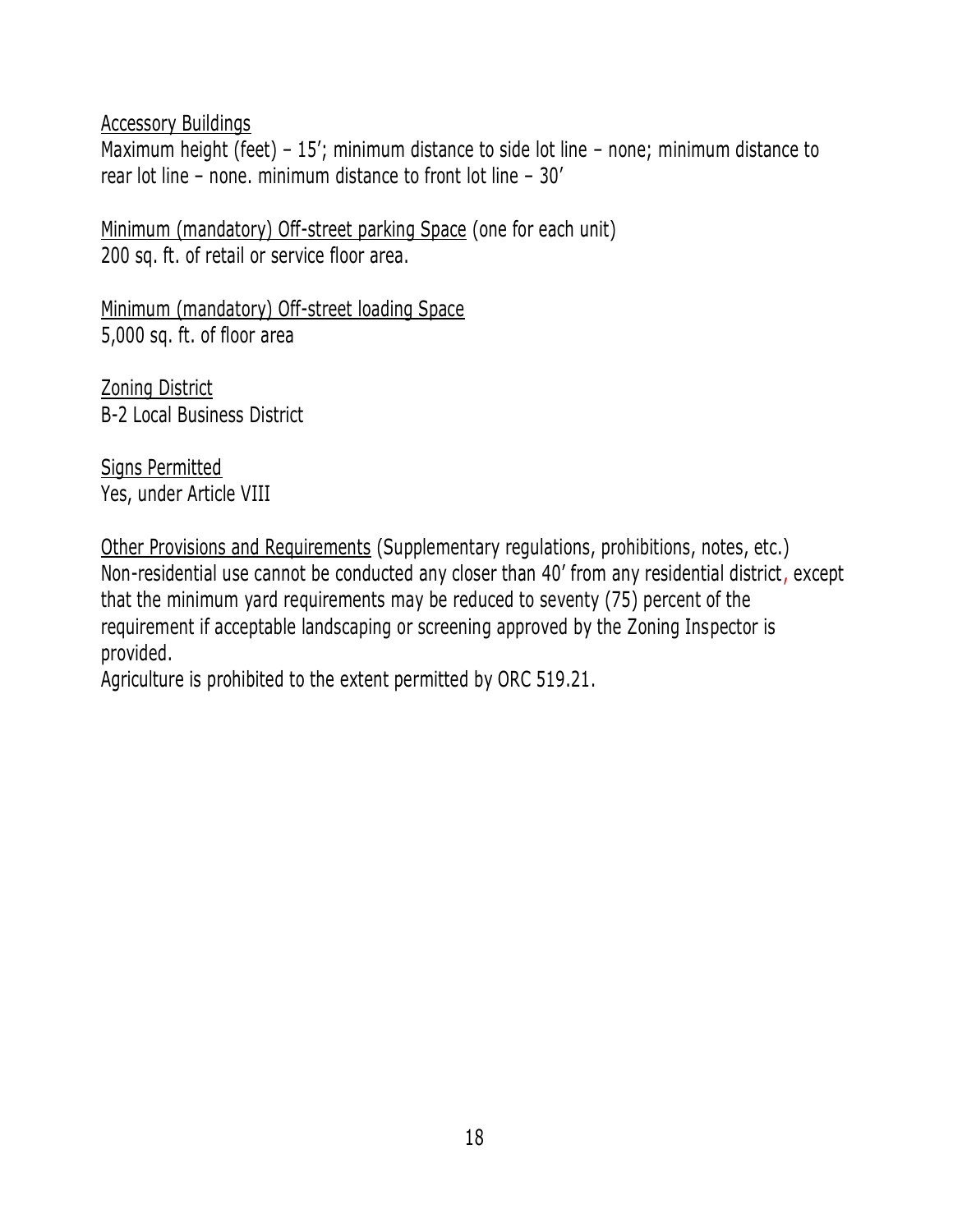Zoning District M-1 Light Manufacturing District

Permitted Uses (Accessory uses and essential services are included) Agriculture; light manufacturing and related offices; public use; quasi-public use.

Conditional Uses (Permitted upon issuance of a Conditional Use Permit by the Board of Zoning Appeals)

Wholesale and warehousing; printing and publishing; storage facilities; transport terminals; signs and advertising structures; public service facility.

Planned Unit Development (Permitted upon approval by the Zoning Commission and issuance of certificate by the Board of Appeals) Commercial; industrial; public and quasi-public uses. (Individually or in combination)

Minimum Lot Size (Square feet per structure) With on-site sewage treatment: Prohibited With group or central sewage treatment: 15,000 Road Frontage Width (feet): 100'

Maximum Percentage of Lot Coverage (Principal and Accessory Buildings) 50%

Minimum Floor Area (Square feet) 200 square feet

Maximum Height of Principal Buildings Stories – 4; 50 Feet

Minimum Yard Dimensions/Setbacks Measured from Survey Pins (feet) Front – 50'; One side yard – 10'; Sum of Side Yards – 30'; Rear – 40'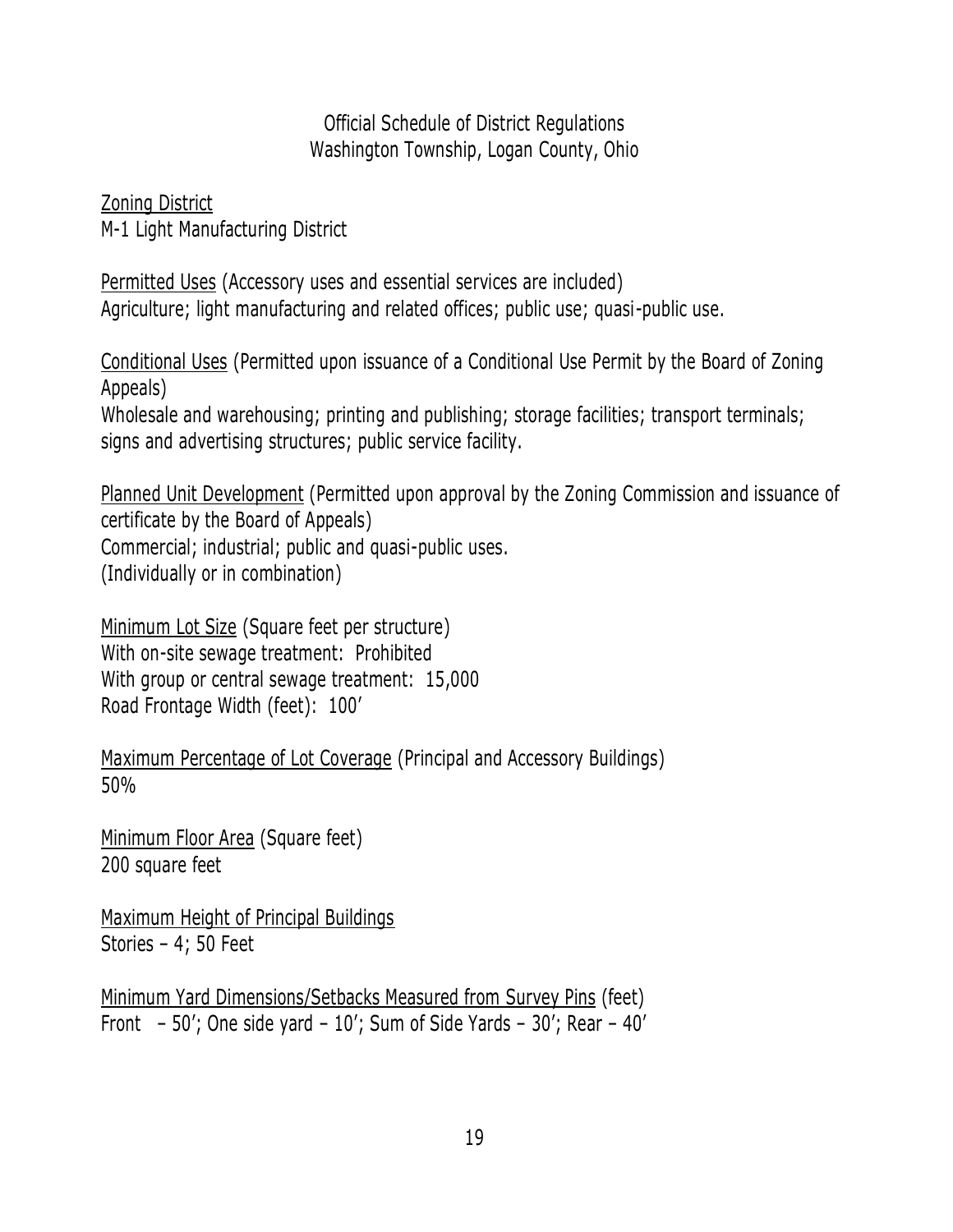Maximum height (feet) -  $25'$ ; minimum distance to side lot line -  $5'$ ; minimum distance to rear lot line – 10'. minimum distance to front lot line – 50'

Minimum (mandatory) Off-street parking Space (one for each unit) Two (2) employees on the maximum work shift.

Minimum (mandatory) Off-street loading Space 5,000 sq. ft. of floor area.

Zoning District M-1 Light Manufacturing District

Signs Permitted Yes, under Article VIII

Other Provisions and Requirements (Supplementary regulations, prohibitions, notes, etc.) Objectionable uses in noise, odor, and hours of operation prohibited.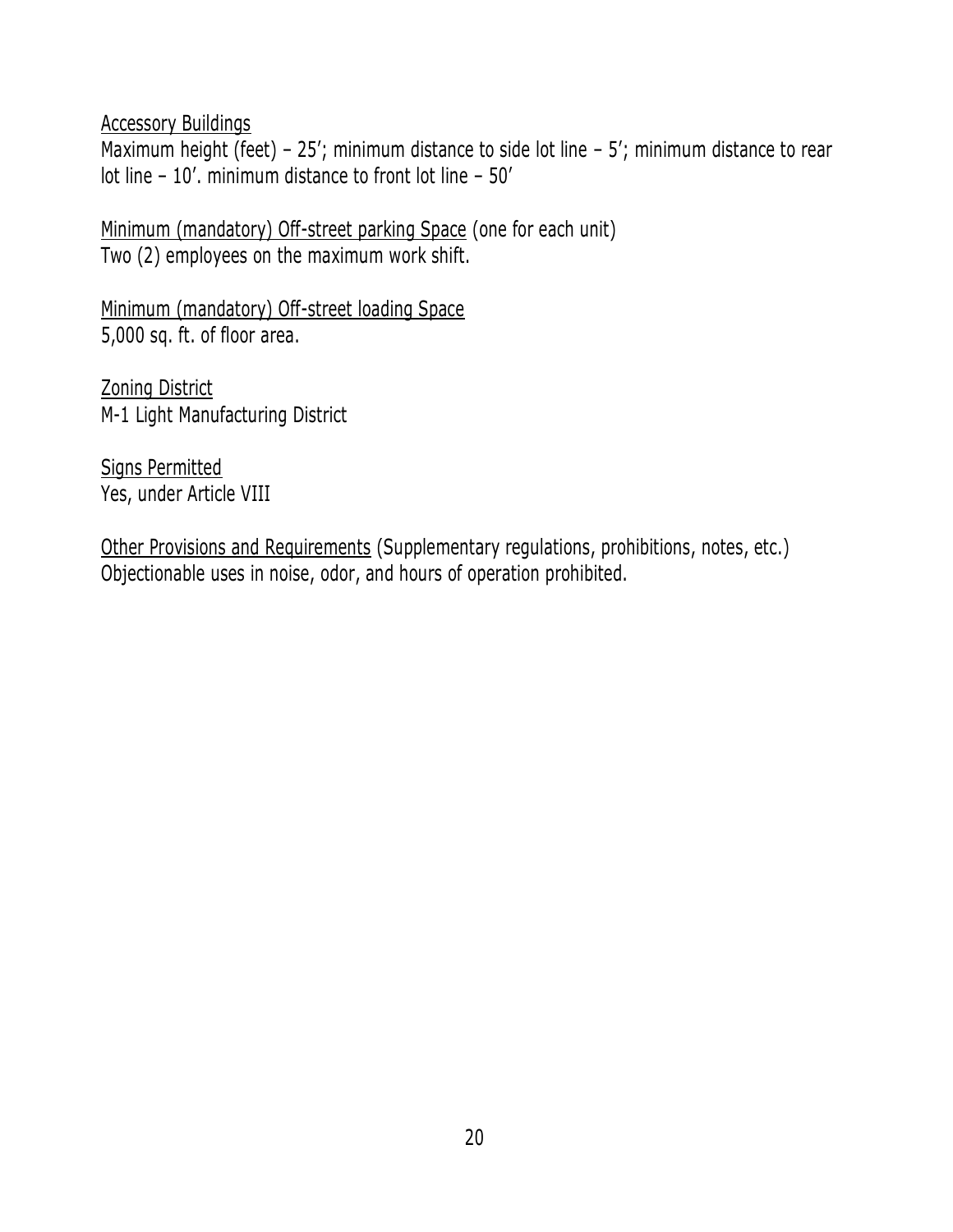Zoning District M-2 Heavy Manufacturing District

Permitted Uses (Accessory uses and essential services are included) Agriculture; heavy manufacturing and related offices; wholesale and warehousing; printing and publishing; transport terminals; public use; quasi-public use.

Conditional Uses (Permitted upon issuance of a Conditional Use Permit by the Board of Zoning Appeals)

Light manufacturing and related offices; signs and advertising structures; extractive industry; junk yard and sales; public service facility.

Planned Unit Development (Permitted upon approval by the Zoning Commission and issuance of certificate by the Board of Appeals) Commercial; industrial; public and quasi-public uses. (Individually or in combination)

Minimum Lot Size (Square feet per structure) With on-site sewage treatment: 200,000 With group or central sewage treatment: 40,000 Road Frontage Width (feet): 150'

Maximum Percentage of Lot Coverage (Principal and Accessory Buildings) 50%

Minimum Floor Area (Square feet) 200 square feet

Maximum Height of Principal Buildings Stories – 4; Feet – 50'

Minimum Yard Dimensions/Setbacks Measured from Survey Pins (feet) Front – 80'; One side yard – 20'; Sum of Side Yards – 50'; Rear – 50'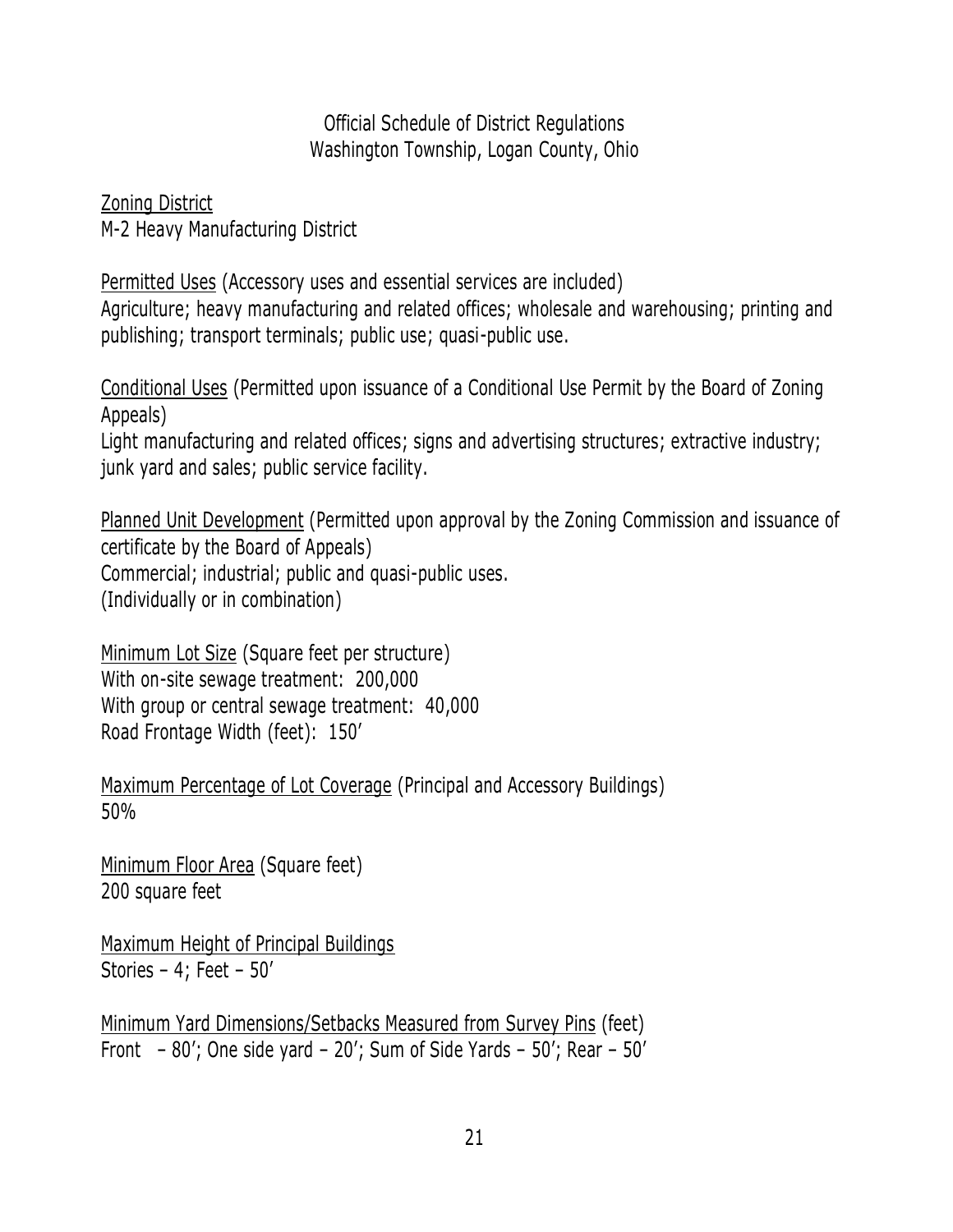Maximum height (feet) - 25'; minimum distance to side lot line - 10'; minimum distance to rear lot line – 20'. minimum distance to front lot line – 80'

Minimum (mandatory) Off-street parking Space (one for each unit) Two (2) employees on the maximum work shift.

Minimum (mandatory) Off-street loading Space 5,000 sq. ft. of floor area.

Zoning District M-2 Heavy Manufacturing District

Signs Permitted Yes, under Article VIII

Other Provisions and Requirements (Supplementary regulations, prohibitions, notes, etc.) Extractive use cannot be conducted any closer than 500' from any residential district.

This is to certify this is the official schedule of District Regulations referred to in Section 410 and Article IV (4) of the Zoning Resolution of Washington Township, Logan County, Ohio.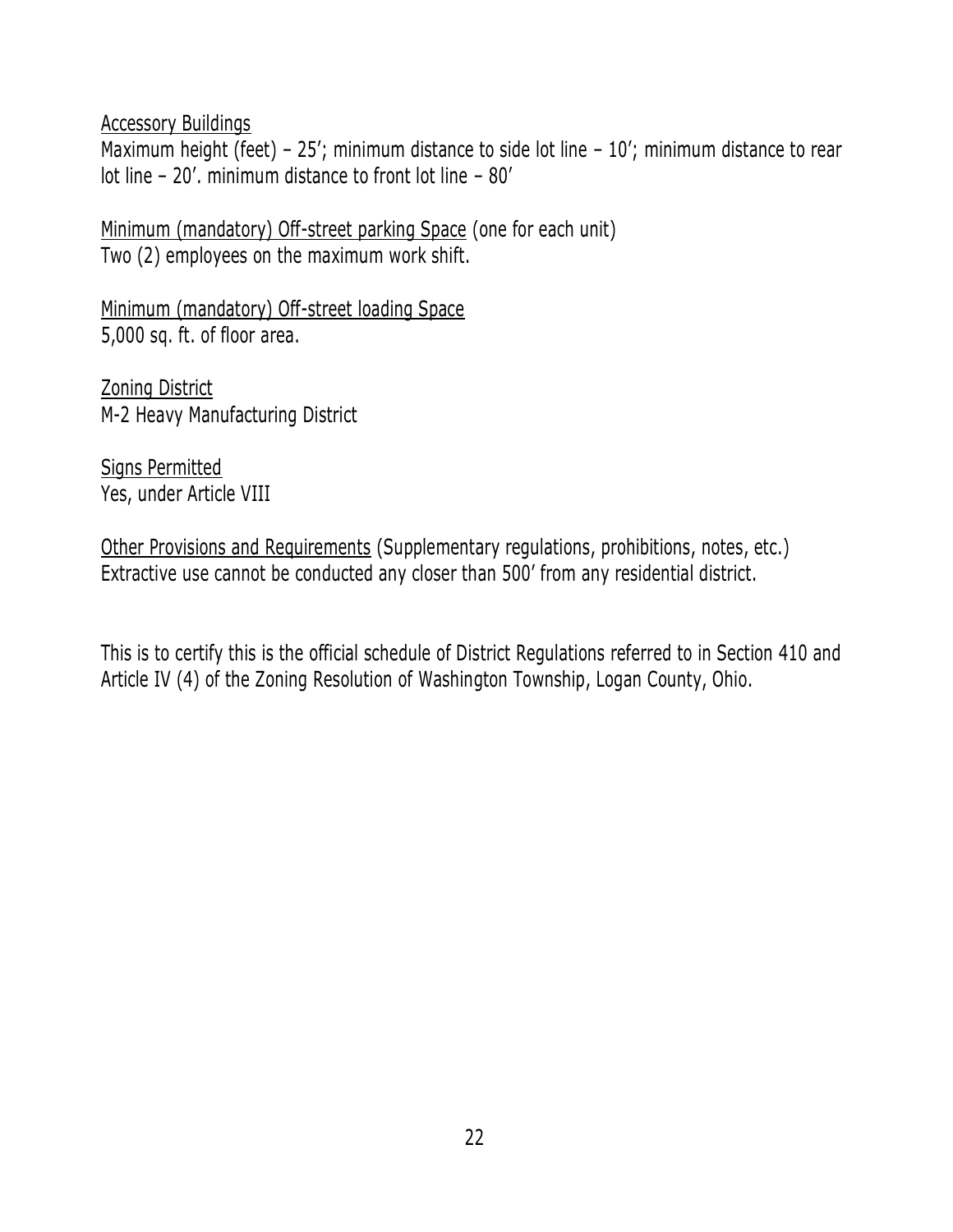### WASHINGTON TOWNSHIP ZONING RESOLUTION

A RESOLUTION OF THE TOWNSHIP OF WASHINGTON.OHIO, ENACTED IN ACCORDANCE WITH A COMPREHENSIVE PLAN AND THE PROVISIONS OF CHAPTER 519, OHIO REVISED CODE, AND FOR THE PURPOSE OF PROTECTING THE PUBLIC HEALTH, SAFETY, COMFORT, CONVENIENCE AND GENERAL WELFARE; DIV IDING THE UNINCORPORATED PORTION OF THE TOWNSHIP, INTO ZONES AND DISTRICTS, ENCOURAGING, REGULATING AND RESTRICTING THEREIN THE LOCATION, CONSTRUCTION, RECONSTRUCTION, A L-TERATION AND USE OF STRUCTURES AND LAND; PROMOTING ORDERLY DEVELOPMENT OF THE RESIDENTIAL, BUSINESS, INDUSTRIAL, RECREATIONAL AND PUBLIC AREAS; PROVIDING FOR ADEQUATE LIGHT, AIR, AND CONVENIENCE OF ACCESS TO PROPERTY BY REGULATING THE USE OF LAND AND BUILDINGS AND THE BULK OF STRUCTURES IN RELATIONSHIP TO SURROUNDING PROPERTIES; LIMITING CONGESTION IN THE PUBLIC RIGHT-OF-WAYS: PROVIDING THE COMPATIBILITY OF DIFFERENT LAND USES AND THE MOST APPROPRIATE USE OF LAND; PROVIDING FOR THE ADMINISTRATION OF THIS RESOLUTION AND DEFINING THE POWERS AND DUTIES OF THE ADMINISTRATING OFFICERS AS PROVIDED HEREINAFTER AND PRESCRIBING PENALTIES FOR THE VIOLATION OF THE PROVISIONS IN THIS RESOLUTION OR ANY AMENDMENT THERTO; AND FOR THE REPEAL BE IT ORDAINED BY THE BOARD OF WASHINGTON TOWNSHIP TRUSTEES. LOGAN COUNTY, OHIO; THEREFORE BE IT HEREBY RESOLVED BY THE BOARD OF TRUSTEES OF WASHINGTON TOWNSHIP, LOGAN COUNTY, STATE OF OHIO:

#### ARTICLE I

### TITLE OF RESOLUTION

Section 100 Title. This Resolution shall be known and may be cited and referred to as the "Zoning Resolution of the Township of Washington ."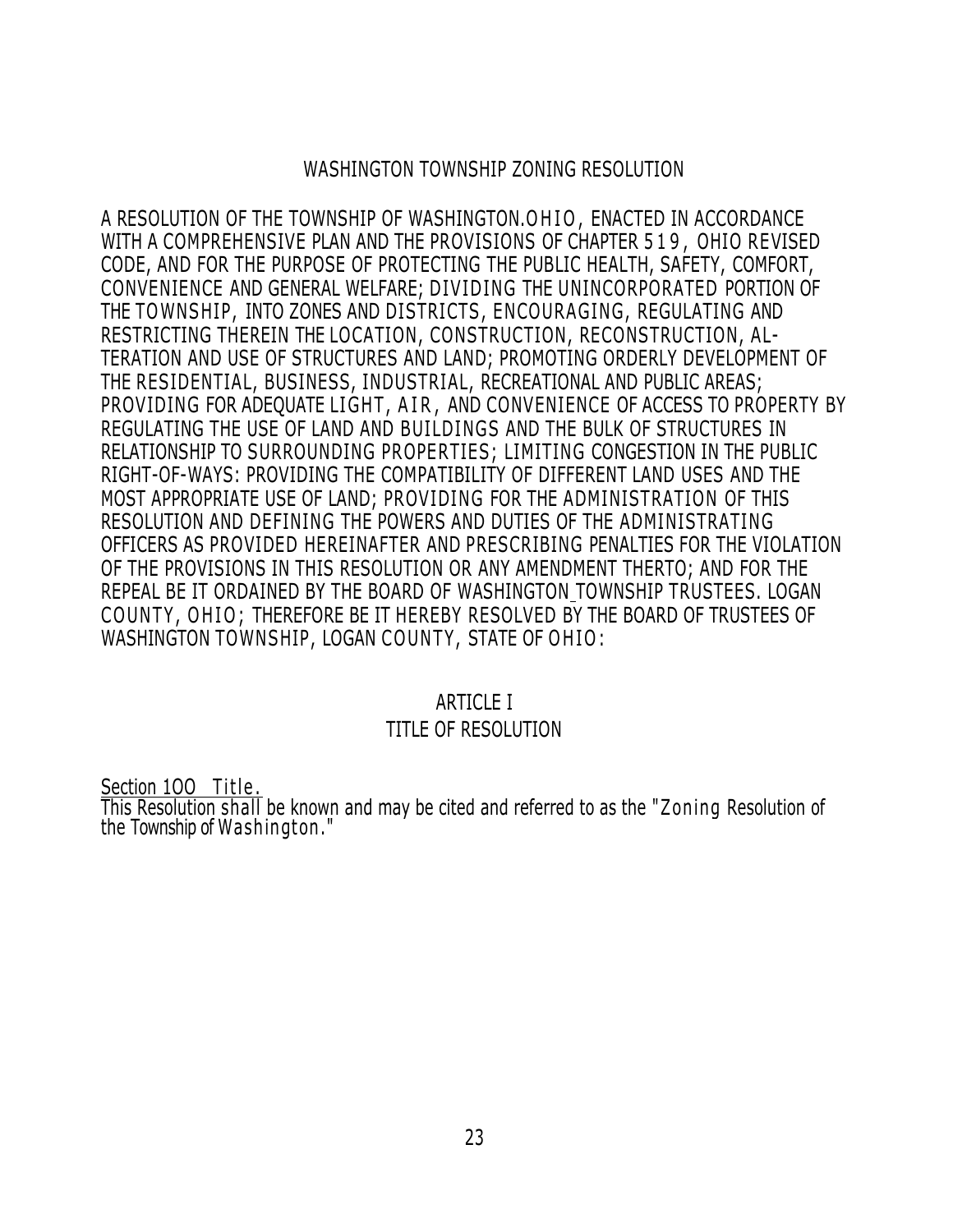# ARTICI F II ESTABLISHMENT OF DISTRICTS

#### Section 200 District Types.

The township is hereby divided into seven districts as follows: Rural District, Low Density Residential District, Medium Density Residential District, Service Business District, Local Business District, Light Manufacturing District, and Heavy Manufacturing District.

#### Section 210 Rural District  $(U - 1)$ .

The intention of the rural district is to provide land which is suitable or used for agriculture, conservation, very low density residence and public and quasi-public purpose. Very low density residential land use refers to farm housing unit and isolated residential developments not requiring a plat under the County subdivision regulations. It is further the attempt of the rural district to discourage the scattering of residential subdivisions and commercial and industrial development. Some residential, commercial, and industrial development may be permitted as conditional uses under Section 601 and as planned unit development under Article VI. On-site water and sewer facilities are permitted provided such facilities comply with the County and State health regulations.

### Section 220 Low Density Residential District ( R - 1 ) .

The purpose of the low density residential district is to provide land for single family housing units not to exceed four families per acre. Manufactured homes (not permanently sited), mobile homes, and multi-family housing units are permitted only under the planned unit development approach. Commercial and industrial development is prohibited. Group or central water and sewer facilities are required if more than one residence is planned on less than 40,000 square feet. (See Official Schedule of District Regulations.)

### Section 230 Medium Density Residential District (R - 2).

The purpose of the medium density residential district is to provide land for single- and multifamily housing units not to exceed eight families per acre. Manufactured or mobile home parks are permitted under Section 410 and in accordance with Article VII. Commercial development is prohibited unless introduced under the planned unit development approach. Group or central water and sewer facilities are required.

### Section 250 Service Business District (B-1).

The purpose of the service business district is to provide land for sales, service and repair establishments which require highway orientation or large tracts of land not normally a vailable in central and local business districts; do not contribute to the design of a unified business center; depend on drive-in business; and require a location along or near major thoroughfares and intersections. General retail and office businesses are permitted as a conditional use. Residential, commercial, and industrial development may be introduced under the planned unit development approach . Group or central water and sewer facilities are required. All Single Family Dwellings in this B-1 District must meet R-2, Medium-Density Residential District Regulations.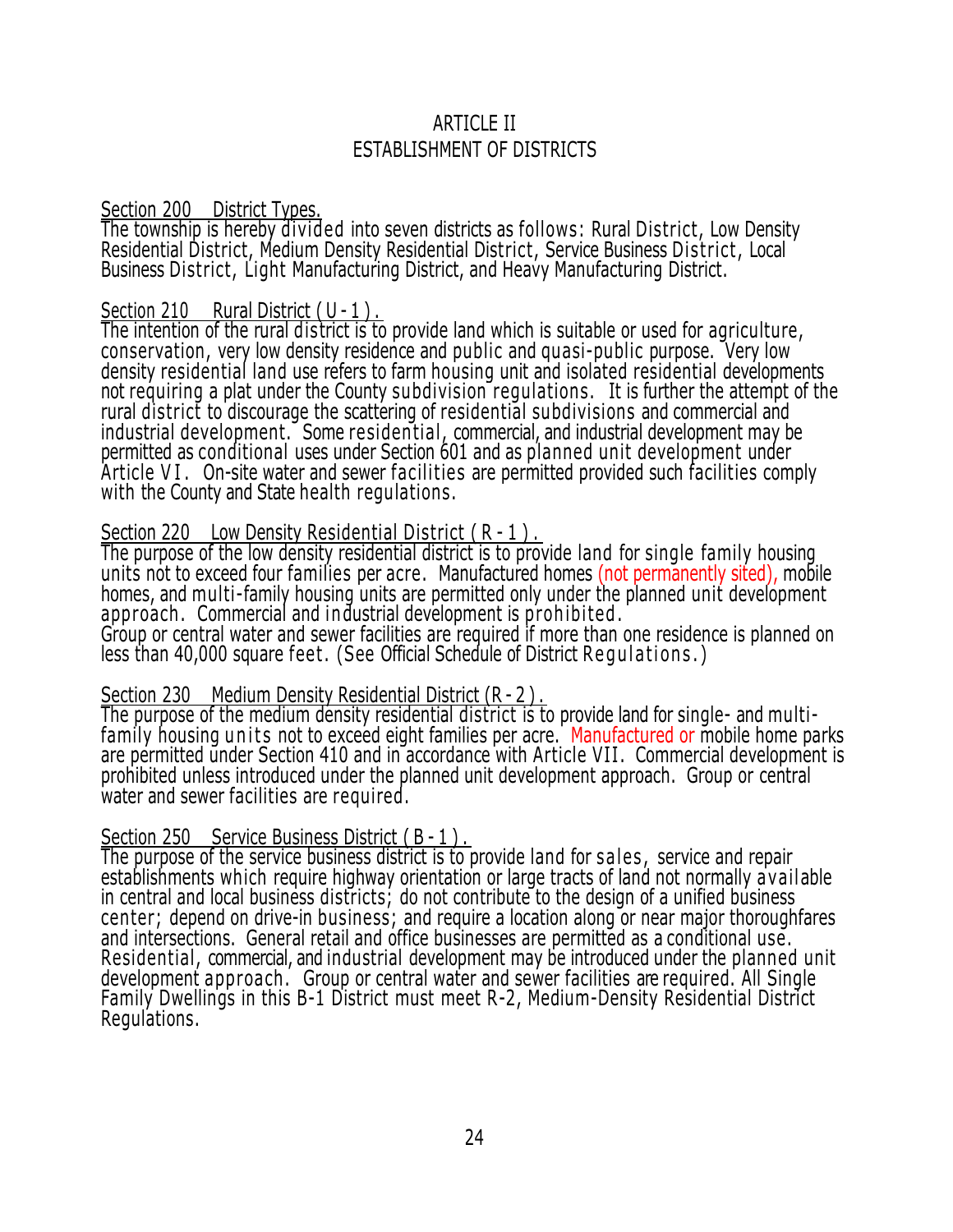#### Section 260 Local Business District (B - 2).

The purpose of the local business district is to provide land for small retail and personal service establishments offering convenience-type goods and services for the dail y needs of the people in the immediate neighborhood or area . Residential and other commercial development are prohibited unless introduced under the planned unit development approach . Group or central water and sewer facilities are required.

#### Section 280 Light Manufacturing District ( M - 1 ) .

The purpose of the light manufacturing district is to provide land for manufacturing or industrial establishments which are clean, quiet, and free of hazardous or objectionable elements such as noise, odor, dust, smoke or glaze; operate within enclosed structures; and generate little industrial traffic. Heavy manufacturing or industrial development is prohibited . Commercial development is prohibited unless introduced under the planned unit development approach. Group or central water and sewer facilities are required.

#### Section 290 Heavy Manufacturing District ( M - 2 ) .

The purpose of the heavy manufacturing district is to provide land for major manufacturing processing, storage, warehousing, research, and testing establishments which require large sites, extensive community services and facilities, ready access to regional transportation; have large open storage and service areas; generate heavy traffic; and create no nuisance discernible beyond the district. Extractive manufacturing use is permitted as a conditional use if the operation does not create a hazard or nuisance which adversely affects the health, safety, and general well-being of the community and other manufacturing establishments in the district. Residential development is prohibited. Light manufacturing or industrial uses are permitted as conditional uses. Commercial and industrial development may be introduced under the Planned Unit Development (PUD) approach. Central water and sewer facilities are required.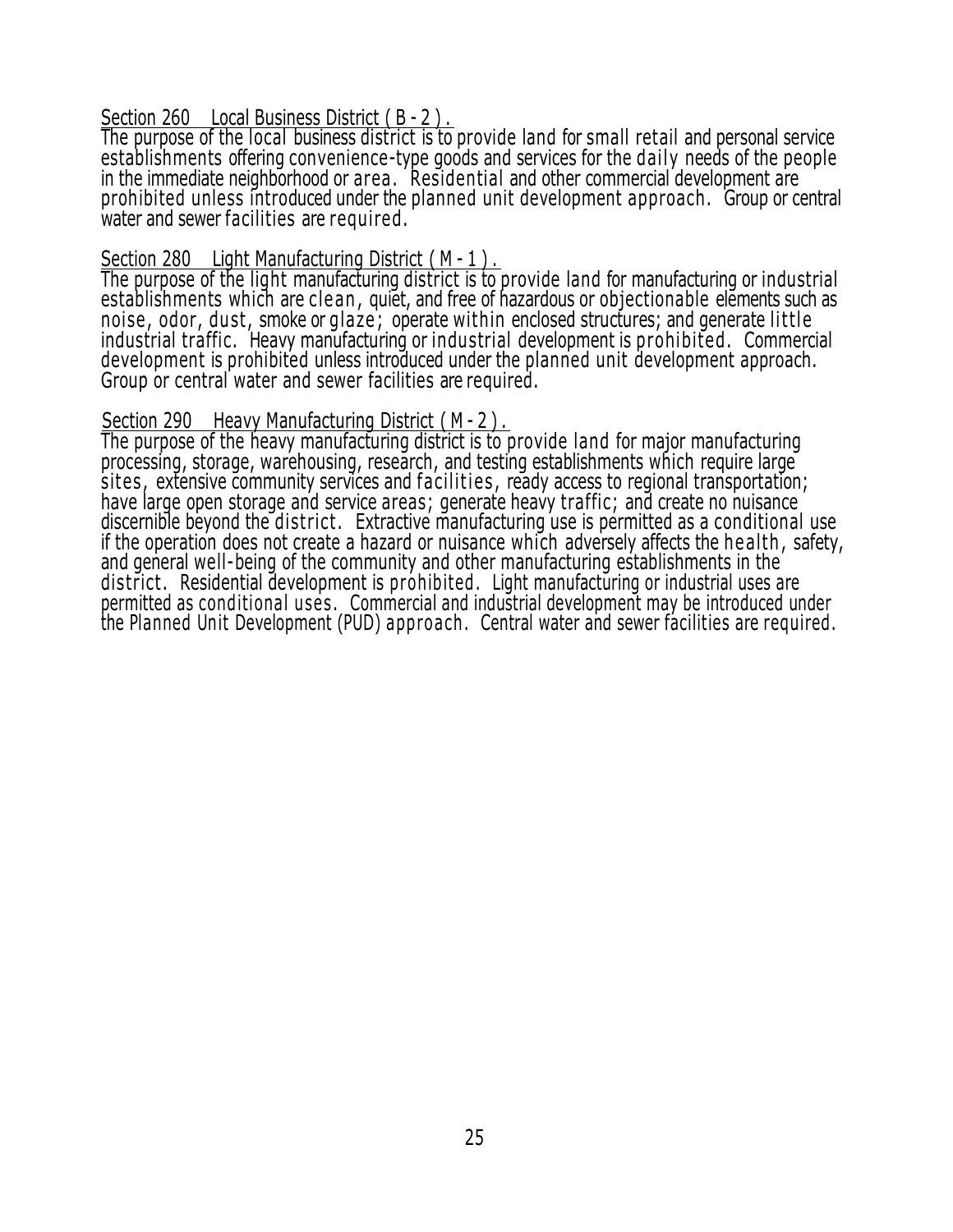#### ARTICLE III PROVISION FOR OFFICIAL ZONING M A P

#### Section 300 0fficial Zoning Map.

The districts established in Section 200 of this Resolution are shown on the Official Zoning M a p which, together with all explanatory matter thereon, is hereby adopted by reference and declared to be part of this Resolution .

### Section 310 Identification of the Official Zoning Map.

The official zoning map shall be identified by the signature of the Chairman of the Board of Township Trustees attested by the Township Clerk, under the following words: "This is to certify that these are the Official Zoning Map referred to in Section 300 of the Zoning Resolution of the Township of Washington, Logan County, O h i o," together with the date of the adoption of this Resolution.

### Section 320 Recording Changes in the Official Zoning M a p.

If in accordance with the provisions of this Resolution and Chapter 519 of the Ohio Revised Code changes are made in district boundaries or other matters portrayed on the Official Zoning M a p , such changes shall be entered on the Official Zoning M a p promptly after the amendment has been approved by the Board of Township Trustees with a 2/3 vote with an entry on the Official Zoning M a p indicating the Resolution number, if any, and the date of adoption.

### Section 330 Replacement of the Official Zoning M a p .

In the event that the Official Zoning M a p becomes damaged, destroyed, lost or difficult to interpret because of the nature or number of changes and additions, the Board of Township Trustees may, by Resolution, adopt a new Official Zoning Map which shall supersede the prior Official Zoning Map. The new Official Zoning Map may correct drafting or other errors or omissions in the prior Official Zoning M a p , but no such correction shall have effect of amending the original Official Zoning M a p or any subsequent amendment thereof. The new Official Zoning Map shall be identified by the signature of the Chairman of the Board of Trustees, attested by the Township clerk, under the following words: "This is to certify that this Official Zoning Map supersedes and replaces the Official Zoning M a p adopted as part of the Zoning Resolution of the Township of Washington, Logan County, Ohio.

### Section 340 Preserving Records.

Unless the prior Official Zoning M a p has been lost, or has been totally destroyed, the prior m a p and/or significant parts thereof remaining shall be preserved, together with all available records pertaining to its adoption or amendment.

### Section 350 Interpretation of District Boundaries.

Where uncertainty exists with respect to the boundaries of any of the zoning districts as shown on the zoning  $m a p$ , the following rules shall apply:

1. Where district boundaries are indicated as approximately following the center lines of streets or highways, street lines, or highway right-ofway lines, such center lines, street lines, or highway right-of-way lines shall be construed as such boundaries;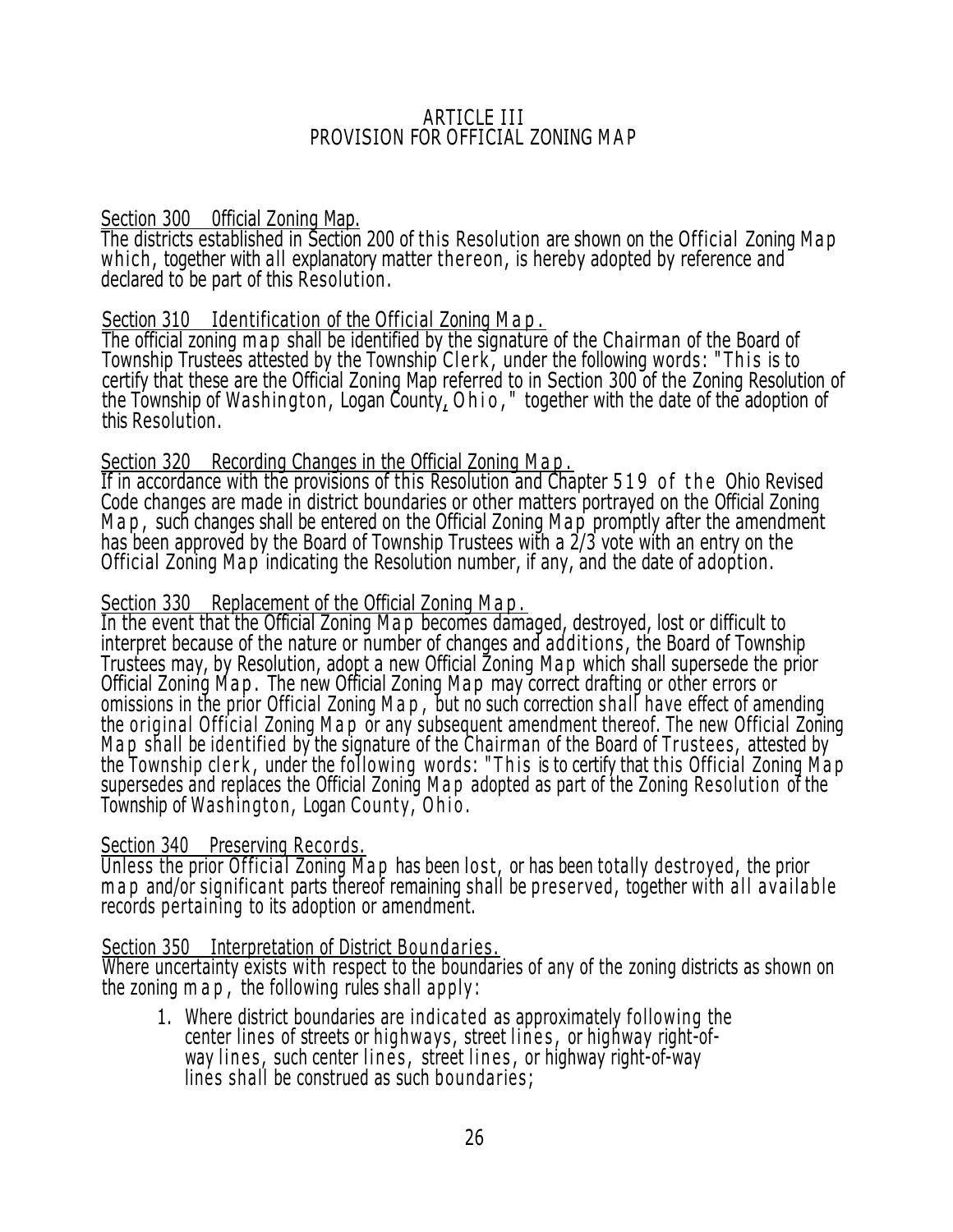- 2. Where district boundaries are so indicated that they approximately follow the lot lines, such lot lines shall be construed as said boundaries;
- 3 . Where district boundaries are so indicated that they are approximately pa rallel to the center lines or street lines of streets, or the center lines or right-of-way lines of highways, such district boundaries shall be construed as being pa rallel thereto and at such distance there from as indicated on the Zoning M a p. If no distance is given, such dimensions shall be determined by the use of the scale shown on the Official Zoning M a p .
- 4. Where the boundary of a district follows a railroad line such boundary shall be deemed to be located in the middle of the main tracks of said railroad lin e .
- 5. Where the boundary of a district follows a stream, lake or other body of water, said boundary line shall be deemed to be at the limit of the jurisdiction of the Township unless otherwise indicated.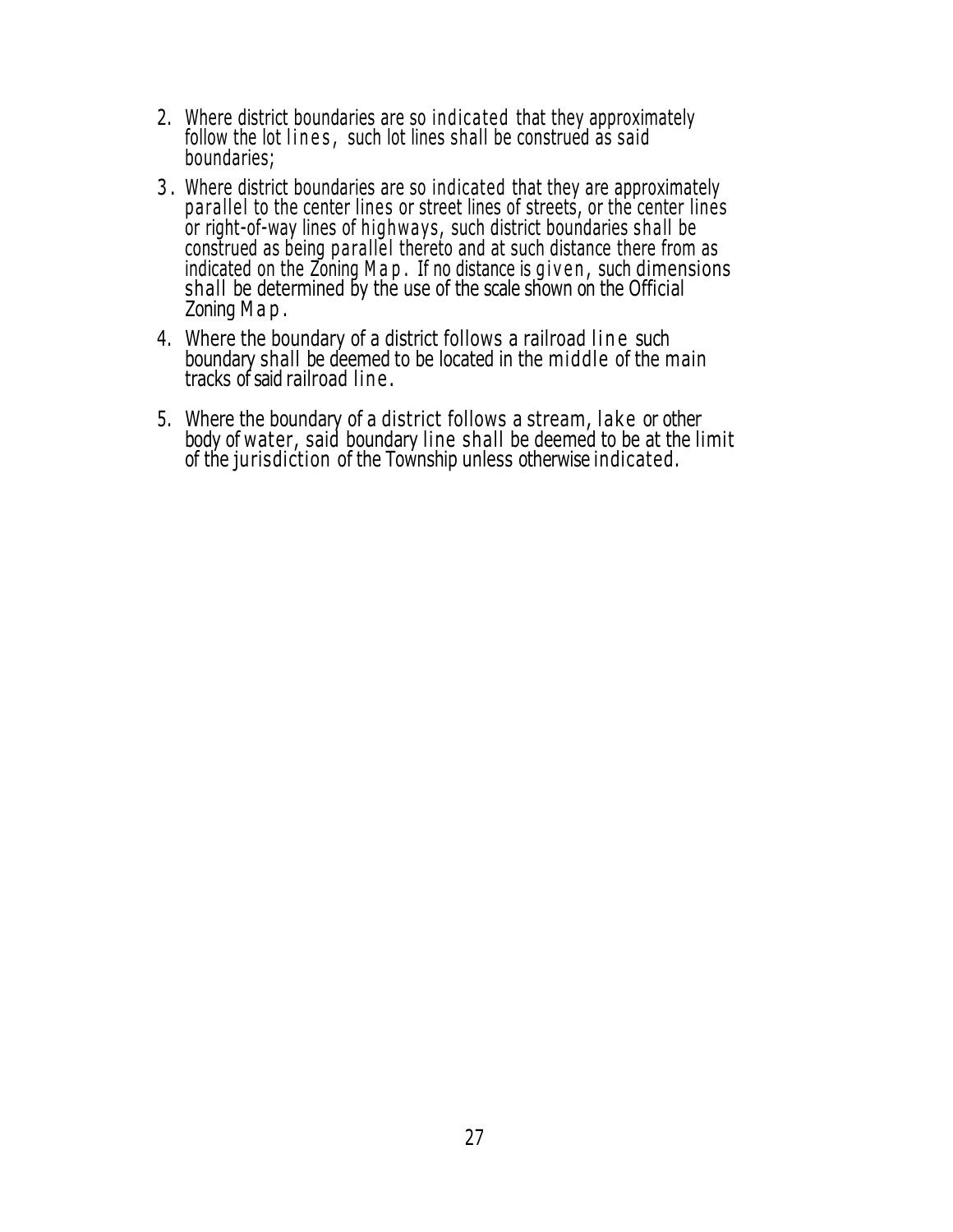#### ARTICLE IV DISTRICT REGULATIONS

### Section 400 Compliance with Regulations.

The regulations set by this Resolution within each district shall be minimum regulations and shall apply uniformly to each class or kind of structure or land, except as hereinafter provided:

- 1. No building, structure or land shall hereafter be used or occupied, and no building or structure or part thereof shall hereafter be erected, constructed, reconstructed, moved or structurally altered except in conformity with all of the regulations herein specified for the district in which it is located;
- 2. No building or other structure shall hereafter be erected or altered:
	- a. To exceed the height or bulk;
	- b. To accommodate or house a greater number of families;
	- c. To occupy a greater percentage of lot area; or
	- d. To have narrower or smaller rear yards , front yards, side yards or other open spaces than herein required; or in any other manner contrary to the provisions of this Resolution.
- 3. No yard or lot existing at the time of passage of this Resolution shall be reduced in dimension or area below the minimum requirements set forth herein. Yards or lots created after the effective date of this Resolution shall meet at least the minimum requirements established by this Resolution .

#### Section 410 Schedule of District Regulations Adopted.

District regulations shall be as set forth in the Official Schedule of District Regulations hereby adopted by reference and declared to be a part of this Resolution, and in Article V of this Resolution, entitled, "Supplementary District Regulations."

### Section 420 Identification of the Schedule of District Regulations.

The Official Schedule of District Regulations shall be identified by the signature of the Chairman of the Board of Township Trustees, attested by the Township Clerk, under the following words: "This is to certify that this is the Official Schedule of District Regulations referred to in Section 410 and Article IV of the Zoning Resolution of the Township of Washington, Logan County, Ohio", together with the date of the adoption or amendment of this Resolution .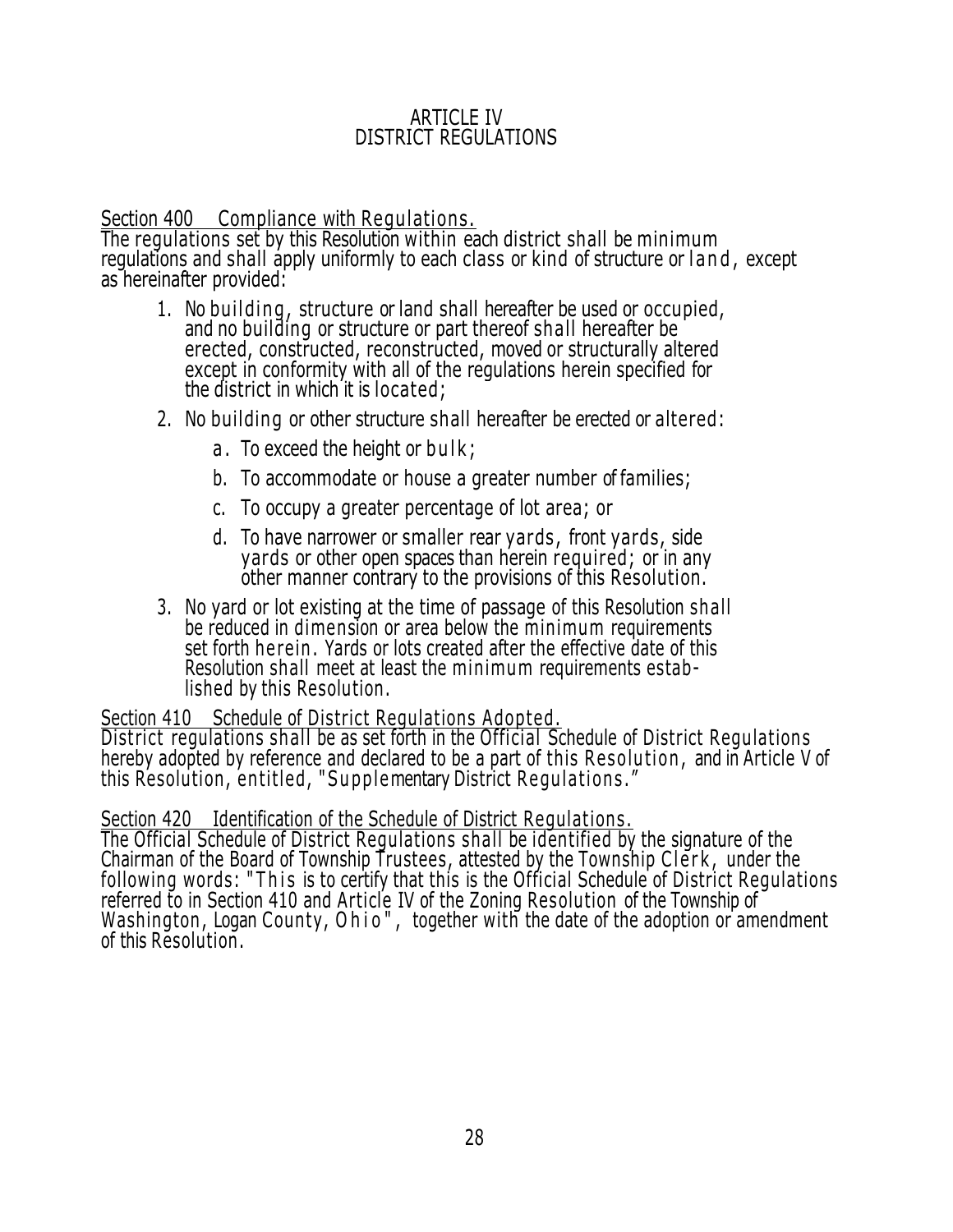#### ARTICLE V SUPPLEMENTARY DISTRICT REGULATIONS

### Section 500 Permitted Conditional Uses.

Conditional uses shall conform to all requirements of this Resolution, including additional standards as set forth in Sections 501 to 504, inclusive, before being permitted in their respective districts. All conditional uses are hereby declared to possess characteristics of such unique and special forms that each specific use shall be considered as an individual case .

#### Section 501 Required Plan.

A plan for the proposed development of a site for a permitted conditional use shall be submitted with an application for a conditional use permit, and such plan shall show the location of all current and planned buildings, parking areas, traffic access and circulation drives, open spaces, landscaping, and any other pertinent information that may be necessary to determine if the proposed conditional use meets the requirements of this Resolution.

#### Section 502 Expiration.

A conditional use permit shall be deemed to authorize only one particular conditional use and shall expire if the conditional use shall cease for more than six months for any reason or unless otherwise specified by the Zoning Appeals Board.

#### Section 503 Existing Violations.

No permit shall be issued for a conditional use for a property where there is an existing violation of this Resolution.

#### Section 504 Standards Applicable to ALL Conditional Uses.

The location and size of the use, the nature and intensity of the operations involved, the size of the site in relation to it, and the location of the site with respect to the existing and future streets giving access to it, shall be such that it will be in harmony with the orderly development of the district, and the location, nature of height of buildings, walls, and fences will not discourage the appropriate development and use of adjacent land and buildings or impair its value thereof. In addition , operations in connection with any conditional use shall not be more objectionable to nearby properties by reason of noise, fumes, vibration, or flashing light, than would be the operation of any permitted use.

#### Section 510 Off-Street Parking Requirements.

Off-street automobile parking spaces shall be provided for every land use on any lot or any time any building or structure is erected, enlarged or increased in capacity in accordance with the following requirements:

- 1. Each off-street parking space shall have an area of not less than three hundred (300) square feet including access drives and aisles**.**
- 2. Each off-street parking space shall have an adequate vehicular access to a street or alley.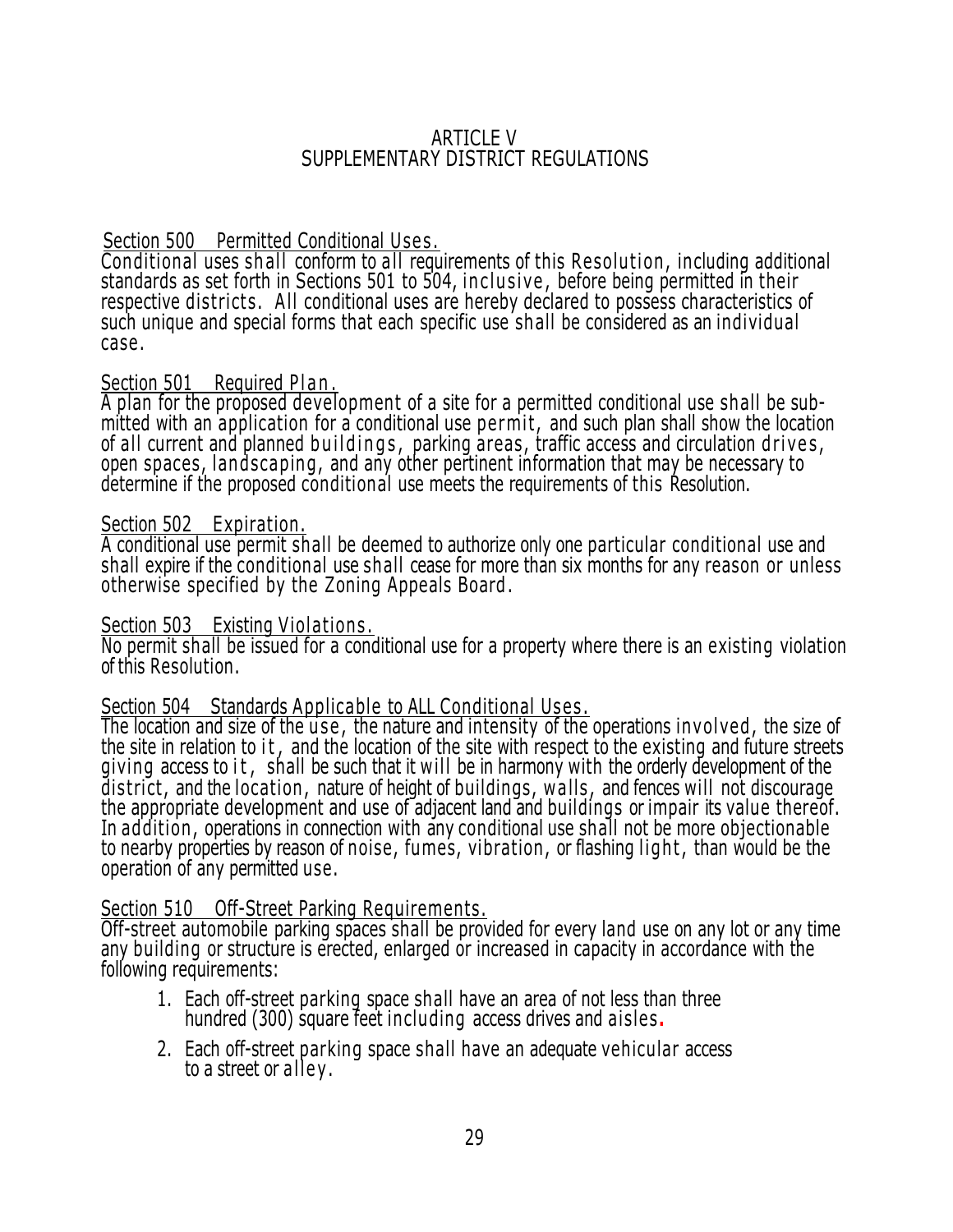- 3. Whenever the number of off-street parking spaces required is determined from the floor area of a specified u se , it shall mean the gross floor area of such use.
- 4. Fractional numbers shall be increased to the next whole number.
- 5. The parking space requirement for a use not specifically mentioned herein shall be the same as required for a use of similar nature.
- 6. Whenever a building or use constructed or established after the effective date of this Resolution is changed or enlarged in floor area, numbers of employees, number of housing units, seating capacity, or otherwise, to create a need for an increase of ten percent (10%) or more in the number of existing parking spaces, such spaces shall be provided on the basis of the enlargement or change . Whenever a building or use existing prior to the effective date of this Resolution is enlarged to the extent of fifty percent (50%) or more in floor area or in the area used, said building or use shall then and thereafter comply with the parking requirements set forth herein.

### Section 511 Number of Parking Spaces Required.

The number of off-street parking spaces required shall be provided and satisfactorily maintained by the owner of the property as follows:

| TYPE OF USE                                                                  | PARKING SPACES REQUIRED<br><u>(one unit for each)</u>                                               |
|------------------------------------------------------------------------------|-----------------------------------------------------------------------------------------------------|
| Single family or two-family dwelling                                         | Housing unit.                                                                                       |
| Multi-family housing unit<br>$\bullet$                                       | One-half housing unit                                                                               |
| Hotel, motel, lodging house or dormitory                                     | Living or sleeping room                                                                             |
| Private club or lodge<br>$\bullet$                                           | Five (5) members                                                                                    |
| Church or temple<br>$\bullet$                                                | Five seats in main auditorium                                                                       |
| Grade school<br>$\bullet$                                                    | Five seats in auditorium                                                                            |
| College or high school                                                       | Teacher, employee and five<br>students                                                              |
| Library, museum or art gallery                                               | 300 sq. ft. of floor area                                                                           |
| Hospital, clinic, nursing home                                               | Employee and bed or<br>similar institution                                                          |
| Theater, sports arena, auditorium,<br>stadium or gymnasium other than school | Five seats                                                                                          |
| Bowling alley<br>$\bullet$                                                   | Bowling seat                                                                                        |
| Mortuary or funeral home                                                     | Fifty square feet of floor<br>area in slumber rooms, parlors or<br>individual funeral service rooms |
| Retail or business service establishment                                     | Two (2) employees; 200 sq. ft. of floor area                                                        |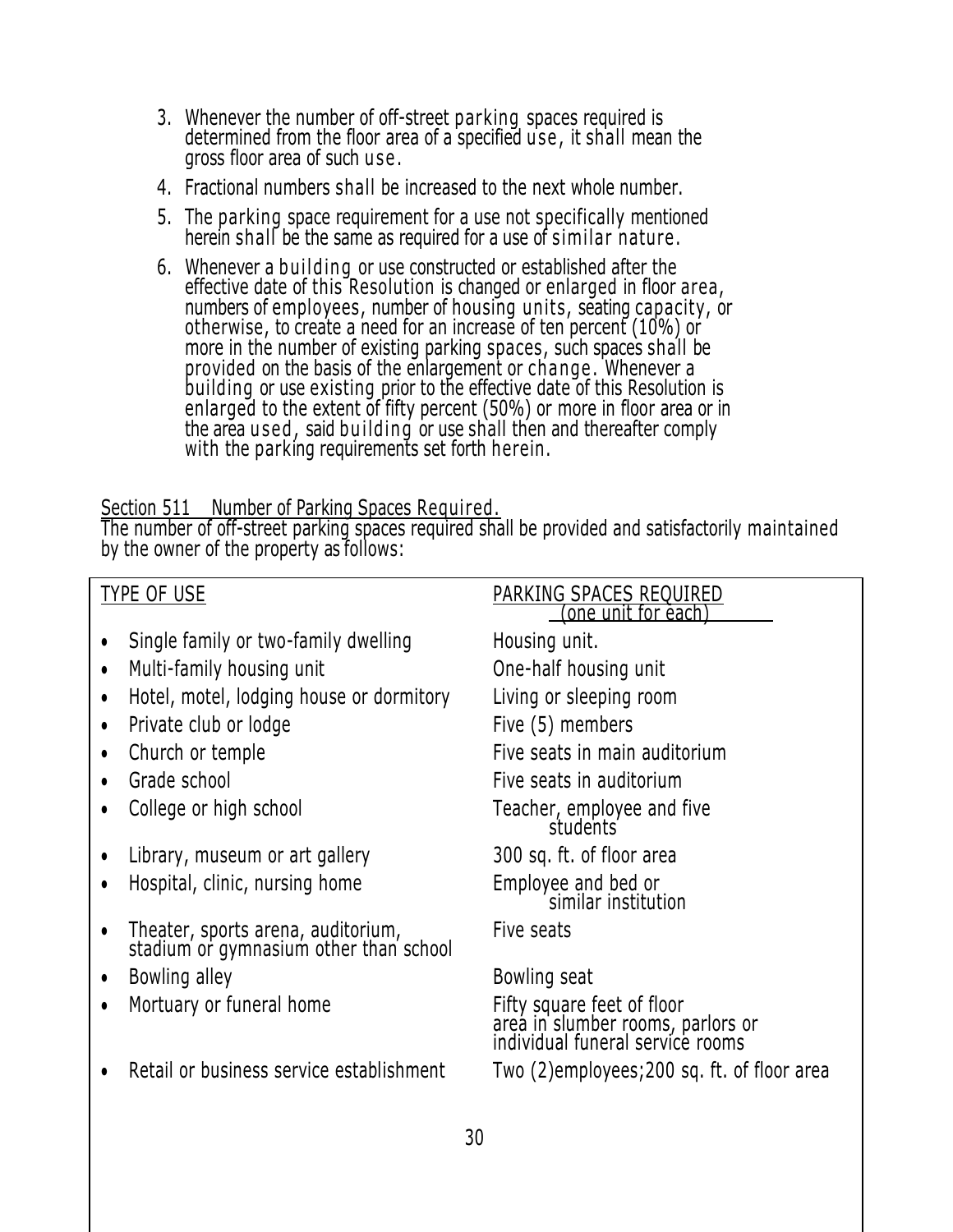- Offices, personal or professional 200 sq. ft. of floor area Services; restaurants, nightclubs, Dance halls, assembly or exhibition without fixed seats
- Wholesale or warehousing 300 sq. ft. of floor area
- Manufacturing or industrial **Two employees on the maximum**<br>establishment, research or Manufacturing or industrial<br>establishment, research or testing laboratory, or bottling plant

### Section 512 Screening and Landscaping.

Off-street parking areas for more than ten (10) vehicles shall be effectively screened on each side which adjoins or faces premises situated in any residential district by a fence or wall of acceptable design. Such fence or wall shall be not less than four (4) feet or more than six (6) feet in height and shall be maintained in good condition. The space between such fence or wall and the lot line of the adjoining premises in any residential district shall be landscaped with grass, hardy shrubs or evergreen ground cover and maintained in good condition. In lieu of such wall or fence a strip of land not less than ten (10) feet in width, and planted and maintained with an evergreen hedge or dense planting of evergreen shrubs not less than four  $(4)$  feet in height may be substituted.

### Section 513 Minimum Distance and Setbacks.

No part of any parking area for more than ten (10) vehicles shall be closer than twenty (20) feet to any housing unit, school, hospital or other institution for human care located on an adjoining lot, unless separated by an acceptably designed screen. If on the same lot with a one-family residence the parking area shall not be located within the front yard required for such buil ding . In no case shall any part of a parking area be closer than four (4) feet to any established street or alley right-of-way.

### Section 514 Joint Use.

Two (2) or more nonresidential uses may jointly provide and use parking spaces when their hours of operation do not normally overlap provided that a written agreement, approved by the Zoning Commission, shall be filed with the application for a Zoning Certificate.

### Section 515 Other Locations.

Parking spaces may be located on a lot other than that containing the principal use provided it is within three hundred (300) feet of the principal use. Lots farther than three hundred (300) feet from the principal use may be approved by the Board of Zoning Appeals provided a written agreement, approved by the Zoning Commission, shall be filed with the application for a Zoning Certificate.

### Section 516 Surfacing.

Any off-street parking area for more than ten (10) vehicles shall be graded for proper drainage and surfaced with acceptable impervious material to provide a durable and dustless surface.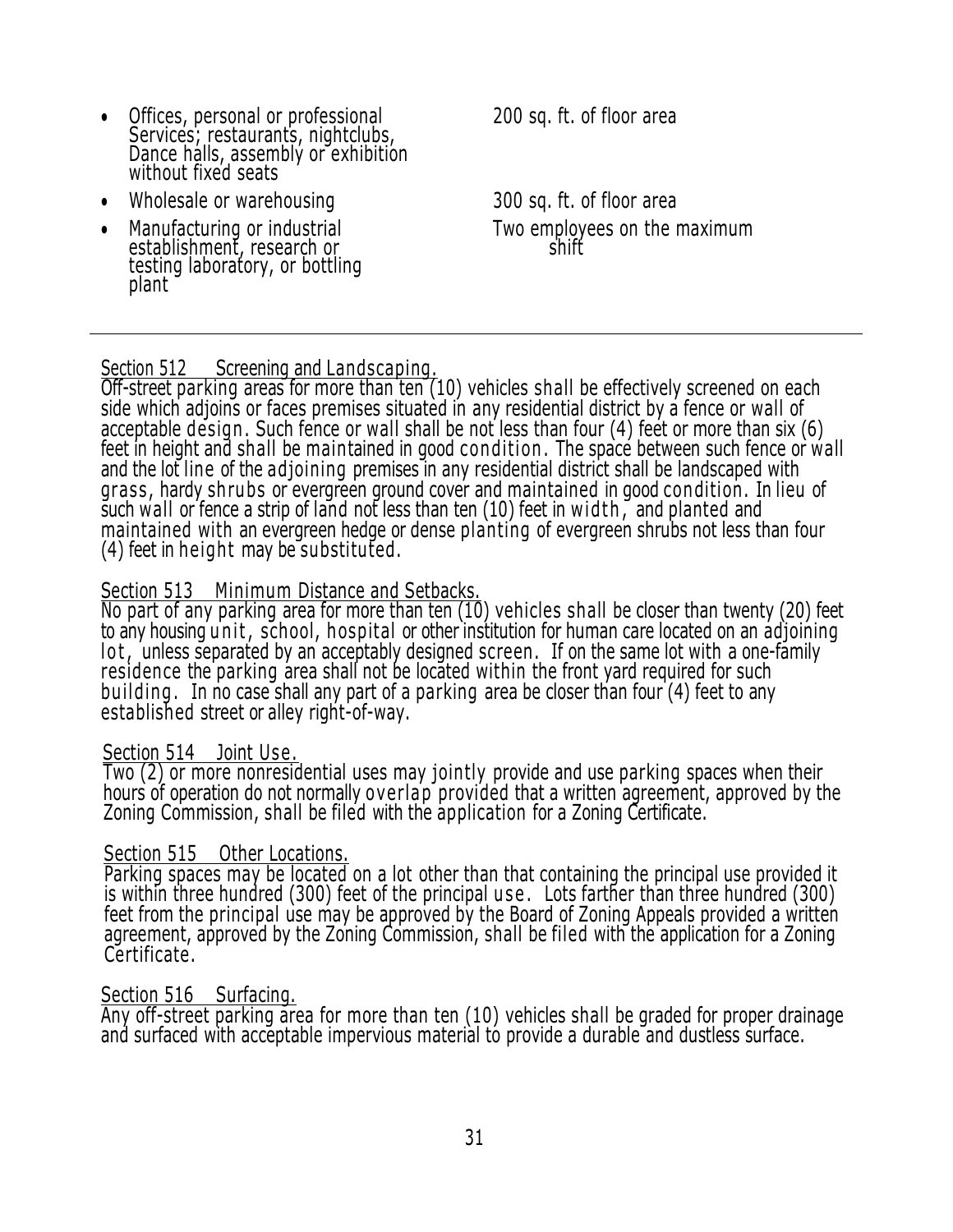### Section 517 Lighting.

Any lighting used to illuminate any off-street parking area shall be so arranged as to reflect the light away from adjoining premises in any residential district.

### Section 518 Disabled Vehicles.

The parking of a disabled vehicle within a residential or commercial district for a period of more than thirty (30) days shall be prohibited, unless such vehicle is stored in an enclosed garage or other accessory building.

# Section 519 Off-Street Loading Requirements.

In any district, in connection with every building or part thereof hereafter erected and having a gross floor area of five thousand (5,000) square feet or less, which is to be occupied by manu facturing, storage, warehouse, retail, wholesale, hotel, hospital, mortuary, dry cleaning or other uses similarly requiring the receipt or distribution by vehicle of material or merchandise, there shall be provided and maintained, on the same lot with such building, at least one (1) off-street loading space, plus one (1) additional such loading space for each additional ten thousand (10,000) square feet, or major fraction thereof, of gross floor area, provided, however, that in the case of ground floor area exceeding one hundred thousand  $(100,000)$  square feet, not more than eleven  $(11)$  additional loading spaces shall be required, all in accordance with the following requirements:

- 1. Each loading space shall be not less than 12 feet in width, 15 feet in height and 50 feet in length for tandem trailers, or 30 feet for two axle trucks.
- 2. Subject to the limitations of Section 501 of this Resolution such space may occupy all or any part of any required yard space.

### Section 520 Special Provisions for Residential Uses.

The regulations applicable to residential uses shall be supplemented by the provisions of Sections 521 to 522, inclusive.

### Section 521 Determining Minimum Floor Area for Housing Units.

The minimum floor area per family in housing units shall include only area used for living quarters. Utility rooms, garages, carports, porches, laundry areas, enclosed decks, and basements shall be excluded.

### Section 522 Conversion of Dwellings to More Units.

In U-l, R-1 and R-2 districts a residence may be converted to accommodate an increased number of dwelling units provided:

- 1. The yard dimensions s till meet the yard dimensions required by the Zoning Regulations for new structures in that district;
- 2. The lot area per family shall equal the lot area requirements for new structures in that district;
- 3. The number of square feet of living area per family unit is not reduced to less than that which is required for new construction in that district.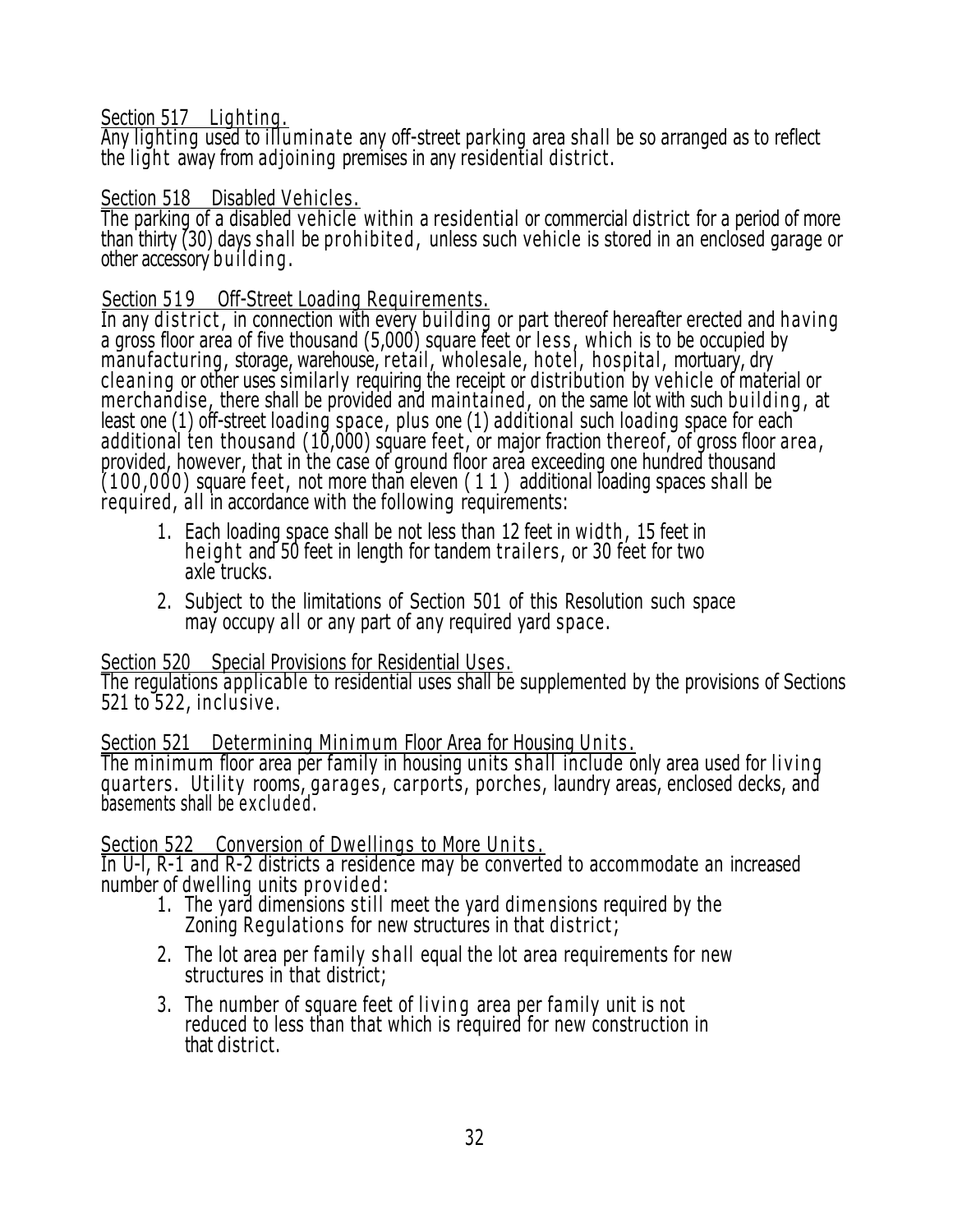Section 523 Private Swimming Pools.

A private swimming pool, not including farm ponds, shall be any pool, lake or open tank not located within a completely enclosed building and containing or normally capable of containing water to a depth at any point greater than one and one-half  $(1\ 1\ 1\ 2)$  feet. No such swimming pool, exclusive of portable swimming pools with a diameter less than twelve  $(12)$  feet or with an area of less than one hundred  $(100)$  square feet, shall be allowed in any commercial or residential district except as an accessory use and unless it complies with the following conditions and requirements:

- 1. The pool is intended and is to be used solely for the enjoyment of the occupants of the principal use of the property on which it is located;
- 2. It may not be located, including any walks or paved areas or accessory structures adjacent there to, closer than ten (10) feet to any property line of the property on which it is located; and
- 3. The swimming pool, or the entire property on which it is located, shall be walled or fenced to prevent uncontrolled access by children from the street or from adjacent properties. Said fence or wall shall be not less than four (4) and not more than six (6) feet in height and maintained in good condition with a gate and lock.

#### Section 524 Community or Club Swimming Pools.

A community or club swimming pool constructed by an association of property owners or by a private club, for use and enjoyment by members of the association or club and their families. Community and club swimming pools are permitted in all districts but shall comply with the following conditions and requirements:

- 1. The pool is intended solely for the enjoyment of the members and families and quests of members of the association or club under whose ownership or jurisdiction the pool is operated;
- 2. The pool and accessory structures thereto, including the areas used by the bathers, shall not be closer than fifty (50) feet to any property line of the property on which it is located; and
- 3. The swimming pool and all of the area used by the bathers shall be walled or fenced to prevent uncontrolled access by children from the street or adjacent properties. The said fence or wall shall not be less than six (6) feet in height and maintained in good condition with a gate and lock.

#### <u>Section 525 Setback Requirements for Corner Buildings.</u> On a corner lot the main building and its accessory structures shall be required to set back the same distance from all street right-of-way lines as required for the front set back in the district in which such structures are located.

### Section 530 Special Provisions for Commercial and Industrial Uses .

No land or building in any district shall be used or occupied in any manner so as to create any dangerous, injurious, noxious, or otherwise objectionable element or condition so as to adversely affect the surrounding area or adjoining premises provided that any use permitted by this Resolution may be undertaken and maintained if acceptable measures and safeguards are employed to limit dangerous and objectionable elements to acceptable limits as established by the performance requirements in Sections 531 to 540, in clu sive .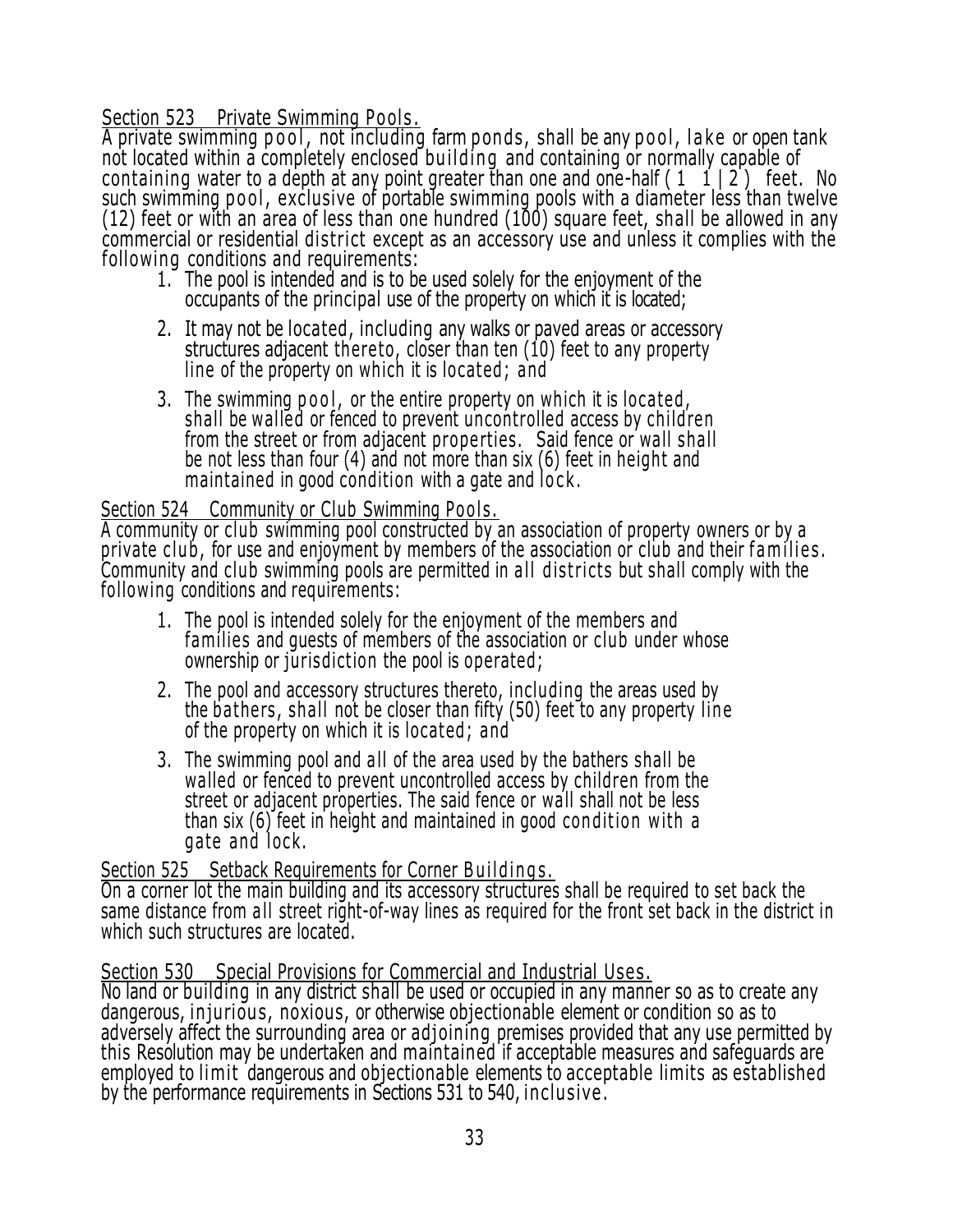#### Section 531 Fire Hazards.

Any activity involving the use or storage of flammable or explosive materials shall be protected by adequate fire-fighting and fire-suppression equipment and by such safety devices as are normally used in the handling of any such ma terial . Such hazards shall be kept removed from adjacent activities to a distance, which is compatible with the potential danger in vol ve d and shall comply with all local, state, and federal regulations.

#### Section 532 Radioactivity or Electrical Disturbance.

No activity shall emit dangerous radioactivity at any point, or electrical disturbance adversely affecting the operation at any point of any equipment other than that of the creator of such disturbance.

#### Section 533 Noise.

Noise which is objectionable due to volume, frequency or beat shall be muffled or otherwise controlled. Air-raid sirens and related apparatus used solely for public purposes are exempt from this requirement. (Except as provided for under Sections 542 to 546.)

#### Section 534 Vibration.

No vibration shall be permitted which is discernible without instruments on any adjoining lot or property.

#### Section 535 Smoke.

Smoke shall not be emitted with a density greater than No. I on the Ringleman Chart as issued by the U.S. Bureau of Mines except for blow-off periods of ten minutes duration of one per hour when a density of not more than No. 2 is permitted.

#### Section 536 Odors.

No malodorous gas or matter shall be permitted which is offensive or as to produce a public nuisance or hazard on any adjoining lot or property.

#### Section 537 Air Pollution.

No pollution of air by fly-ash, dust, vapors or other substances shall be permitted which is harmful to health, animals, vegetation or other property, or which can cause excessive soiling. In the case of an area within an M-2 Heavy Manufacturing District, in lieu of the foregoing standards, no emissions shall be permitted except in compliance with applicable federal and state environmental protection, health, safety or other applicable federal or state governmental laws and regulations.

#### Section 538 Glare.

No direct or reflected glare shall be permitted which is visible from any property outside an industrial district or from any public street, road, or highway.

#### Section 539 Erosion.

No erosion, by either wind or water, shall be permitted which will carry objectionable substance onto neighboring properties.

#### Section 540 Water Pollution.

Pollution of water shall be subject to the requirements and regulations established by the Ohio Water Pollution Control Board. In the case of an area within an M-2 Heavy Manufacturing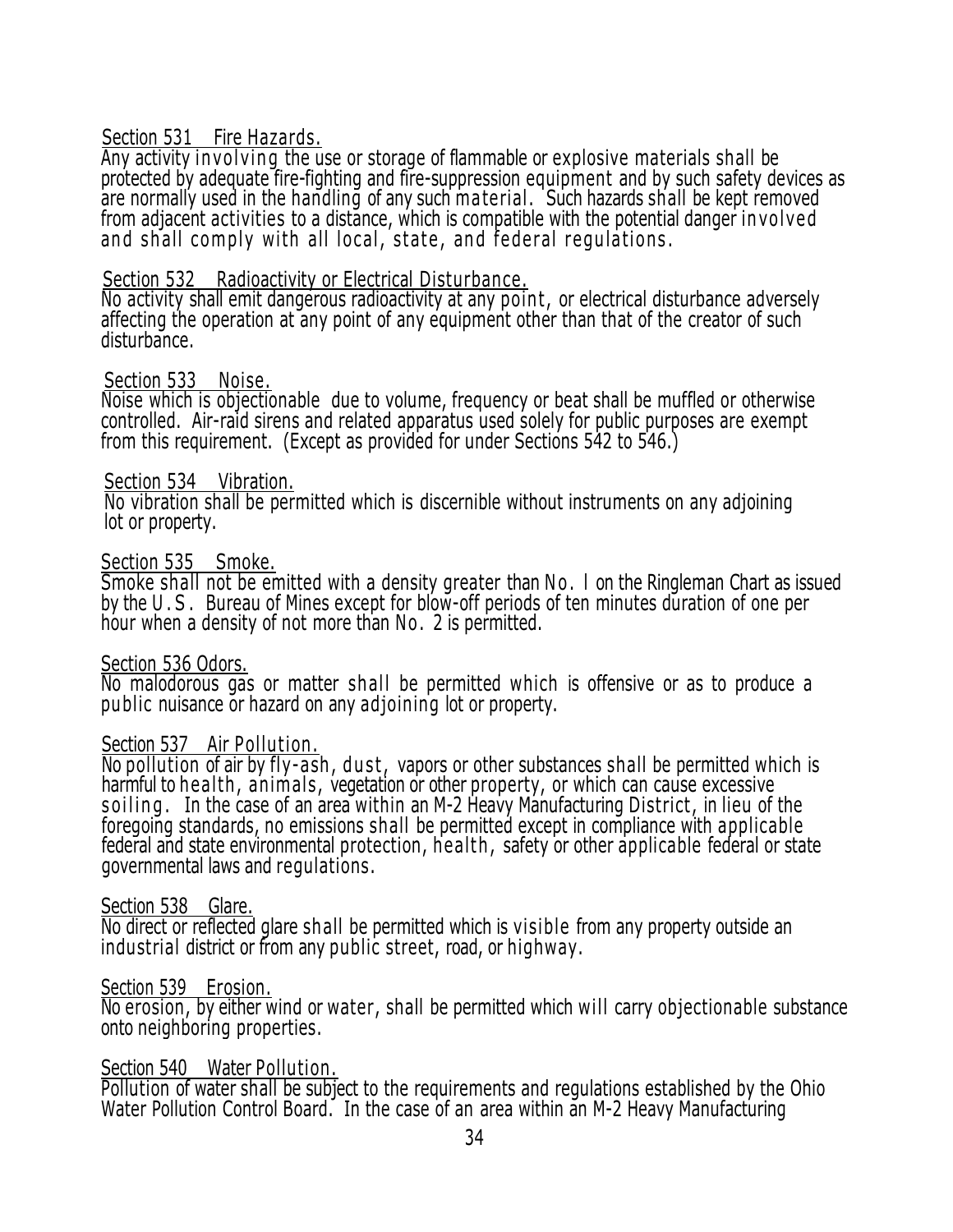District, in lieu of the foregoing standards, the discharge of water pollutants shall not be permitted except in compliance with applicable federal and state environmental protection, health, safety or other applicable federal or state governmental laws and regulations.

Section 541 Mineral, Clay, Sand and Gravel Extraction, Storage and Processing. The extraction, storage and processing of minerals shall be conducted in accordance with the requirements of Sections 542 to 546, inclusive .

#### Section 542 Distance from Residential Areas.

Mineral extraction , storage or processing shall not be conducted closer than 500 feet from any residential district, nor closer than 200 feet from any structure used for human occupancy in any other district.

#### Section 543 Filing of Location Map.

The operator shall file with the Zoning Inspector a location map which clearly shows areas to be mined and the location of adjacent properties, roads and natural features.

#### Section 544 Information on Operation.

The operator shall submit information on the anticipated depth of excavations and on depth and probable effect on the existing water table as coordinated with the Ohio Division of Water.

### Section 545 Restoration of Mined Area.

The operator shall file with the Board Of Zoning Appeals a detailed plan for the restoration of the area to be mined which shall include the anticipated future use of the restored land, the proposed final topography indicated by contour lines of no greater interval than five feet , the type and number per acre of trees or shrubs to be planted; and the location of future roads, drives , drainage course, or other improvements, contemplated.

### Section546 Performance Bond.

The operator shall file with the Board of Township Trustees a b on d , payable to the Township and conditioned on the faithful performance of all requirements contained in the approved restoration plan. The rate, per acre of property to be mined, of the required bond shall be fixed by Resolution of the Board of Township Trustees. The bond shall be released upon written certification of the zoning inspector that the restoration is complete and in compliance with the restoration plan.

### Section 547 Enforcement Provision.

The Zoning Inspector or Board of Zoning Appeals, prior to the issuance of a zoning certificate, may require the submission of statements and plans indicating the manner in which dangerous and objectionable elements involved in processing and in equipment operations are to be eliminated or reduced to acceptable limits and tolerances.

### Section 548 Measurement Procedures.

Methods and procedures for the determination of the existence of any dangerous and objectionable elements shall conform to applicable standard measurement procedures published by the American Standards Association, I n c . , New York, N . Y . , the Manufacturing Chemists' Association, Inc., Washington D.C., and the United States Bureau of Mines.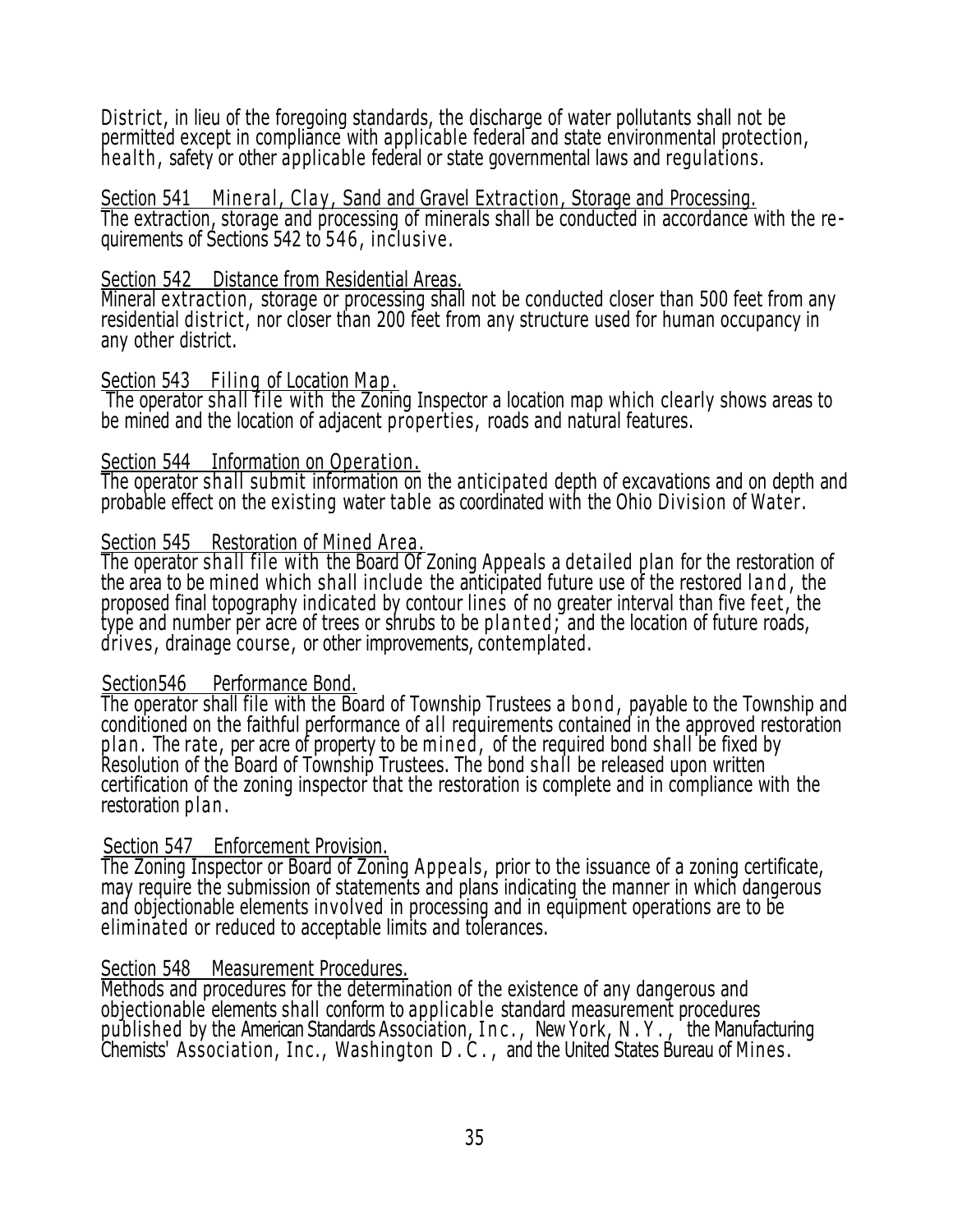Section 550 Supplementary District Requilations.

Supplementary regulations apply to several districts or a set of districts and are set forth in Sections 551 to 560, inclusive.

Section 551 Side and Rear Yard Requirements for Nonresidential Uses Abutting Residential Districts. Nonresidential buildings or uses shall not be located nor conducted closer than forty  $\overline{(40)}$  feet to any lot line of a residential district, except that the minimum yard requirement may be reduced to 50 percent of the requirement if acceptable landscaping or screening approved by the Board of Zoning Appeals is provided . Such screening shall be a masonry or solid fence between four (4) and eight (8) feet in height maintained in good condition and free of all advertising or other signs. Landscaping provided in lieu of such wall or fence shall consist of a strip of land not less than twenty (20) feet in width planted with an evergreen hedge or dense planting of evergreen shrubbery not less than four feet in height at the time of planting. Either type of screening shall not obscure traffic visibility within twenty (20) feet of an intersection.

### Section 552 Exceptions to Height Regulation.

The height limitation contained in the Official Schedule of District Regulations, Section 410, do not apply to spires, belfries, cupolas, antennas, water tanks, ventilators, chimneys or other appurtenances usually required to be placed above the roof level and not intended for human occupancy.

### Section 553 Architectural Projections.

Open structures such as porches, canopies, balconies, platforms, carports and covered patios, and similar architectural projects shall be considered parts of the building to which attached and shall not project into the required minimum front, side, or rear yard.

### Section 554 Visibility at Intersections in Residential Districts.

On a corner lot in any residential district nothing shall be erected, placed , planted or allowed to grow in such a manner as materially to impede vision between a height of two and a half and ten feet above the center line grades of the intersection streets in the area bounded by the street lines of such corner lots and a line joining points along said street lines fifty (50) feet from the point of intersection.

### Section 555 Fences, Walls and Hedges.

Fences, walls, and hedges are permitted in all districts, subject to the following Conditions:

- 1. Location: Fences, walls and hedges shall be permitted in any yard.
- 2. Site Distance Requirements: Corner barriers are prohibited. No fence, wall, or hedge shall violate the site distance requirements found in Section 554.
- 3. Height: Except in the M-2 District, fences, walls and hedges shall not exceed (4) feet in the front yard or six (6) feet in height in other yards. In the M-2 District, fences, walls, and hedges shall not exceed eight (8) feet in height.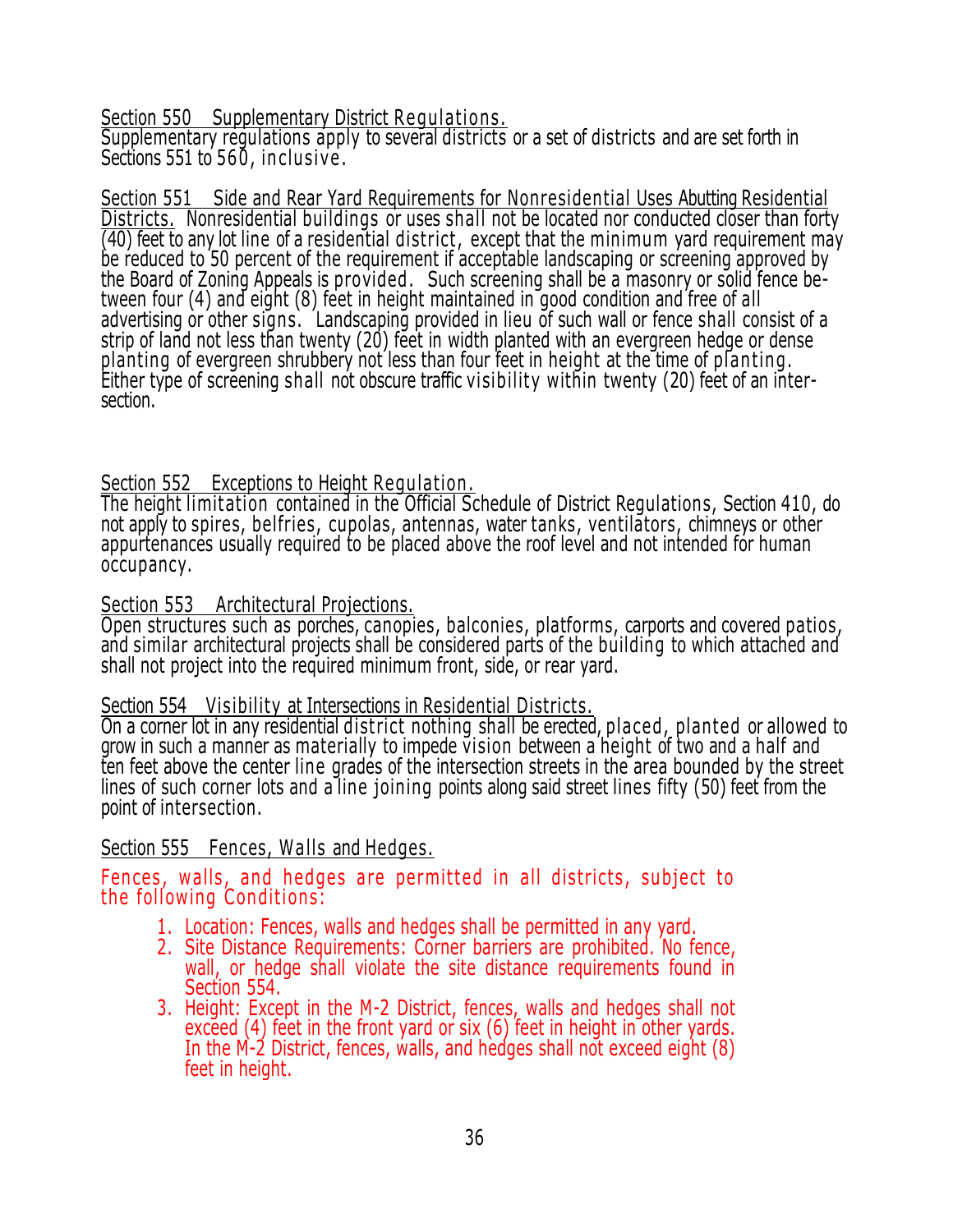# Section 556 Erection of More than One Principal Structure on a Lot .

In any district more than one structure housing a permitted or permissible principal use may be erected on a single lot, provided that yard and other requirements of this Resolution shall be met for each structure as though it were on an individual lot. Accessory buildings such as a garage may be located in the rear yard, provided that yard and other requirements of this Resolution are met.

All accessory buildings must meet setback requirements of the associated zoning district and, therefore, shall require a permit (agricultural use exempted from this provision). This requirement applies regardless whether a foundation is included in the construction of the utility building.

# Section 560 Adult Entertainment.

General Conditions for Adult Entertainment facilities Use.

Adult Entertainment Facilities are conditionally permitted within the B-1 Business District only, and subject to conditions set forth in the Zoning Resolution Section 560 and paragraphs 1-9 hereafter set forth.

- 1. No adult entertainment facility shall be established within one thousand (1,000) feet of any areas zoned for residential use, R-1 and R-2.
- 2. No adult entertainment facility shall be established within a radius of one thousand five hundred (1,500) feet of any school, library, or teaching facility, whether public or private, governmental or commercial which school, library, or teaching facility is attended by persons under eighteen (18) years of age.
- 3. No adult entertainment facility shall be established within a radius of one thousand five hundred (1,500) feet of any park or recreational facility attended by persons under eighteen (18) years of age.
- 4. No adult entertainment facility shall be established within a radius of two thousand (2,000) feet of any other adult entertainment facility.
- 5. No adult entertainment facility shall be established within a radius of one thousand five hundred (1,500) feet of established church, synagogue, or permanently established place of religious services which is attended by persons under eighteen (18) years of age.
- 6. No advertisements, displays, or other promotional materials shall be shown or exhibited so as to be visible to the public from pedestrian sidewalks or walkways, or from other areas public or semi-public.
- 7. All building openings, entries, windows, etc. for adult uses shall be located, covered, or serviced in such a manner as to prevent a view into the interior from any public or semipublic area, sidewalk, or street. For new construction, the building shall be oriented so as to minimize any possibility of viewing the interior from public or semi-public areas.
- 8. No screens, loudspeakers, or sound equipment shall be used for adult motion picture theatres (enclosed or drive-in) that can be seen or discerned by the public from public or semi-public areas.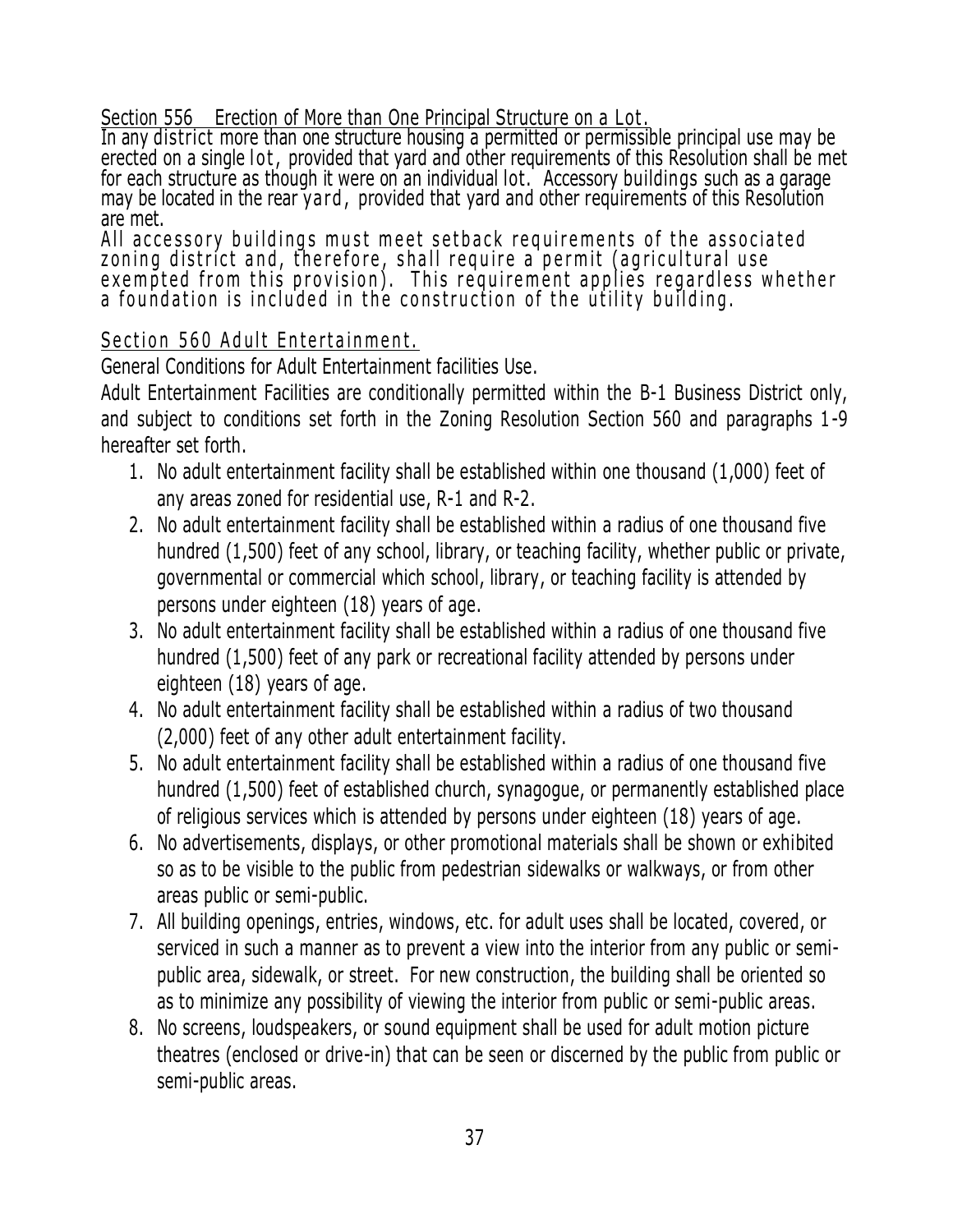9. Off-street parking shall be provided in accordance with the standards for permitted use within B-1 Business District.

# Section 565 Telecommunication Towers.

Pursuant to the Telecommunications Act of 1996 and the ORC Section 519.211, and the Washington Township Trustees being duly notified of a person's intent to construct a Telecommunication Tower in areas zoned "R-1" Districts; public utilities or other functionally equivalent providers may site a telecommunications tower as a conditional use provided the following conditions are met:

- 1. The applicant must provide proof that the proposal to construct a tower or attach equipment to an existing structure has been approved by all other agencies and governmental entities with jurisdiction (i.e. Federal Communication Commission, Federal Aviation Administration, Ohio Department of Transportation, and Ohio Building Basic Code).
- 2. The applicant shall provide proof of notification to contiguous or directly across the street property owners as required by ORC Section 519.211.
- 3. The applicant must demonstrate at the time of application that no technically suitable and feasible sites are available in a nonresidential district. There shall be an explanation of why a tower at this proposed site is technically necessary.
- 4. Co-location. Applicant shall provide a signed statement indicating that the applicant agrees to allow for the potential co-location of other users on the same tower to the extent possible. All co-located and multiple-use telecommunication facilities shall be designed to promote facility and site sharing.
- 5. Setbacks from all platted residential uses and residential districts. All new towers shall be setback from the closest subdivision boundary line for all platted residential subdivisions, and for all non-platted residential districts from the closest residence, a distance of 900 feet with the exception of the B-2 zoning district where such setback shall be 200 feet.
- 6. Setbacks from all streets and private and public road right of ways. All new towers shall be setback from all road right of ways public and private, a distance of 900 feet.
- 7. Setbacks from all other uses allowable in the zoning district. All new towers shall be setback from any building that is not associated with or accessory to the telecommunications tower facility a distance of 900 feet.
- 8. Any and all base station equipment, accessory structures, buildings, etc. used in conjunction with the tower shall be screened with fencing, masonry, shrubbery or other screening materials.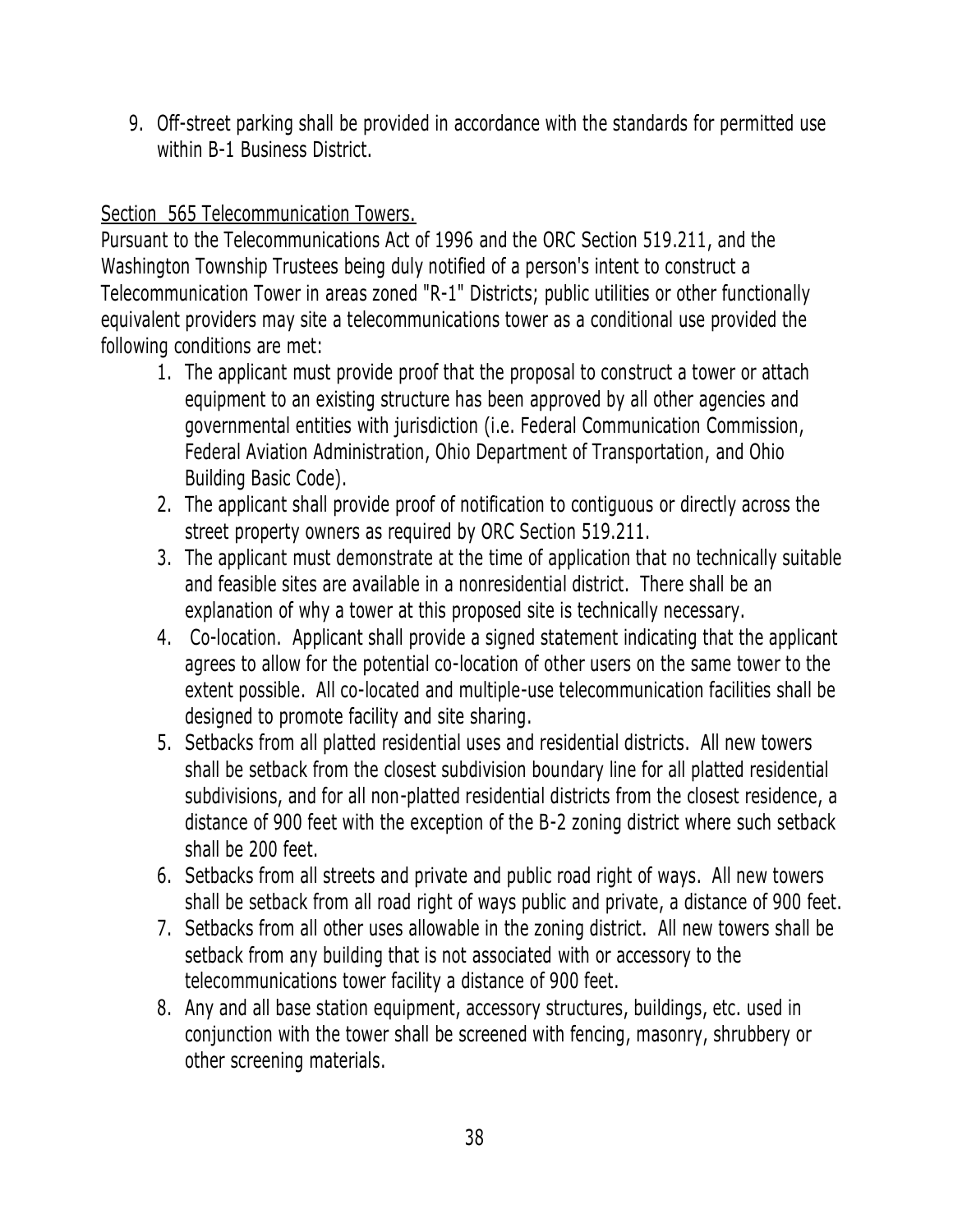- 9. The applicant shall notify the Zoning Inspector within 30 Days of ceasing operations at the site and shall remove all structures within 120 days of ceasing operations.
- 10. No advertising or illumination other than that required by law may be located on the structure or on the required screening.
- 11. An inspection report prepared by a qualified engineer licensed by the State of Ohio shall be submitted to the Zoning Office every five (5) years which details the structural integrity of all towers and support structures on the property. The results of such inspections shall be provided to the Logan County Building Regulations Department and Washington Township Zoning Inspector. Based upon results of an inspection, the Township Trustees may require repair or removal of a communication tower. Any and all necessary repairs to the tower and/or support structures shall be made within a seven (7) day period or the tower and/or structures shall be removed. The tower owner (applicant) is responsible to cover the cost of all inspections, repair, and/or removal.
- 12. The unstaffed storage building and/or unit that houses transmitting equipment is considered an accessory use and/or structure. Setbacks for accessory uses/structures will comply with distances in the zoned district of the tower location. These facilities may not include offices, long-term vehicle storage, other outdoor storage, or broadcast studios except for emergency purposes, or other uses that are needed to send or receive transmissions.
- 13. A six (6) foot safety fence with a locked gate surrounding the tower is required. If high voltage is necessary, signs must be posted every twenty (20) feet along the fence saying, "Danger - High Voltage." The operator must also post "NO Trespassing" signs.

# Section 566 Performance Bond

- 1. For each telecommunication tower, the owner or operator shall provide to the Township, a surety bond or a bank letter of credit, to assure the Township that the terms and conditions of Section 565 are performed and complied with, including necessary repairs, including repairs to public highways and roads and the costs and expenses of removal in the event of abandonment.
- 2. The Washington Township Board of Trustees may draw upon the performance bond to recover any costs, damages, or expenses incurred by the Township, which arise out of the violations of Section 565 or the abandonment or discontinuance of the use of a tower.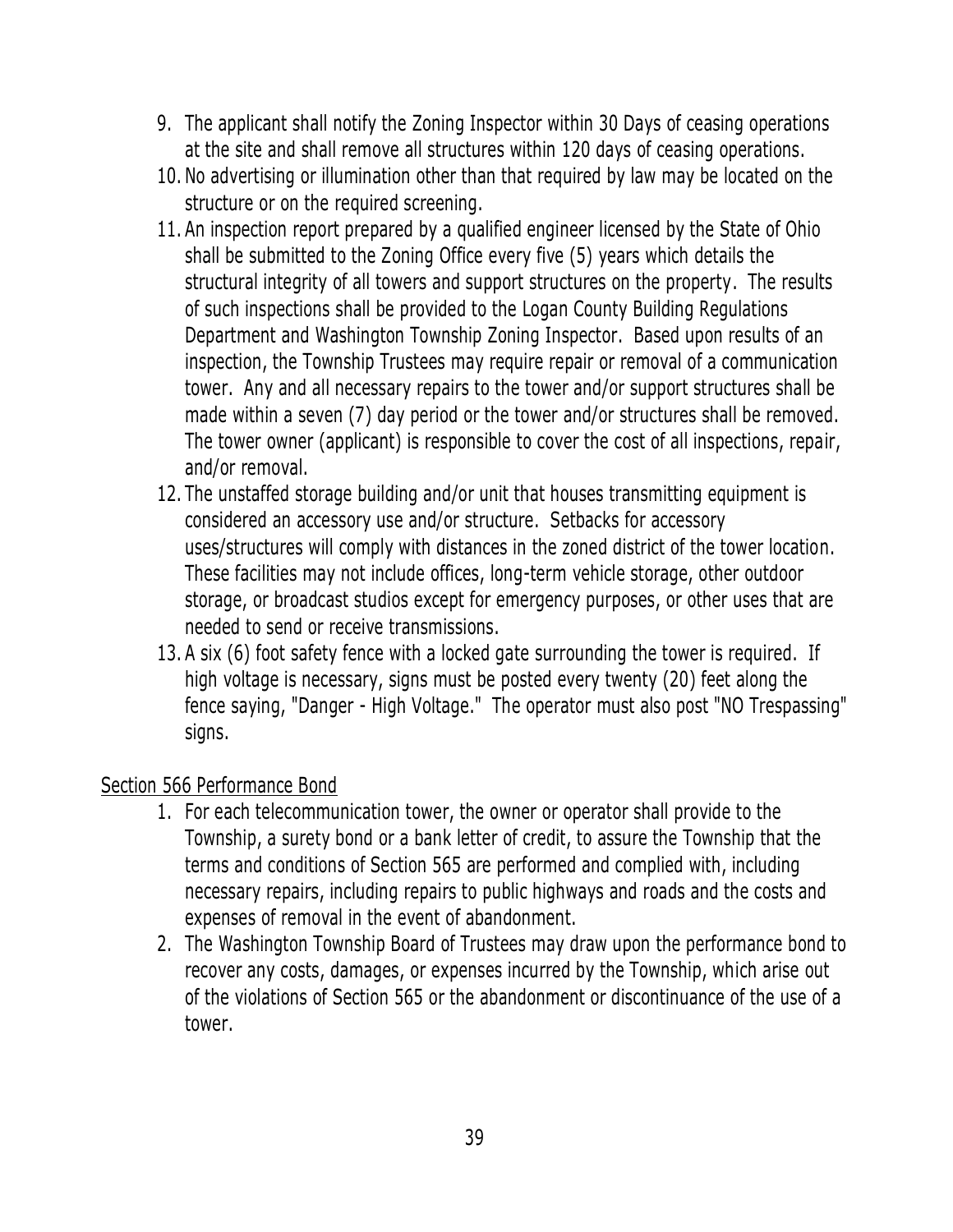# Section 567 - Small Wind Projects less than 5MW

- 1. Wind Projects of 5MW or more shall be required to submit an application with the Ohio Power Siting Board (OPSB) at the Public Utilities Commission of Ohio (PUCO) and are required to meet OPSB regulations. Small Wind Projects less than 5MW and used solely for Agriculture will be exempt from these zoning regulations as an Agricultural Use. Any proposed construction, erection, or siting of a small wind project less that 5MW including the wind turbine generator or anemometer or any parts thereof shall be a Permitted Use in all Washington Township Zoning Districts the U 1, B, and M Districts if the following conditions are met (both as Permitted and Conditional Use):
	- A. The maximum height of any turbine shall be 125 ft. For purposes of this Resolution, maximum height shall be considered the total height of the turbine system including the tower, and the maximum vertical height of the turbine's blades. Maximum height therefore shall be calculated by measuring the length of a prop at maximum vertical rotation to the base of the tower.
	- B. Setbacks: the following shall apply in regards to setbacks.

1. Any turbine erected on a parcel of land shall be setback 1.1 times the height of the tower, or established "clear fall zone", from all road right-of-way lines and neighboring property lines. A turbine shall be erected and placed in such a manner that if it were to fall, whatever direction the fall occurs would be contained solely on the property where the turbine is located at.

C. Maintenance

1. Wind turbines must be maintained in good working order. The owner shall within 30 days of permanently ceasing operation of a wind turbine, provide written notice of abandonment to the Zoning Inspector. An unused wind turbine or small wind project may stand no longer than 12 months following abandonment. All costs associated with the demolition of the wind turbine and associated equipment shall be borne by the owner. A wind turbine is considered abandoned when it ceases transmission of electricity for 30 consecutive days. Wind turbines that become inoperable for more than 12 months must be removed by the owner within thirty (30) days of issuance of zoning violation. Removal includes removal of all apparatuses, supports, and or other hardware associated with the existing wind turbine.

D. Decibel Levels

1. Decibel levels shall not exceed those provided by the manufacturer as requested in II Permits, 2, e.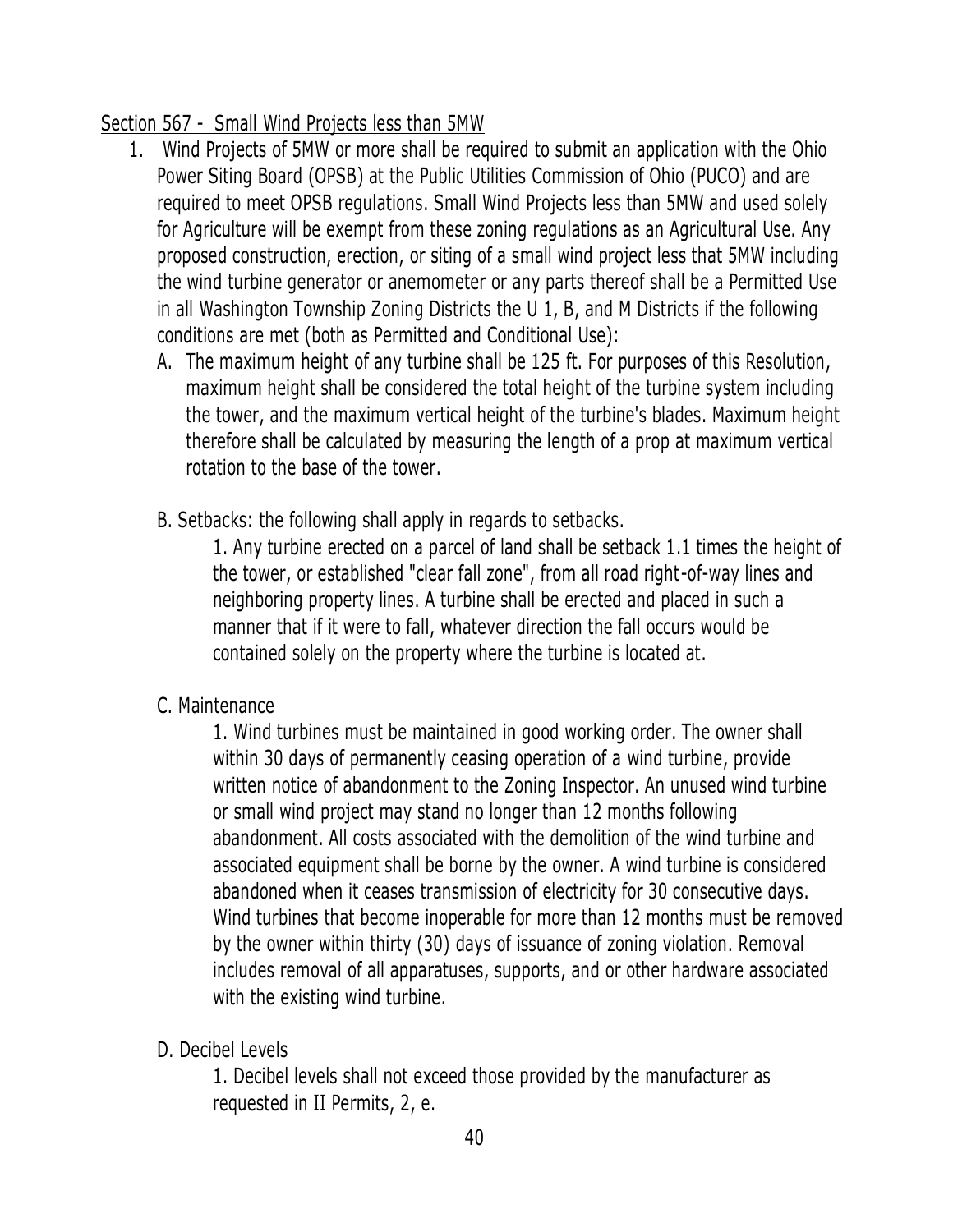- E. Wiring and electrical apparatuses:
	- 1. All wires and electrical apparatuses associated with the operation of a wind turbine unit shall be located underground and meet all applicable local, state, and federal codes including the County Building Regulations and Residential Building Code of Ohio.
- F. Warning Signs:
	- 1. Appropriate warning signs to address voltage shall be posted (where and meeting sign requirements).
- G. Building Permits:

1. All Small Wind Projects Farms and parts thereof shall obtain all applicable Building Permits from the State of Ohio and County Building Regulations where required.

2. Permits

A. A permit shall be required before construction can commence on an individual wind turbine project.

B. As part of the permit process, the applicant shall inquire with the County Building Regulations as to whether or not additional height restrictions are applicable due to the unit's location in relation to any local airports.

C. Applicant shall then provide the Township Zoning Inspector with the following items and or information when applying for a permit:

> 1. Location of all public and private airports in relation to the location of the wind turbine.

2. An engineering report that shows:

a. The total size and height of the unit

b. If applicable, the total size and depth of the unit's foundation structure, as well as soil and bedrock data.

c. A list and or depiction of all safety measures that will be on the unit including anti-climb devices, grounding devices, and lightning protection, braking systems, guy wiring & anchors.

d. Data specifying the kilowatt size and generating capacity in kilowatts of the particular unit.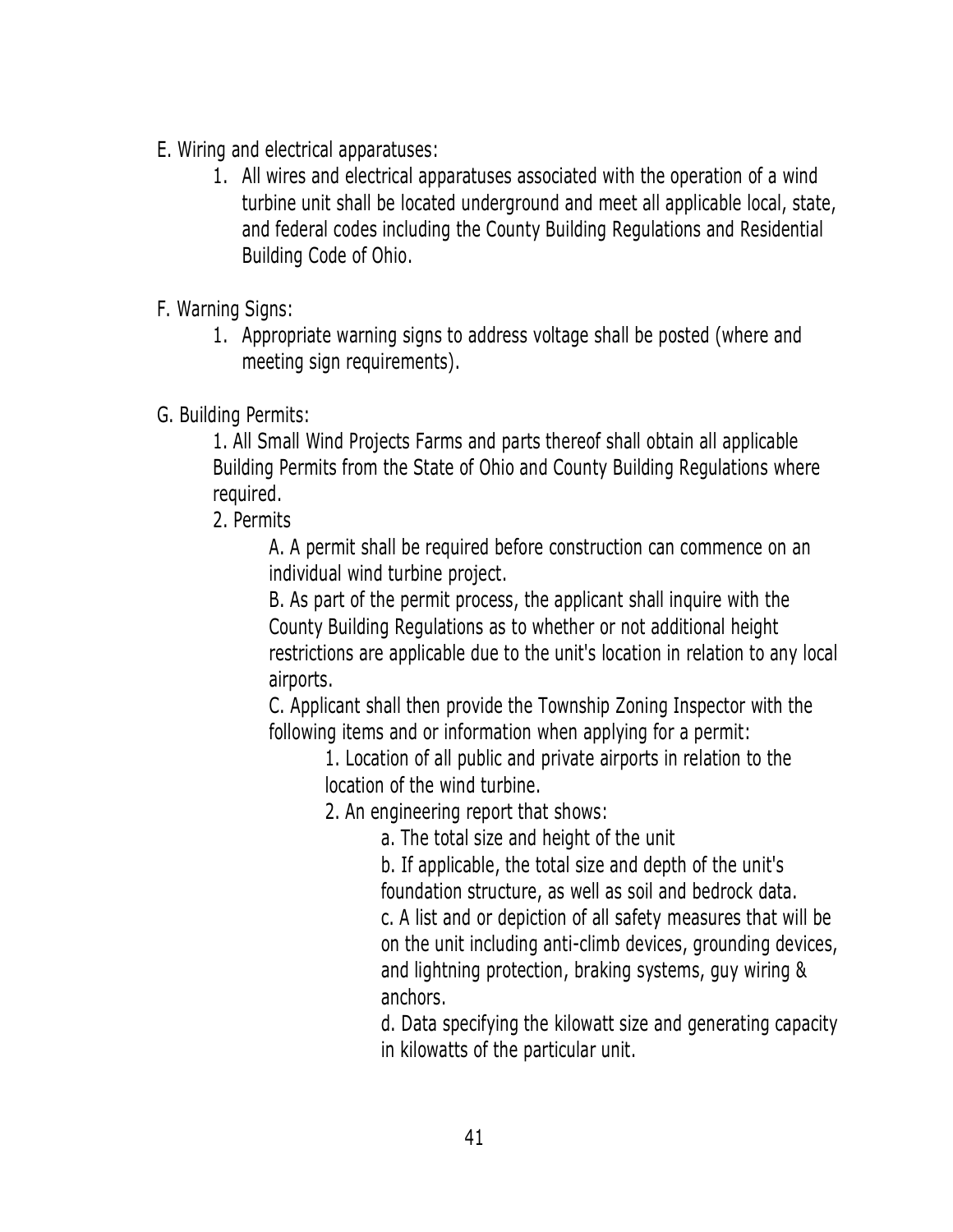e. The maximum decibel level of the particular unit. This information shall be obtained from the manufacturer of the turbine unit.

f. Hazardous materials containment and disposal plan.

3. A site drawing showing the location of the unit in relation to existing structures on the property, roads and other public right-of-ways, and neighboring property lines.

4. Evidence of an established setbacks of 1.1 times the height of the wind turbine and "clear fall zone."

5. A maintenance schedule as well as a dismantling plan that outlines how the unit will be dismantled shall be required as part of the permit.

These definitions would go in Article XII after "Sign" and listed under "Small Wind Projects less than 5MW":

Accessory Structures: Structures such as sheds, storage sheds, pool houses, unattached garages, and barns.

Anemometer: An instrument that measures the force and direction of the wind.

Clear Fall Zone: An area surrounding the wind turbine unit into which the turbine and -or turbine components might fall due to inclement weather, poor maintenance, faulty construction methods, or any other condition causing turbine failure that shall remain unobstructed and confined within the property lines of the primary parcel where the turbine is located. The purpose of the zone being that if the turbine should fall or otherwise become damaged, the falling structure will be confined to the primary parcel.

Cowling: A streamlined removable cover that encloses the turbine's nacelle.

Decibel: A unit of relative loudness equal to ten times the common logarithm of the ratio of two readings. For sound, the decibel scale runs from zero for the least perceptible sound to 130 for sound that causes pain.

Nacelle: Sits atop the tower and contains the essential mechanical components of the turbine to which the rotor is attached.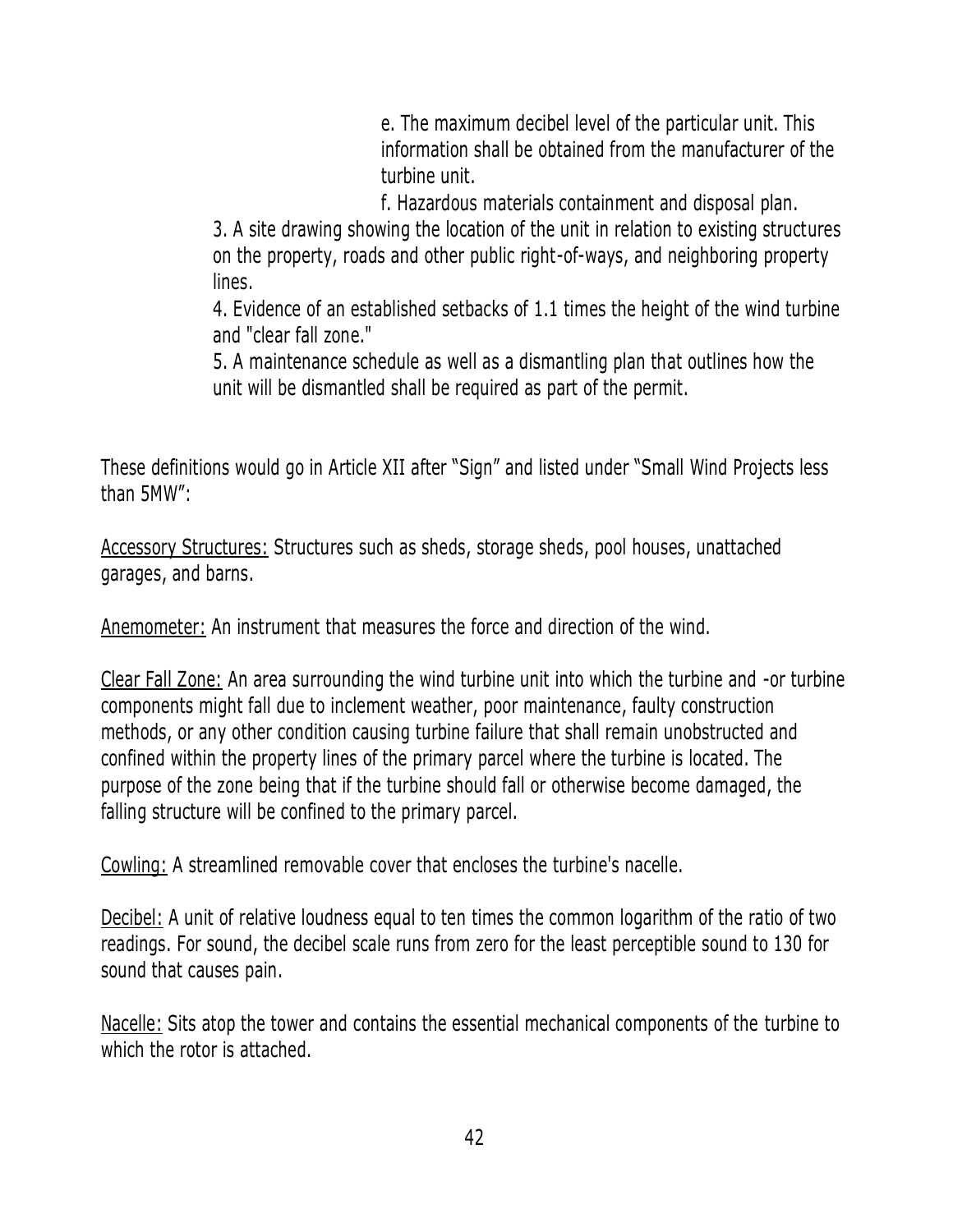Primary Structure. For each property, the structure that one or more persons occupy the majority of time on that property for either business or personal reasons. Primary structures include structures such as residences, commercial buildings, hospitals, and day care facilities. Primary structures exclude structures such as hunting sheds, storage sheds, pool houses, unattached garages, and barns.

Professional Engineer. A qualified individual who is licensed as a Professional Engineer in the State of Ohio.

Megawatt (MW): A unit of power, equal to one million watts.

Small Wind Project: Any wind project less than 5MW which includes the wind turbine generator and anemometer.

Wind Power Turbine Owner. The person or persons who owns the Wind Turbine structure.

Wind Power Turbine Tower. The support structure to which the turbine and rotor are attached.

.

Wind Power Turbine Tower Height. The distance from the rotor blade at its highest point to the top surface of the ground at the Wind Power Generating Facility (WPGF) foundation.

# Section 568 - Private Driveway Installation

Private driveways installed on county or township roads will be the responsibility of the Logan County Engineer's office.

# Section 569 - Recreational Vehicles

Recreational vehicles shall be parked in an approved campground, Recreational Vehicle Park, Recreational Vehicle Site or on an approved service business, with the exception that not more than one (1) camper may be located on a residential or undeveloped lot subject to the following: (1) Campers that are temporarily occupied, in accordance with this Section, shall be located in a side or rear yard and may not be located within required setbacks for the district. (2) It is not to be occupied for dwelling purposes for more than thirty (30) days within any one calendar year.

(3) It is not hooked up to a water system, septic system or other utilities.

(4) Any sewage generated shall be disposed of in accordance with all applicable local, state and federal regulations.

(5) Nothing shall prohibit a property owner from storing his/her recreation vehicle on his/her property.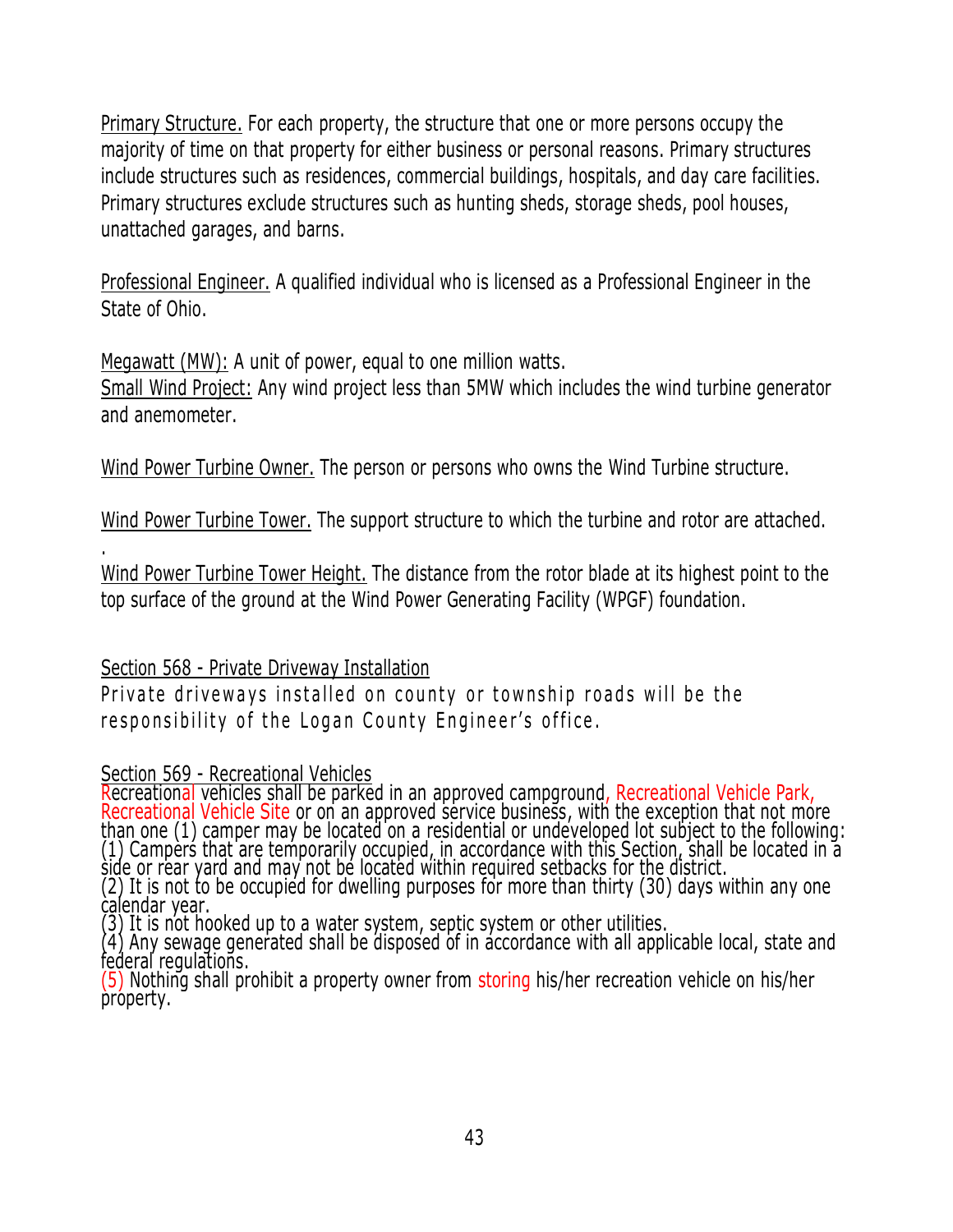Section 570 - Demolition

A zoning permit is required for demolition. Material from demolition operations are those items affixed to the structure being demolished, such as brick, concrete, stone, glass, wallboard, framing and finishing lumber, roofing materials, plumbing, plumbing fixtures, wiring, insulation<br>material and other similar materials and/or waste. Where a structure is removed or destroyed, all debris shall be cleared and removed from the premises with sixty (60) days after the zoning permit is issued. Precautions shall be taken to ensure no debris is scattered on neighboring properties. All holes or depressions in the ground must be filled to grade level with soil and planted with grass seed. Monitoring of the site will be done to ensure compliance with this section. Zoning Violations shall be issued for any person found not to be in compliance with this section.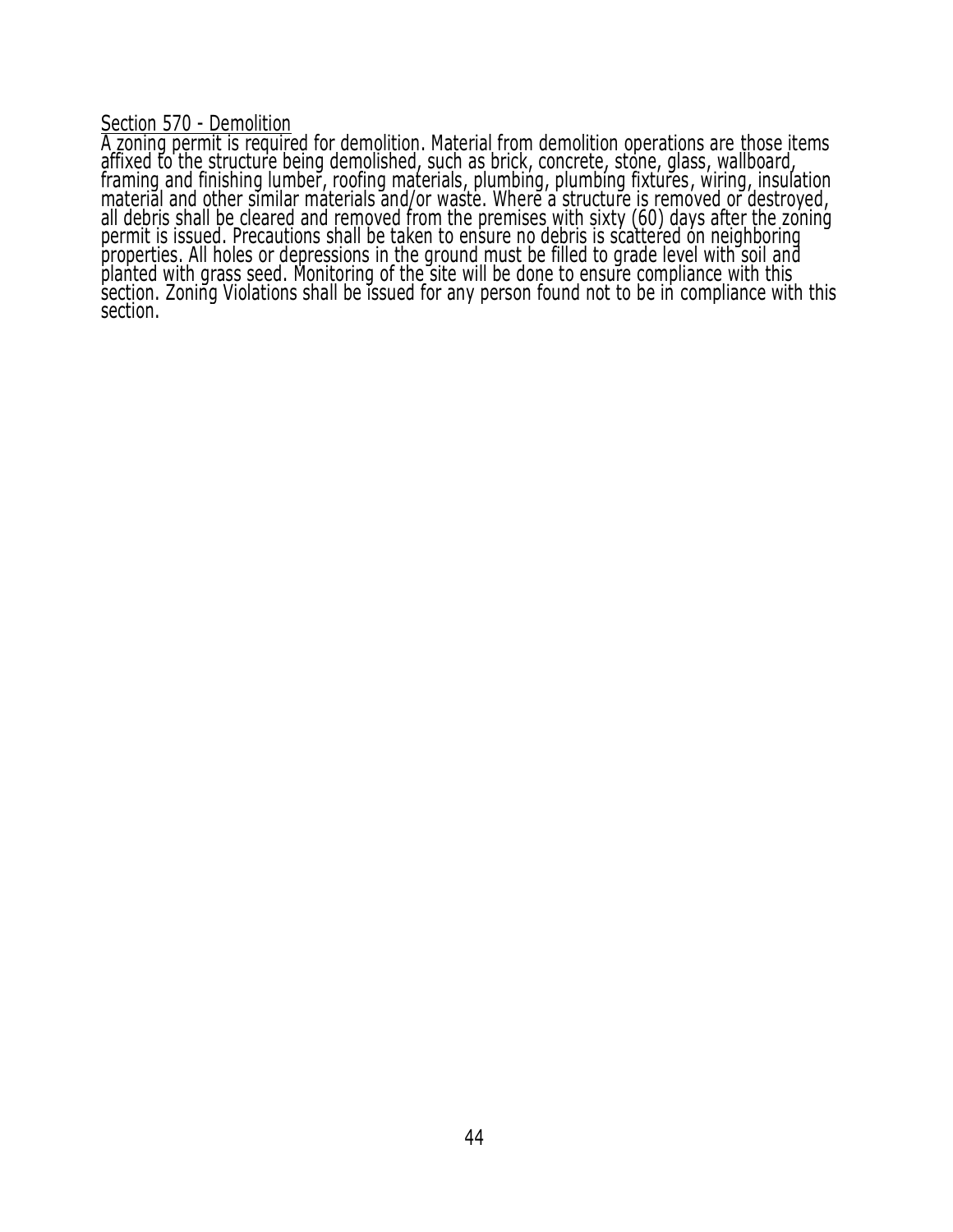Section 600 Purpose of Planned Unit Development. Planned development of land may be permitted in any district to encourage and provide a means for effectuating a more desirable physical development pattern than would be possible through the strict application of the density and dimensional requirements of this Resolution.

#### Section 601 Permitted Uses.

Only those uses permitted or conditionally permitted in each district or interpreted to be included under Sections 200 to 290, in clu sive , the Official Schedule of District Regulations, Section 410, of this Resolution may be proposed for development under the planned development approach. Compatible residential, commercial, industrial, public and quasi-public uses may be combined, provided that the proposed location of the commercial or industrial uses will not adversely affect or disregard adjacent property, public health, safety, morals and general welfare, and provided further that in a residential-commercial-industrial or residentialcommercial development the amount of land devoted to commercial and/or industrial usage shall not exceed 50 percent of the total land area of the development. A variety of housing and building types are encouraged by permitting an increased number of families per acre and by allowing reductions in lot dimensions, yards, building setbacks, and area requirements.

#### Section 602 General Requirements.

The gross area of the tract to be developed under the planned unit development approach shall comprise not less than 10 acres. The minimum lot size shall not be less than 70 percent of the lot area per family or use required in the district in which it would otherwise be located. A minimum of 10 percent of the land developed in a planned unit development project shall be reserved for open space and similar uses. Lot widths and required yards may be reduced to 80 percent of the requirement of this Resolution.

## Section 603 Disposition of Open Space.

The amount of open space reserved under a planned unit development shall be held in corporate ownership by the owners of the project area building sites for the use of each owner who buys property within the development.

## Section 604 Residential Lot Location.

Every property subdivided under the planned unit development shall be designed to abut upon open space or similar areas. A clustering of dwellings is encouraged. In areas where town houses are used there shall be no more than five town house units in any contiguous group. A variety of building setbacks, color, and building materials for contiguous town house units is encouraged.

## Section 605 Diversification of Lot Sizes.

A diversification of lot sizes may be permitted within a district without additional dedication or creation of open space, provided the overall density of the project area is not increased and provided further the net residential area per family is not reduced below the minimum requirements of Section 602.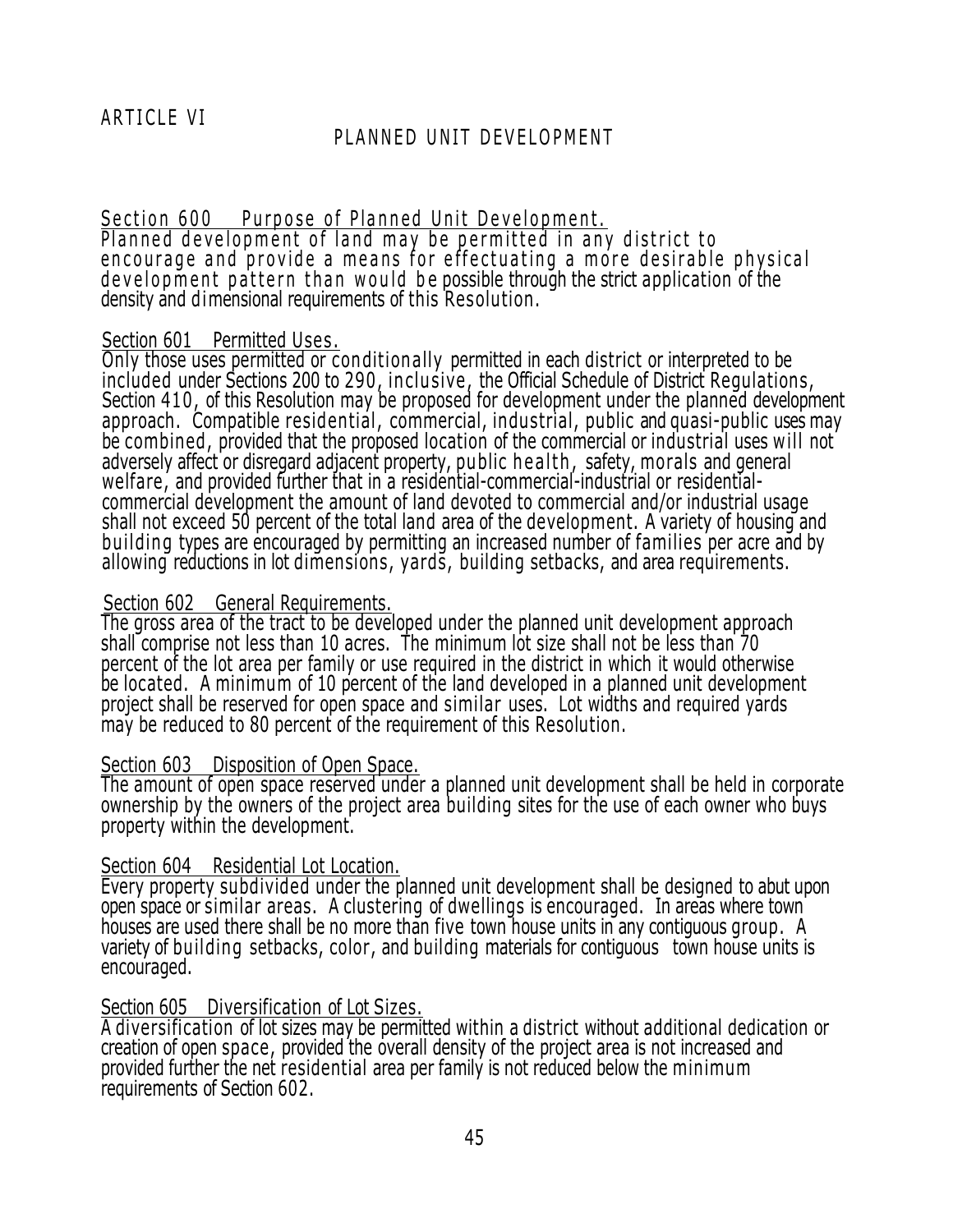Section 606 Reduction of Planned Unit Development Area.

The minimum tract size to be developed under the planned unit development may be reduced 50 percent where the proposed development is to contain only residential , commercial, or industrial developments, not a mixture of uses.

#### Section 607 Height Requirements.

For each foot of building height over the maximum height regulations specified in the Official Schedule of District Regulations, Section 410, the distance between such building and the side and rear property lines of the planned unit development project area shall be increased by one foot in addition to the side and rear yard required in the district, provided that this additional setback shall not be considered part of the side and rear yards.

## Section 608 Commercial Planned Unit Development Requirements.

Planned unit development of related commercial establishments is encouraged by varying the setback and area requirements. Open space gained through the varying of setback and area requirements is to be used for the development of open plazas, pedestrian malls, tot lots, and other public spaces and uses with adequate arrangement, design and planting.

#### Section 609 Commercial Projects, Side Yards and Rear Yards .

Side yards of thirty (30) feet and a rear yard of forty (40) feet shall be required if the project is to be located adjacent to any residential district or planned residential unit development.

## Section 610 Arrangement of Commercial Uses.

The location and arrangement of structures, parking, access drives, outdoor lighting, signs and other uses and developments in the planned commercial unit development shall be compatible with the existing and future land use plan. Off-street parking, loading, and service areas shall be provided in accordance with Sections 510 to 519, inclusive. However, off-street parking and loading areas shall not be permitted wit hin fifteen (15) feet of a residential district. All areas designated for future expansion or not intended for immediate improvement or development shall be landscaped or otherwise maintained in a neat and orderly manner.

## Section 611 Industrial Planned Unit Development Requirements.

Planned unit development of industrial establishments is encouraged by varying the setback and other requirem ents, if it can be shown that the development results in a more efficient and desirable use of space.

Section 612 Industrial Project.

Project side yards of forty (40) feet and a rear yard of fifty (50) feet shall be required if the project is located adjacent to any residential district or planned residential unit development.

## Section 613 Arrangement of Industrial Uses.

The location and arrangement of structures, parking, access drives, outdoor lighting, signs, storage a reas, and other uses and developments in the planned industrial unit development shall be compatible with the existing and future land use p l a n . Off-street p ar king, loading, and service areas shall be provided in accordance with Sections 510 to 519, inclusive.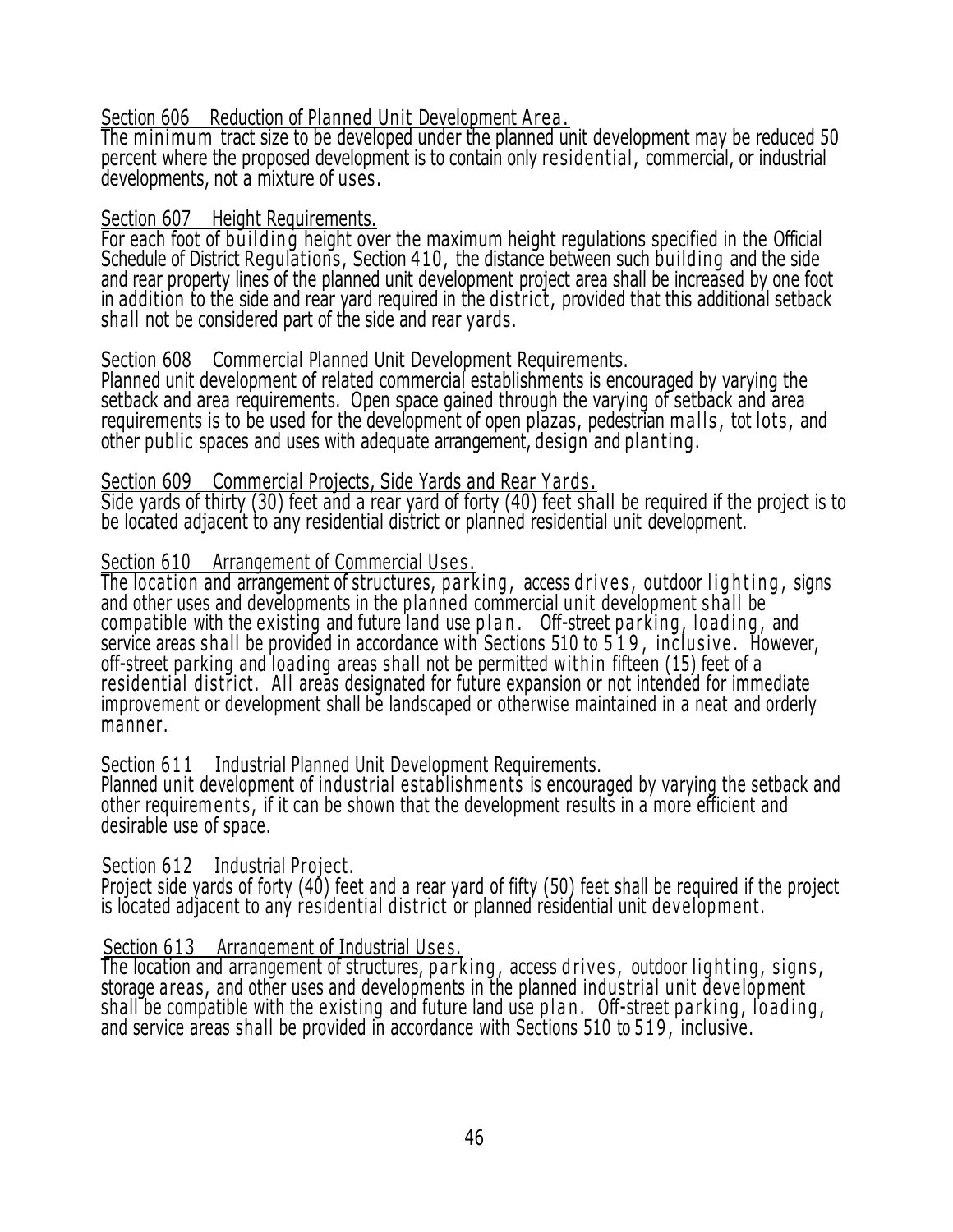Section 614 Procedure to Secure Approval of Planned Unit Development.

The procedure in Sections 615 to 621, inclusive, shall be met before approval to develop land under the planned unit development is granted by the Zoning Commission and the Board of Zoning Appeals.

# Section 615 Preliminary Development Plan.

Three copies of a preliminary development plan shall be submitted to the Zoning Commission for an approval in principle of the land uses proposed and their interrela tionship . Approval in principle shall not be construed to endorse precise location of uses, configuration of parcels or engineering fea sibility . Any preliminary development plan and text shall be prepared and endorsed by a qualified urban planner and shall include the following information presented in a general, schematic fashion:

- 1. Proposed location and size of the planned development;
- 2. Proposed land uses, population densities and building intensities;
- 3. Proposed parks, playgrounds, school sites and other open spaces;
- 4. Relation to existing and future land use in surrounding area;
- 5. Proposed provision of water, sanitary sewers, and surface drainage;
- 6. Proposed traffic circulation pattern indicating both public and private streets and access points to public rights-of-way;
- 7. A market analysis of proposed commercial uses, if the property is not zoned for commercial purposes at the time of submittal of the preliminary development plan;
- 8. Proposed schedule of site development; and
- 9. Evidence that the applicant has sufficient control over the land to carry out the proposed development plan within five years.

Section 616 Preliminary Development Plan Review.

The Zoning Commission shall review the preliminary development plan to determine if it is consistent with the intent and purpose of this Resolution; whether the proposed development advances the general welfare of the community

and neighborhood; and whether the benefits , combination of various land uses and the interrelationship with the land uses in the surrounding area justify the deviation from standard district regulations. The Zoning Commission's approval in principle of the preliminary development plan shall be necessary before an applicant may submit a detailed development plan.

# Section 617 Detailed Development Plan.

The detailed development plan shall be submitted in five copies and shall contain the following documents and supporting evidence, prepared and endorsed by a qualified professional team and which shall include an urban planner, licensed architect, registered land surveyor, registered civil engineer and registered landscape architect:

1. A survey of the proposed development site, showing the dimensions and bearings of the property lines, area in acres, topography, existing features of the development site, including specimen trees, structures, streets, easements, utility lin es and land u se;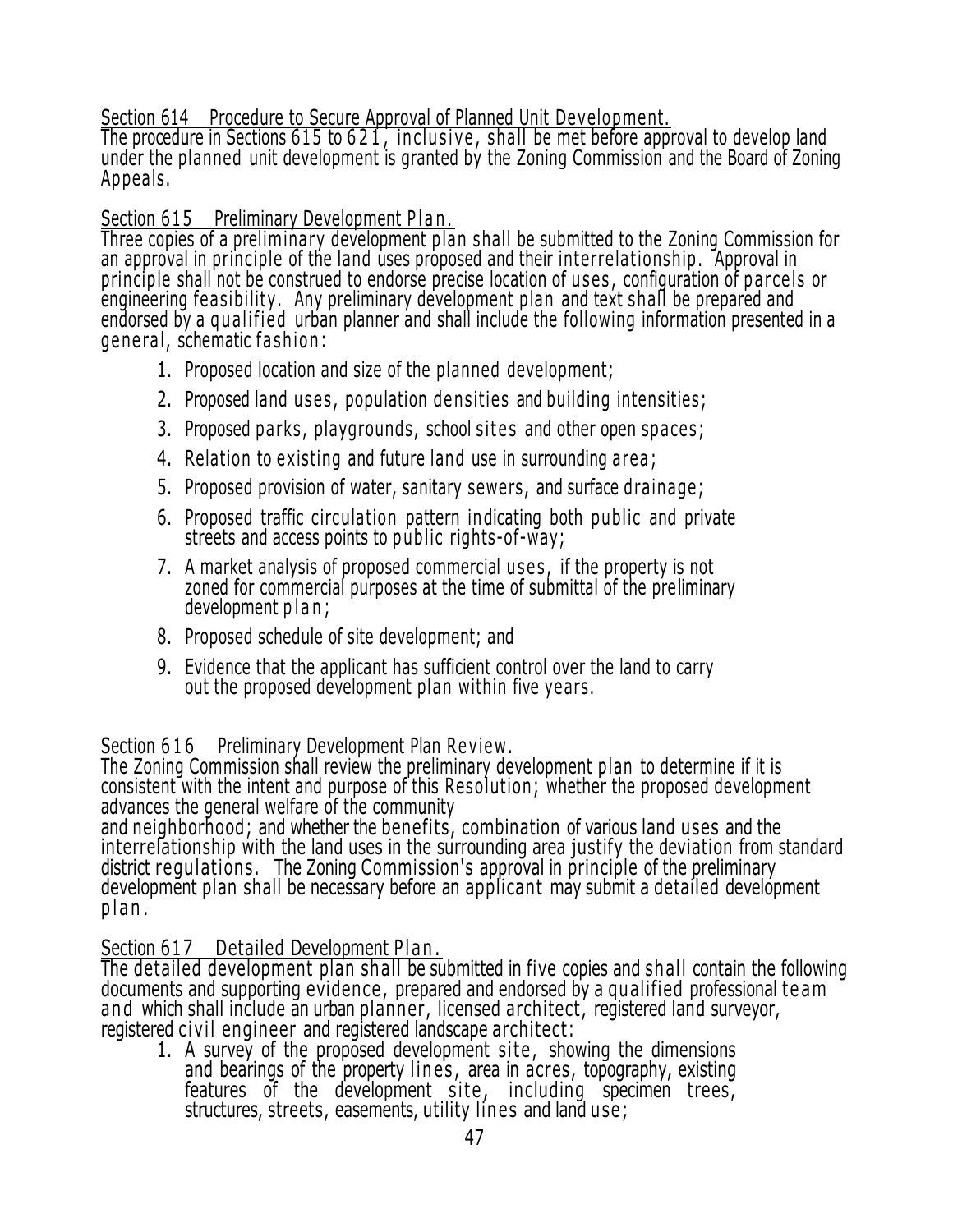- 2. A detailed development plan , which shall be in conformance with the approved preliminary plan, showing, as appropriate, all the information required on the preliminary development plan; the approximate location and size of lots; the approximate location and proposed density of dwelling uni ts; nonresidential building intensity; and land use considered suitable for adjacent properties;
- 3. A schedule for the development of units to be constructed in progression and a description of the design principles for buildings and streetscapes; tabulation of the number of acres in the proposed project for various uses, the number of housing units proposed by type; estimated residential population by type of housing; estimated nonresidential population; proposed retail sales area and economic justification; anticipated timing for each unit; and standards for height, open space, building intensity, parking areas, population density and public improvements proposed for each unit of development whenever the applicant proposes an exception from standard zoning district or other regulations governing development;
- 4. Engineering feasibility studies and plans showing, as necessary, water, sewer and other utility installations; waste disposal facilities; surface drainage; street improvements; and nature and extent of earth work required for site preparation and development;
- 5. Site plan, showing building  $(s)$ , various functional use areas, circulation and their relationship;
- 6. Preliminary building plans , including floor plans and exterior elevations;
- 7. Landscaping plans; and
- 8. Deed restrictions, protective covenants, and other legal statements or devices to be used to control the u se , development and maintenance of the land, the improvements thereon, including those areas which are to be commonly owned and maintained.

## Section 618 Basis of Approval.

The Zoning Commission may recommend that the Board of Zoning Appeals after a public hearing, approve the detailed development plan, provided the Zoning Commission finds that the facts submitted with the application and presented, at the hearings establish that:

- 1 . The proposed development can be completed within five (5) years of the date of approval;
- 2. Each individual unit of development, as well at the total development, can exist as an independent unit capable of creating an environment of sustained desirability and stability, or that adequate assurance w i ll be provided that such objective will be attained; the uses proposed will not be detrimental to present and potential surrounding u ses , but will have a beneficial effect which could not be achieved under standard district regulations;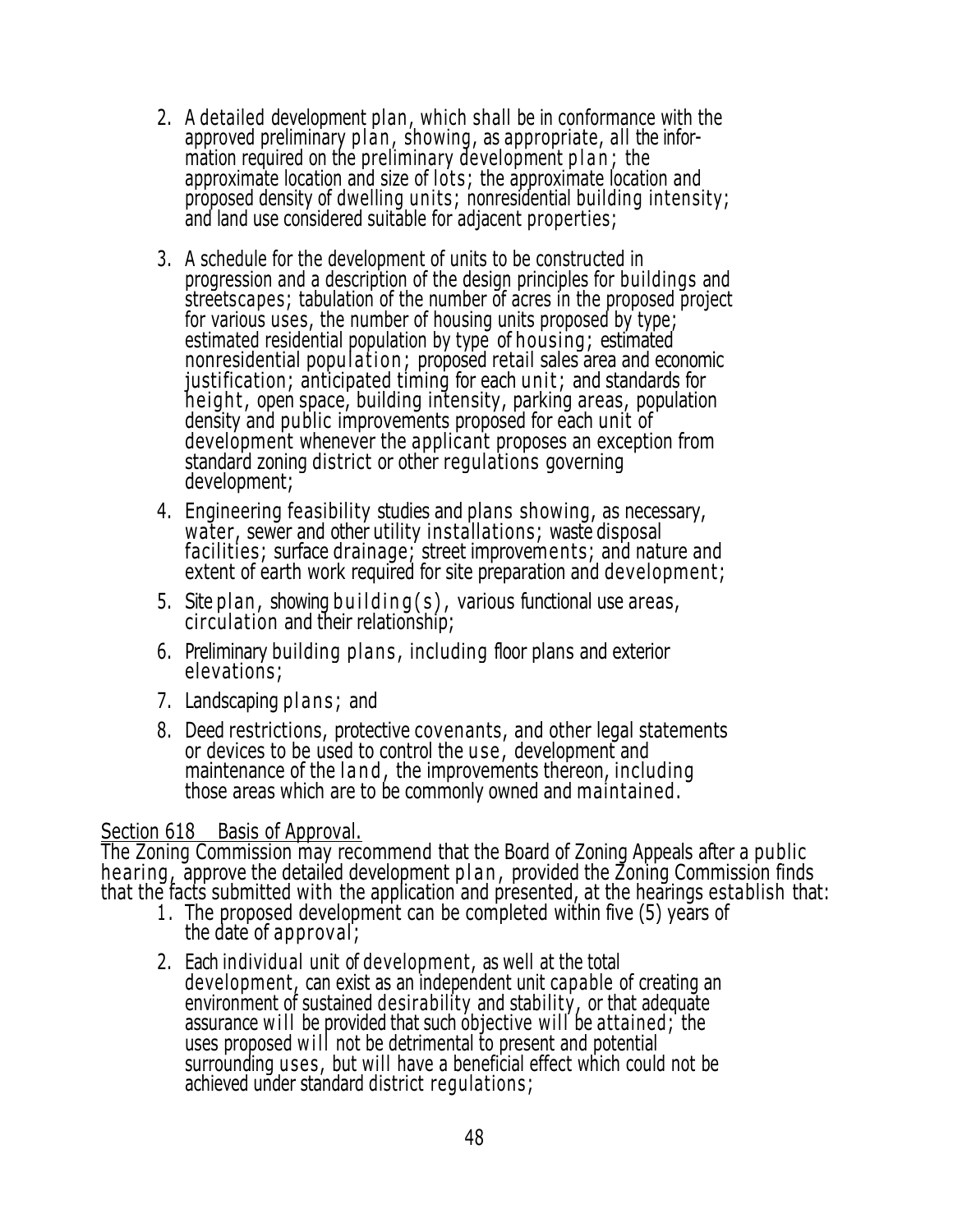- 3. The streets and thoroughfares proposed are suitable and adequate to carry anticipated traffic, and increased densities will not generate traffic in such amounts as to overload the street network outside the planned development;
- 4. Any proposed commercial development can be justified economically at the locations proposed to provide for adequate commercial facilities of the types proposed;
- 5. Any exception from standard district requirements is warranted by the design and amenities incorporated in the detailed development plans, in accord with the planned unit development and the adopted policy of the Zoning-Commission and the Board of Township Trustees;
- 6. The area surrounding said development can be planned and zoned in coordination and substantial compatibility with the proposed development;
- 7. The planned unit development is in general conformance with the comprehensive plan of the Township; and
- 8 . The existing and proposed utility services are adequate for the population densities and non-residential uses proposed.

# Section 619 Action of the Zoning Commission and Board of Zoning Appeals.

The Zoning Commission shall deny the detailed development plan if from the facts presented the Zoning Commission is unable to make the necessary findings . The Zoning Commission shall certify to the Board of Zoning Appeals the approval, approval with specific amendments or disapproval of the detailed development plan within 30 days of the date of submission of said pl an . If the Board of Zoning Appeals finds that the proposed planned unit development is consistent with the intent and purpose of this Resolution after a public hearing, it may authorize the zoning inspector to issue a zoning certificate permitting the planned unit development.

#### Section 620 Approval Period.

The zoning certificate for a Planned Unit Development shall be for a period of five years to allow the preparation and recording of the required subdivision plat and the development of the project. If no development has occurred to effectuate the plan within five years after approval is granted, the approval shall be voided and the land shall revert to the district regulations in which it is located. An extension of the time limit or modification of the approved development plan may be approved if the Zoning Commission and the Board of Zoning Appeals find that such extension or modification is not in conflict with the public interest. Partial completion/development of the PUD shall result in the remaining undeveloped land reverting to the district regulations in which it is located.

#### Section 621 Other Requirements.

Underground utilities, including telephone and electric systems, are required within the limits of all planned unit developments Appurtenances to these systems which can be effectively screened may be exempt from this requirement if the Zoning Commission finds that such exemption will not violate the intent or character of the proposed planned unit development.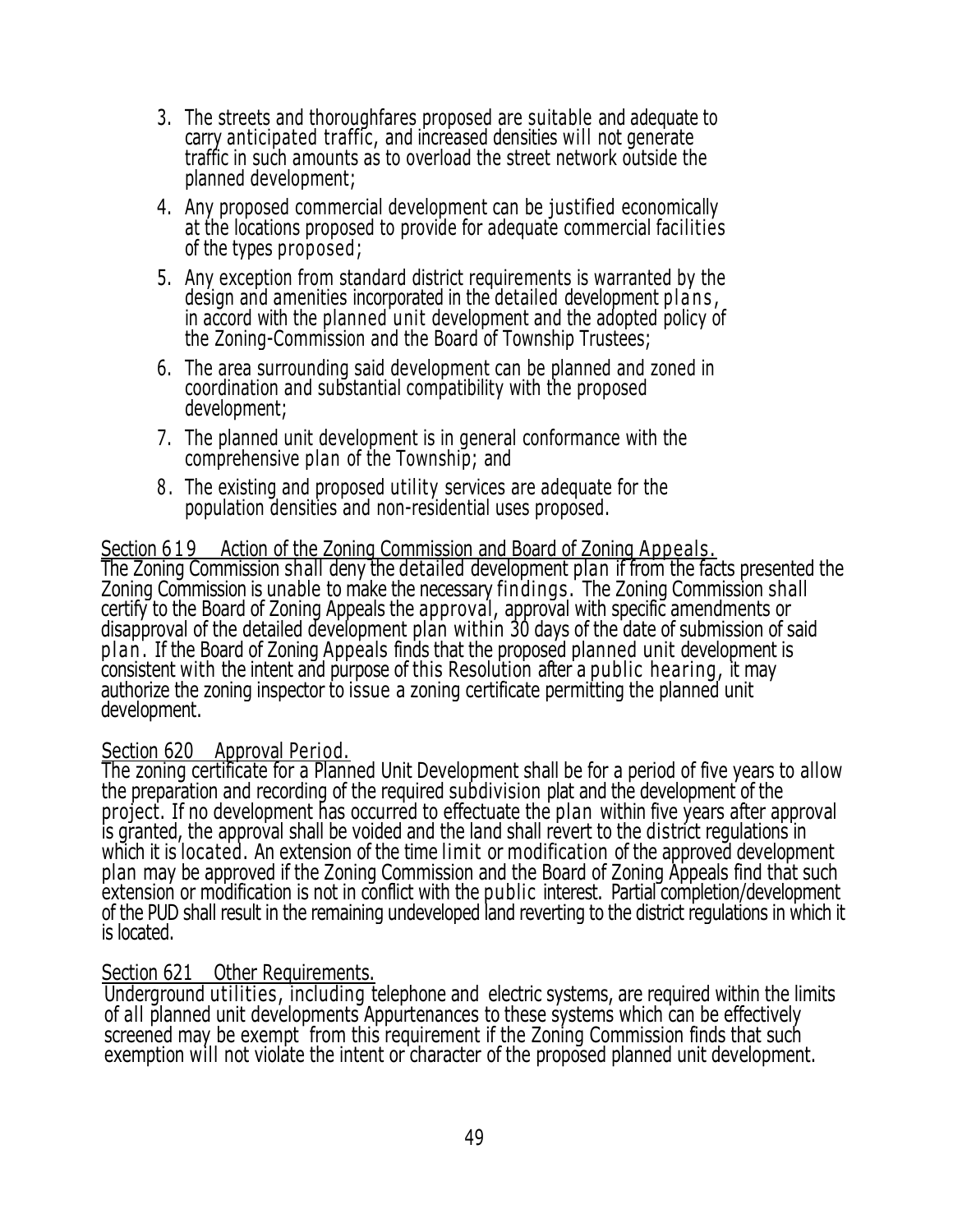#### ARTICLE VI I MANUFACTURED AND/OR MOBILE HOME PARKS & MANUFACTURED AND/OR MOBILE HOMES INDIVIDUALLY

Section 700 Intent It is the intent of this Article to regulate the location of, and to encourage, stabilize and protect the development of well-planned manufactured (not permanently sited) and/or mobile homes parks if one is proposed.

Section 710 Location of Manufactured (Not Permanently Sited) or Mobile Homes Individually.

Individual Manufactured (not permanently sited) or Mobile Homes are permitted only in Manufactured (not permanently sited) or Mobile Home Parks and as permitted by the Official Schedule of District Regulations.

Section 712 Additional Requirements Applicable to Manufactured (not permanently site) or Mobile Homes.

- 1) Two or more contiguous lots may be considered as one lot for the purposes of this resolution;
- 2) Provisions for sewage disposal must be made before a permit can be issued;
- 3) Setbacks shall be those already established for the area by precedent; a minimum setback from the street right-of-way line of 15 feet for 40 x 80 foot lots on allotments platted previous to June 8, 1972. Rear lot line setbacks shall not be less than 15 feet for those lots. Side yard setbacks shall be in accord with the requirements set down in the Schedule of District Regulations incorporated into Section 412. Skirting must be installed within 90 days after the mobile is set on the lot; (Ref. Section 706-13)
- 4) Structure must have a minimum 0f 3:12 roof pitch, conventional siding and a minimum 6 inch eave overhang, including appropriate rain gutters.
- 5) Each Manufactured (not permanently sited) or Mobile Home Site shall be developed with a manufactured (not permanently sited) or mobile home stand and which may, at the option of the owner, be any of the following:

a. Standard footer and foundation – footer depth to 32 inches or more from completed grade line.

b. A poured concrete pad consistent with the size of the mobile home. The dimension of which shall not be less than the perimeter of the mobile home and not less than 5 inches thick, over a suitable coarse gravel underlayment of not less than 6 inches of gravel. The concrete shall be above the grade of the surrounding area to permit drainage of the pad.

6) Each mobile home stand shall be provided with at least four (4) tie-downs points to secure the mobile home to the stand.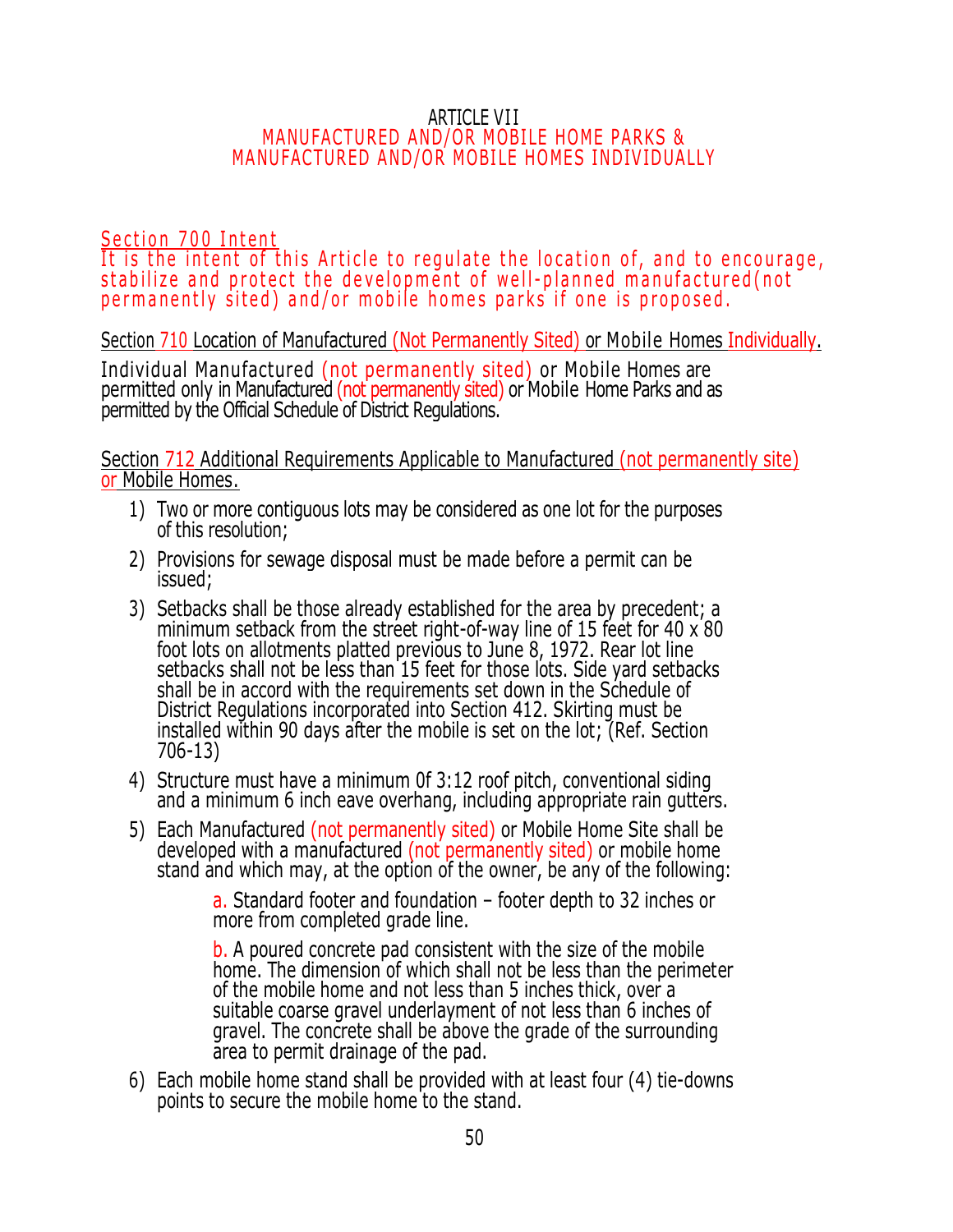7) Manufactured(not permanently sited) or Mobile homes must have a solid foundation consisting of footer or poured masonry walls built to Logan County building requirements.

Section 720 Location of Manufactured (not permanently sited) or Mobile Home Parks. A manufactured (not permanently sited) or mobile home park shall be permitted only as a conditional use in the U-l and R-2 Districts. Manufactured (not permanently sited) or Mobile home parks may be conditionally permitted in any district under planned unit development, provided a planned unit development in that district permits residential uses.

#### Section 722 Density.

The maximum density shall not exceed  $s$  ix  $(6)$  m an u f a c t u r e d (not permanently sited) o r mobile homes per gross acre, and the minimum lot size shall not be less than 4,000 square feet.

## Section 724 Park Width and Depth.

The park shall have a minimum frontage of two hundred and fifty (250) feet. The ratio of width to depth shall not exceed one to five  $(1:5)$ .

## Section 726 Park Side and Rear Yards.

A side yard on each side of the park and a rear yard of thirty (30) feet or more shall be provided around the edge of the manufactured (not permanently sited) or mobile home park . Such yards shall not be occupied by or counted as part of an individual manufactured (not permanently sited) or mobile home site.

#### Section 728 Park Improvements.

The location and size of manufactured (not permanently sited) or mobile home sites and structures within the manufactured (not permanently sited) or mobile home park shall be in accordance with the following provisions:

1. Each manufactured (not permanently sited) or mobile home site shall have a clearly defined minimum area of four thousand (4,000) square feet, with a minimum lot width of forty (40) feet, and a minimum depth of one hundred (100) feet. The minimum width of corner lots, however, shall be fifty (50) feet;

a) Each manufactured (not permanently sited) or mobile home placed within the mobile home park or in any district on a single lot shall have a minimum of one thousand (1000) square feet of floor space.

2. There shall be a minimum clearance of twenty (20) feet between the individual manufactured (not permanently sited) or mobile homes or trailers;

3. All manufactured (not permanently sited) or mobile home parks shall meet the County street requirements and specifications currently in effect;

4. Walkways not less than three feet wide, which may abut street pavement, shall be provided from the manufactured (not permanently sited) or mobile home sites to the service buildings. Such walkways shall be constructed of concrete having a minimum thickness of four (4) inches and lighted at night by not less than three-tenths (3/10) foot candle of artificial light;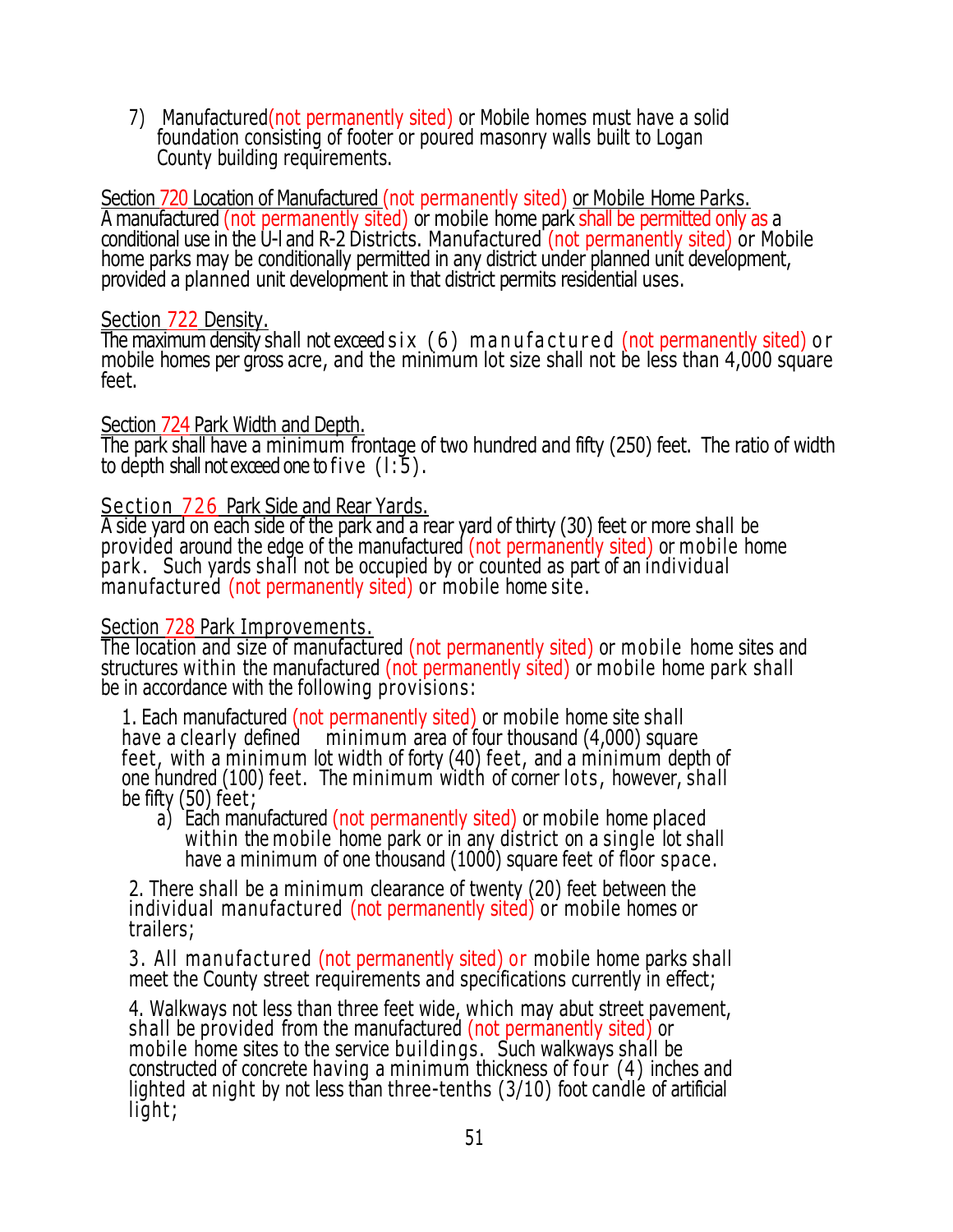5. Each manufactured (not permanently sited) or mobile home site shall be developed with a manufactured (not permanently sited) or mobile home stand of not less than ten (10) feet by fifty (50) feet and such manufactured (not permanently sited) or mobile home stand shall be not less than ten  $(10)$  feet from the manufactured (not permanently sited) or mobile home site boundary. The manufactured (not permanently sited) or mobile home stand shall be constructed of a minimum of s i x (6) inches of concrete and provide two tie-down rings;

6. Each manufactured (not permanently sited) or mobile home site shall be provided with a water outlet connected to an approved water supply and a connection to an approved sewer system;

7. Electricity, electrical outlets, and wiring shall be according to the current provisions of the National Electric Code published by the National Fire Protection Association;

8. The park shall provide service buildings, complying with all applicable building regulations, to house laundry facilities and supplemental toilet facilities .

9. The park shall be located on a well-drained site, properly graded to insure rapid drainage and freedom from stagnant pools of water;

10. A safe, usable recreation area shall be conveniently located in each manufactured (not permanently sited) or mobile home park, the size of which shall be determined at one thousand (1000) square feet per household or manufactured (not permanently sited) or mobile home;

11. No manufactured (not permanently sited) or mobile home site shall be located closer to any street right-of-way line than thirty (30) feet measured horizontally from the right-of-way line to the lot line of the manufactured (not permanently sited) or mobile home site .

12. All telephone, electrical and other distribution lines shall be installed in underground conduits. No overhead lines shall be permitted. All underground utilities, sanitary sewers and drainage structures installed in streets or access roads shall be constructed prior to the surfacing of such roads;

13. Each manufactured (not permanently sited) or mobile home in any district or trailers within a mobile home park shall be skirted, entirely enclosing the bottom section with a permanent type material, using materials generally accepted in such situations and acceptable to the zoning inspector within ninety ( 9 0 ) days after its placement;

14. The storage and collection of garbage and refuse within each manufactured (not permanently sited) or mobile home park shall be conducted so as to create no health hazards, rodent harborage, insect breeding areas, fire hazards, or air pollution. All garbage shall be stored in fly-tight, rodent-proof containers and shall be collected at least once weekly.

15. A permanent masonry, concrete, or a footing or foundation approved by the manufacturing homes commission pursuant to ORC 4781.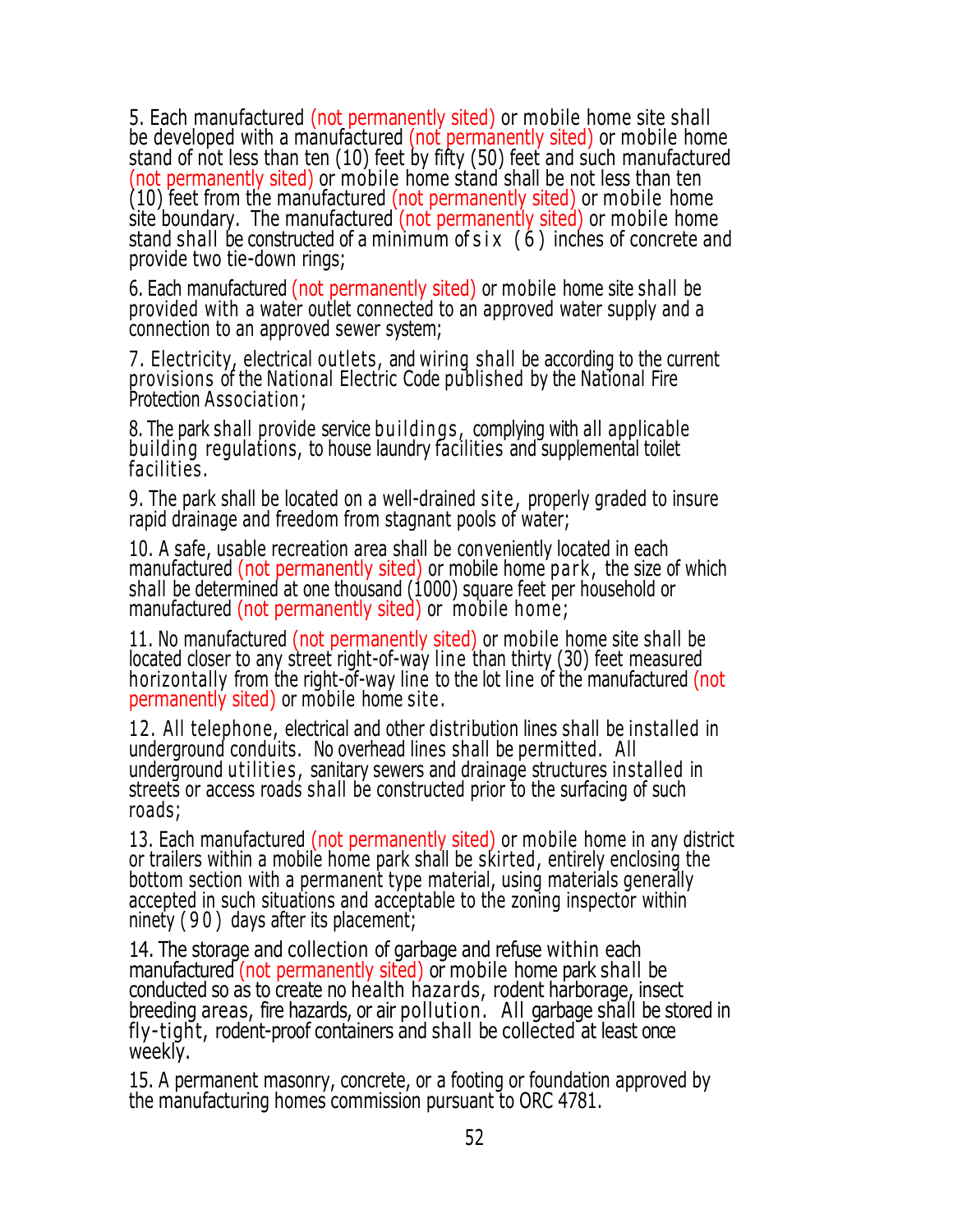Section 730 Temporary Manufactured (not permanently sited) or Mobile Homes. In the case of building or remodeling sites or an undue hardship such as illness that requires care or fire of home, an owner/parcel may temporarily (up to 6 months) reside/hold a manufactured (not permanently sited) or mobile home on said parcel upon issuance of a conditional use permit from the Board of Zoning Appeals.

Article VIII

# SIGNS AND ADVERTISING

## Section 800 Sign Defined and Regulated.

Any device or display designated to inform or attract the attention of persons not on the premises on which the sign is located. No sign or advertising structure of any classification shall be permitted in any district except as provided in Sections 801 to 838, inclusive.

## Section 801 Outdoor Advertising Structures Defined.

Any outdoor display for the purpose of advertisement, notice or announcement located apart from the premises or product referred to in the display.

## Section 802 Measurement of Area.

The surface area of a sign shall be computed as including the entire area within a regular geometric form or combinations of regular, geometric forms comprising all of the display area of the sign and including all of the elements of the matter displayed. Frames and structural members not being advertising matter shall not be included in computation of surface area.

## Section 803 General Provisions.

Permits for all signs and outdoor advertising structures shall be granted by the zoning inspector in accordance with the requirements set forth in Sections 804 to 838, inclusive, except that no permit shall be required for any sign containing less than six ( 6 ) square feet of advertising area or advertising the sale, rent or lease of the premises on which the sign is located.

# Section 804 Location and Area of Advertising Signs.

Signs not exceeding twelve (12) square feet in area and advertising the sale, rental or lease of the premises on which the sign is located shall be permitted on any property, except that the maximum size of such a sign in any residential district shall not exceed  $\sin x$  (6) square feet.

# Section 805 Area of Announcement and Professional Signs.

Announcement or professional signs for home occupations and professional activities where permitted shall not exceed four  $(4)$  square feet in area in the residential district and not more than  $s$  i x  $(6)$  square feet in other districts.

# Section 806 Signs for Public or Quasi public Purposes.

Bulletin boards and signs for a church, school, community, or other public or quasi-public institutional building shall be permitted, provided the area of such bulletin board or sign shall not exceed fifteen (15) square feet.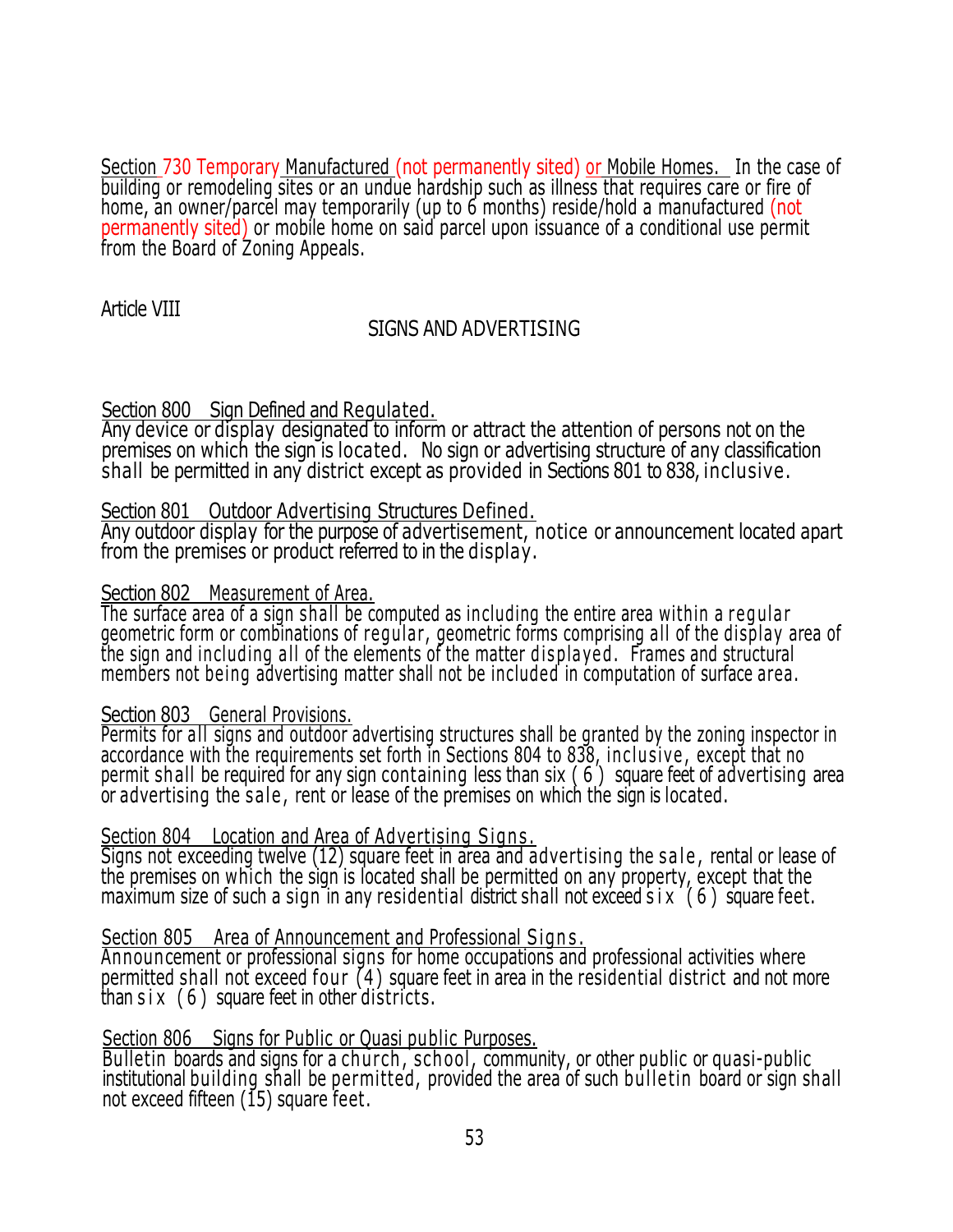#### Section 807 Wall Signs.

Wall signs pertaining to a nonconforming use shall be permitted on the same premises of such u se provided the area of such sign does not exceed fifteen (15) square feet.

#### Section 808 Use of Building Walls for Signs.

No building wall shall be used for display of advertising except that pertaining to the use carried on within such bu il din g .

#### Section 809 Temporary Signs.

Temporary signs not exceeding in the aggregate fifty (50) square feet announcing special public or institutional events or the erection of a building, the architect, the builders, contractors, etc., may be erected for a period of sixty (60) days plus the construction period.

#### Section 810 Signs and Public Right-of-Way.

No sign shall be placed in any public right-of-way except publicly-owned signs, such as traffic control signs and directional signs. Signs directing and guiding traffic and parking on private property but bearing no advertising matter shall be permitted on any property.

#### Section 811 Government Flags and Insignia.

Flags and insignia of any government except when displayed in connection with commercial promotion shall be permitted on any property.

## Section 812 Signs Required by Governmental Bodies.

Legal notices, identification, informational or directional signs erected or required by governmental bodies sh all be permitted on any property.

## Section 813 Electrically Illuminated Signs.

All wiring, fittings and materials used in the construction, connection and operation of electrically illuminated signs shall be in accordance with the provisions of the National Electric Code and applicable local electric codes in effect.

## Section 814 Marking of Signs.

All signs hereafter installed or erected shall be plainly marked with the name of the person,  $firm, or corporation installing or erecting such sign.$ 

## Section 815 Attachment of Signs.

No sign of any classification shall be installed, erected, or attached in any form, shape, or manner to a fire escape or any door or window giving access to any fire escape .

## Section 816 Inspection of Electrical Signs.

No electrical sign of any description shall hereafter be erected without having first been inspected on the ground and approved by the Zoning Inspector or his authorized agent. It shall be the duty of the erector of such sign to notify the zoning inspector when such sign is ready for aforesaid ground inspection .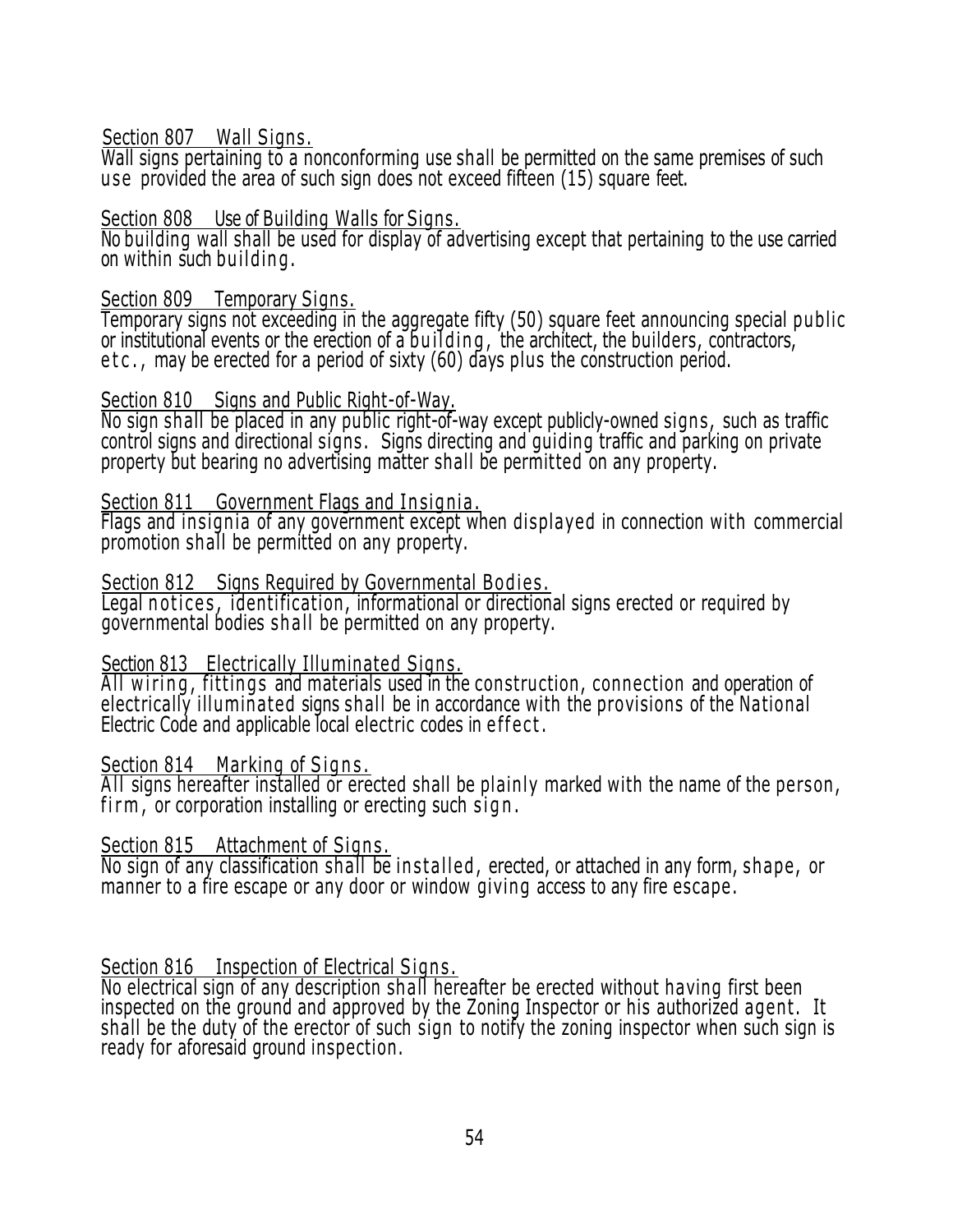## Section 817 Maintenance of Signs.

Should any sign be or become insecure or in danger of falling or otherwise unsafe, the owner thereof or the person maintaining the same shall, upon receipt of written notice from the Zoning Inspector, proceed at once to put such sign in a safe and secure condition or remove the sign.

#### Section 818 Signs Installed in Violation of Requirements.

In case any sign shall be installed, erected, constructed, or maintained in violation of any of the terms of this Resolution the Zoning Inspector shall notify in w riting the owner or lessee thereof to alter such sign so as to comply with this Resolution.

#### Section 819 Sign in Commercial and Industrial Districts.

Except as provided in the following sentence in a commercial or industrial district, each business shall be permitted one flat or wall sign. In the case of an area within an M-2 Heavy Manufacturing District, each business shall be permitted two flat or wall signs. Projection of wall signs shall not exceed two (2) feet as measured from the face of the main building.

#### Section 820 Area of Permanent Advertising Signs.

The area of all permanent advertising signs for any single business enterprise shall be limited according to the width of the building or part of building occupied by such enterprise. For the purposes of this section, width shall be measured along the building face nearest and parallel to the street line. In the case of a corner lot, either frontage may be used in determining maximum area of the sign.

#### Section 821 Free Standing Signs.

Except as provided in the following sentence, free-standing signs not over thirty (30) feet in height, having a maximum total sign area of one hundred (100) square feet per display area and located not closer than ten (10) feet to any street right-of-way line and not closer than thirty (30) feet to any adjoining lot line, may be erected to serve a group of business establishments, and there shall be only one free-standing sign for each building, regardless of the number of businesses conducted in said building. In the case of an area within an M-2 Heavy Manufacturing District, there shall be permitted two (2) free-standing signs not over five (5) feet in height nor twenty (20) feet in length, each having a maximum total sign area of one hundred (100) square feet per display area and located not closer than ten (10) feet to any street right -of-way line and not closer than thirty (30) feet to any adjoining lot line. The setback requirement contained herein for signs in the M-2 Heavy Manufacturing District shall apply in lieu of any other setback requirements for signs contained in this Resolution .

## Section 822 Attachments to Wall Signs.

Every wall sign projecting out from the face of the building shall be securely attached to the building wall structure, or suitable metal posts located within the lot lines by iron or metal an chors, bolts, supports, chains, stranded cables or steel rods. No such sign shall project into the street right-of-way or be supported from a street, road or sidewalk.

## Section 823 Pole Signs.

Pole signs of symbolical design shall be permitted for business establishments, provided no part of such sign shall project into the right-of-way of any street or highway; the maximum area of any face of such sign shall not exceed thirty (30) square feet; and the pole support of the sign shall not be less than fifty (50) feet from any lot in any residential district.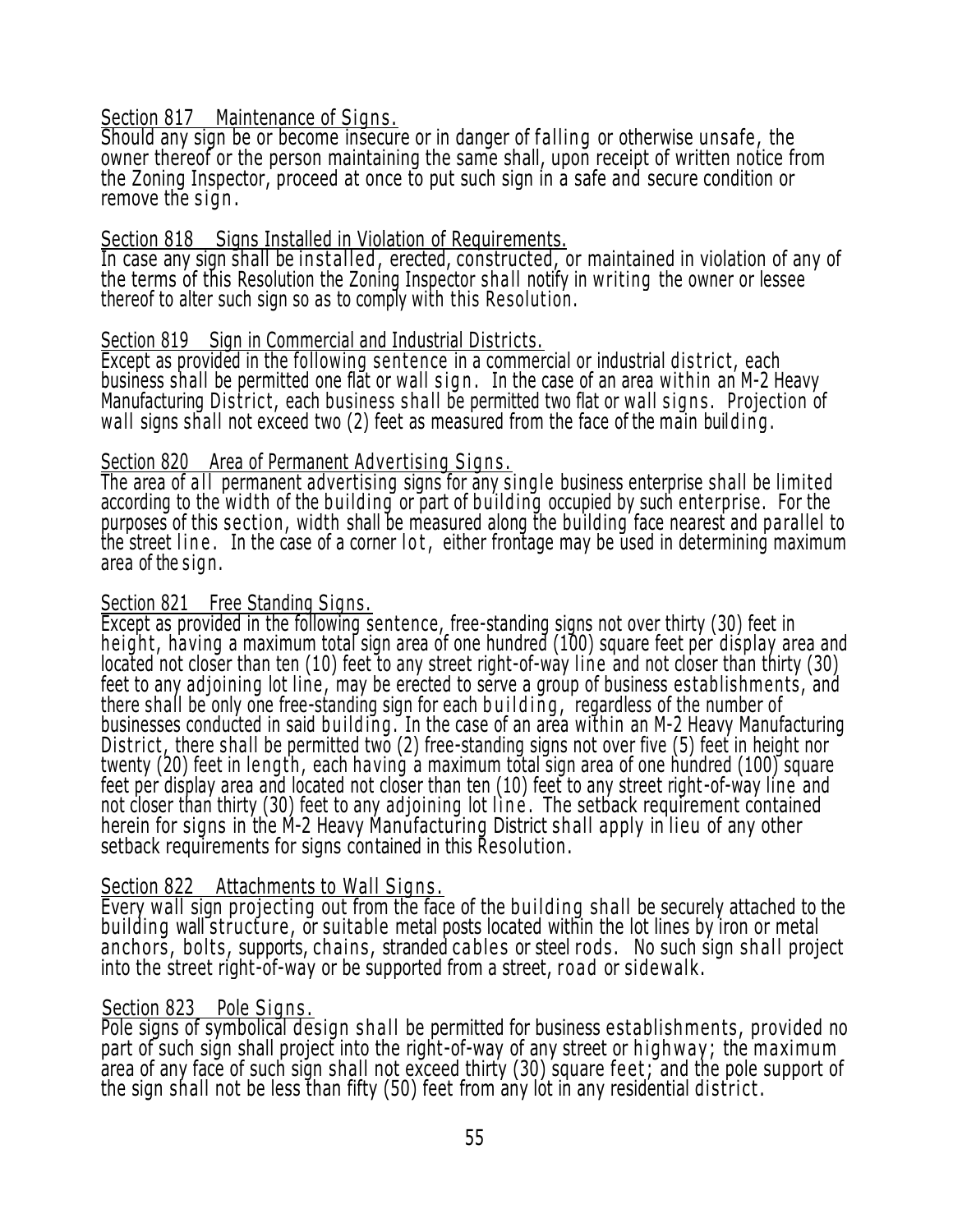## Section 824 Area of Business Advertising Signs,

The area of all permanent advertising signs for any single business enterprise may have an area equivalent to one and one-half square feet of sign area for each lineal foot of width of a building, or part of a building occupied by such enterprise, but shall not exceed a maximum area of one hundred (100) square feet.

Section 825 Roof Signs.

No sign shall be placed on the roof of any building.

## Section 826 Political Signs.

No political sign shall be posted in any place or in any manner that is destructive of public property upon posting or removal. All candidates for public office, their campaign committees, or other persons responsible for the posting on public property of campaign material shall remove such material wi thin two (2) weeks following Election Day.

## Section 827 Sign Setback Requirements.

Except as provided in this Resolution signs and outdoor advertising structures where permitted shall be set back from the established right-of-way line of any street or highway at least as far as the required front yard depth for a principal use in such district except for the modifications in Sections 828 to 83 1 , in clu sive .

#### Section 828 Increased Setbacks.

For every square foot by which such sign or outdoor advertising structure exceeds fifty (50) square feet , the setback shall be increased by one-half (1.5) foot but need not exceed one hundred (100) feet.

## Section 829 Setbacks at the Intersection of Highways.

At the intersection of any state, federal or major local highway with a major or Collector Street, the setback of any sign or outdoor advertising structure shall not be less than fifty (50) feet from the established right-of-way of each highway or street.

## Section 830 Setbacks for Public and Quasi-public Signs.

Real estate signs and bulletin boards for a church, school or any other public or quasi-public, religious or educational institution may be erected not less than ten (10) feet from the established right-of-way line of any street or highway provided such sign or bulletin board does not obstruct traffic visibility at street or highway intersections.

# Section 831 Special Yard Provisions.

Signs and advertising structures where permitted shall be erected or placed in conformity with the side and rear yard requirements of the district in which located except no sign or advertising structure shall be erected or placed closer than within fifty (50) feet to a side or rear lot line in any residential district.

## Section 832 Illumination.

All signs and advertising structures except as hereinafter modified may be illuminated internally or by reflected light provided the source of light is not directly visible and is so arranged as to reflect away from the adjoining premises and provided that such illumination shall not be so placed as to cause confusion or a hazard to traffic or con flict with traffic control signs or lights.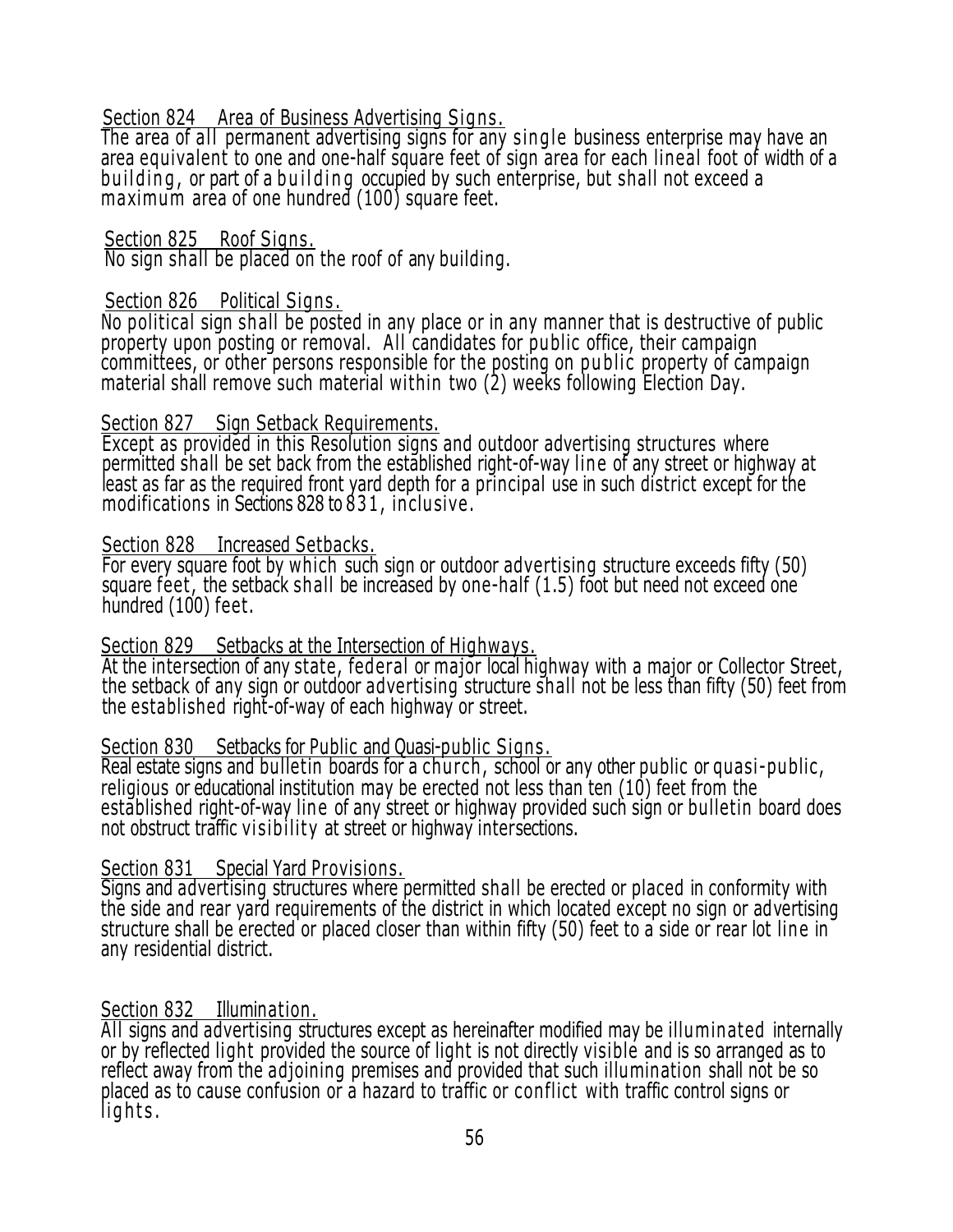#### Section 833 Subdivision Signs.

Upon application to the zoning inspector, a permit may be issued as a conditional use in accordance with this Resolution allowing a land-sales sign, provided that the sign shall not be illuminated; the sign shall advertise the sale or development of a recorded lot subdivision; the sign shall be erected only upon the property for sale or being developed and shall be set back from the street right-of-way at least one (1) foot for each square foot of sign area ; the sign shall not be in excess of thirty (30) square feet; not more than one such sign shall be placed along single road frontage of any property in single and separate ownership, provided that not more than two (2) such signs may be permitted in any single development; and a permit for the erection, construction or maintenance of said sign shall expire within one (1) year .

## Section 834 Sign Permits Required.

A separate permit shall be required for the erection of signs regulated in this Resolution, except that no permit shall be required for temporary real estate signs with an area of twelve  $(12)$  square feet or less, for the sale or lease of property and for small announcement signs with an area of less than four ( 4 ) square feet. Announcement signs shall be removed by the person or persons responsible for posting same within thirty (30) days after erection .

#### Section 835 Drawings and Specifications.

Clear drawings and specifications shall be made of the proposed sign indicating the location , nature, and quality of material, full dimensions in figures, supports, manner of erecting, manner of fastening the sign to the structure, number and the weight of the sign. Such plans to be made on blank forms furnished by the Zoning Inspector, signed by the owner or tenant of property for which sign is to be used and by the erecting contractor.

#### Section 836 Signs Interfering With Traffic Control or Movement Prohibited.

No person shall place, maintain or display upon or in view of any highway any unauthorized sign, signal, marking or device which purports to be or is an imitation of or resembles a traffic control device or railroad sign or signal , or which attempts to direct the movement of traffic; or which hides from view or interferes with the effectiveness of any traffic control device or any railroad sign or signal; and no person shall place or maintain, nor shall any public authority permit upon any highway, any traffic sign or signal bearing thereon any commercial advertising. This section does not prohibit the erection upon private property adjacent to highways of signs giving useful directional information of a type that cannot be mistaken for traffic control devices. Every such prohibited sign, signal, marking, or device is a public nuisance, and the authority having jurisdiction over the highway may remove the same or cause it to be removed.

#### Section 837 Exemptions.

Public notices by governmental bodies , traffic control signs and other official signs and notices are exempt from the provisions of this Resolution.

## Section 838 Off-Premise Signs (Billboards).

A distance of one thousand (1000) feet is to be maintained between commercial free-standing off-premise signs (billboards).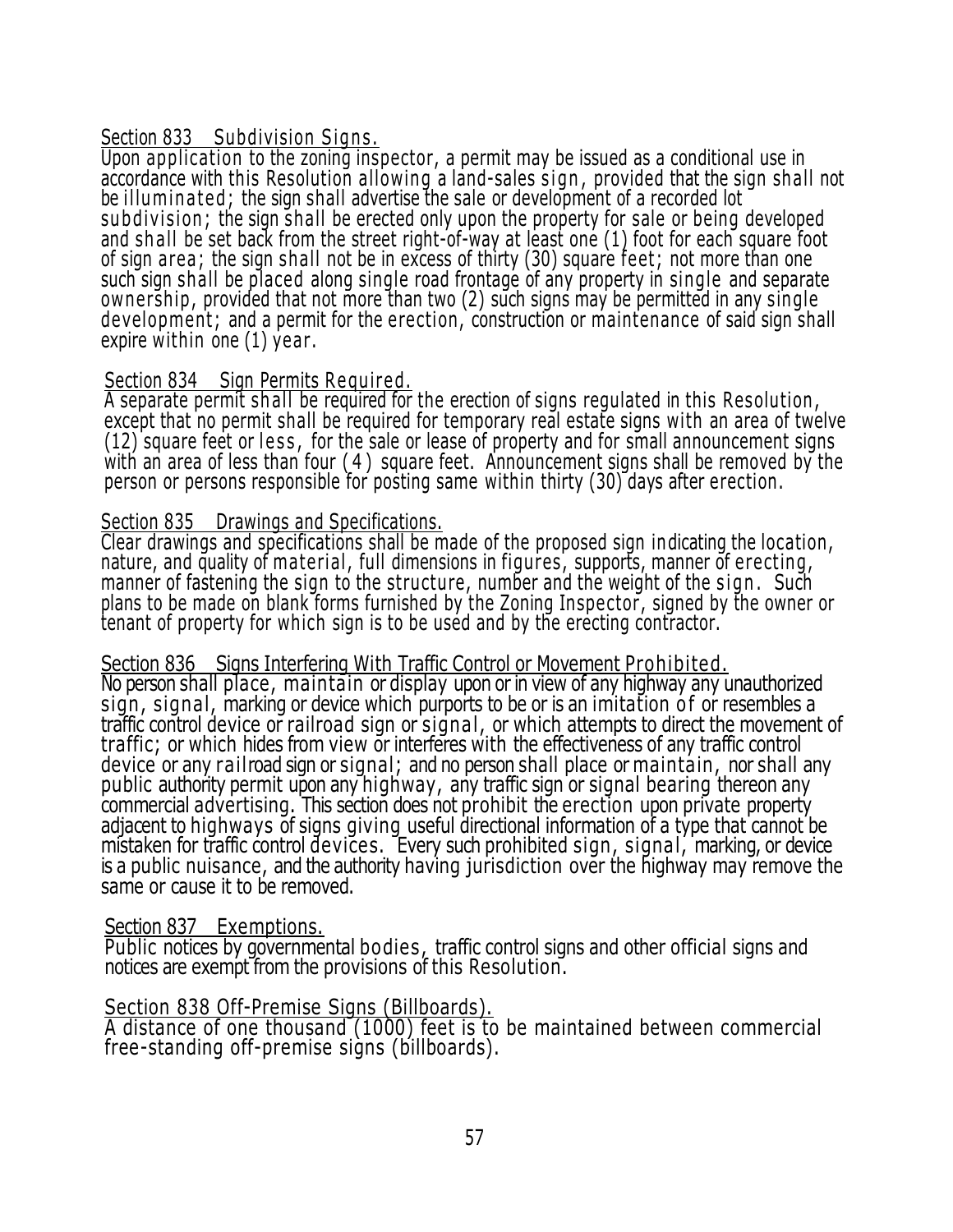#### ARTICLE IX NON-CONFORMING USES

Section 900 Intent.

Within the districts established by this Resolution or amendments that may later be adopted, there exists lots, uses of land, structures and uses of structures and land in combination which were lawful before this Resolution was passed or amended, but which would be prohibited, regulated or restricted under the terms of this Resolution or future amendments. It is the intent of this Resolution to permit these non-conformities to continue until they are removed, but not to encourage their survival. It is further the intent of this Resolution that non-conformities shall not be enlarged upon, expanded or extended, nor be used as grounds for adding other structures or uses prohibited elsewhere in the same district.

## Section 901 Incompatibility of Non-Conforming Uses.

Non-conforming uses are declared by this Resolution to be incompatible with permitted uses in the districts in volved. A non-conforming use of a structure, land, or a structure and land in combination shall not be extended or enlarged after passage of this Resolution. In addition, the attachment on a building or premises of additional signs intended to be seen from off the premises, or the addition of other uses, of a nature which would be prohibited generally in the district are prohibited.

## Section 902 Avoidance of Undue Hardship.

To avoid undue hard ship, nothing in this Resolution shall be deemed to require a change in the plans, construction or designated use of any building on which actual construction was lawfully begun prior to the effective date of adoption or amendment of this Resolution, and upon which actual building construction has been carried on diligently. "Actual construction" is hereby defined to include the placing of construction materials in permanent position and fastened in a permanent manner. Where excavation, demolition or removal of an existing building has substantially begun preparatory to rebuilding, such excavation or demolition or removal shall be deemed to be actual construction, provided that work shall be carried on diligently. Where a building is removed or destroyed, all debris shall be removed in accordance with Section 570 of this Zoning Resolution.

# Section 903 Non-Conforming Lots of Record.

At the time of adoption or amendment of this Resolution there may exist lots of record that do not conform to the requirements for lot width and or lot area established by this Resolution or amendment. Nothing in this Resolution shall prevent the construction of dwellings, buildings, structures, or accessory uses or structures on these non-conforming lots of record provided the following:

- 1. The proposed dwellings, buildings, structures, or accessory uses are permitted within the district established by this Resolution.
- 2. Such lot shall be in separate ownership and not of continuous frontage with other lots in the same ownership.
- 3. The construction of dwellings, buildings, structures, or accessory uses shall meet all requirements established by this Resolution other than for lot area and lot width.
- 4. Variance from all other requirements shall be obtained only through action of the Board of Zoning Appeals.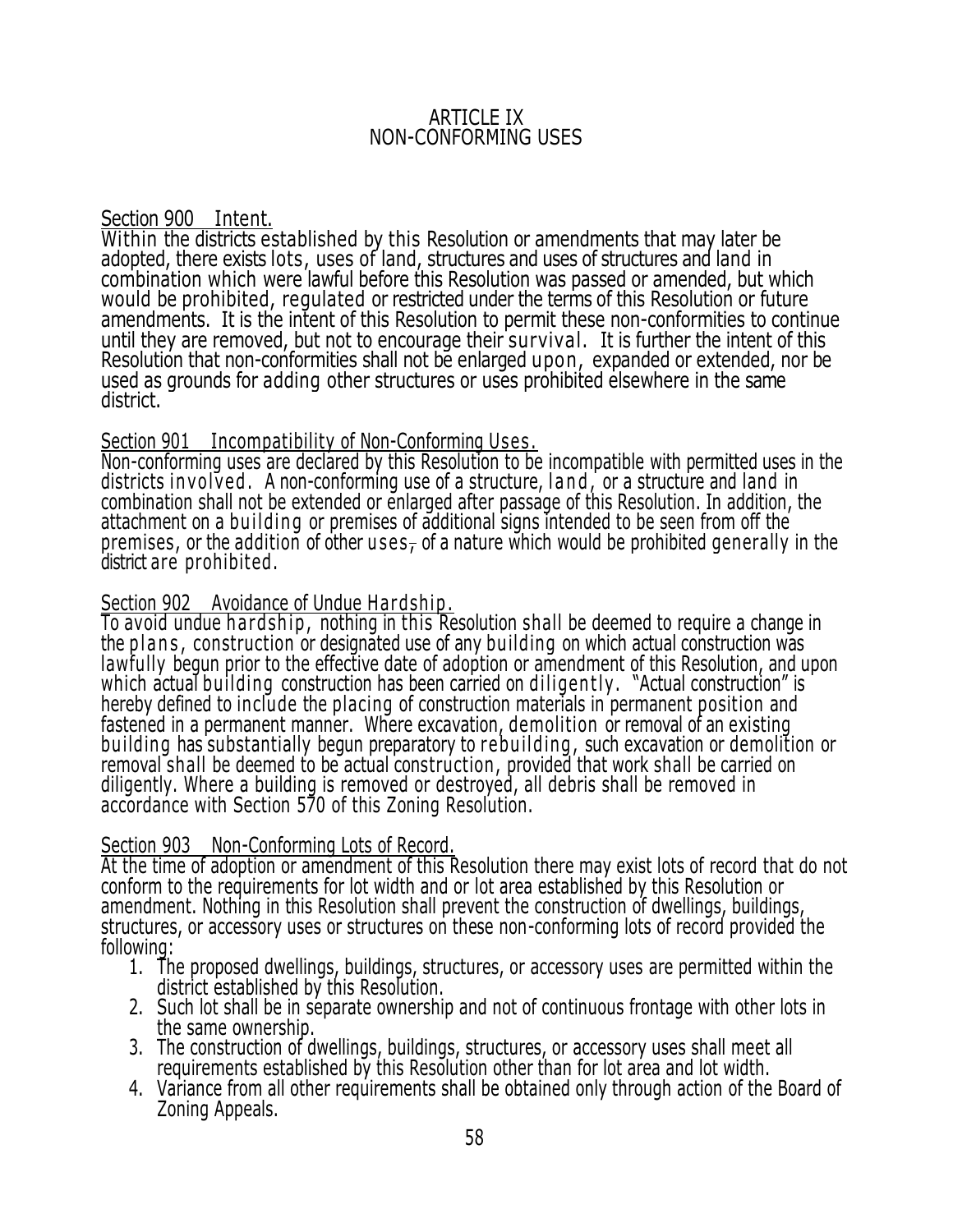## Section 904 Non-Conforming Lots of Record in Combination.

If two or more lots or combinations of lots and portions of lots with continuous frontage in single ownership are of record at the time of passage or amendment of this Resolution and if all or part of the lots do not meet the requirements established for lot width and are a , the lands involved shall be considered to be an undivided parcel for the purposes of this Resolution and no portion of said parcel shall be used or sold in a manner which diminishes compliance with lot width and area requirements established by this Resolution , nor shall any division of any parcel be made which creates a lot with width or area below the requirements stated in this Resolution.

## Section 905 Non-Conforming Uses Of Land.

Where at the time of adoption or amendment of this Resolution lawful use of land exists, which would not be permitted by the regulations imposed by this Resolution , the use may be continued so long as it remains otherwise lawful, provided the following:

- 1. No such non-conforming use shall be enlarged or increased, nor extended to occupy a greater area of land than was occupied at the effective date of adoption or amendment of this Resolution;
- 2. No such non-conforming use shall be moved in whole or in part to any portion of the lot or parcel other than that occupied by such use at the effective date of adoption or amendment of this Resolution;
- 3. If any such non-conforming use of land has been willfully abandoned for any reason for a period of more than 24 months (except when government action impedes access to the premises), any subsequent use of such land shall conform to the regulations specified by this Resolution for the district in which such land is located; and,
- 4. No additional structure not conforming to the requirements of this Resolution shall be erected in connection with such non-conforming use of land.

# Section 906 Non-Conforming Structures.

Where a lawful structure exists at the effective date of adoption or amendment of this Resolution that could not be built under the terms of this Resolution by reason of restrictions on area, lot coverage, height, yards, its location on the lot, bulk, or other requirements concerning the structure, such structure may be continued so long as it remains otherwise lawful , subject to the following provisions:

- 1. No such non-conforming structure may be enlarged or altered in a way which increases its non-conformity, but any structure or portion thereof may be altered to decrease its non-conformity;
- 2. Any non-conforming structure which is removed, partially removed, damaged, destroyed, or partially destroyed by any means by more than 60 percent of its then fair market value shall eliminate the non-conforming use of structure or structure and land in combination, and shall not be repaired or reconstructed except in conformity with this Resolution. All remaining debris shall be cleared away and disposed of properly within two months of the time of removal, partial removal, damage, destruction, or partial destruction. If the structure is damaged 60 percent or less of the fair market value, the non-conforming structure may be restored on the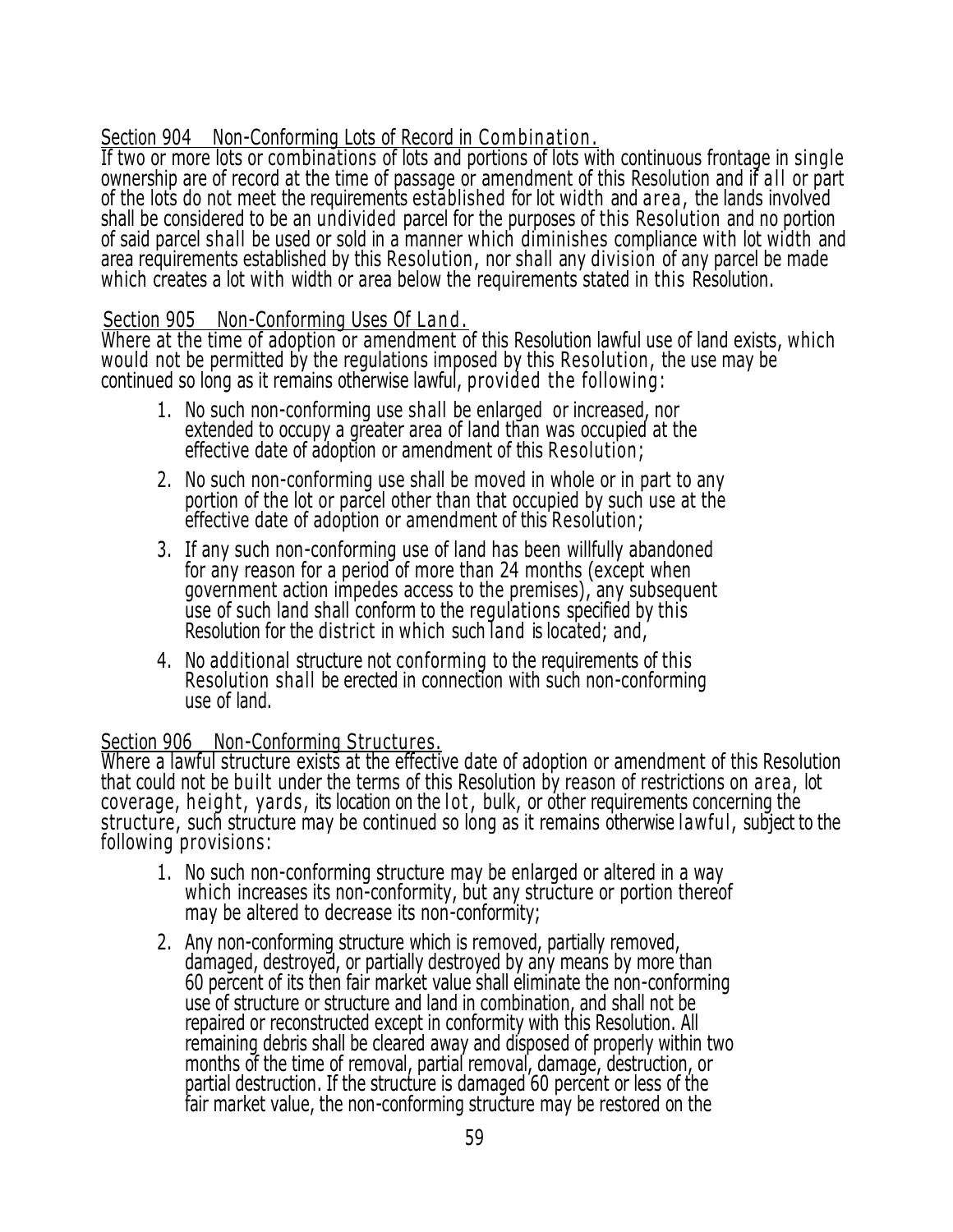same footprint, provided such restoration shall begin with six months from the time of removal, partial removal, damage, destruction, or partial destruction.

3. Should such structure be moved for any reason for any distance whatsoever, it shall thereafter conform to the regulations for the district in which it is located after it is moved.

#### Section 907 Non-Conforming Uses of Structures or of Structures and Premises in Combination.

If lawful use involving individual structures, or of a structure and land in combination, exists at the effective date of adoption or amendment of this Resolution that would not be allowed in the district under the terms of this Resolution or amendment, the lawful use may be continued so long as it remains otherwise lawful, subject to the following provisions:

- 1. No existing structure devoted to a use not permitted by this Resolution in the district in which it is located shall be enlarged , extended, constructed, reconstructed, moved , or structurally altered except in changing the use of the structure to a use permitted in the district in which it is located.
- 2. Any non-conforming use may be extended throughout any parts of a building which were manifestly arranged or designed for such use at the time of adoption or amendment of this Resolution but no such use shall be extended to occupy any land outside such building that was not used for such non-conforming use at the time of adoption or amendment of this resolution.
- 3. If no structural alterations are made, any non-conforming use of a structure, or structure and land in combination, may upon, application to and approval by the Board of Zoning Appeals as a Conditional Use, be changed to another non-conforming use provided that, in addition to any other criteria, the Board of Zoning Appeals finds after consideration of the nature, predominate character, and intensity of the proposed use and the size, dimensional requirements, and other regulatory characteristics of the proposed use, that the proposed use is equally appropriate or more appropriate to the district than the existing non-conforming use and that the size, dimensional requirements, traffic generation, signage needs, parking requirements and other regulatory characteristics are not greater that the existing non-conforming use. The Board of Zoning Appeals may require appropriate conditions and safeguards in accordance with provisions of this Resolution.
- 4. Any structure, or structure and land in combination , in or on which <sup>a</sup> non-conforming use is superseded by a permitted use, shall thereafter conform to the regulations for the district and the non-conforming use may not thereafter be resumed.
- 5. When a non-conforming use of a structure, or structure and land in combination , is willfully discontinued or abandoned for 24 months (except when government action impedes access to the premises) , the structure, or structure and land in combination , shall not thereafter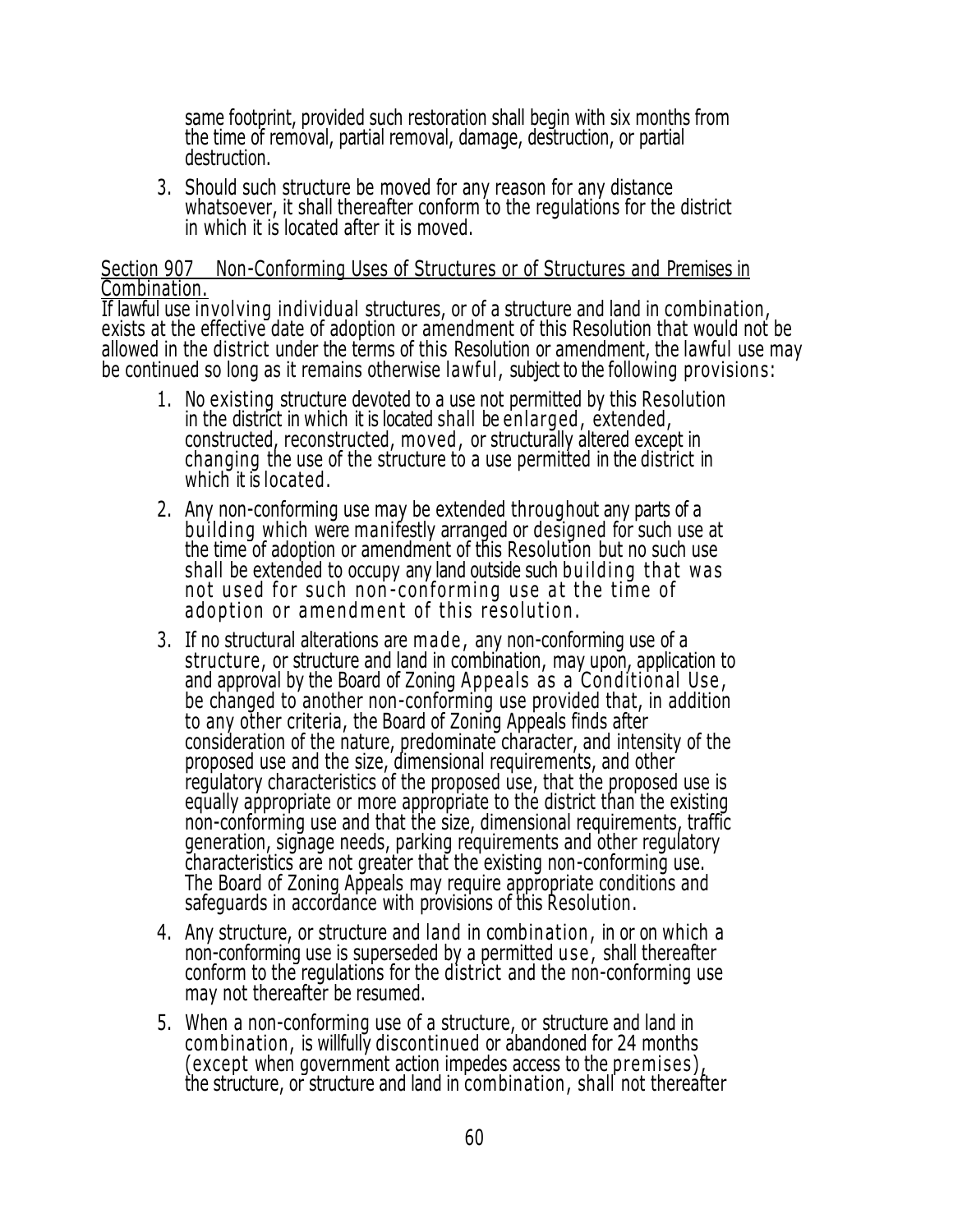be used except in conformity with the regulations of the district in which it is located.

## Section 908 Repairs and Maintenance.

On any non-conforming structure or portion of a structure containing a non-conforming use, work may be done on ordinary repairs, or on repair or replacement of walls, fixtures, wiring, or plumbing , provided that the following :

- 1. The cubic content of the structure existing when it became non-conforming shall not be increased through such repairs or maintenance.
- 2. Nothing in this Resolution shall be deemed to prevent the strengthening or restoring to a safe condition of any building or part thereof declared to be unsafe by any official charged with protecting the public safety, upon order of such official.

Section 909 Uses Under Conditional Use Provisions not Non-Conforming Uses. Any use which is permitted as a conditional use in a district shall not be deemed a nonconforming use in such district, but shall without further action be considered a conforming use.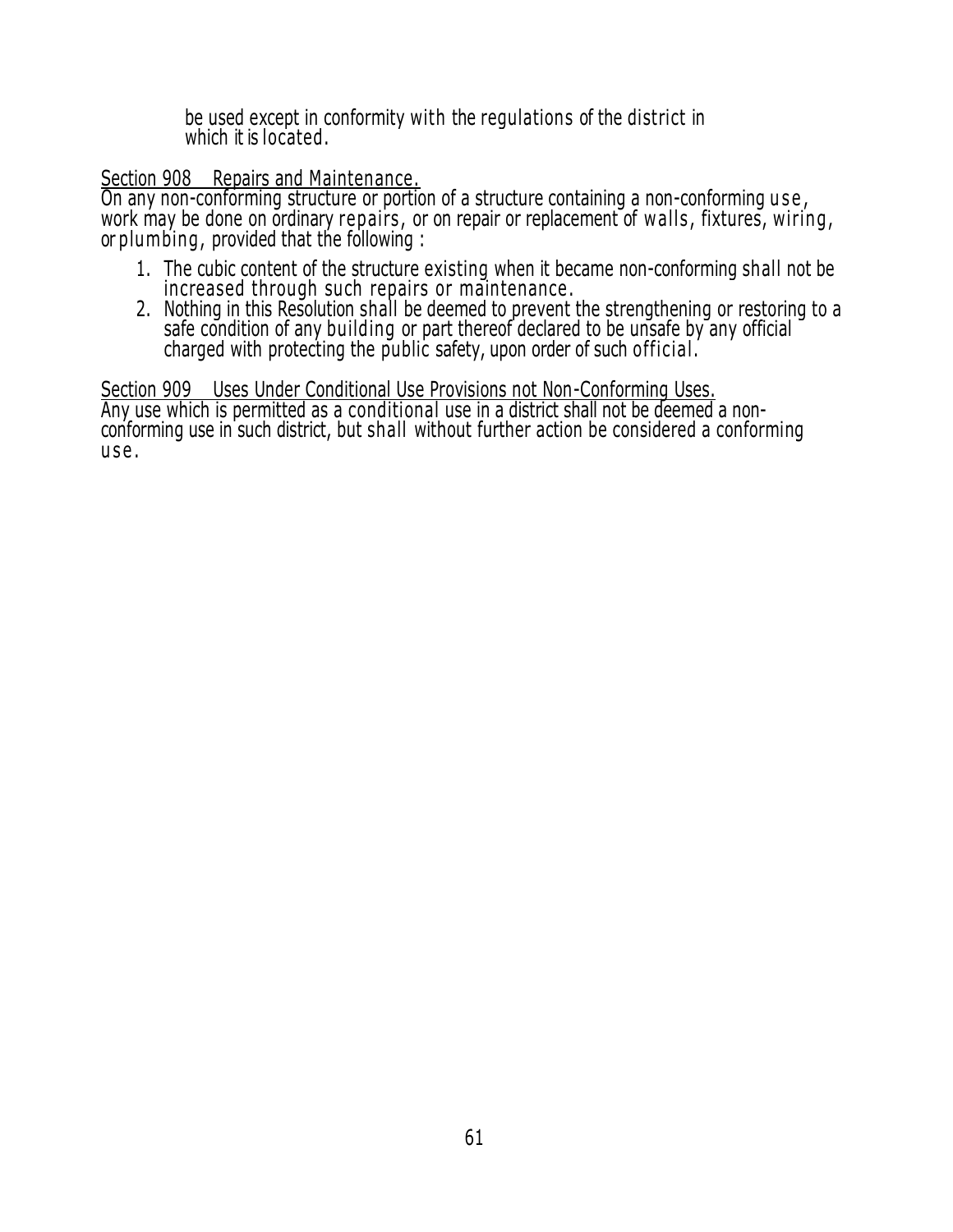#### ARTICLE X ADMINISTRATION AND ENFORCEMENT

# Section 1000 Office of Zoning Inspector Created.

A Zoning Inspector, designated by the Board of Township Trustees, shall administer and enforce this Resolu tion . He or she may be provided with the assistance of such other persons as the Board of Township Trustees may direct. If the Zoning Inspector shall find that any of the provisions of this Resolution are being violated, he shall notify in writing the person responsible for such violations, indicating the nature of the violation and ordering the action necessary to correct it. He or she shall order discontinuance of illegal use of land, buildings or structures; removal of illegal buildings or structures or of illegal additions, alterations or structural changes; discontinuance of any illegal work being done; or shall take any other action authorized by this Resolution to ensure compliance with or to prevent violation of its provisions.

## Section 1001 Zoning Permits Required.

No building or other structure shall be erected, moved, added to or structurally altered without a permit therefore, issued by the Zoning Inspector. No Zoning permit shall be issued by the zoning inspector except in conformity with the provisions of this Resolution unless he receives a written order from the Board of Zoning Appeals in the form of an administrative re view , conditional use, or variance as provided by this Resolution.

## Section 1002 Application for Zoning Permit.

All applications for zoning permits shall be accompanied by plans showing the actual dimensions and shape of the lot to be built upon; the exact sizes and locations on the lot of buildings already existing, if any; and the location and dimensions of the proposed building or alteration. The placement of survey pins is required of all zoning permits. The application shall include such other information as lawfully may be required by the Zoning Inspector, including existing or proposed building or alteration; existing or proposed uses of the building and land; the number of families, housekeeping units, or rental units the building is designed to accommodate; conditions existing on the lot; and such other matters as may be necessary to determine conformance w ith and provide for the enforcement of this Resolution. The one copy of the plans shall be retained by the Zoning Inspector.

# Section 1003 Zoning Certificates Required.

It shall be unlawful to use or occupy or permit the use or occupancy of any building or premises, or both, or part thereof hereafter created, erected, changed, converted, or wholly or partly altered or enlarged in its use or structure until a Zoning Certificate shall have been issued therefore by the Zoning Inspector stating that the proposed use of the building or land conforms to the requirements of this Resolution. If a building or premises is created, erected, changed, converted, or wholly or partly altered or enlarged in its use or structure without obtaining a zoning permit, the Zoning Inspector will issue a violation notice.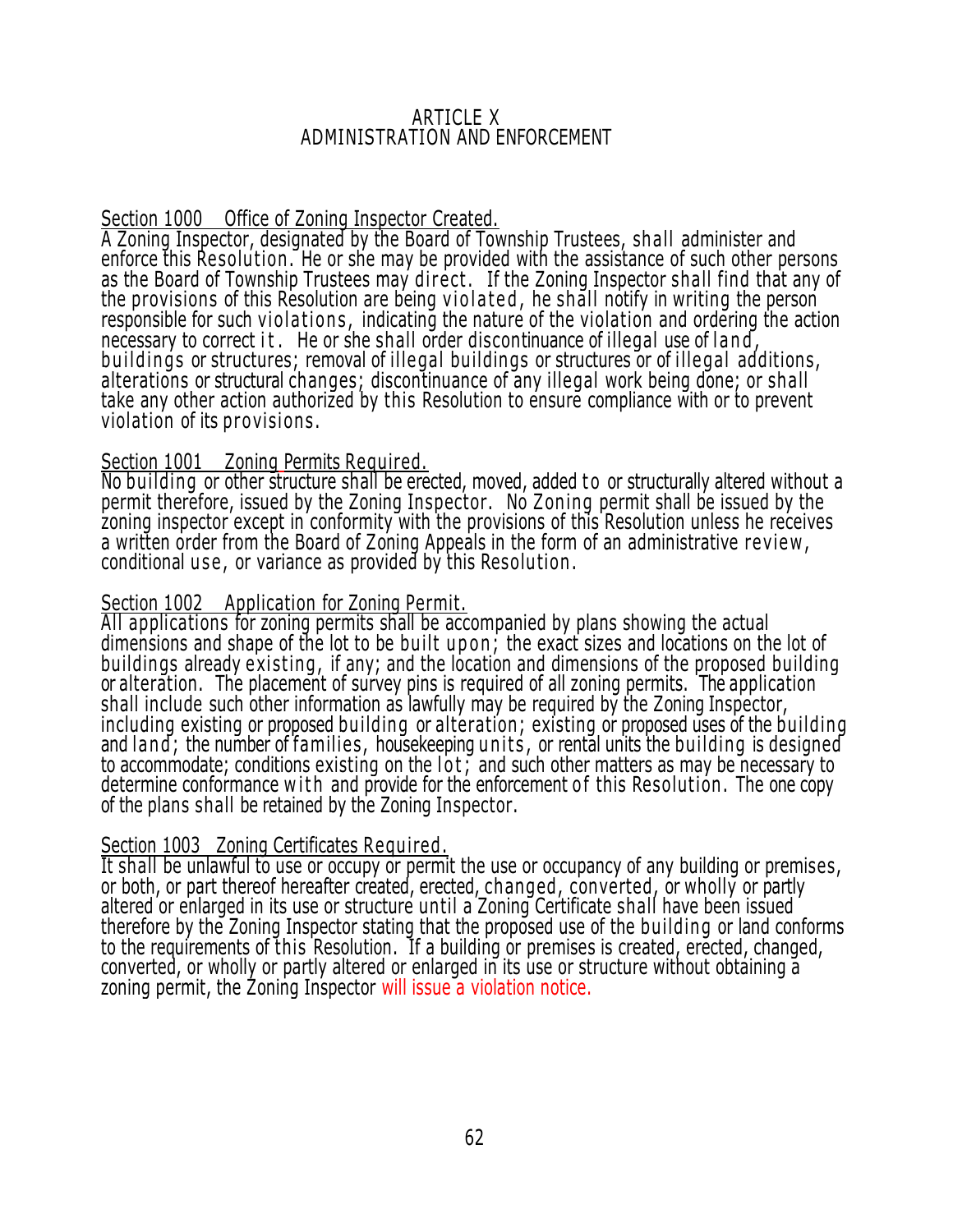## Section 1004 Zoning Certificates for a Non-Conforming Use Required.

No non-conforming structure or use shall be maintained, renewed, changed, or extended unless and until approved by the Board of Zoning Appeals and a zoning certificate shall thereupon have been issued by the zoning inspector. The zoning certificate shall state specifically wherein the non-conforming use differs from the provisions of this Resolution, provided that upon enactment or amendment of this Resolution , owners or occupants of non-conforming uses or structures shall have six (6) months to apply for zoning certificates. Failure to make such application within six months shall be presumptive evidence that the property was not in conforming use at the time of enactment or amendment of this Resolu tion .

#### Section 1005 Issuance of Zoning Certificates.

No permit for erection, alteration, moving or repair of any building shall be issued until an application has been made for a zoning certificate, and the certificate shall be issued in conformity with the provisions of this Resolution upon completion of the w or k .

#### Section 1006 Temporary Zoning Certificate.

A temporary zoning certificate may be issued by the Zoning Inspector for a period not exceeding six (6) months during alterations or partial occupancy of a building pending its comple tion , provided that such temporary zoning certificate may include such conditions and safeguards as will protect the safety of the occupants and the public.

#### Section 1007 Record of Zoning Certificates .

The Zoning Inspector shall maintain a record of all zoning certificates, and a copy shall be furnished upon request to any person. Appropriate fees as set forth in Section 1023 apply.

#### Section 1008 Failure to Obtain a Zoning Certificate.

Failure to obtain a zoning certificate shall be a violation of this Resolution and punishable under Section 1025 of this Resolution .

## Section 1009 Expiration of Zoning Permit.

If the work described in any zoning permit has not begun within 180 days from the date of issuance thereof, said permit shall expire. It shall be cancelled by the Zoning Inspector and written notice thereof shall be given to the persons affected. If the work described in any building permit has not been substantially completed within one year of the date of issuance thereof, said permit shall expire and be cancelled by the zoning inspector, and written notice thereof shall be given to the persons affected together with notice that further work as described in the cancelled permit shall not proceed unless and until a new building permit has been obtained .

Partially constructed dwellings or other structures shall be deemed a hazard to the health, safety, and welfare of the community at-large and, therefore, shall be removed by order of the Zoning Inspector and at the expense of the property owner.

Section 1010 Construction and Use To Be as Provided in Applications, Plans, Permits and <u>Zoning Certificates.</u> Zoning Permits issued on the basis of plans and applications approved by Z the Zoning Inspector authorize only the u se , arrangement or construction as specified in the permit. Use, arrangement or construction at variance with that authorized shall be deemed violation of this Resolution and punishable as provided by Section 1025 hereof.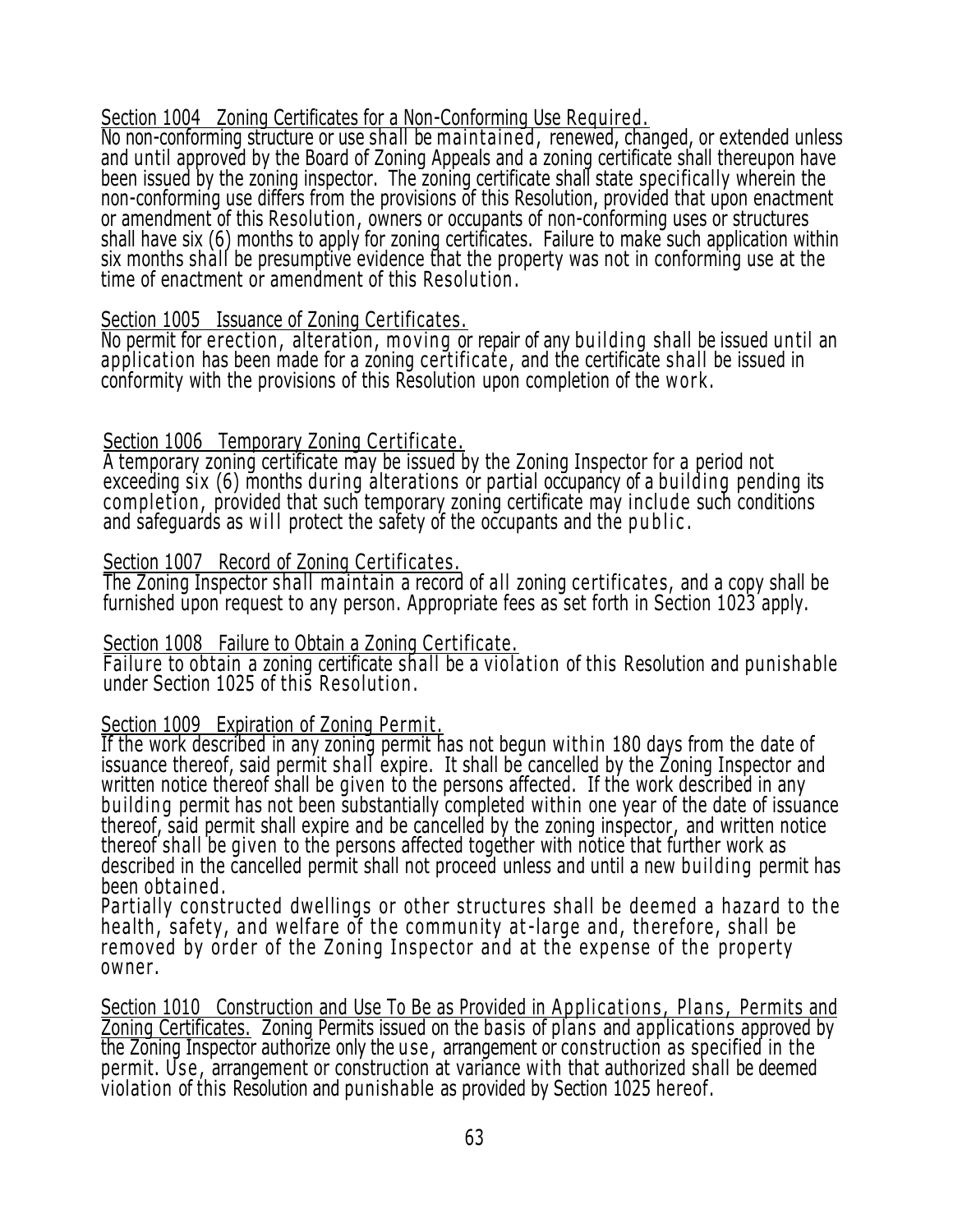Section 1011 Issuance of Zoning Permit for Projects Requiring Site Plan Review . The zoning inspector shall not issue a zoning certificate for any application requiring site plan review by the Zoning Commission and/or the Board of Zoning Appeals , namely planned unit development (Article VI) and manufactured or mobile home parks (Article VII), unless the site plan has been approved by the Zoning Commission and/or the Board of Zoning Appeals .

#### Section 1012 Board of Zoning Appeals Established.

A Board of Zoning Appeals is hereby established , which shall consist of five members to be appointed by the Board of Township Trustees each for a term of five years, except the initial appointments shall be one each for one , two, three, four and five year terms. Each member shall be a resident of the unincorporated area of Washington Township. Members of the Board of Zoning Appeals may be removed from office by the Board of Township Trustees for cause upon written charges and after public hearing. Vacancies shall be filled by resolution of the Board of Township Trustees for the unexpired term of the member affected.

#### Section 1013 Proceedings of the Board of Zoning Appeals.

The Board of Zoning Appeals shall adopt rules necessary to the conduct of its affairs and in keeping with the provisions of this Resolution. Meetings shall be held at the call of the chairman, and at such other times as the Board of Zoning Appeals may determine. The chairman , or in his absence the acting chairman, may administer oaths and compel the attendance of witnesses. A ll meetings shall be open to the public . The Board of Zoning Appeals shall keep minutes of its proceedings, showing the vote of each member upon each question , or if absent or failing to vote indicating such fact, and shall keep records of its examinations and other official actions, all of which shall be a public record and be immediately filed in the Board of Zoning Appeals.

## Section 1014 Hearings, Appeals, Notice,

Appeals to the Board of Zoning Appeals concerning interpretation or administration of this Resolution may be taken by any person aggrieved or by any officer or bureau of the governing body of the Township affected by any decision of the Zoning Inspector. Such appeals shall be taken within a reasonable time , not to exceed sixty (60) days or such lesser period as may be provided by the rules of the Board of Zoning Appeals, by filing with the Zoning Inspector and with the Board of Zoning Appeals a notice of appeal specifying the grounds thereof. The Zoning Inspector shall forthwith transmit to the Board of Zoning Appeals all papers constituting the record upon which the action appealed from was taken . The Board of Zoning Appeals shall fix a reasonable time for the hearing of appeal , give public notice thereof as well as due notice to the parties in interest, and decide the same within a reasonable time. At the hearing, any party may appear in person or by agent or attorney.

## Section 1015 Stay of Proceedings.

An appeal stays all proceedings in furtherance of the action appealed from, unless the zoning inspector from whom the appeal is taken certifies to the Board of Zoning Appeals after the notice of appeal is filled with h i m or h e r that by reason of facts stated in the certificate, a stay would , in his opinion , cause imminent peril of life and property. In such case proceedings shall not be stayed other than by a restraining order which may be granted by the Board of Zoning Appeals, or by a court of record on application on notice to the Zoning Inspector from whom the appeal is taken and on due cause shown.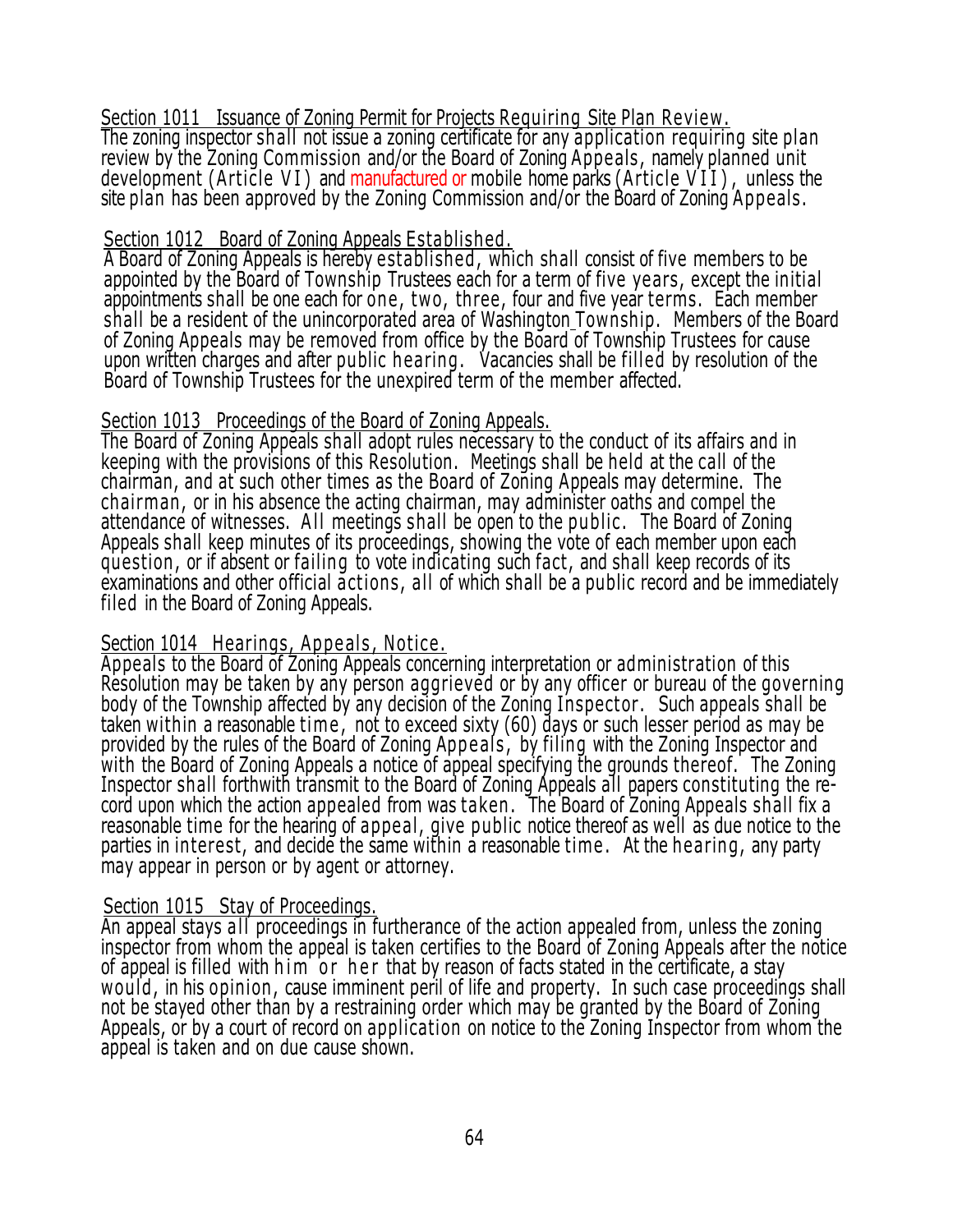Section 1016 Powers and Duties of the Board of Zoning Appeals.

The Board of Zoning Appeals shall have the powers and duties set forth in Section 1017 to 1027, in clusive .

## Section 1017 Administrative Review.

The Board of Zoning Appeals shall hear and decide appeals where it is alleged there is error in any order, requirement, decision , or determination made by the Zoning Inspector in the enforcement of this Resolution.

## Section 1018 Conditional Uses.

The Board of Zoning Appeals shall hear and decide only such conditional uses as the Board of Zoning Appeals is specifically authorized to pass by the terms of this Resolution; decide such questions as are involved in determining whether conditional uses should be granted; and grant conditional uses with such conditions and safeguards as are appropriate under this Resolution, or deny conditional uses when not in harmony with the purpose and intent of this Resolution . A conditional use shall not be granted by the Board of Zoning Appeals unless and u n til :

- 1. A written application for a conditional use is submitted indicating the section of this Resolution under which the conditional use is sought and stating the grounds on which it is requested;
- 2. Notice shall be given at least ten (10) days before the date of the public hearing and shall set forth the time, place, and nature of the proposed appeal. Notice of such hearing shall be given in one newspaper of general circulation in the Township. Written notice of such hearing shall be mailed by the Township by first class to all parties of interest, including property owners contiguous and directly across the road (street) from the property concerned. The owner of the property for which the appeal is sought or his agent shall be notified by certified m a i l. Notice of such hearings shall be posted at the Township Hall and in one other public place ;
- 3. The public hearing shall be h el d . Any party may appear in person, or by agent or attorney;
- 4. The Board of Zoning Appeals shall make a finding that it is empowered under the section of this Resolution described in the application to grant the conditional use and that the granting of the conditional use will not adversely affect the public interest;
- 5. Before any conditional use shall be i ssu ed , the Board of Zoning Appeals shall make written findings certifying compliance with the specific rules governing individual conditional uses and that satisfactory provisions and arrangement has been made concerning the following, where applicable:
	- a. Ingress and egress to property and proposed structures thereon with particular reference to automotive and pedestrian safety and convenience, traffic flow and con trol , and access in case of fire or catastrophe;
	- b. Off-street parking and loading areas where required, with particular attention to the items in ( a . ) above and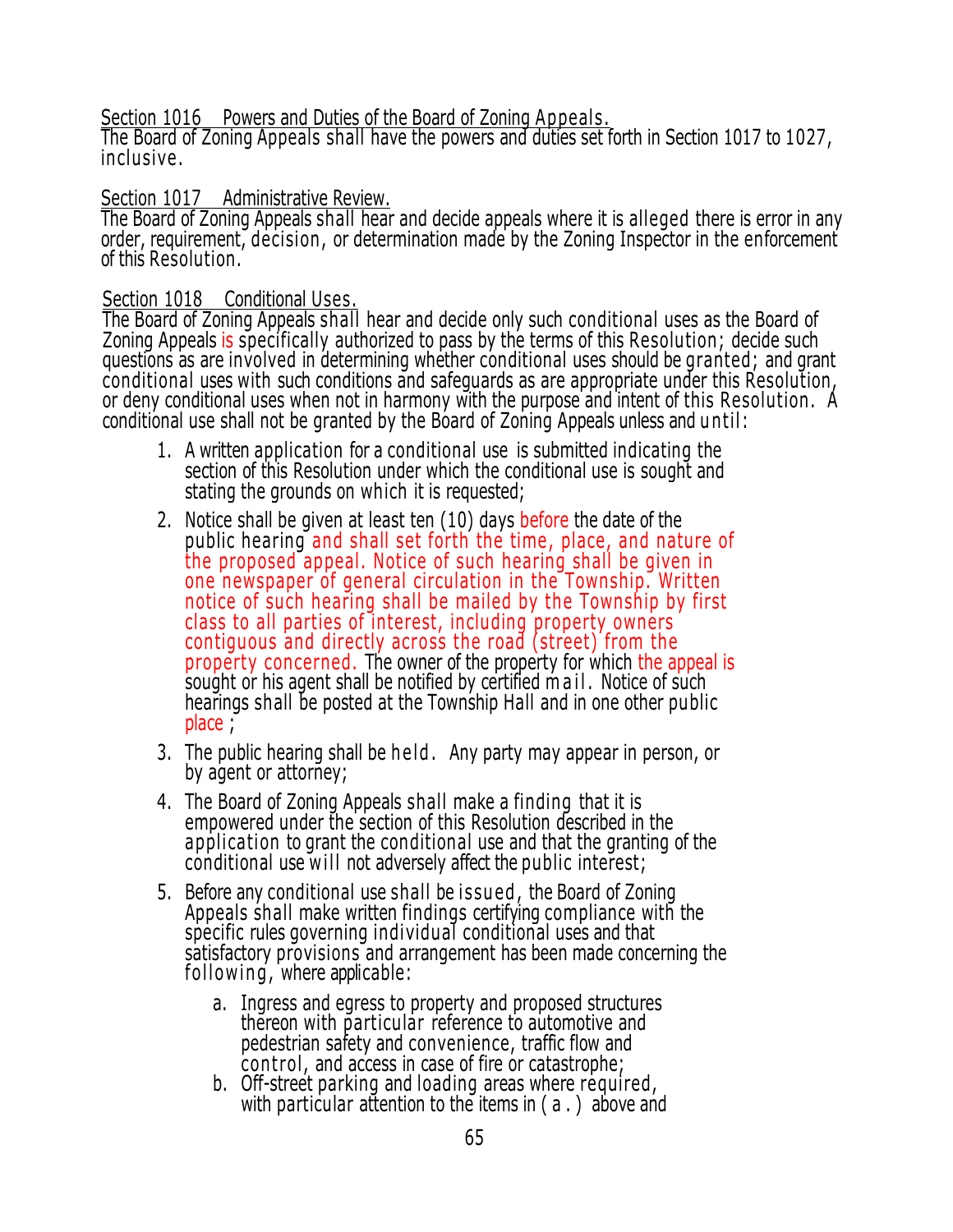the economic, noise, glare or odor effects of the conditional use on adjoining properties and properties generally in the district;

- c. Refuse and service areas, with particular reference to the items in  $(a_1)$  and  $(b_1)$  above;
- d. Utilities, with reference to locations, availability, and compatibility;
- e. Screening and buffering with reference to type, dimensions, and character;
- f. Signs, if any, and proposed exterior lighting with reference to glare, traffic safety, economic effect and compatibility and harmony with properties in the district;
- g. Required yards and other open space;
- h. General compatibility with adjacent properties and other property in the district .

Section 1019 Variances, Conditions Governing Applications and Procedures. To authorize upon appeal in specific cases such variance from the terms of this Resolution as will not be contrary to the public interest where, owing to special conditions, a literal enforcement of the provisions of this Resolution would result in unnecessary hard ship. No nonconforming use of neighboring lands , structures or buildings in the same district and no permitted or non-conforming use of lands , structures or buildings in other districts shall be considered grounds for the issuance of a variance. A variance from the terms of this Resolution shall not be granted by the Board of Zoning Appeals unless and until:

- 1. A written application for a variance is submitted demonstrating:
	- a. That special conditions and circumstances exist which are peculiar to the land, structure or building involved and which are not applicable to other lands , structures or buildings in the same district;
	- b. That literal interpretation of the provisions of this Resolution would deprive the applicant of rights commonly enjoyed by other properties in the same district under the terms of this Resolution;
	- c. That granting the variance requested will not confer on the applicant any special privilege that is denied by this Resolution to other lands, structures, or buildings in the same district.
- 2. Notice of public hearing shall be given as in Section 1018(2) of this Resolution;
- 3. The public hearing shall be held. Any party may appear in person, or by agent or attorney;
- 4. The Board of Zoning Appeals shall make findings that the requirements of Section 1019 (1) have been met by the applicant for a variance;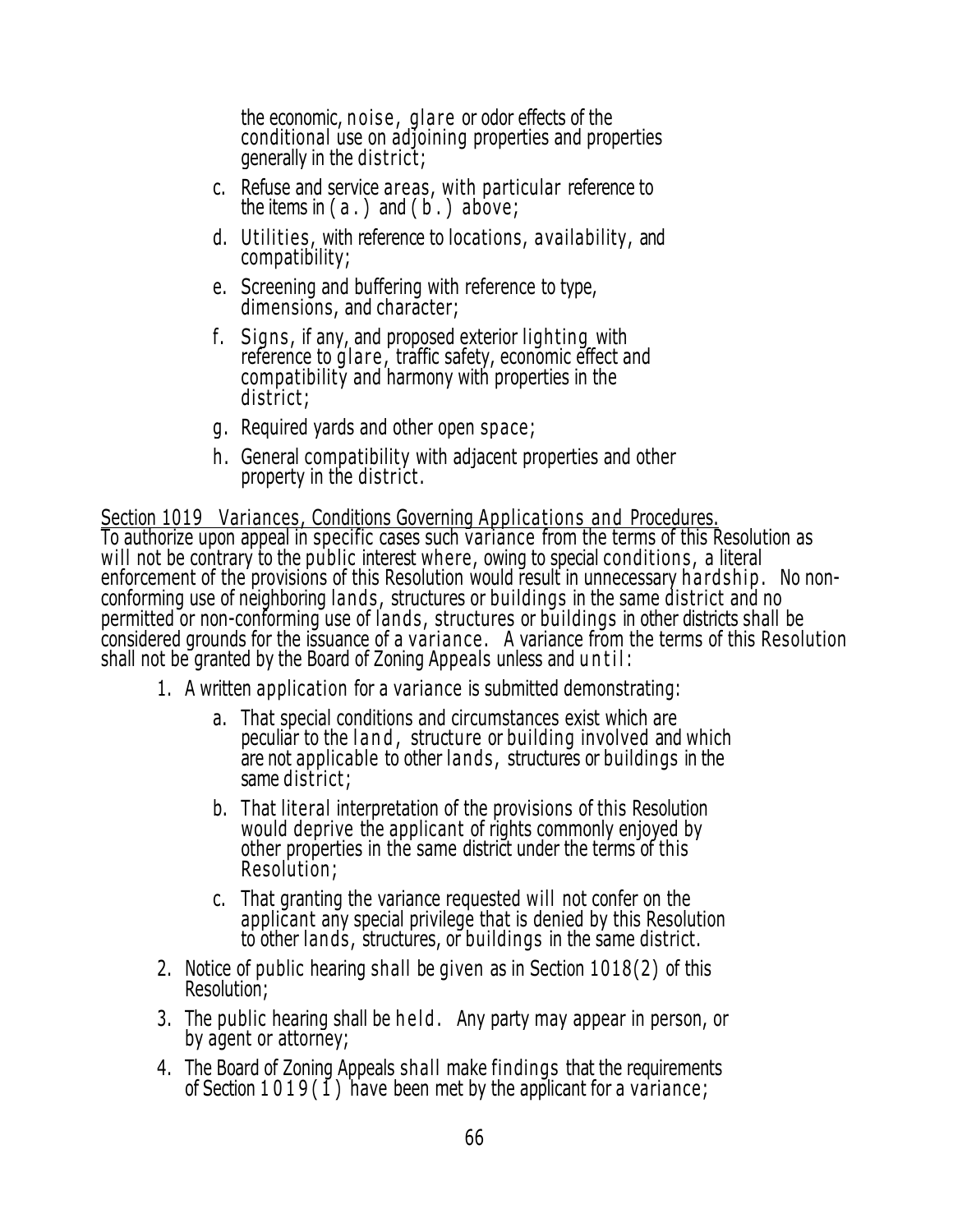- 5. The Board of Zoning Appeals shall further make a finding that the reasons set forth in the application justify the granting of the variance, and that the variance is the minimum variance that will make possible the reasonable use of the land, building, or structure;
- 6. The Board of Zoning Appeals shall further make a finding that the granting of the variance will be in harmony with the general purpose and intent of this Resolution and will not be injurious to the neighborhood, or otherwise detrimental to the public welfare.

#### Section 1020 Supplementary Conditions and Safeguards May Be Prescribed.

In granting any variance, the Board of Zoning Appeals may prescribe appropriate conditions and safeguards in conformity with this Resolution . Violation of such conditions and safeguards, when made a part of the terms under which the variance is granted, shall be deemed a violation of this Resolution and punishable under Section 1025 of this Resolution . Under no circumstances shall the Board of Zoning Appeals grant a variance to allow a use not permissible under the terms of this Resolution in the district involved , or any use expressly or by implication prohibited by the terms of this Resolution in said district .

Section 1021 Board has Powers of Zoning Inspector on Appeals Reversing Decision of Zoning Inspector. In exercising the powers in Section 1017 to 1020, inclusive, the Board of Zoning Appeals may, so long as such action is in conformity with the terms of this Resolution, reverse or affirm, wholly or partly, or may modify the order, requirement, decision, or determination appealed from and may make such order, requirement decision or determination as ought to be made, and to that end shall have the powers of the Zoning Inspector from whom the appeal is taken . The concurring vote of four members of the Board of Zoning Appeals shall be necessary to reverse any order, requirement, decision, or determination of the Zoning Inspector, or to decide in favor of the applicant on any matter upon which it is required to pass under this Resolution or to effect any variation in the application of this Resolution .

Section 1022 Duties of Zoning Inspector, Board of Zoning Appeals, Governing Body and Courts on Matters of Appeal. It is the intent of this Resolution that all questions of interpretation and enforcement shall be first presented to the zoning inspector, and that such questions sh all be presented to the Board of Zoning Appeals only on appeal from the decision of the Zoning In spector, and that recourse from the decisions of the Board of Zoning Appeals shall be to the courts as provided by law. It is further the intent of this Resolution that the duties of the Board of Township Trustees in connection with this Resolution shall not in clude hearing and deciding questions of interpretation and enforcement that may arise . The procedure for deciding such questions shall be as stated in this section and this Resolution . Under this Resolution the Board of Township Trustees shall have only the duties of considering and adopting or rejecting proposed amendments or the repeal of this Resolution as provided by law, and of establishing a schedule of fees and charges as stated in Section 1023 of this Resolution.

#### Section 1023 Schedule of Fees, Charges and Expenses.

The Board of Township Trustees shall establish a schedule of fees , charges, and expenses and a collection procedure for zoning permits, zoning certificates, appeals and other matters pertaining to this Resolution . The schedule of fees shall be posted in the office of the Zoning Inspector, and may be altered or amended only by the Board of Township Trustees. Until all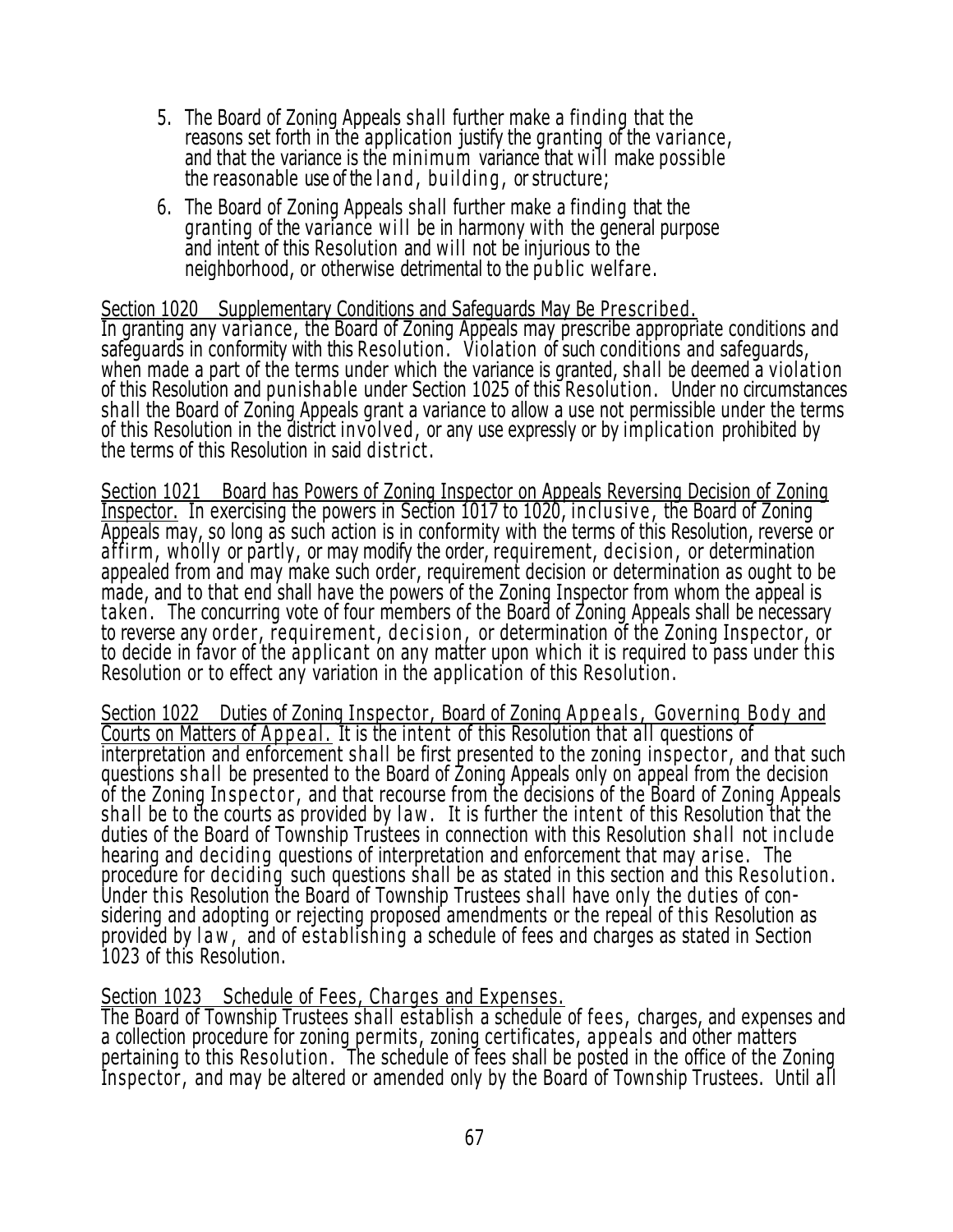applicable fees, charges and expenses have been paid in full no action shall be taken on any application or appeal .

## Section 1024 Complaints Regarding Violations.

Whenever a violation of this Resolution occurs, or is alleged to have occurred, any person may file a written complaint. Such complaint stating fully the causes and basis thereof shall be filed with the Zoning Inspector. He shall record properly such complaint, immediately investigate and take action thereon as provided by this Resolu tion .

## Section 1025 Penalties for Violation.

Violation of the provisions of this Resolution or failure to comply with any of its requirements (including violations of conditions and safeguards established in connection with grants of variances or conditional uses) shall constitute a misdemeanor. Any person who violates this Resolution or fails to comply with any of its requirements shall upon conviction thereof be fined not more than maximum penalty allowable for minor misdemeanor offenses under Ohio Revised Code, section 2929-28 (A) (b), and in addition shall pay all costs and expenses involved in the case. Such sum may be recovered in a court of jurisdiction in Logan County by the legal representative of the township, in the name of the township and for the use thereof. Each day such violation continues shall be considered a separate offense . The owner or tenant of any building, structure, premises, or part thereof, and any architect, builder, contractor, agent, or other person, who commits, participates in, assists in or maintains such violation may each be found guilty of a separate offense and suffer the penalties herein provided . Nothing herein contained shall prevent the Board of Trustees from taking such other lawful action as is necessary to prevent or remedy any violations .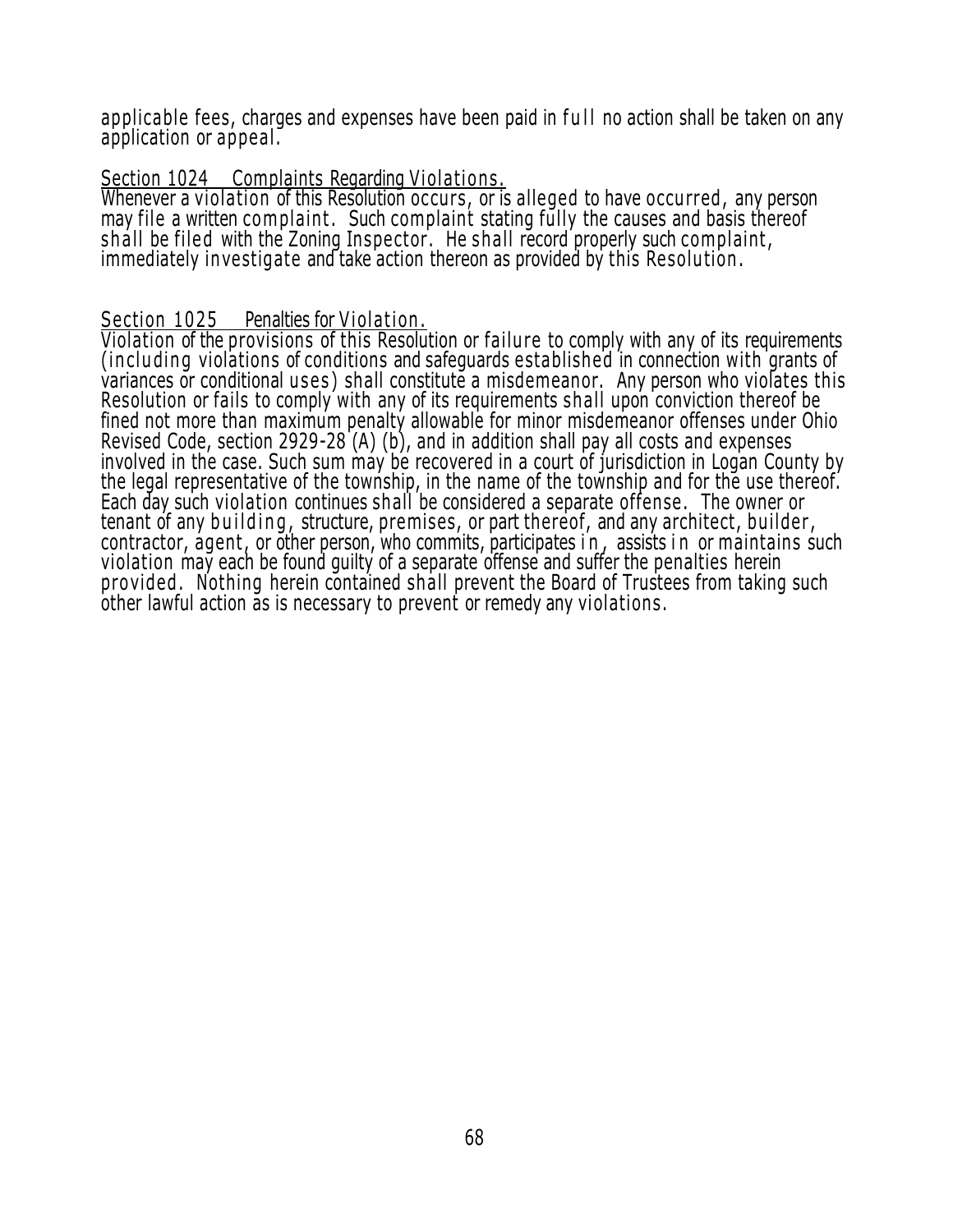#### AMENDMENTS

#### Section 1100 General Requirements.

Whenever the public necessity, convenience, general welfare or good zoning practices require, the Board of Township Trustees may by Resolution and—after receipt of recommendation thereon from the Zoning Commission and subject to the procedures provided by law—amend, supplement, change or repeal the regulations, restrictions and boundaries or classification of property. It shall be the duty of the Zoning Commission to submit its recommendations regarding all applications or proposals for amendments to the Board of Township Trustees.

#### Section 1101 Procedure for Change in Zoning Districts.

Applications for any change of district boundaries or classifications of property as shown on the Official Zoning Map shall be submitted to the Zoning Commission at its public office upon such forms, and shall be accompanied by such data and information as may be prescribed for that purpose by the Zoning Commission so as to assure the fullest practicable presentation of facts for the permanent record. Each proposal for a zone change shall be accompanied by a reproducible vicinity map at a scale approved by the Zoning Inspector showing the property lines and streets of existing and proposed zoning. Each such application shall be verified by at least one of the owners or lessees of property within the area proposed to be reclassifi e d attesting to the truth and correctness of all facts and information presented with the applications. Applications for amendments initiated by the Zoning Commission shall be accompanied by its motion pertaining to such proposed amendment. The procedure for amendment of the Zoning Resolution shall follow the Ohio Revised Code, Chapter 519.

#### Section 1102 Application Fees.

At the time that an application for a change of zoning districts is filed with the Zoning Commission, as provided herein , a fee shall be paid to the Zoning Inspector, who shall deliver same to the Township Clerk, for investigation, legal notices, and other expenses incidental to the determination of the zoning change. . . Such sums so deposited shall be credited to the general fund of the Township. Refer to the Washington Township Zoning Permit Fee Schedule for these fees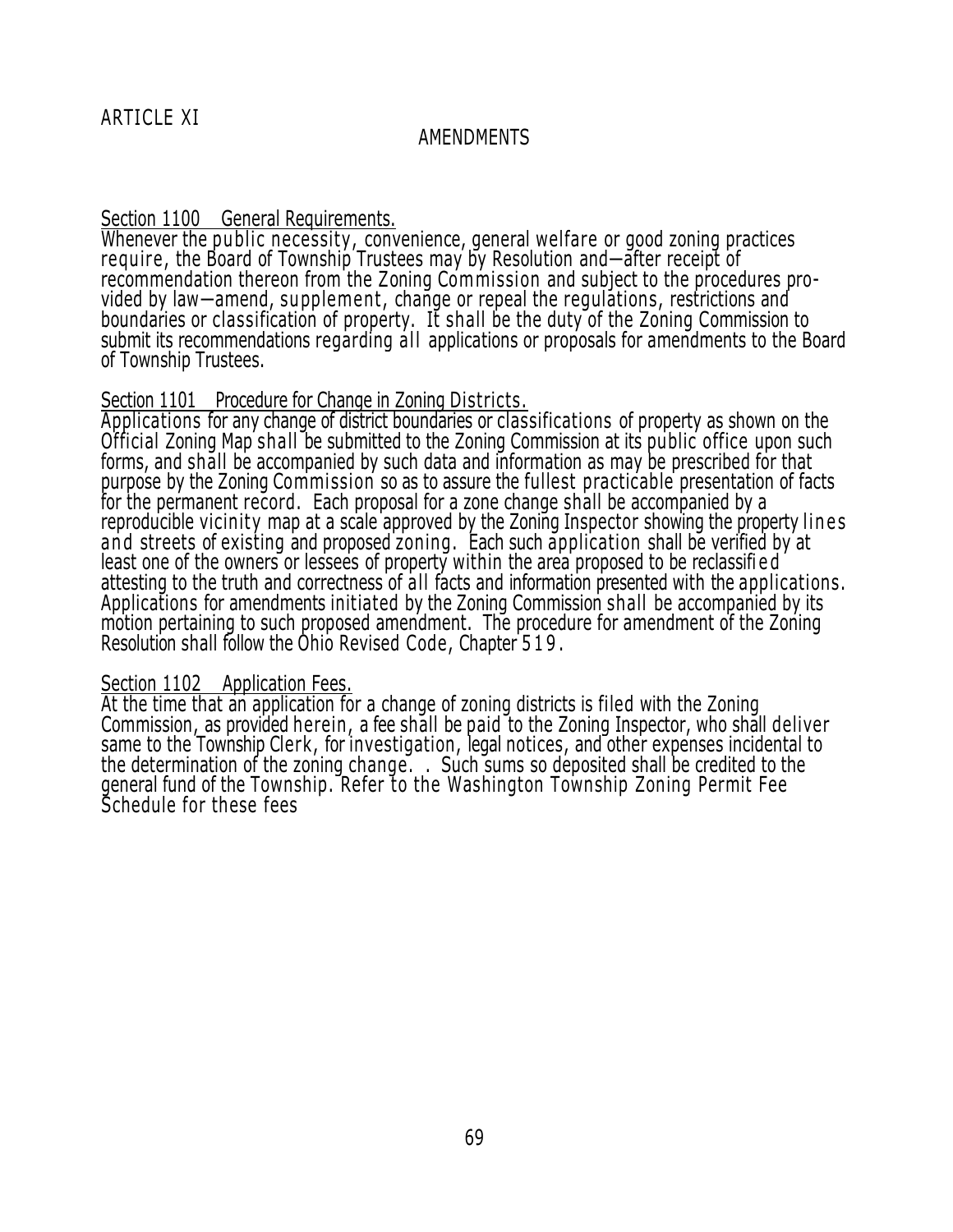# ARTICLE XII DEFINITIONS

<u>Interpretation of Terms or Words:</u>

For the purpose of this Resolution , certain terms or words used herein shall be interpreted as follows:

- 1. The word "person" includes a firm, association, organization;
- 2. Partnership, trust, company or corporation, as well as an individual;
- 3. The present tense includes the future tense, the singular number includes the plural and the plural number includes the singular;
- 4. The word " shall" is a mandatory requirement, the w ord " m a y" is a permissive requirement and the word " $sh$  ou  $id$ " is a preferred requirement;
- 5. The words "used" or "occupied" include the words "intended, designed or arranged to be used or occupied;" and
- 6. The word "lot" includes the words "plot" or "parcel."

Accessory Use or Structure. A use or structure on the same lot with and of a nature customarily incidental and subordinate to the principal use or structure.

Adult Entertainment Facilities. A facility having a significant portion of its function as adult entertainment which includes the following listed categories:

- 1. Adult Bookstore. An establishment having as a substantial or significant portion of its stock in trade, books, magazines, and other periodicals which are distinguished or characterized by their emphasis on matter depicting or relating to "specified sexual activities" or "specified anatomical areas" as herein defined or an establishment with a segment or section devoted to the sale or display of such material.
- 2. Adult Booth. Any area of a sexually oriented business establishment or tattoo parlor set off from the remainder of such establishment by one or more walls or other dividers or partitions and used to s how, play, or otherwise demonstrate any adult materials or to view any live performance that is distinguished or characterized by an emphasis on the exposure, depiction, or description of "specified anatomical areas" or the conduct or simulation of "specified sexual activities."
- 3. Adult Material. Any of the following, whether new or used:
	- a. Books, magazines, periodicals, or other printed matter, or digitally stored materials that are distinguished or characterized by an emphasis on the exposure, depiction, or description of "specified anatomical areas" or the conduct or simulation of "specified sexual activities."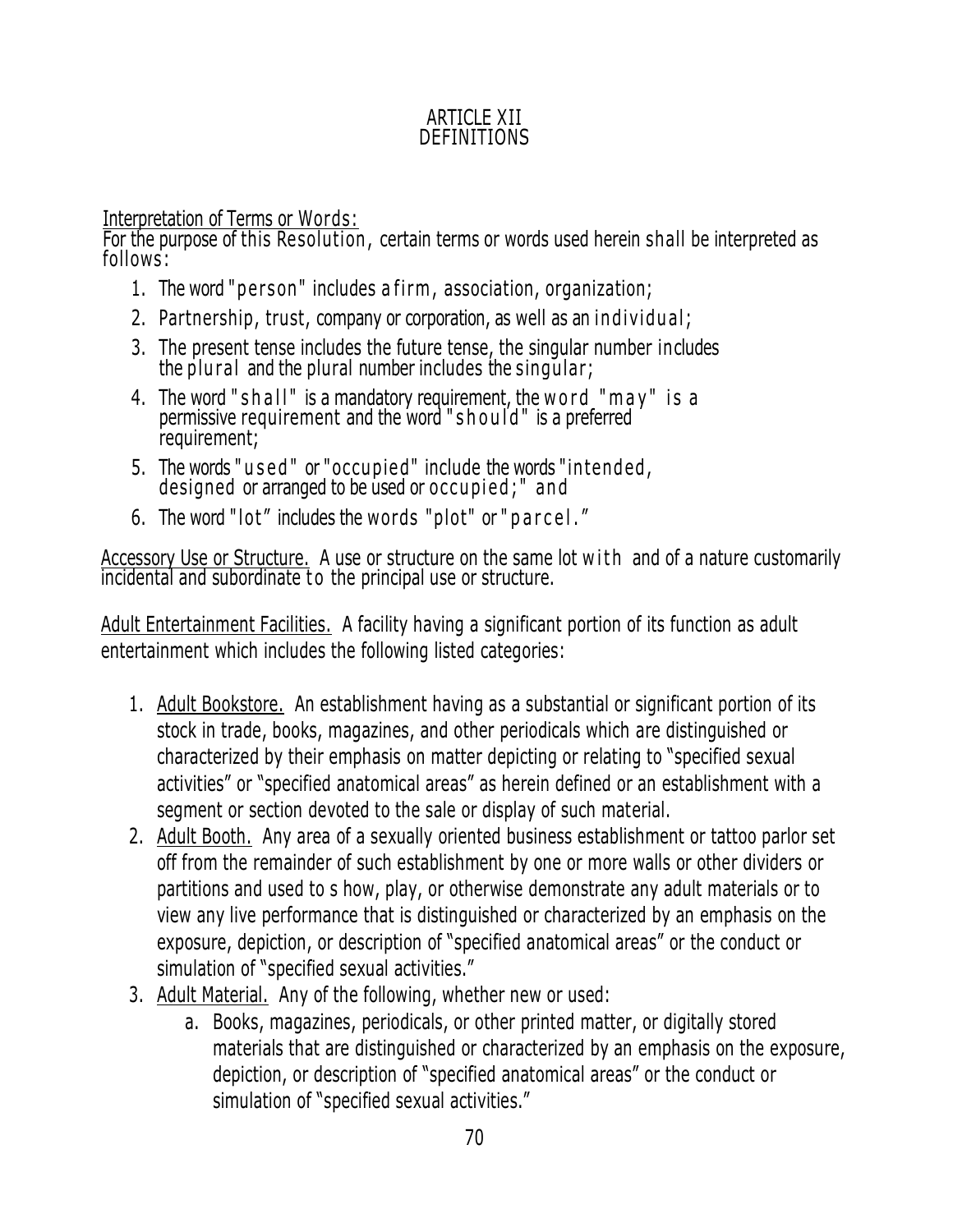- b. Films, motion pictures, video or audio cassettes, slides, computer displays, or other visual representations or recordings of any kind that are distinguished or characterized by an emphasis on the exposure, depiction, or description of "specified anatomical areas" or the conduct or simulation of "specified sexual activities."
- c. Instruments, novelties, devices, or paraphernalia that are designed for use in connection with "specified sexual activities" or that depict or describe "specified anatomical areas."
- 4. Adult Mini Motion Picture Theatre. A facility with a capacity for less than fifty (50) persons, used for presenting material distinguished or characterized by an emphasis on matter depicting, describing, or relating to "specified sexual activities" or "specified anatomical areas," for observation by patrons therein.
- 5. Adult Motion Picture Theatre. A facility with a capacity of fifty (50) or more persons, used for presenting material distinguished or characterized by an emphasis on matter depicting, describing, or relating to "specified sexual activities" or "specified anatomical areas," for observation by patrons therein.
- 6. Adult Entertainment Business. Any establishment involved in the sale or services or products characterized by the exposure or presentation of "specified anatomical areas" or physical contact of live males or females, and which is characterized by salacious conduct appealing to prurient interest for the observation or participation in by patrons. Services or products included within the scope of adult entertainment business are photography, dancing, reading, massage, and similar functions which utilize activities as specified above.

Agriculture. "Agriculture" as per Ohio Revised Code 519.01 shall include farming; ranching; aquaculture; apiculture; horticulture; viticulture; animal husbandry, including, but not limited to, the care and raising of livestock, equine, and furbearing animals; poultry husbandry and the production of poultry and poultry products; dairy production; the production of field crops, tobacco, fruits, vegetables, nursery stock, ornamental shrubs, ornamental trees, flowers, sod, or mushrooms; timber, pasturage; any combination of the foregoing; the processing, drying, storage, and marketing of agricultural products when those activities are conducted in conjunction with, but are secondary to, such husbandry or production.

Alley. See Thoroughfare

Alterations, Structural. Any change in the supporting members of a bu il ding such as bearing walls, columns, beams, or girders.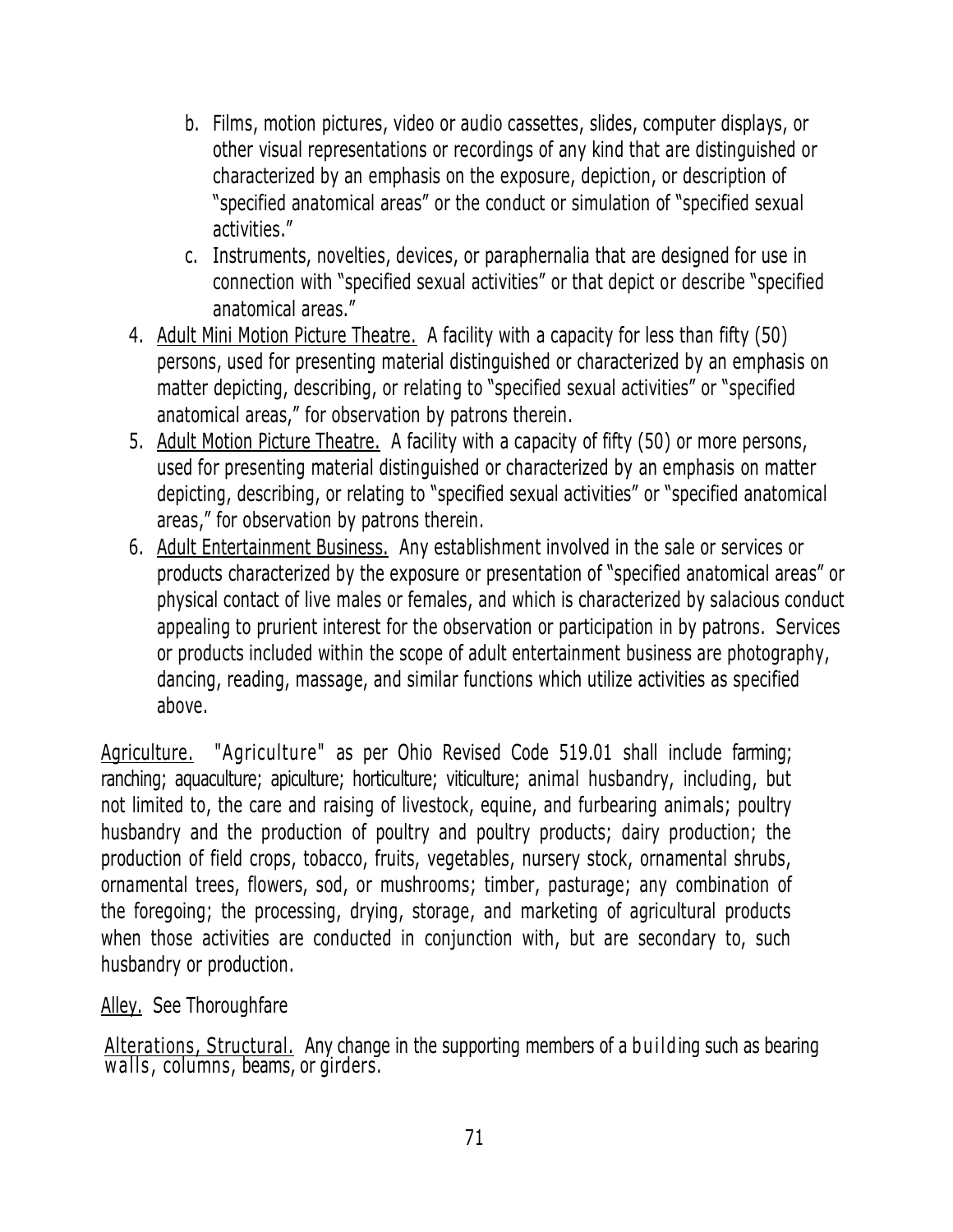Animal Feed Lot. Means a paved animal feeding or holding area or other lot, pen, yard, or other feeding or holding area where grass or other suitable vegetative cover is not main tained .

Automotive Repair. The repair, rebuilding or reconditioning of motor vehicles or parts thereof, including collision services, painting, and steam cleaning of vehicles.

Basement. A story all or partly underground but having at least one-half of its height below the average level of the adjoining ground.

Building . Any structure designed or intended for the support, enclosure, shelter, or protection of persons, animals , chattels or property.

Building, Accessory. A subordinate building detached from but located on the same lot as the principal building, the use of which is incidental and accessory to that of the main building or u se .

Business, Convenience-Type Retail. Retail businesses whose market area is the neighborhood or part of the community, which provides convenience-type goods and personal services for the daily needs of the people within the residential area. Uses include, but not limited to, drugstores, beauty salons, barber shops, carry-outs, dry cleaning and laundry facilities , supermarkets, etc.

Business, Drive-in. Any business, structure, or premise which is designed primarily to serve occupants of motor vehicles without the occupants having to leave the vehicle .

Business, Service. Any profit making activity which renders primarily service to the public or to other commercial or industrial enterprises. Some retail sales may be involved in connection with the services rendered .

Building. Height. The vertical distance measured from the average elevation of the proposed finished grade at the front of the building to the highest point of the roof for flat roofs, to the deck line of mansard roofs and the mean height between eaves and ridge for g a ble, hip, and gambrel roofs. Where a building is located on sloping terrain, the height may be measured from the average ground level of the grade at the building wall.

Building Line. See setback line.

Building, Principal. A building in which is conducted the main or principal use of the lot on which said building situated.

Building, Service. Any profit making activity which renders primarily services to the public or to other commercial or industrial enterprises . Some retail sales may be involved in connection with the service rendered.

Building, Shopping-Type Retail. A retail or service business which supplies a wide variety of comparison goods and services to consumers in a market area that includes the community or an area greater than a community. Examples of shopping-type businesses are furniture stores, automobile sales and service and clothing shops.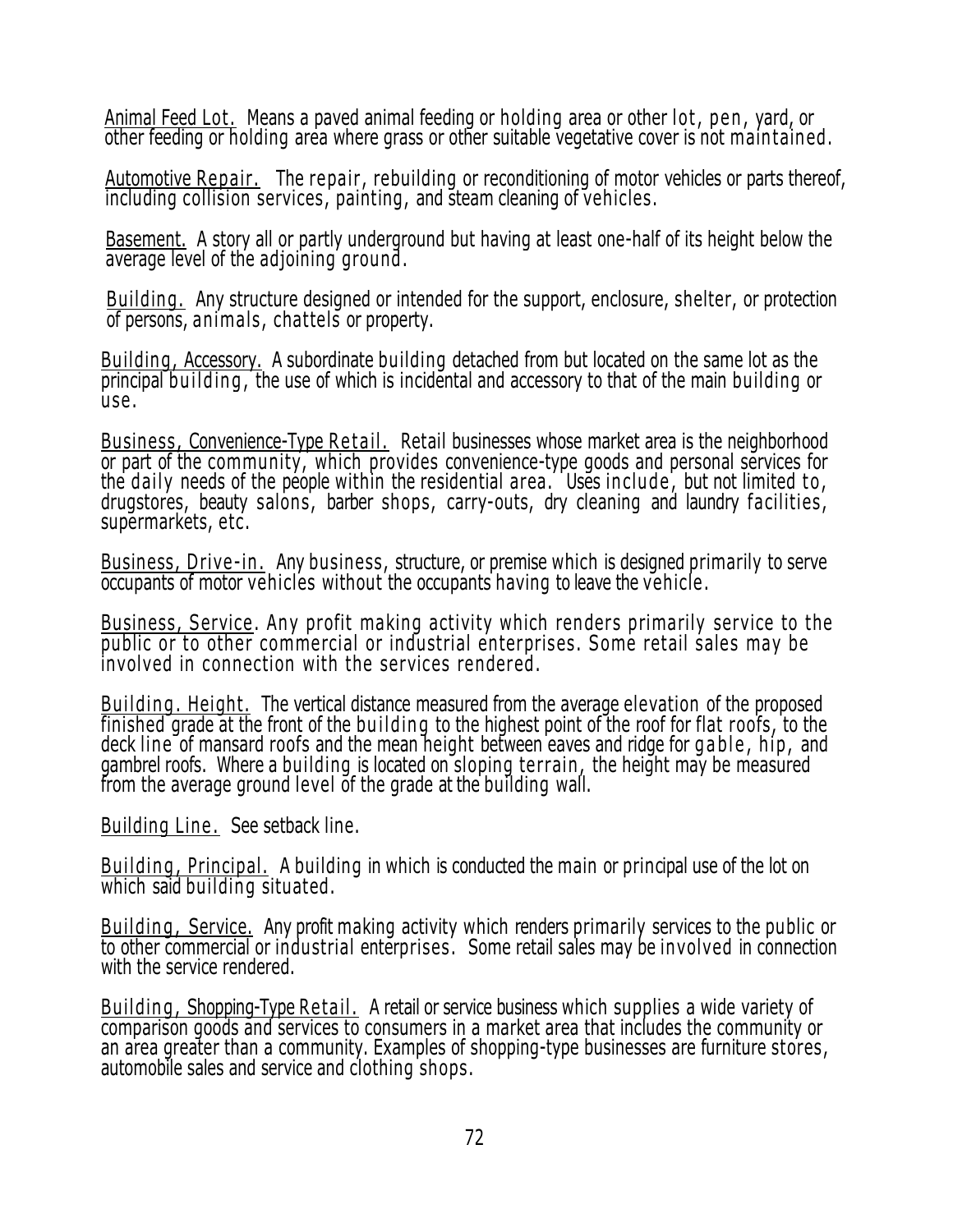Channel. A natural or artificial watercourse of perceptible extent with bed and banks to confine and conduct continuously or periodically flowing water.

Clinic. A place used for the care, diagnosis and treatment of sick, ailing infirm or injured persons, and those who are in need of medical and surgical attention but who are: Not provided with board or room or kept overnight on the premises.

Club. A building or portion thereof or premises owned or operated by a person for a social, literary, political, educational, fraternal, or recreational purpose primarily for the exclusive use of members and their guests.

Comprehensive Development Plan. A plan or any portion thereof, adopted by the Regional Planning Commission and the Board of County Commissioners showing the general location and extent of present and proposed physical facilities, including housing, industrial and commercial uses, major thoroughfares, parks, schools and other community facilities. This plan established the goals , objectives, and policies of the community.

Conditional Use. A use permitted within a district other than a principally permitted use, requiring a conditional use permit and approval of the Board of Zoning Appeals . Conditional uses permitted in each district are listed in the Official Schedule of District Regulations.

Conditional Use Permit. A permit issued by the Zoning Inspector upon approval by the Board of Zoning Appeals to allow a use other than a principally permitted use to be established within the district.

Corner, Lot. See Lot Types.

Cul-de-Sac. See Thoroughfare.

Dead-end Street. See Thoroughfare.

Density. A unit of measurement; the number of dwelling units per acre of land:

- 1. Gross Density the number of dwelling units per acre of the total land to be developed.
- 2. Net Density the number of dwelling units per acre of land when the acreage involved includes only the land devoted to residential uses.

Dwelling. Any building or structure, which is wholly or partly used or intended to be used for living or sleeping by one or more human occupants.

Dwelling, Mobile Home. Pursuant to ORC 4501.01 (O), "mobile home" means a building unit or assembly of closed construction that is fabricated in an off-site facility, is more than thirty-five body feet in length or, when erected on site, is three hundred twenty or more square feet, is built on a permanent chassis, is transportable in one or more sections, and does not qualify as a manufactured home as défined herein or as an industrialized unit as defined herein.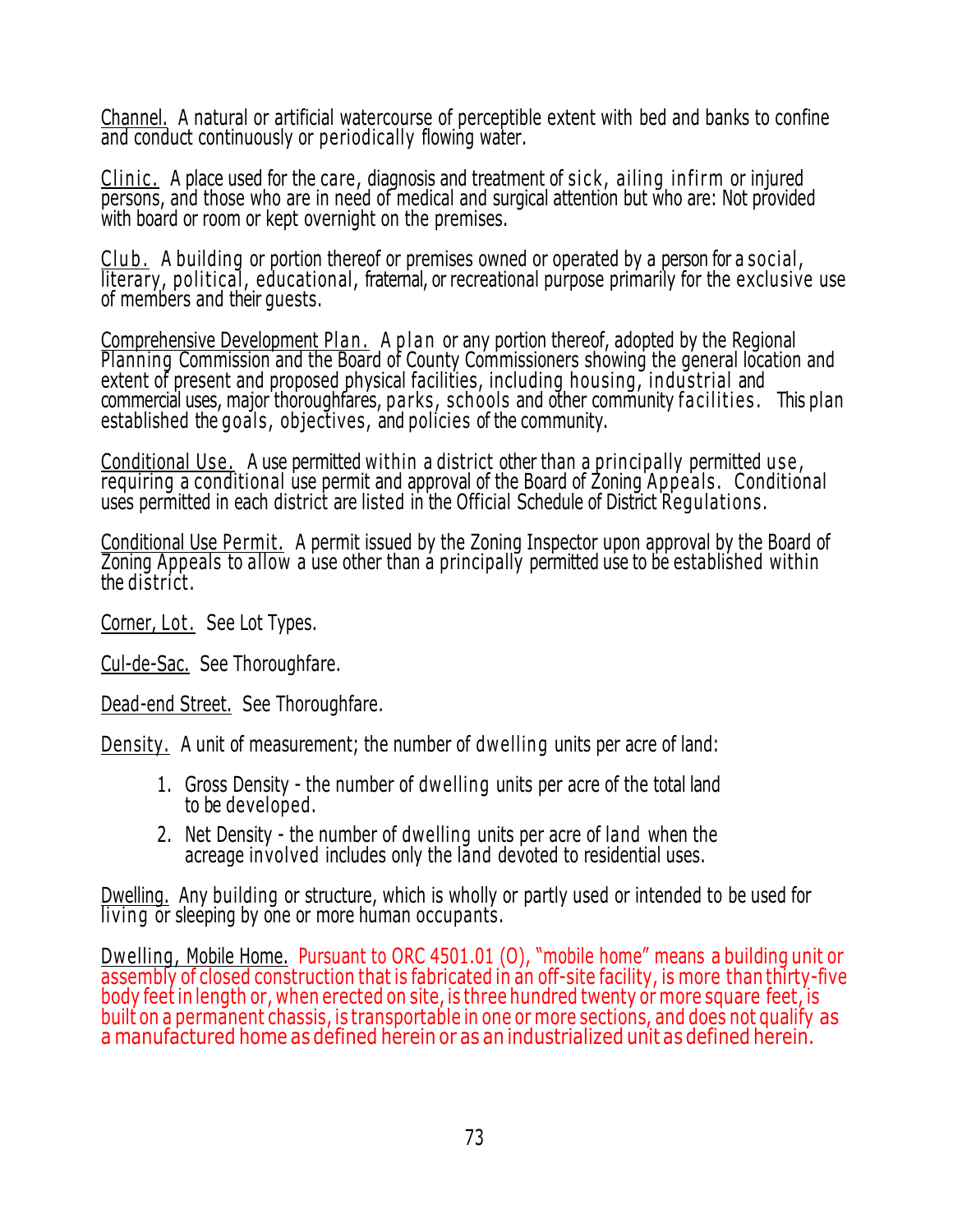Dwelling, Manufactured Home, Pursuant to ORC 3781.06 (C) (4), "manufactured home" means a building unit or assembly of closed construction that is fabricated in an off-site facility and constructed in conformance with the federal construction and safety standards established by the secretary of housing and urban development pursuant to the "Manufactured Housing Construction and Safety Standards Act of 1974," 88 Stat. 700, 42 U.S.C.A. 5401, 5403, and that has a permanent label or tag affixed to it, as specified in 42 U.S.C.A. 5415, certifying compliance with all applicable federal construction and safety standards**.**

Dwelling, Manufactured Home (Permanently Sited). Pursuant to ORC 3781.06 (C) (6), "permanently sited manufactured home" means a manufactured home that meets all ofthe following criteria:

- **a)** The structure is affixed to a permanent foundation and is connected to appropriate facilities. "Permanent foundation" means permanent masonry, concrete, or a footing or foundation approved by the Ohio Department of Commerce pursuant to ORC 4781,to which a manufactured home may be affixed; and,
- **b)** The structure, excluding any addition, has a width of at least twenty-two feet at one point, a length of atleast twenty-two feet at one point, and a total living area, excluding garages, porches, or attachments, of atleast nine hundred square feet; and,
- **c)** The structure has a minimum 3:12 residential roof pitch, conventional residential siding, and a six-inch minimum eave overhang, including appropriate guttering; and,
- **d)** The structure was manufactured after January 1, 1995; and,
- **e)** The structure is not located in a manufactured home park as defined herein.

Dwelling, Industrialized Unit. Pursuant to ORC 3781.06 (C) (3), "industrialized unit" means a building unit or assembly of closed construction fabricated in an off-site facility, that is substantially self- sufficient as a unit or as part of a greater structure, and that requires transportation to the site of intended use. "Industrialized unit" includes unit installs on the site as independent units, as part of a group of units, or incorporated with standard construction methods to form a completed structural entity. "Industrialized unit" does not include a manufactured home as defined herein or a mobile home as defined herein.

Dwelling , Multi-Family . A dwelling consisting of two or more dwelling units in cluding condominiums with varying arrangements of entrances and party w all s .

Dwelling, Single Family. A dwelling (except a mobile home or manufactured home not permanently sited) consisting of single dwelling unit only, separated from other dwelling units by open space**.**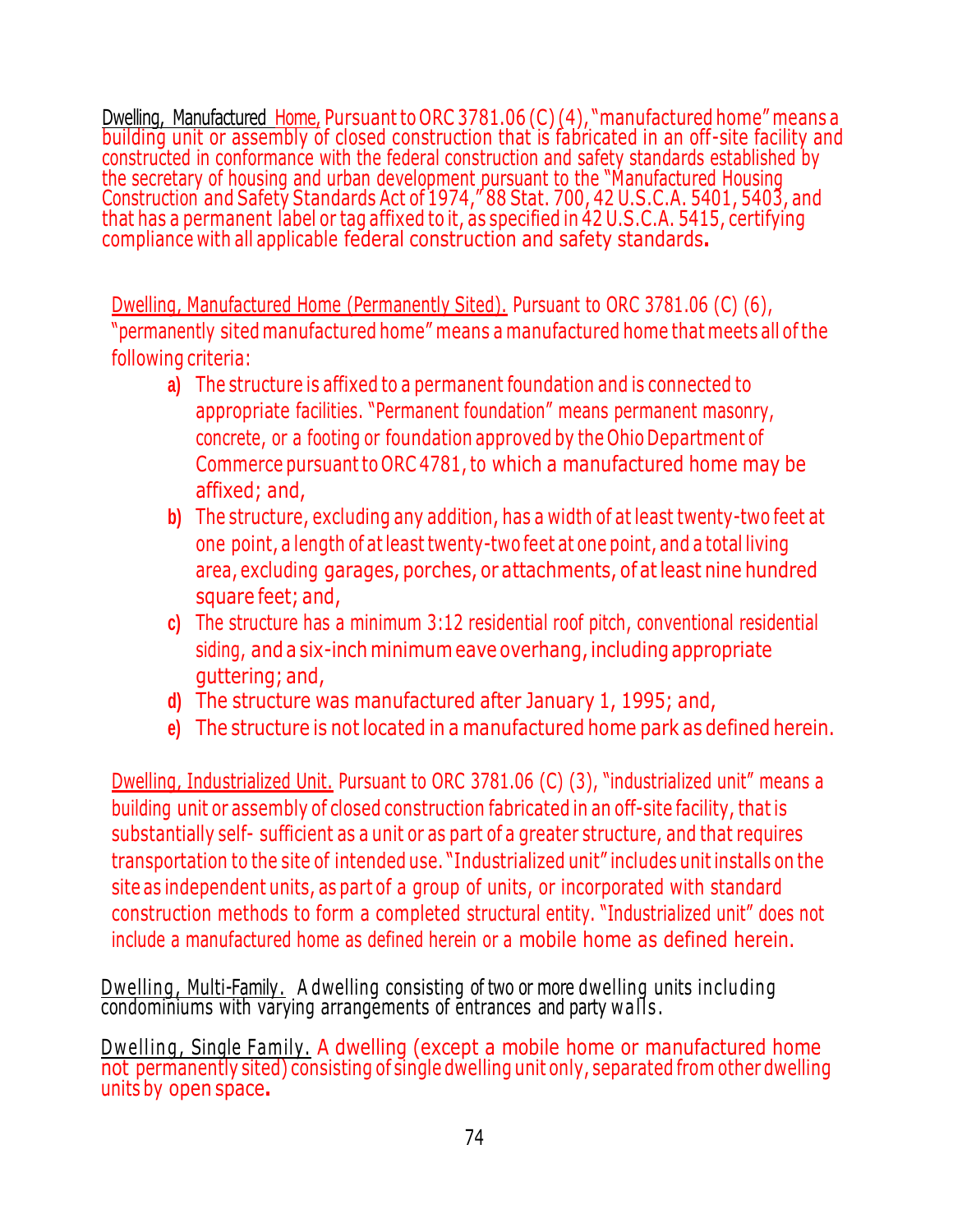Dwelling, Rooming House (Boarding House, Lodging House or Dormitory). A dwelling or part thereof, other than a hotel, motel or restaurant where meals and/or lodging are provided for compensation for three or more unrelated persons where no cooking or dining facilities are provided in the individual rooms.

Dwelling Unit. Space within a dwelling comprising living, dining, sleeping room or rooms, storage closets, as well as space and equipment for cooking, bathing and toilet facilities, all used by only one family and its household employees.

Easement. Authorization by a property owner of any designated part of his property by another for a specified purpose.

**Essential Services.** The erection, construction, alteration, or maintenance, by public utilities or municipal or other governmental agencies, of underground gas , elec trical , water transmission , or distribution systems, collection , communication, supply or disposal systems or sites, including poles, wires, mains, drains, sewers, pipes, traffic signals, hydrants, or other similar equipment and accessories in connection therewith which are reasonably necessary for the furnishing of adequate service by such public utilities or municipal or other governmental agencies or for the public health or safety or general welfare, but not including buildings.

Fair Market Value. The "Fair Market Value" as used herein shall first be determined to be the current value of structures as carried by the Logan County Auditor. If such value is disputed by the owner of the structures or the Township, the Township may elect to hire a licensed third party appraiser to determine the value.

Family. One or more related persons occupying a single dwelling unit.

Flood Plain. That land including the flood fringe and the floodway subject to inundation by a regional flood .

Flood, Regional. Large floods which have previously occurred or which may be expected to occur on a particular stream because of like physical characteristics. The regional flood generally has an average frequency of the one hundred (1OO) year recurrence interval floods.

Floodway. That portion of the flood plain, including the channel, which is reasonably required to convey the regional flood waters. Floods of less frequent recurrence are usually contained completely within the floodway.

Floodway Fringe. That portion of the flood plain, excluding the floodway, where development may be allowed under certain restrictions.

Floor Area of a Residential Building. The sum of the gross horizontal area of the several floors  $\overline{0}$  of a residential building, excluding basement floor areas not devoted to residential use and attached garages , but including the area of roofed porches and roofed terraces. All dimensions shall be measured between interior faces of w a ll s .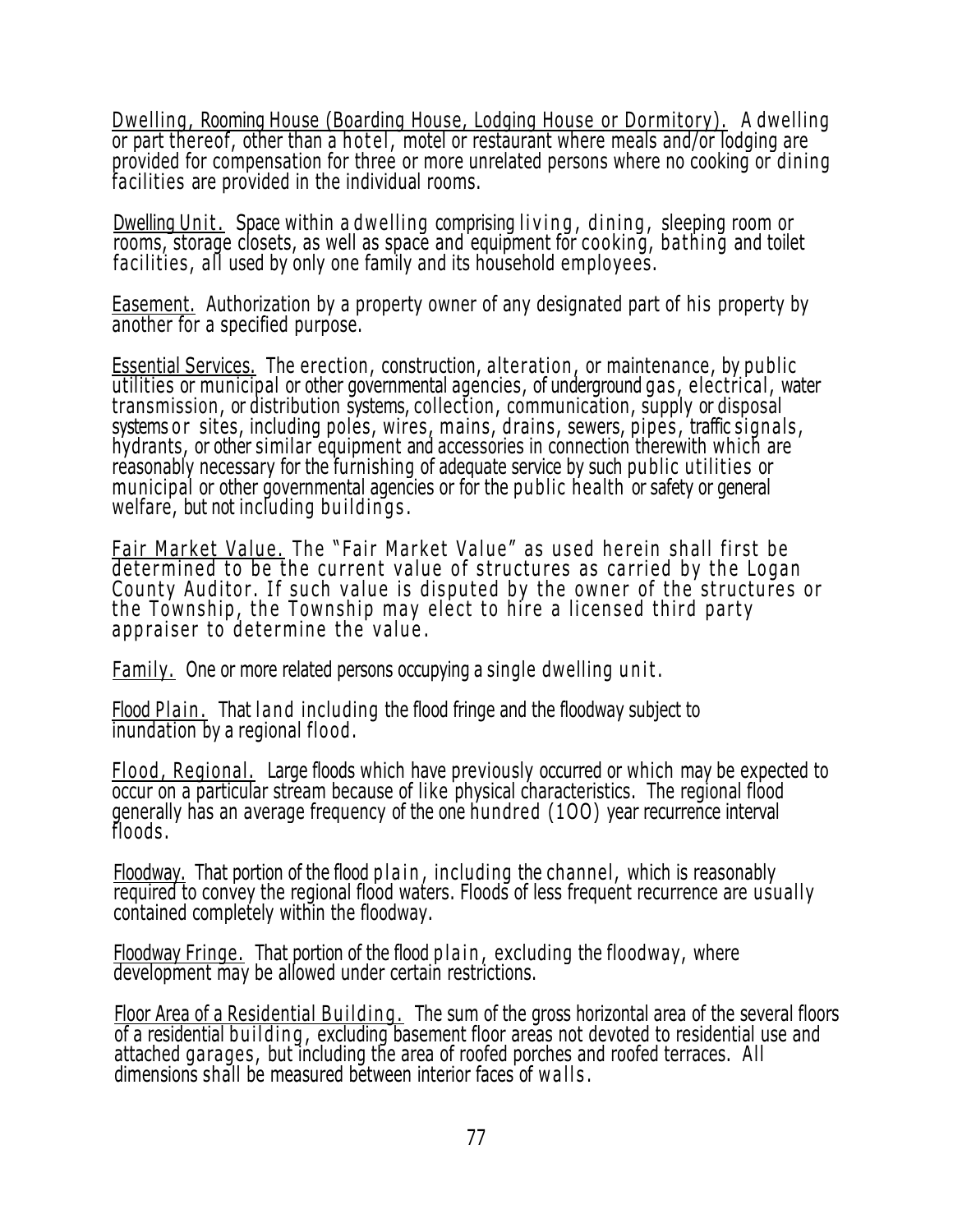Floor Area of a Non-Residential Building for use in calculating parking requirements). The floor area of the specified use excluding stairs , washrooms, elevator shafts, maintenance shafts and rooms.

Floor Area, Usable. Measurement of usable floor area shall be the sum of the horizontal areas of the several floors of the building, measured from the interior faces of the exterior  $walks.$ 

Food Processing. The preparation, storage or processing of food products. Examples of these activities include bakeries, dairies , canneries, meat processing plants and similar activities.

Forestry. The propagation and harvesting of forest trees.

Home Occupation. An occupation conducted in a dwelling unit, provided that: No more than one person other than members of the family residing on the premises shall be engaged in such occupation. The use of the dwelling unit for the home occupation shall be clearly incidental and subordinate to its use for residential purposes by its occupants, and not more than thirty-five ( 3 5 ) percent of floor area of the dwelling unit shall be used in the conduct of the home occupation. There shall be no change in the outside appearance of the building or premises, or other visible evidence of the conduct of such home occupation other than one sign, not exceeding four square feet in area, non-illuminated and mounted flat against the wall of the principal building. No traffic shall be generated by such occupation in greater volume than would normally be expected in such a residential area and any need for parking generated by the conduct of such home occupation shall meet the off-street parking requirements as specified in this Resolution .

Junk. Junk means old scrap copper, brass, rope, rags, trash, waste, batteries, paper, rubber, junked, dismantled, or wrecked automobiles or parts thereof; iron, steel and other old or scrap ferrous or non-ferrous materials.

Junk Yard, Junk Yard means an establishment or place of business which is maintained or operated for the purpose of storing, keeping, buying, or selling junk, or for the maintenance or operation of an automobile graveyard. It shall also include scrap metal processing facilities which are located within one thousand feet of the nearest edge of the rightof-way of a highway or street, and any site, location or premise on which are kept two or more junk motor vehicles defined in Section 311 .301 of the Ohio Revised Code , whether or not for a commercial purpose.

Kennel. Any lot or premise, on which dogs , cats or other household pets are boarded, bred or exchanged for monetary compensation.

Loading, Space Off-Street. Space logically and conveniently located for bulk pickups and deliveries, scaled to delivery vehicles expected to be used and accessible to such vehicles when required off-street parking spaces are filled. Required off-street loading space is not to be included as off-street parking space in computation of required off-street parking space. All off-street loading spaces shall be located totally outside of any street or alley right-of-way.

Location Map. See Vicinity Map.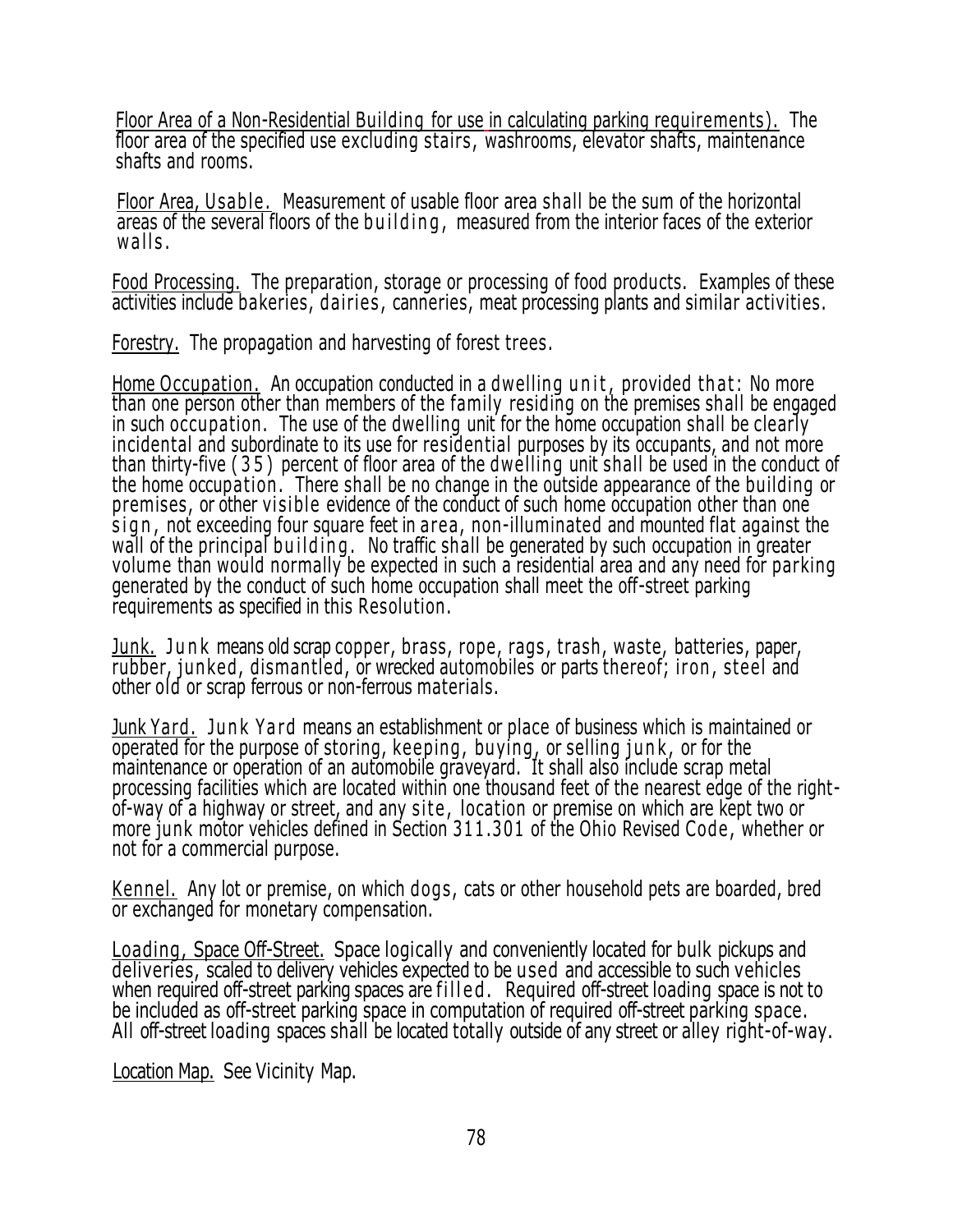Lot. For the purposes of this Resolution a lot is a parcel of land of sufficient size to meet minimum zoning requirements for use , coverage and area for one principal building together with its accessory building and which provides such yards and other open spaces as are herein required. Such lot shall have frontage on an improved public street or on an approved private street and may consist of:

- 1. A single lot of record;
- 2. A portion of a lot of record; and
- 3. A combination of complete lots of record, of complete lots of record and portions of lots of record, or of portions of lots of record.

Lot Coverage. The ratio of enclosed ground floor area of all buildings on a lot to the horizontally projected area of the lot, expressed as a percentage.

Lot Frontage. The front of a lot shall be construed to be the portion nearest the street. On waterfront parcels the water side is considered the front. For the purpose of determining yard requirements on corner lots and through lots, all sides of a lot adjacent to Streets shall be considered frontage, and yards shall be provided as indicated under " Yards" in this section.

Lot, Minimum Area of. The area of a lot is computed exclusive of any portion of the right-ofway of any public or private street.

Lot Measurements. A lot shall be measured as follows: (3-1 Ratio)

- 1. Depth. The distance between the mid-points of straight lines connecting the foremost points of the side lot lines in front and rearmost points of the side lot lines in the rear. No lot shall have an average depth which is more than three ( 3 ) times its average width,  $(ratio<sup>-</sup>3 to 1)$
- 2. Width. The distance between straight lines connecting front and rear lot lines at each side of the lot, measured at the building setback line.

Lot of Record. A lot which is part of a subdivision recorded in the office of the County Recorder, or a lot or parcel described by metes and bounds, the description of which has been so recorded.

Lot Types. Terminology used in this Resolution with reference to corner lots, interior lots and through lots is as follows:

- 1. Corner Lot. A lot located at the intersection of two or more streets. A lot abutting on a curved street or streets shall be considered a corner lot if straight lines drawn from the foremost points of the side lot lines to the foremost point of the lot meet at an interior angle of less than one hundred thirty-f ive (135) degrees;
- 2. Interior Lot. A lot with only one frontage on a street;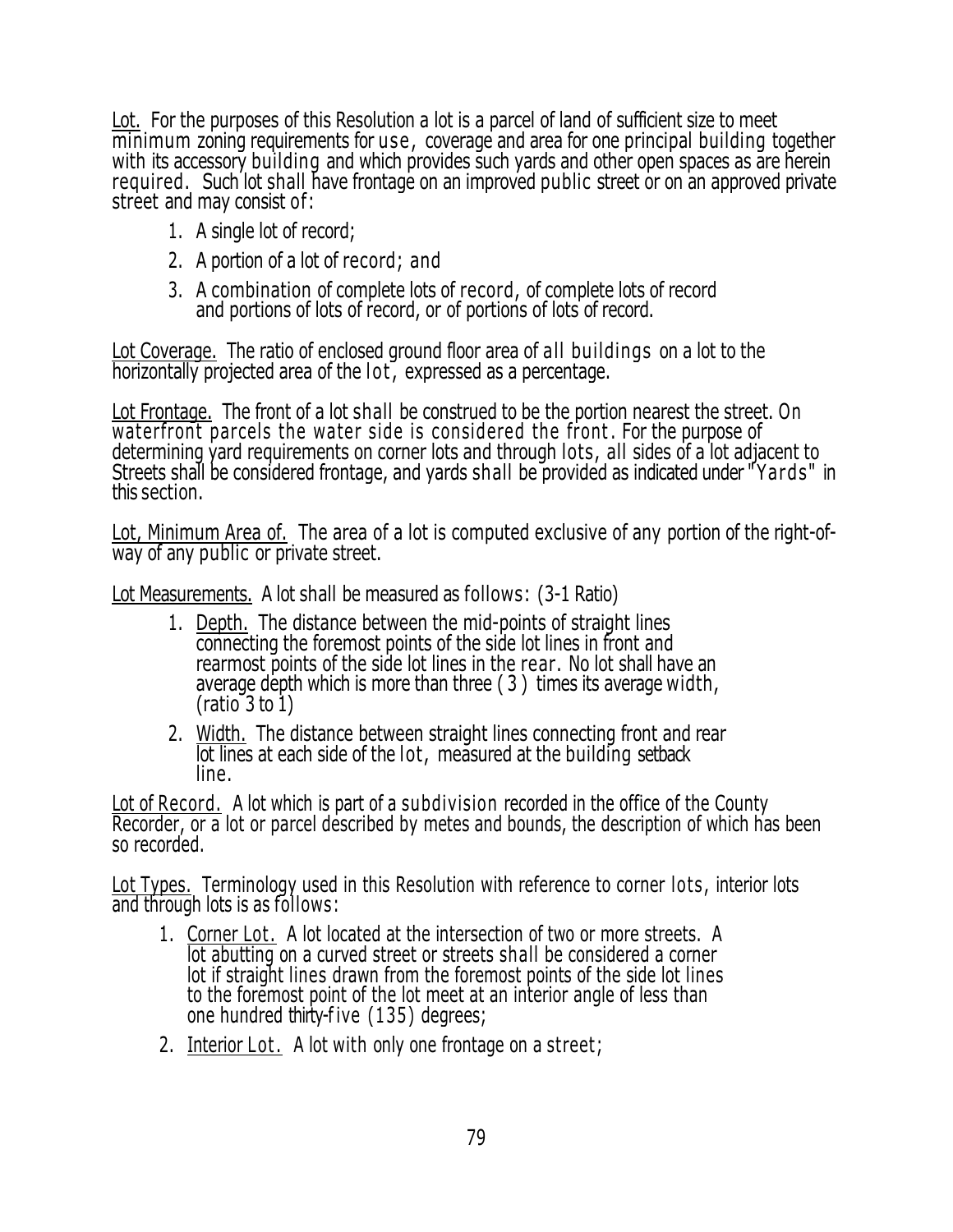- 3. Through Lot. A lot other than a corner lot with frontage on more than one street. Through lots abutting two streets may be referred to as double frontage lots; and
- 4. Reversed Frontage Lot . A lot on which frontage is at right angles to the general pattern in the area. A reversed frontage lot may also be a corner lot.

Major Thoroughfare Plan. The portion of the Comprehensive Plan adopted by the Board of County Commissioners indicating the general location recommended for arterial , collector, and local thoroughfares within the appropriate jurisdiction.

Manufacturing, Heavy. Manufacturing, processing, assembling, storing, testing and similar industrial uses which are generally major operations and extensive in character; require large sites, open storage and service areas, extensive services and facilities, ready access to regional transportation; and normally generate some nuisances such as smoke, noise, dust, glare, air pollu tion and odor, but not beyond the district boundary to any large extent.

Manufacturing, Light. Manufacturing or other industrial uses which are usually controlled operations; relatively clean, quiet, and free of objectionable or hazardous elements such as smoke, noise, odor or dust; operating and storing within enclosed structures; and generating little industrial traffic and no major nuisances.

Mining, Commercial Quarries, Sand and Gravel Pits. Any mining, quarrying or processing of limestone, clay , sand and gravel or other mineral resources. Also referred to as mineral extraction.

Manufactured or Mobile Home Park. Any site, or tract of land under single ownership, upon which three or more mobile homes used for habitation are parked, either free of charge or for revenue purposes; including any roadway, building, structure, vehicle or enclosure used or intended for use as a part of the facilities for such park. This definition does not include individual lots for the purpose of installation of manufactured or mobile homes.

Non-Conformities. A building, structure or use of land existing at the time of enactment of this Resolution and which does not conform to the regulations of the district or zone in which it is situated.

Noxious Weeds. Any type or species that have been included on the official list of noxious plants for the State of Ohio which includes the following. Wild Mustard, Musk Thistle (Nodding Thistle), Oxeye Daisy, Canada Thistle, Poison Hemlock, Wild Carrot (Queen Annes Lace), Purple Loosestrife, Wild Parsnip, Mile-a-Minute Weed, Russian Thistle, Cressleaf Groundsel, Shattercane, Johnsongrass, and Grapevines (abandoned). Noxious weeds possess one or more of the following attributes: aggressive competition with cultivated plants, toxicity to livestock, natural habitat degradation, threat to public health, safety, navigation, or as defined by the OSU Extension Agency.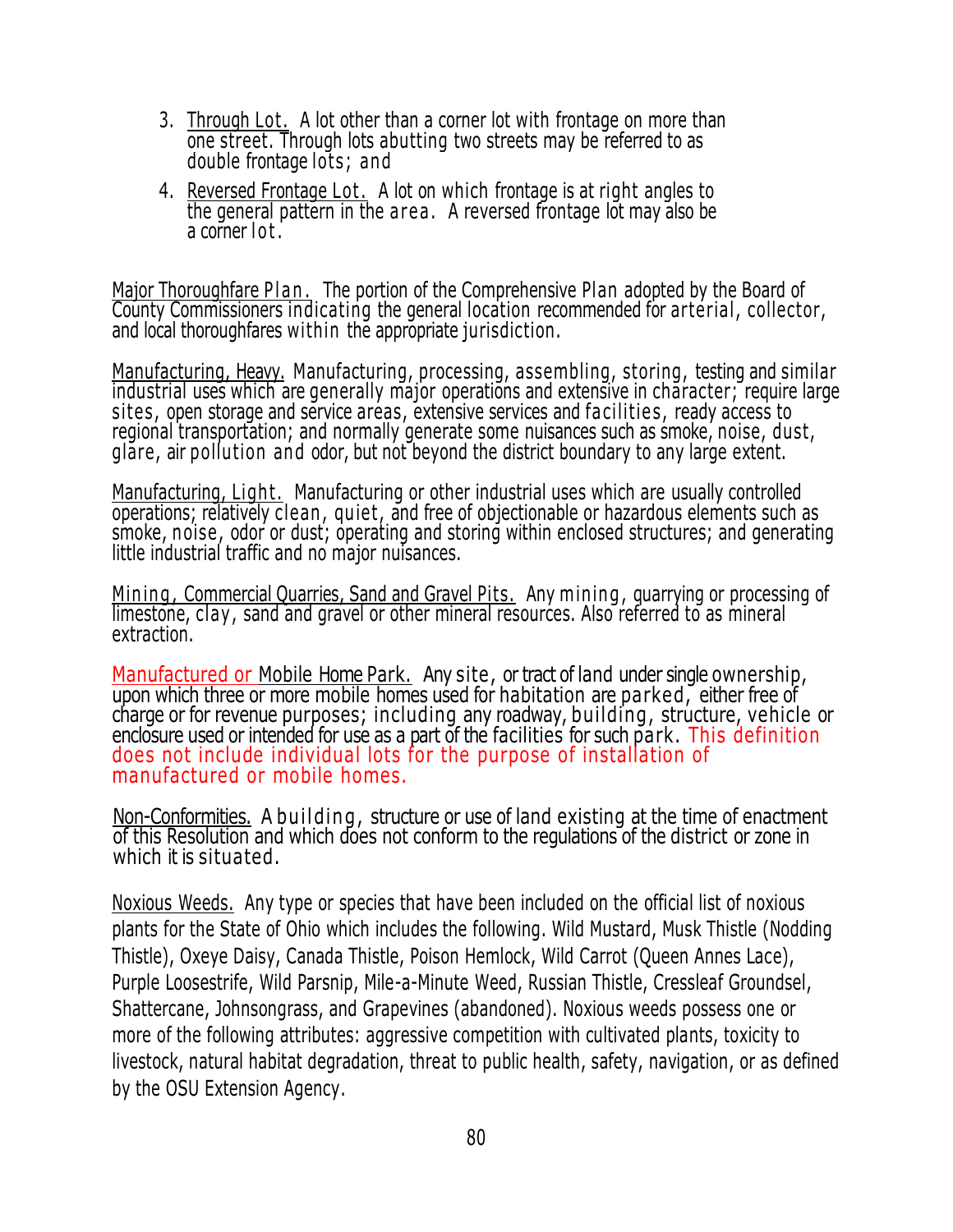Nuisance. A building or property that is structurally unsafe, unsanitary, or not provided with adequate safe egress; that constitutes a fire hazard, is otherwise dangerous to human life, or is otherwise no longer fit and habitable; or that, in relation to its existing use, constitutes a hazard to the public health, welfare, or safety by reason of inadequate maintenance, dilapidation, obsolescence, or abandonment. A nuisance could constitute an offensive activity on a property that reduces the property value of neighboring properties or results in a lessening of normal use and enjoyment to neighboring properties. Examples include, noise, junk, automobile storage, accumulation of rodents and/or insects or mosquitoes, rubbish, refuse, debris, or weeds and tall grass measuring over twelve (12) inches.

Nursery, Nursing Home. A home or facility for the care and treatment of babies, children, pensioners, or elderly people.

Nursery, Tree and Plant. A place where young trees or other plants are raised for transplanting and/or for sale .

Offices. Quasi-commercial uses which may often be transitional between retail business and/or manufacturing and residential uses. Office business generally accommodates such occupations as administrative, executive, professional, accounting, clerical, drafting, etc. Institutional offices of a charitable, philanthropic, financial or religious or educational nature are also included in this classification.

Open Space. An area substantially open to the sky which may be on the same lot with a building. The area may include, along with the natural environmental features, water areas, swimming pools and tennis courts, any other recreational facilities that the Zoning Commission deems permissive. Streets, parking areas, structures for habitation and the like shall not be included.

Orchards. An area of land devoted to the cultivation and sale of fruit trees and the sale of the fruit therefrom.

Parking Space, Off-Street. For the purpose of this Resolution an off-street parking space shall consist of an area adequate for parking an automobile with room for opening doors on both sides, together with properly related access to a public street or alley and maneuvering room, but shall be located totally outside of any street or alley right-of-way.

Performance Bond or Surety Bond. An agreement by a subdivider or developer with the Board of County Commissioners for the amount of the estimated construction cost guaranteeing the completion of physical improvements according to plans and specifications within the time prescribed by the subdivider's agreement.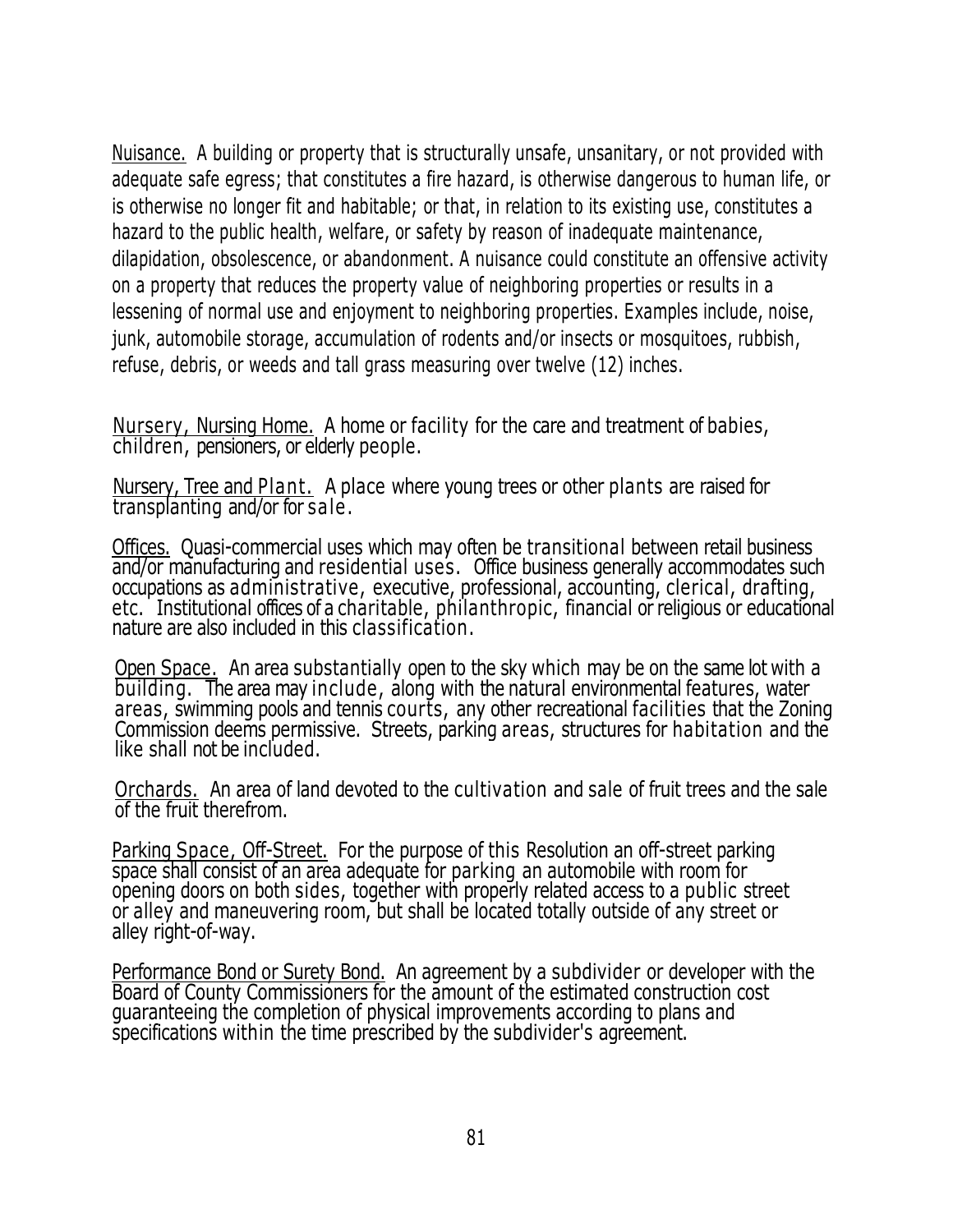Personal Services. Any enterprise conducted for gain which primarily offers services to the general public such as shoe repair, watch repair, barber shops, florists, beauty parlors, and similar activities .

Printing and Publishing . Any business which is engaged in the printing and/or publishing of newspapers, magazines, brochures, business cards and similar activities either for profit or non-profit.

Public Service Facility. The erection, construction, alteration , operation or maintenance of buildings, power plants, or substations, water treatment plants or pumping station, sewage disposal or pumping plants and other similar public service structures by a public utility, by a rail road, whether publicly or privately owned, or by a governmental agency, including the furnishing of electrical, gas, rail transport, communication, public or private water and sewage service and sanitary landfills.

Public Uses. Public parks, schools, administrative and cultural buildings and structures, not including public land or buildings devoted solely to the storage and maintenance of equipment and materials and public service facilities.

Public Way. An alley, bridge, channel, ditch, easement, expressway, freeway, highway, land, road, sidewalk, street walk, bicycle path or other ways in which the general public or a public entity have a right, or which are dedicated, whether improved or not.

Quasi-public Use. Churches and other facilities of an educational, religious, charitable, philanthropic, or non-profit nature.

Recreation, Commercial. Any business which is operated as a recreational enterprise, either publicly or privately owned, for profit. Examples include but are not limited to: Golf courses, bowling alleys, swimming pools, tourist attractions, etc.

Recreation, Non-commercial. Any business which is operated as a recreational enterprise, either publicly or privately owned, for non-profit. Examples include, but are not limited to: Fishing areas, parks, archery ranges, ball parks, etc.

Recreational Vehicle . A vehicular-type unit primarily designed as temporary living quarters for recreational, camping, or travel use, which either has its own motive power or is mounted on or drawn by another vehicle. The basic entities include: travel trailer, camping trailer, truck camper, and motor home.

Recreational Vehicle Park. A parcel of land upon which two or more recreational vehicle sites are located, established or maintained for occupancy by recreational vehicles of the general public as temporary living quarters for recreation or vacation purposes.

Recreational Vehicle Site. A plot of ground within a recreational vehicle park intended for the accommodation of either a recreational vehicle, tent or other individual camping unit-on a temporary basis.

Right-of-way. A strip of land taken or dedicated for use as a public way. In addition to the roadway, it normally incorporates the curbs, lawn strips, sidewalks, lighting, and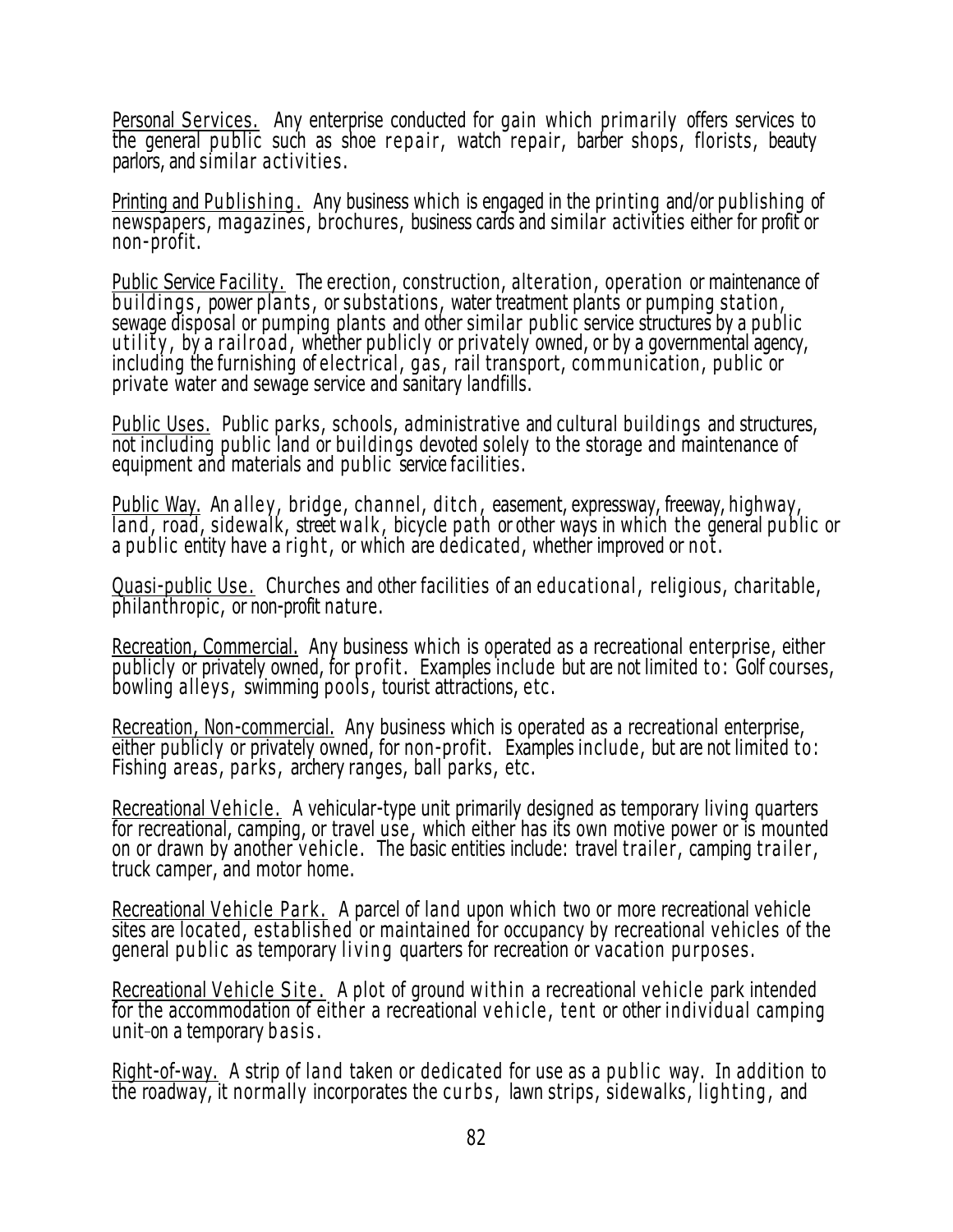drainage facilities, and may include special features required by the topography or treatment (such as grade separation, landscaped areas, viaducts, and bridges).

School Bus Shelter. A Portable type building on a skid, which shall be no more than 64 square feet in area, with a maximum height of 8 feet, with a 4/12 peaked roof. This structure can be enclosed on all sides, and shall be used solely for the purpose of children waiting for their school buses.

Seat. For purposes of determining the number of off-street parking spaces for certain  $\overline{uses}$ , the number of seats is the number of seating units installed or indicated, or each twenty-four(24) lineal inches of benches, pews or space for loose chairs.

Service Station. Any building, structure or land used for the dispensing and sale at retail of any automobile fuels, oils or accessories, including lubrication of automobiles and replacement or installation of minor parts and accessories but not including major repair work.

Setback Line. A line established by the Zoning Resolution generally parallel with and measured from the lot line, defining the limits of a yard in which no building other than accessory building or structure may be located above ground, except as may be provided in said code.

Sewers, Central or Group. An approved sewage disposal system which provides a collection network and disposal system and central sewage treatment facility for a single development, community or region .

Sewers, On-Site. A septic tank or similar installation on an individual lot which utilizes an aerobic bacteriological process or equally satisfactory process for the elimination of sewage and provides for the proper and safe disposal of the effluent, subject to the approval of health and sanitation officials having jurisdiction.

Sidewalk. That portion of the road right-of-way outside the roadway, which is improved for the use of pedestrian traffic.

Sign. Any device designated to inform or attract the attention of persons not on the premises on which the sign is located .

- 1) Sign, On-Premises. Any sign related to a business or profession conducted, or a commodity or service sold or offered upon the premises where such sign is located.
- 2) Sign, Off-Premises (Billboards). Any sign unrelated to a business or profession conducted or to a commodity or service sold or offered upon the premises where such sign is located. Billboards are considered Off-Premises Signs.
- 3) Sign , Illuminated. Any sign illuminated by electricity, gas or other artificial light including reflecting or phosphorescent light;
- 4) Sign, Lighting Device. Any light, string of lights, or group of lights located or arranged so as to cast illumination on a sign;
- 5) Sign , Ground. Means a display sign supported by uprights or braces in or upon the ground surface;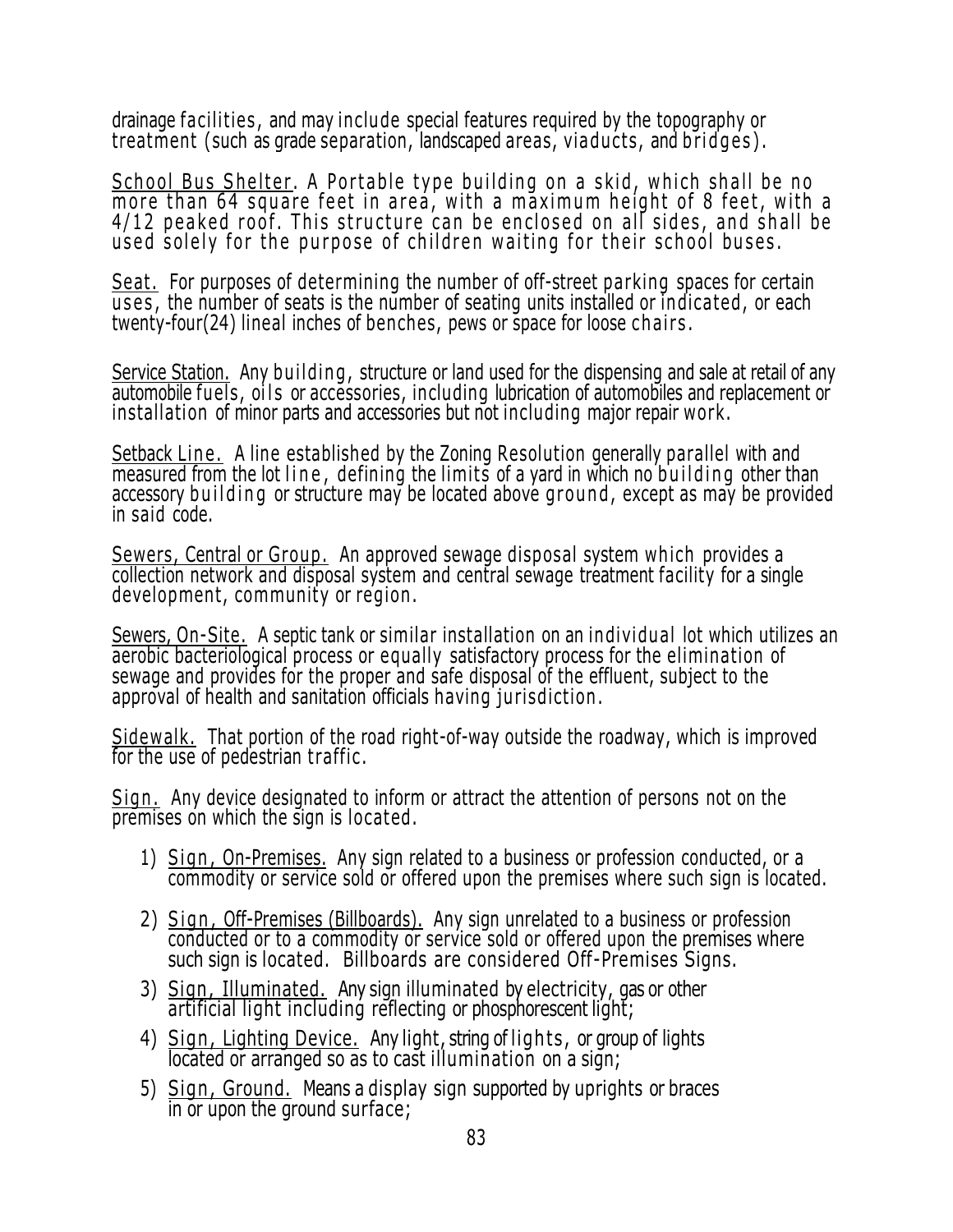- 6) Sign, Marquee. Means a display sign attached to or hung from a marquee, canopy or other covered structure projecting from and supported by the building and extending beyond the building w a ll , building line or street lot line :
- 7) Sign, Pole. Means any sign which is erected on a pole or poles, which is wholly or partially independent of any building for support;
- 8) Sign, Projecting. Means a display sign which is attached directly to the building wall and which extends more than fifteen inches from the face of the  $\overline{w}$  all ;
- 9) Sign, Roof. Means a display sign which is erected, constructed and maintained above the roof of the  $building;$
- 10) Sign, Temporary. Means a display sign, banner or other advertising device constructed on cloth , canvas , fabric or other light temporary material, with or without a structural frame, intended for a limited period of display, including decorative displays for holidays or public demonstrations; and
- 11) Sign, Wall. Means a display sign which is painted on or attached directly to the building wall and which extends not more than fifteen inches from the face of the w all.

Storage Facility - A structure which is partially open or fully enclosed in which animals, chattels, or property are stored or kept.

Story. That part of a building between the surface of a floor and the ceiling immediately above.

Structure. Anything constructed or erected, the use of which requires location of the ground , or attachment to something having a fixed location on the ground. Among other things, structures include buildings, manufactured or mobile dwellings, w alls , fences, and billboards.

Supply Yards. A commercial establishment storing and offering for sale building supplies, steel supplies , c oal , heavy equipment, feed and grain , and similar goods.

Swimming Pool. A pool, pond, lake, or open tank containing at least 1.5 feet of water at any point and maintained by the owner or manager. Farm ponds are exempt from this definition:

- 1. Private. Exclusively used without paying an additional charge for admission by the residents and quests of a single household, a multifamily development, or a community, the members and guests of a club or the patrons of a motel or hotel; and accessory use; and
- 2 . Community. Operated with a charge for admission; a primary use .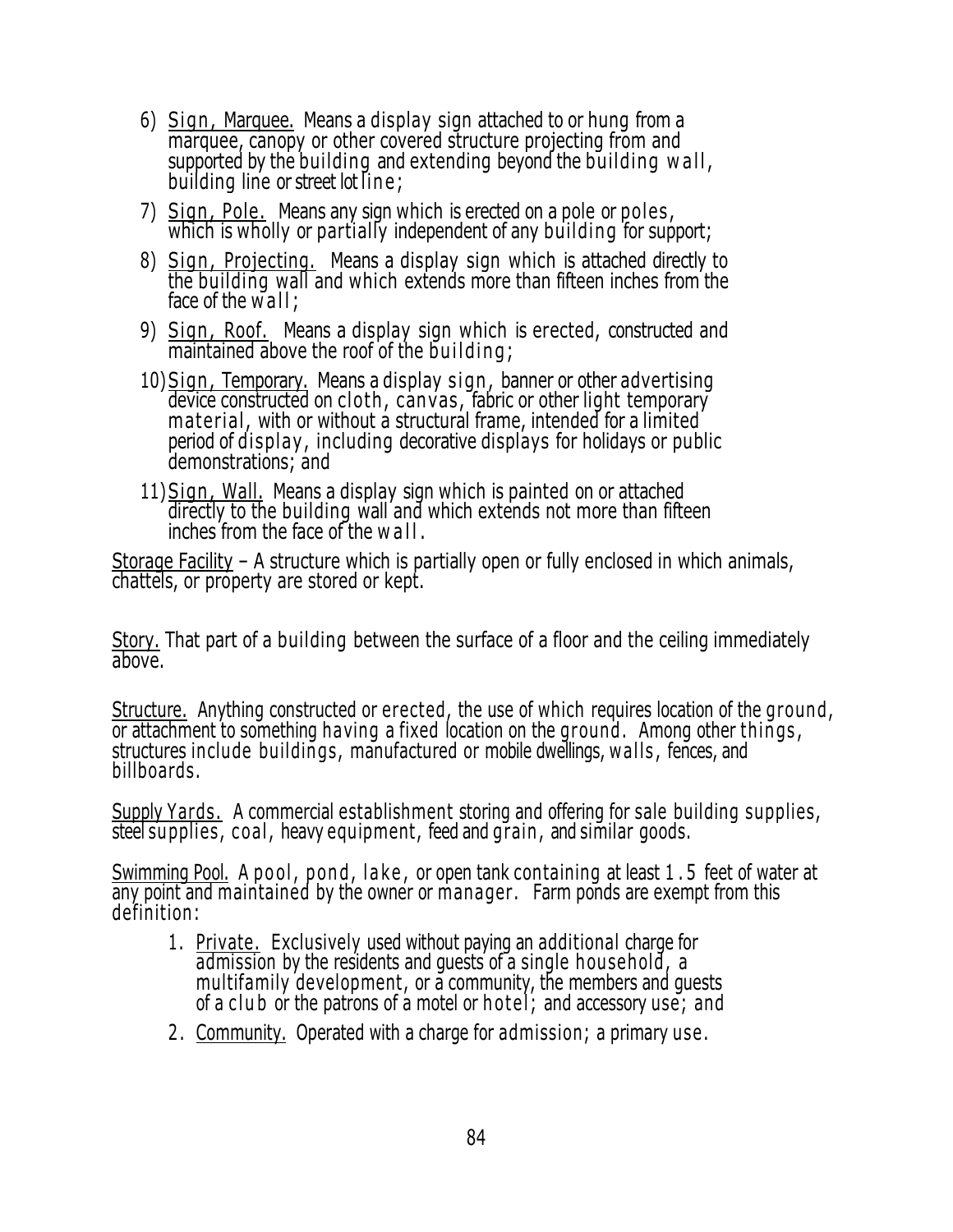Telecommunication Tower. Any structure with radio frequency transmission or reception equipment attached that is free standing or is to be connected to a building or other structure. A telecommunication tower shall meet all of the following conditions:

a) It is constructed on or after October 31, 1996;

b) It is owned or principally used by a public utility engaged in the provision of telecommunication services;

c) It is a free standing structure or is attached to another building or structure and is higher than the maximum allowable height permitted in the zoning district in which it is located.

# Through Lot. See Lot types.

Thoroughfare, Street or Road . The full width between property lines bounding every public way or whatever nature with a part thereof to be used for vehicular traffic and designated as follows:

- 1. Alley. A minor street used primarily for vehicular service access to the back or side of properties abutting on another street;
- 2. Arterial Street. A general term denoting a highway primarily for through traffic carrying heavy loads and large volume of traffic, usually on a continuous route;
- 3. Collector Street. A thoroughfare, whether within a residential, industrial, commercial or other type of development, which primarily carries traffic from local streets to arterial streets, including the principal entrance and circulation routes within residential subdivisions;
- 4. Cul-de-Sac. A local street of relatively short length with one end open to traffic and the other end terminating in a vehicular turnaround;
- 5. Dead-end Street. A street temporarily having only one (1) outlet for vehicular traffic and intended to be extended or continued in the future;
- 6. Local Street. A street primarily for providing access to residential or other abutting property;
- 7. Loop Street. A type of local street, each end of which terminates at an intersection with the same arterial or collector street, and whose principal radius points of the one hundred and eighty (180) degree system of turns are not more than one thousand (1000) feet from said arterial or collector street, nor normally more than six hundred(600) feet from each other; and
- 8. Marginal Access Street. A local or collector street, parallel and adjacent to an arterial or collector street, providing access to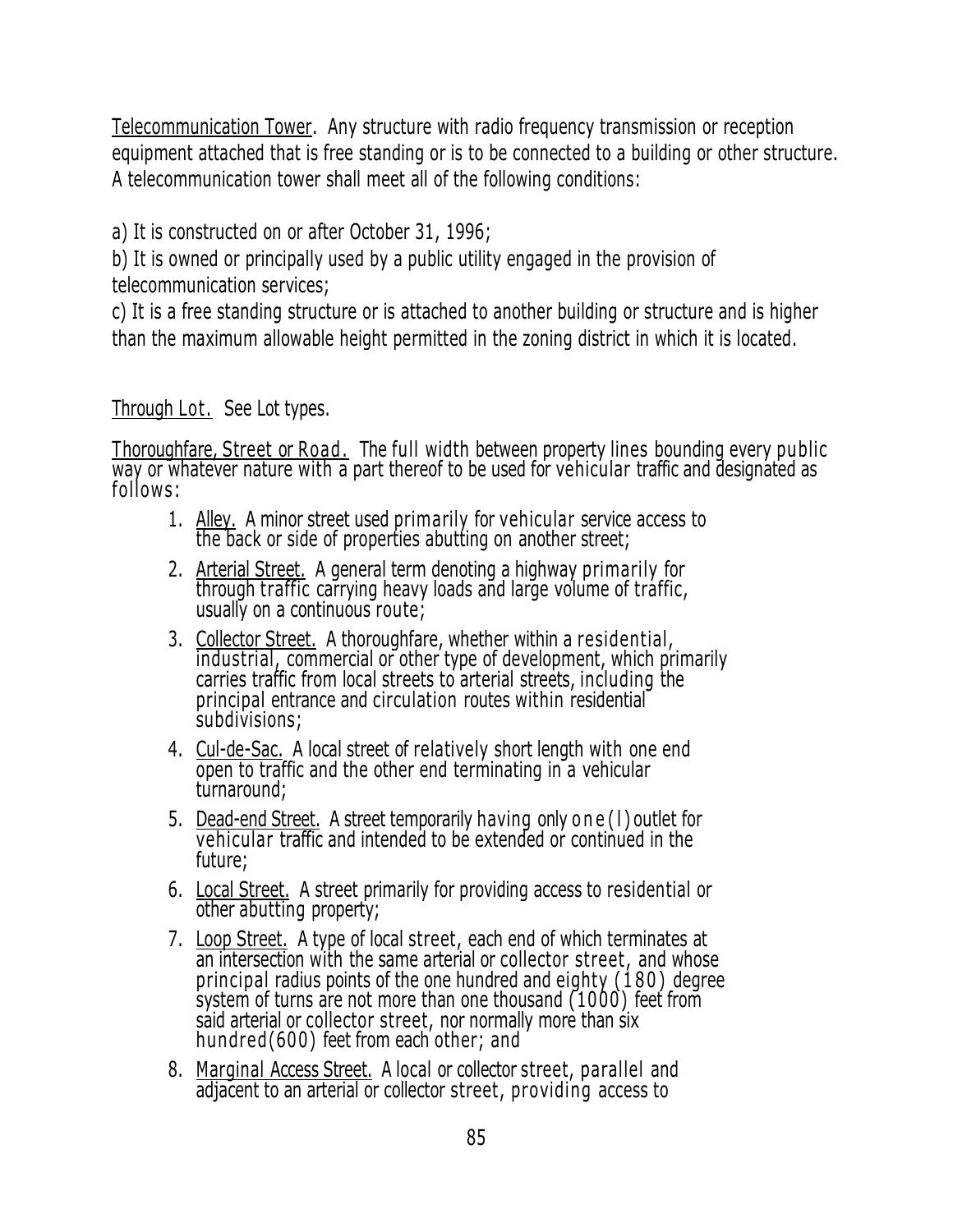abutting properties and protection from arterial or collector streets. (Also called Frontage Street.)

Transient Lodgings. A building in which lodging or boarding and lodging are provided and offered to the public for compensation. As such, it is open to the public in contradistinction to a boarding house, rooming house, lodging house or dormitory, which is herein separately defined. Examples include: hotel, motel and apartment hotel.

Transport Terminals. Any business, structure, or premise which primarily receives or distributes goods.

Transportation, Director of. The Director of the Ohio Department of Transportation.

Use . The specific purposes for which land or a building is designated, arranged, intended or for which it is or may be occupied or maintained.

Variance. A variance is a modification of the strict terms of the relevant regulations where such modification will not be contrary to the public interest and where owing to conditions peculiar to the property and not the result of the action of the applicant and where a literal enforcement of the regulations would result in unnecessary and undue hardship.

Veterinary Animal Hospital or Clinic. A place used for the care, grooming, diagnosis and treatment of sick, ailing, infirm, or injured animals, and those who are in need of medical or surgical attention, and may include overnight accommodations on the premises for the treatment, observation and/or recuperation. It may also include boarding that is incidental to the primary activity.

Vicinity Map. A drawing located on the plat which sets forth by dimensions or other means, the relationship of the proposed subdivision or use to other nearby developments or landmarks and community facilities and services within the general area in order to better locate and orient the area in question.

Walkway. A public way, four  $(4)$  feet or more in width, for pedestrian use only, whether along the side of a road of not.

Wholesale and Warehousing. Business establishments that generally store and sell commodities in large quantities or by the piece to retailers, jobbers, other wholesale establishments or manufacturing establishments. These commodities are basically for further resale, for use in the fabrication of a product or for use by a business service.

Yard. A required open space other than a court unoccupied and unobstructed by any structure or portion of a structure from th ree (3) feet above the general ground level of the graded lot upward; provided, accessories, ornaments, and furniture may be permitted in any yard, subject to height limitations and requirements limiting obstruction of visibility:

1 . Yard, Front. A yard extending between side lot lines across the front of a lot and from the front lot line to the front of the principal building; on waterfront parcels the water side is considered the front .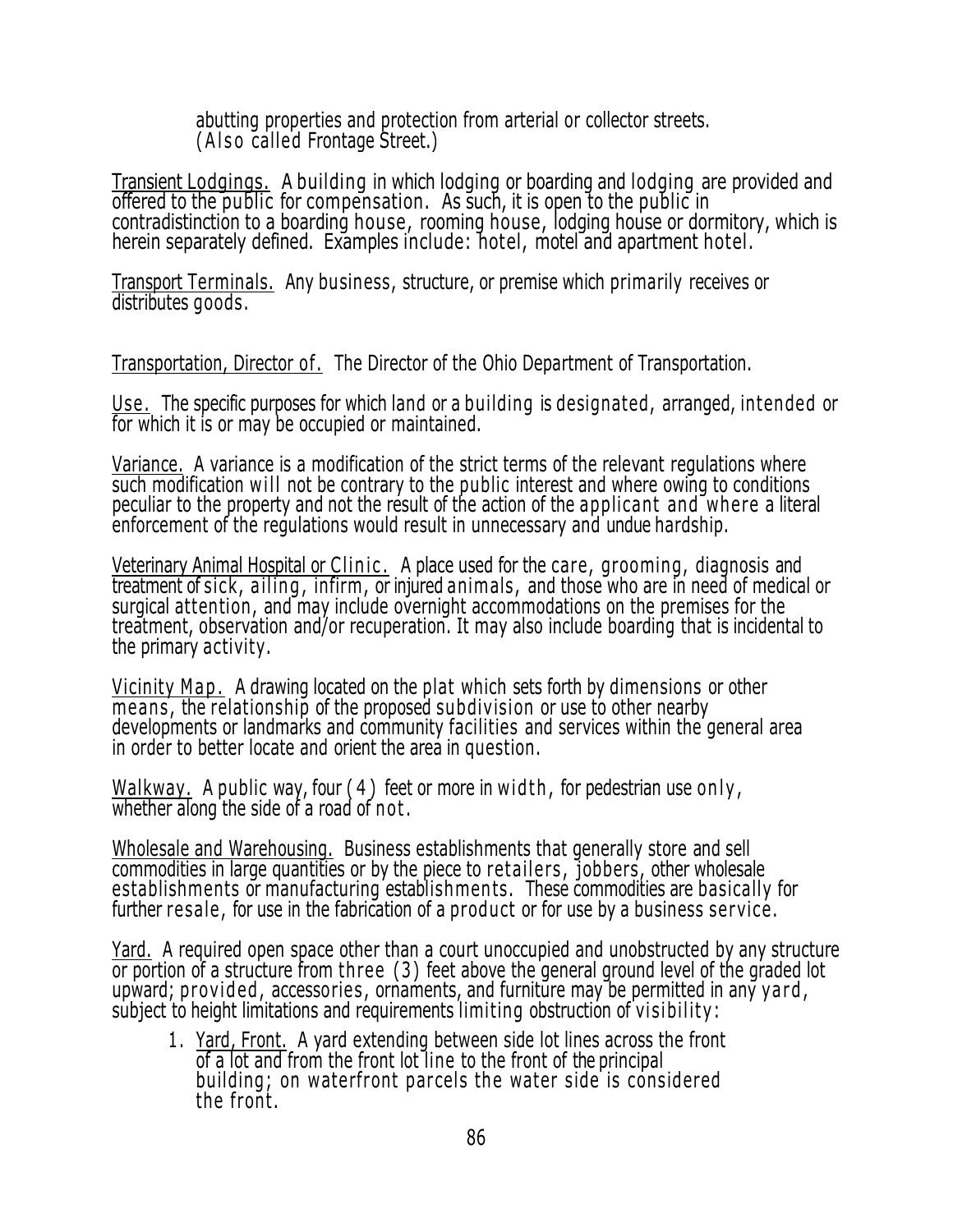- 2. Yard, Rear. A yard extending between side lot lines across the rear of a lot and from the rear lot line to the rear of the Principal building; and
- 3. Yard, Side. A yard extending from the principal building to the side lot line on both sides of the principal building between the lines establishing the front and rear yards.

Zoning Certificate. A document issued by the zoning inspector authorizing the occupancy or use of a building or structure or the actual use of lots or land in accordance with the previously issued Zoning Permit .

Zoning Permit. A document issued by the Zoning Inspector authorizing the use of lots, structures, uses of land and structures, and the characteristics of the uses.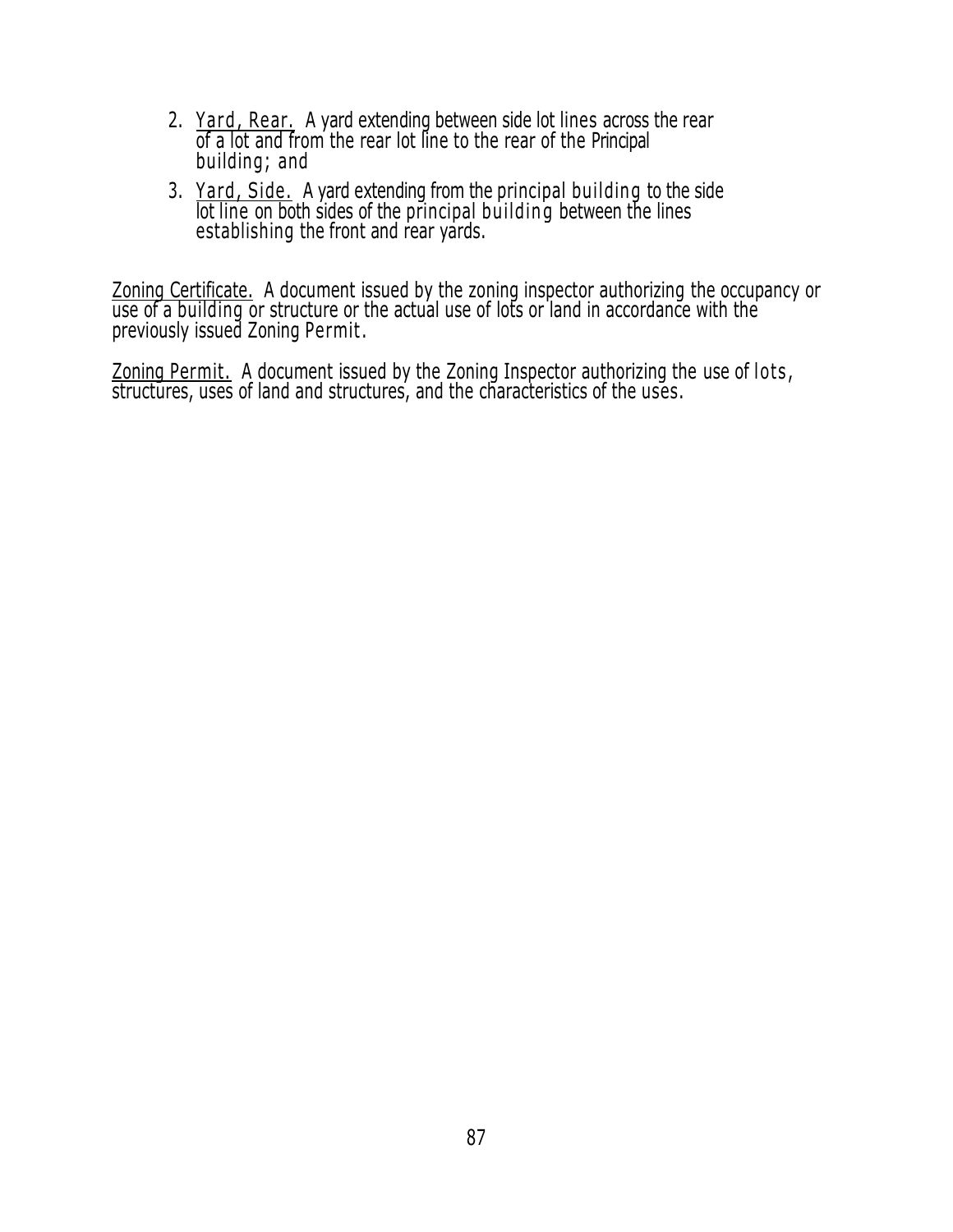## INTERPRETATION AND ENACTMENT

Section 1300 Provisions of Resolution Declared to be Minimum Requirements. In their interpretation and application , the provisions of this Resolution shall be held to be minimum requirements, adopted for the promotion of the public health, morals, safety, and the general welfare. Whenever the requirements of this Resolution are at variance with the requirements of any other lawfully adopted rules, regulations, or ordinances, the most restrictive or that imposing the higher standards shall govern .

### Section 1301 Separability Clause.

Should any section or provision of this Resolution be declared by the courts to be unconstitutional or in valid, such decision shall not affect the validity of the Resolution as a whole or any part thereof other than the part so declared as being unconstitutional or invalid.

#### Section 1302 Repeal of Conflicting Resolutions, Effective Date.

All resolutions or parts of resolutions in conflict with this Zoning Resolution, or inconsistent with the provisions of this Resolution are hereby repealed to the extent necessary to give this Resolution full force and effect. This Resolution shall become effective from and after the date of its approval and adoption, as provided by law.

## Section 1303 M-2 Heavy Manufacturing District.

Minimum Lot Size (square feet per hou sehold) with onsite sewage treatment 200,000 with group or central sewage treatment 400,000  $-$  provided that the installation and maintenance of on-site sewage treatment is done in accordance with applicable federal, state or local governmental laws and regulations.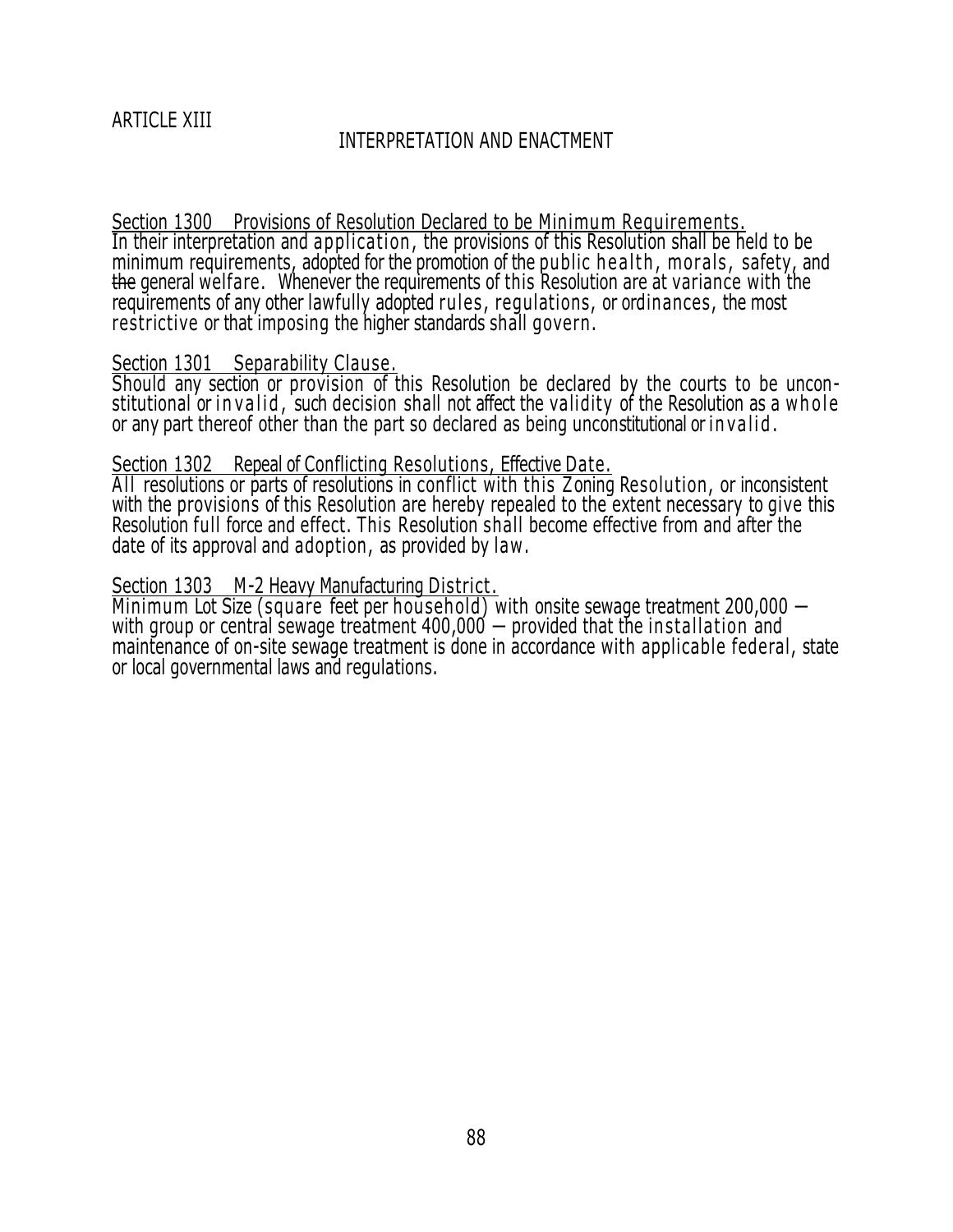# CERTIFICATIONS

Washington Township Trustees **Example 20** Date: April 12, 1970 Logan County, Ohio

Gentlemen:

The Washington Township Zoning Commission has for a period of some months had under study certain modifications and amendments to the zoning laws of Washington Township. These changes were brought about in part by changes in township conditions.

The Zoning Commission hereby certifies a revised plan for the districting and zoning of lands and structures in the interest of public, health, safety, convenience, comfort, prosperity, and general welfare. The plan is based upon planning studies and other Commission investigations.

Washington Township Zoning Commission

By: Roy Sickles, chairman

By: James O. Stevenson, secretary

Passed May 8, 1972<br>Adopted June 8, 1972 June 8, 1972

Board of Trustees, Huitt Kipler, chairman Attest Township clerk, James O. Stevenson

Amendment I Passed July 8, 1974 Adopted August 8, 1974 Carl Evans, Board of Trustees, chairman Attest: James O. Stevenson, clerk

Exhibit B Letter of July 16, 1984 Roy Sickles, chairman, Washington Township Zoning Commission

> Charles R. Rogers Vincent L. Glaze Roger Kipler, Washington Township Trustees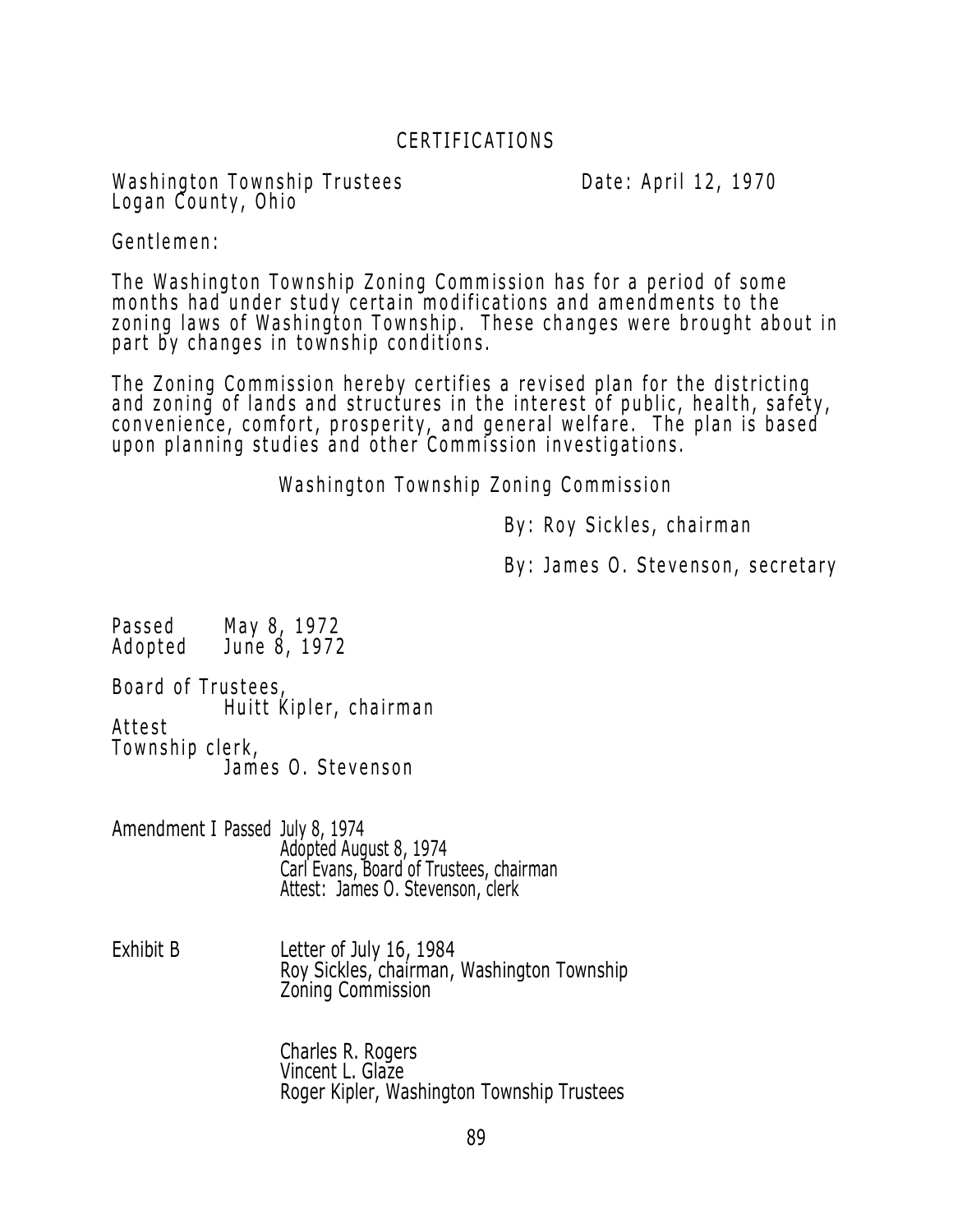### Exhibit II February 7, 1983 Lowell Miller Richard Beard James O. Sullivan, clerk

March 2, 1983 Lowell Miller Richard Beard James O. Sullivan, clerk

Typed and revised May 1990

Resolution is hereby adopted on this 8<sup>th</sup> day of September 2011.

Revised June 14, 2010 to include minor text changes, adding definitions, and adding Section 567 for Small Wind Projects Less than 5 MW (Megawatts) and Section 568 for Private Driveway Installations.

Revised August 8, 2011 to include minor text changes, Article XIII adding definitions for Noxious Weeds & Nuisance, and adding conditional uses for storage facilities for various Zoning districts U-1, R-1, R-2, B-1 & B-2

Revised December 14, 2011 to include adding Section 569 for the use and storage of recreational vehicles, Section 570 requiring a zoning permit for demolition operations and the removal of debris associated with that demolition and Section 902 text changes for Avoidance of Undue Hardship.

Revised December 14, 2015, to include minor changes to Section 555 for fences, Entire Article IX, Non-conforming Uses, minor change to Article X, Administration & Enforcement, and adding "Fair Market Value" to our definitions.

Revised October, 8, 2018, to include altering the text of the Official Schedule of District Regulations, Article II Establishment of Districts, Article V Supplementary District Regulations, Article VII Mobile Homes and Mobile Home Parks, Article IX Non-Conforming Uses, and Article XII Definitions. The map amendment is described as rezoning all Lewistown B-1 Districts from B-1 District to R-2 District.

## Revised October 14, 2020, to include:

1. Official Schedule of District regulations: U-1, R-1, R-2; Conditional Uses/PUD Uses and Other Provisions and Requirements

- 2. Minor change to Article II Establishment of Districts
- 3. Section 555 Fences, Walls and Hedges
- 4. Section 569 Recreational Vehicles